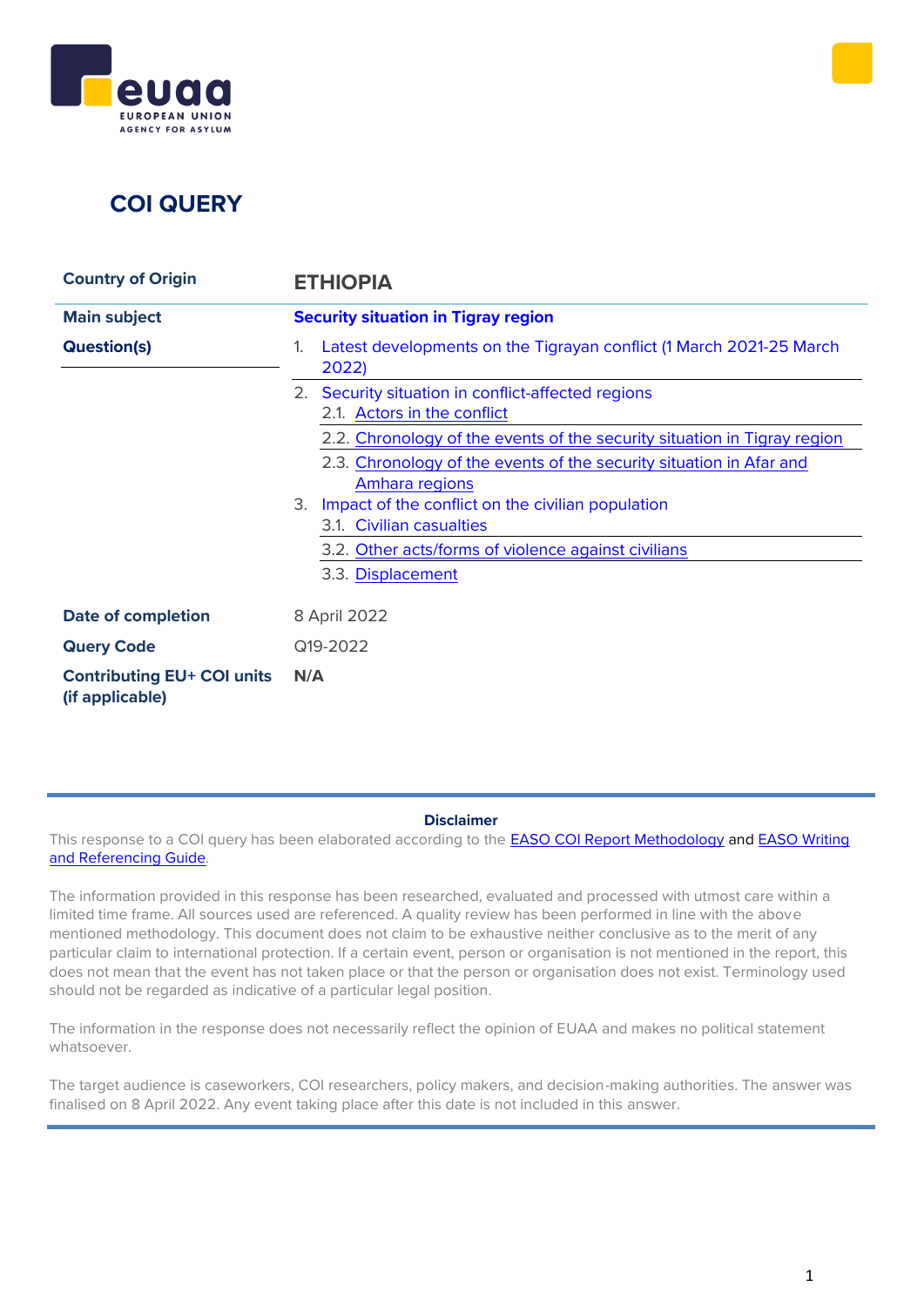



# **COI QUERY RESPONSE – Ethiopia**

## <span id="page-1-0"></span>**Latest developments on the Tigrayan conflict (1 March 2021-25 March 2022)**

## **1. Chronology of events on the developments of the conflict and the political situation**

On 9 March 2021, Prime Minister of Ethiopia Abiy Ahmed admitted to the 'alleged' reports of 'human rights abuses' perpetrated by the federal government forces 'within the context of the law enforcement operation triggered by the TPLF<sup>"</sup> (Tigray's People Liberation Front), and vowed to take unspecified, 'concrete steps' to address the violations. Prime Minister Abiy further mentioned his willingness of allowing external participants to investigations into abuses.<sup>2</sup>

On 10 March 2021, the United States (US) Secretary of State Antony Blinken, condemned 'human rights abuses' and 'acts of ethnic cleansing' that were reportedly taking place in Tigray region.<sup>3</sup> On 13 March 2021, Prime Minister Abiy denied that ethnic cleansing had occurred, and referred to Blinken's statements as 'unfounded'.<sup>4</sup>

On 23 March 2021, Prime Minister Abiy admitted that Eritrean troops had taken part in the conflict in Tigray<sup>5</sup>, and went on to acknowledge that 'atrocities [..] had been committed during the fighting, and promised perpetrators would be punished'. <sup>6</sup> On 26 March 2021, it was announced that Eritrea would withdraw troops from Tigray in the near future.<sup>7</sup>

In April 2021, Eritrea's government itself recognised the presence of its troops in Tigray, and also stated that it would be 'pulling out its soldiers' from the region. $8$  On 2 April 2021, the foreign ministers of the G7 states, together with the High Representative of the European Union, expressed concern about 'recent reports on human rights violations and abuses and violations of international humanitarian law in Tigray', and condemned 'the killing of civilians,

<sup>1</sup> Ethiopia, Statement delivered to the African Union Peace and Security Council (AUPSC) on the Current Situation in Northern Ethiopia, 9 March 2021, [url](https://www.ethioembassy.org.uk/prime-minister-abiys-statement-on-the-current-situation-in-northern-ethiopia/)

<sup>&</sup>lt;sup>2</sup> Ethiopia, Statement delivered to the African Union Peace and Security Council (AUPSC) on the Current Situation in Northern Ethiopia, 9 March 2021, [url;](https://www.ethioembassy.org.uk/prime-minister-abiys-statement-on-the-current-situation-in-northern-ethiopia/) Ethiopian Monitor, PM: African Commission Can Probe Rights Abuse Allegations in Tigray, 9 March 2021, [url](https://ethiopianmonitor.com/2021/03/09/pm-african-commission-can-probe-rights-abuse-allegations-in-tigray/)

<sup>&</sup>lt;sup>3</sup> Crisis Group, Crisiswatch Ethiopia, last update February 2022, [url;](https://www.crisisgroup.org/crisiswatch/database?location%5B%5D=121&date_range=custom&from_month=03&from_year=2021&to_month=03&to_year=2022) CNN, Blinken: Acts of 'ethnic cleansing' committed in Western Tigray, 10 March 2021, [url](https://edition.cnn.com/2021/03/10/politics/blinken-tigray-ethnic-cleansing/index.html)

<sup>4</sup> AP, Ethiopia denies 'ethnic cleansing,' is open to outside probe, 13 March 2021, [url](https://apnews.com/article/world-news-race-and-ethnicity-antony-blinken-ethiopia-uganda-1e1b536ccc1cd686db75ae2040bbdfc0)

<sup>5</sup> Crisis Group, Crisiswatch Ethiopia, last update February 2022, [url;](https://www.crisisgroup.org/crisiswatch/database?location%5B%5D=121&date_range=custom&from_month=03&from_year=2021&to_month=03&to_year=2022) Reuters, Ethiopian PM confirms Eritrean troops entered Tigray during conflict, 23 March 2021, [url;](https://www.reuters.com/world/ethiopian-pm-confirms-eritrean-troops-entered-tigray-during-recent-conflict-2021-03-23/) Al Jazeera, Ethiopia PM admits Eritrean soldiers entered Tigray region, 23 March 2021[, url](https://www.aljazeera.com/news/2021/3/23/ethiopia-pm-abiy-ahmed-says-atrocities-committed-in-tigray)

<sup>&</sup>lt;sup>6</sup> Reuters, Ethiopian PM confirms Eritrean troops entered Tigray during conflict, 23 March 2021[, url](https://www.reuters.com/world/ethiopian-pm-confirms-eritrean-troops-entered-tigray-during-recent-conflict-2021-03-23/)

<sup>7</sup> Guardian (The), Ethiopia's PM says Eritrea will withdraw troops from Tigray, 26 March 2021, url; NYT, Eritrea Agrees to Withdraw Troops From Tigray, Ethiopia Says, 26 March 2021, [url](https://www.nytimes.com/2021/03/26/world/africa/eritrea-troops-tigray-ethiopia.html)

<sup>&</sup>lt;sup>8</sup> RFI, Eritrea announces withdrawal of troops from Ethiopia's Tigray region, 17 April 2021, [url](https://www.rfi.fr/en/africa/20210417-eritrea-announces-withdrawal-of-troops-from-ethiopia-s-tigray-region); Reuters, Eritrea admits presence in Ethiopia's Tigray, tells U.N. withdrawing, 16 April 2021, [url](https://www.reuters.com/world/africa/eritrea-admits-presence-ethiopias-tigray-tells-un-withdrawing-2021-04-16/)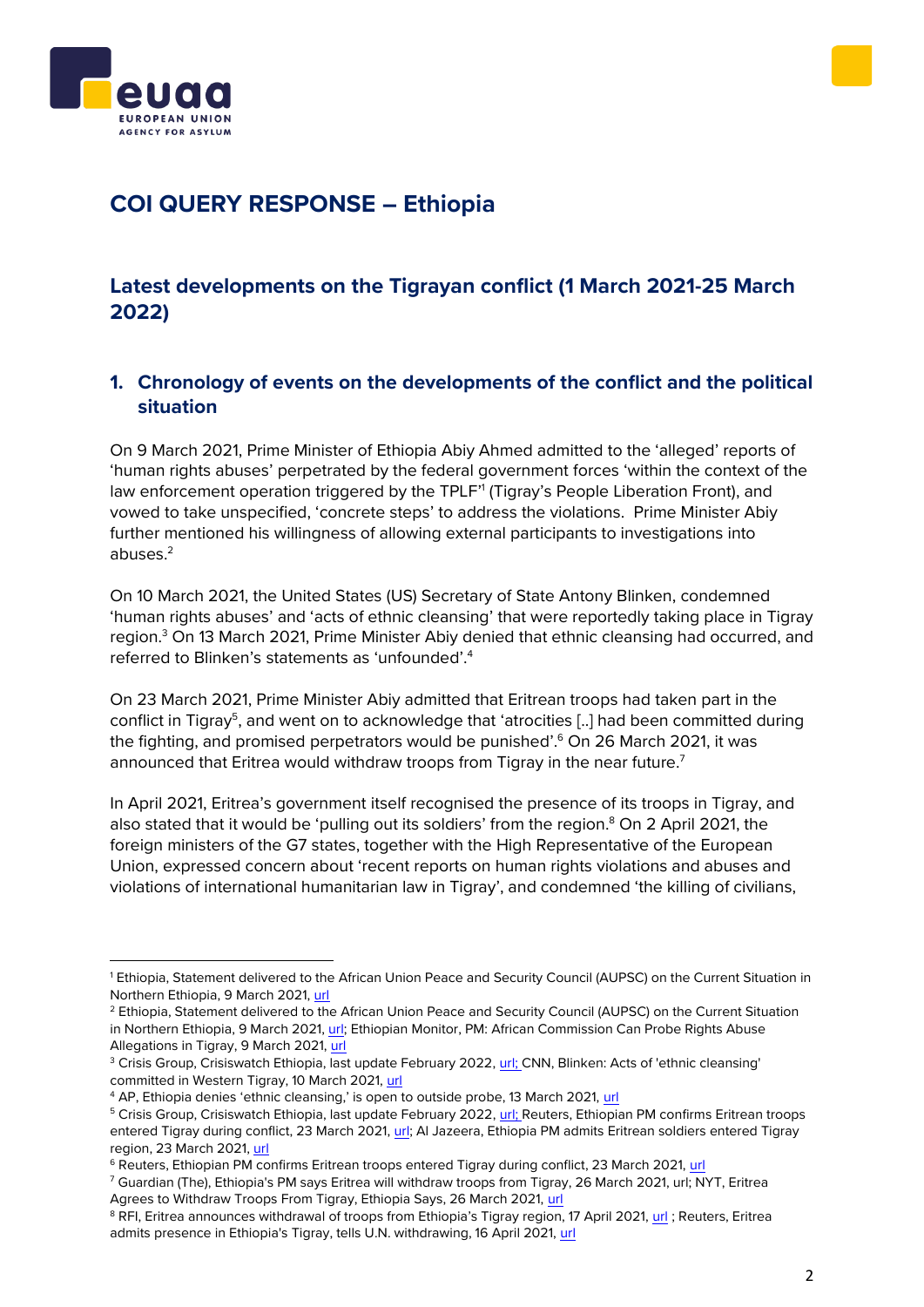



sexual and gender-based violence, indiscriminate shelling and the forced displacement of residents of Tigray and Eritrean refugees'.<sup>9</sup>

On 6 May 2021, the Ethiopian parliament designated the TPLF and the Oromo Liberation Army (OLA, also referred to as Shene) armed group<sup>10</sup> as terrorist organisations<sup>11</sup>, 'accusing them of carrying out acts of politically motivated violence against government and civilian targets'.<sup>12</sup> This resulted, as reported by Freedom House, in 'hundreds of Tigrayans accused of being affiliated with the TPLF' facing arrest and 'pressure'.<sup>13</sup>

On 12 May 2021, the African Commission on Human and Peoples' Rights decided to establish a Commission of Inquiry (COI) into the situation in the Tigray Region. The Commission of Inquiry, which 'has a mandate to, *inter alia*, investigate allegations of violations of international human rights law and international humanitarian law, and to gather all relevant information so as to determine whether the allegations constitute serious and massive violations of human rights', was subsequently launched on 17 June 2021.<sup>14</sup>

On 23 May 2021, the US State Department announced it was imposing various sanctions affecting Ethiopia.<sup>15</sup> More specifically, it announced restrictions 'on the issuance of visas for any current or former Ethiopian or Eritrean government officials, members of the security forces, or other individuals' deemed to be 'responsible for, or complicit in, undermining resolution of the crisis in Tigray'. Moreover, it also imposed 'wide-ranging restrictions on economic and security assistance to Ethiopia'.<sup>16</sup> Ethiopia subsequently condemned the sanctions, describing the 'attempt by the US administration to meddle' in Ethiopia's internal affairs as 'not only inappropriate, but also completely unacceptable'.<sup>17</sup>

On 3 June 2021, a spokesperson for Prime Minister Abiy announced that Eritrea had started withdrawing its forces from Tigray.<sup>18</sup> Later that month, Eritrean troops left the 'key towns' of 'Shire Axum and Adwa but it was not immediately clear whether they had left other communities, where they were going, or whether the retreat was temporary'. 19

On 21 June 2021, general elections were held for '436 of the 547 constituencies of the House of People's Representatives and regional councils', while voting in various areas was postponed<sup>20</sup>, 'due to insecurity and logistical challenges.<sup>21</sup> Later, on 30 September 2021,

<sup>9</sup> G7 and EU, G7 Foreign Ministers' Statement on the Situation in Tigray, Ethiopia, 2 April 2021, [url](https://www.state.gov/g7-foreign-ministers-statement-on-the-situation-in-tigray-ethiopia?ct=t%28EMAIL_CAMPAIGN_2021_MAR_31_COPY_01%29&goal=0_846c9d83bb-19178d3677-109584977)

<sup>&</sup>lt;sup>10</sup> Freedom House, Freedom in the World 2022 Ethiopia, 28 February 2022[, url](https://freedomhouse.org/country/ethiopia/freedom-world/2022)

<sup>11</sup> Freedom House, Freedom in the World 2022 Ethiopia, 28 February 2022, [url;](https://freedomhouse.org/country/ethiopia/freedom-world/2022) RFI, AA, Ethiopian parliament backs labeling of Tigray rebels as terrorists, 6 May 2021, [url;](https://www.aa.com.tr/en/africa/ethiopian-parliament-backs-labeling-of-tigray-rebels-as-terrorists/2231764) Al Jazeera, Ethiopia to designate TPLF, OLF-Shene as 'terror' groups, 1 May 2021[, url](https://www.aljazeera.com/news/2021/5/1/ethiopia-to-designate-tplf-olf-shene-as-terror-groups)

 $\frac{12}{12}$  Freedom House, Freedom in the World 2022 Ethiopia, 28 February 2022[, url](https://freedomhouse.org/country/ethiopia/freedom-world/2022)

<sup>&</sup>lt;sup>13</sup> Freedom House, Freedom in the World 2022 Ethiopia, 28 February 2022, [url](https://freedomhouse.org/country/ethiopia/freedom-world/2022)

<sup>&</sup>lt;sup>14</sup> ACHPR, AU, Press Statement on the official launch of the Commission of Inquiry on the Tigray Region in the Federal Democratic Republic of Ethiopia, 18 June 2021, [url;](https://reliefweb.int/sites/reliefweb.int/files/resources/40424-pr-press_release_coi_eng.pdf) ACHPR, Background, n.d., [url](https://inquiry.achpr.org/background-3/)

<sup>&</sup>lt;sup>15</sup> Crisis Group, Crisiswatch Ethiopia, last update February 2022, [url;](https://www.crisisgroup.org/crisiswatch/database?location%5B%5D=121&date_range=custom&from_month=03&from_year=2021&to_month=03&to_year=2022) NPR, U.S. Imposes Restrictions On Ethiopia And Eritrea Over Tigray Conflict, 24 May 2021, [url](https://www.npr.org/2021/05/24/999696377/u-s-imposes-restrictions-on-ethiopia-and-eritrea-over-tigray-conflict?t=1648121127465)

<sup>16</sup> US Department of State, United States' Actions To Press for the Resolution of the Crisis in the Tigray Region of Ethiopia, 23 May 2021, [url](https://www.state.gov/united-states-actions-to-press-for-the-resolution-of-the-crisis-in-the-tigray-region-of-ethiopia/)

<sup>&</sup>lt;sup>17</sup> Crisis Group, Crisiswatch Ethiopia, last update February 2022[, url;](https://www.crisisgroup.org/crisiswatch/database?location%5B%5D=121&date_range=custom&from_month=03&from_year=2021&to_month=03&to_year=2022) US News, Ethiopia Accuses United States of Meddling Over Tigray, 23 May 2021[, url](https://www.usnews.com/news/world/articles/2021-05-23/us-imposes-restrictions-on-ethiopia-assistance-over-tigray)

<sup>&</sup>lt;sup>18</sup> Bloomberg, Ethiopian Government Says Eritrea Withdrawing Forces From Tigray, 3 June 2021, [url](https://www.bloomberg.com/news/articles/2021-06-03/ethiopian-government-says-eritrea-withdrawing-forces-from-tigray)

<sup>&</sup>lt;sup>19</sup> Independent (The), Eritrean forces withdraw from key towns in Ethiopia's Tigray, 29 June 2021, [url](https://www.independent.co.uk/news/eritrean-forces-withdraw-from-key-towns-in-ethiopias-tigray-ethiopia-kenya-abiy-ahmed-shire-united-nations-b1874742.html)

<sup>&</sup>lt;sup>20</sup> Freedom House, Freedom in the World 2022 Ethiopia, 28 February 2022, [url;](https://freedomhouse.org/country/ethiopia/freedom-world/2022) IRI-NDI, Ethiopia June 21, 2021 National Elections Report, 5 August 2021, [url,](https://www.ndi.org/sites/default/files/LEOME%20Report%20of%20the%20June%2021%20Elections-krf0806-R3%20%281%29.pdf) p. 10

<sup>&</sup>lt;sup>21</sup> Freedom House, Freedom in the World 2022 Ethiopia, 28 February 2022[, url](https://freedomhouse.org/country/ethiopia/freedom-world/2022)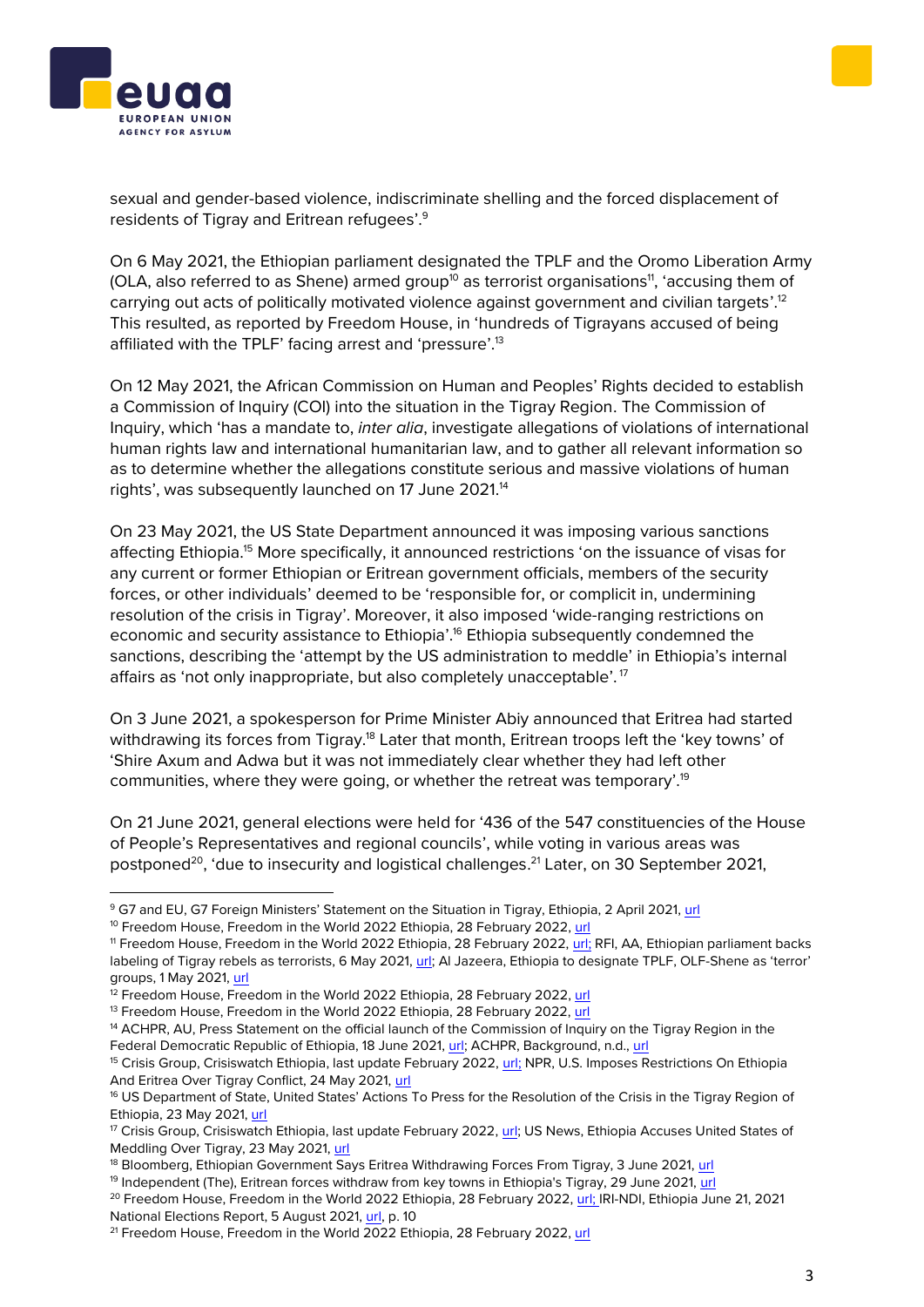



elections were held in the Somali, Harari, and the Southern Nations, Nationalities, and People's (SNNPR) regions.<sup>22</sup> Voting did not take place in parts of Oromia, Amhara, Afar, and Benishangul-Gumuz regions due to insecurity'.<sup>23</sup> In Tigray, voting was postponed indefinitely.<sup>24</sup> The elections gave the party of Prime Minister Abiy, the Prosperity Party, a majority in the federal parliament $^{25}$ , and handed Abiy his second five-year term. $^{26}$ 

The elections were described as having been affected by 'restrictions on free expression and association, and insecurity', including two murders of opposition candidates several months before the elections<sup>27</sup>, and by 'registration problems, and other challenges that limited widespread acceptance of the outcomes as free and fair'.<sup>28</sup> Meanwhile, observers of the African Union stated that 'despite some operational, logistical, security, political and COVID-19 related challenges, overall, the pre-election and [the 21 June 2021] Election Day processes were conducted in an orderly, peaceful and credible manner'.<sup>29</sup>

On 5 August 2021, Ethiopian authorities refused Sudan's proposal to mediate the conflict in Tigray, to which Sudan responded by recalling its ambassador from Ethiopia. 30

On 10 August 2021, due to the push of Tigrayan forces into Amhara and Afar regions, PM Abiy called for 'all eligible civilians to join the armed forces', in order to defeat the TPLF.<sup>31</sup> On 11 August 2021, it was reported that the TPLF and the Oromo Liberation Army had formed an alliance against the federal government.<sup>32</sup>

On 23 August 2021, the US sanctioned 'the Eritrean Defense Forces (EDF) Chief of Staff General Filipos Woldeyohannes (Filipos), for his connection with serious human rights abuse committed during the ongoing conflict in Ethiopia'.<sup>33</sup>

On 17 September 2021, US President Joe Biden signed a new executive order, which authorised 'broad sanctions against those involved in perpetrating the ongoing conflict in Ethiopia', expressing concern at 'widespread violence, atrocities, and serious human rights abuse, including those involving ethnic-based violence, rape and other forms of gender-based

<sup>&</sup>lt;sup>22</sup> HRW, World Report 2022 – Ethiopia, 13 January 2022[, url;](https://www.hrw.org/world-report/2022/country-chapters/ethiopia) The East African, Ethiopia holds delayed elections in three regions, 30 September 2021, [url;](https://www.theeastafrican.co.ke/tea/rest-of-africa/ethiopia-holds-delayed-elections-in-three-regions-3568380) Al Jazeera, Ethiopians in three regions go to polls in delayed election, 30 September 2021[, url](https://www.aljazeera.com/news/2021/9/30/ethiopians-in-three-regions-vote-in-delayed-election)

<sup>&</sup>lt;sup>23</sup> Freedom House, Freedom in the World 2022 Ethiopia, 28 February 2022[, url](https://freedomhouse.org/country/ethiopia/freedom-world/2022)

<sup>&</sup>lt;sup>24</sup> HRW, World Report 2022 – Ethiopia, 13 January 2022, [url;](https://www.hrw.org/world-report/2022/country-chapters/ethiopia) Freedom House, Freedom in the World 2022 Ethiopia, 28 February 2022, [url;](https://freedomhouse.org/country/ethiopia/freedom-world/2022) IRI-NDI, Ethiopia June 21, 2021 National Elections Report, 5 August 2021, [url,](https://www.ndi.org/sites/default/files/LEOME%20Report%20of%20the%20June%2021%20Elections-krf0806-R3%20%281%29.pdf) p. 10

<sup>&</sup>lt;sup>25</sup> Freedom House, Freedom in the World 2022 Ethiopia, 28 February 2022, [url;](https://freedomhouse.org/country/ethiopia/freedom-world/2022) Al Jazeera, Ethiopia: Abiy's Prosperity Party wins landslide election victory, 10 July 2021, [url](https://www.aljazeera.com/news/2021/7/10/ethiopias-ruling-party-wins-national-election-in-landslide)

<sup>&</sup>lt;sup>26</sup> Freedom House, Freedom in the World 2022 Ethiopia, 28 February 2022, [url;](https://freedomhouse.org/country/ethiopia/freedom-world/2022) HRW, World Report 2022 – Ethiopia, 13 January 2022[, url](https://www.hrw.org/world-report/2022/country-chapters/ethiopia)

<sup>&</sup>lt;sup>27</sup> HRW, World Report 2022 – Ethiopia, 13 January 2022, [url;](https://www.hrw.org/world-report/2022/country-chapters/ethiopia) 2022 Borkena, Debre Zeit Police says killer of opposition figure Girma Moges unidentified, 15 February 2021[, url;](https://borkena.com/2021/02/15/debre-zeit-police-says-killer-of-opposition-figure-girma-moges-unidentified/) Brana Press, National Movement of Amhara says its member was killed in Wenbra District in politically motivated attack in Benishangul-Gumuz Regional State, 10 April 2021, [url](http://www.branapress.com/2021/04/10/national-movement-of-amhara-says-its-member-was-killed-in-wenbra-district-in-politically-motivated-attack-in-benishangul-gumuz-regional-state/)

<sup>&</sup>lt;sup>28</sup> Freedom House, Freedom in the World 2022 Ethiopia, 28 February 2022, [url](https://freedomhouse.org/country/ethiopia/freedom-world/2022)

<sup>&</sup>lt;sup>29</sup> AU, African Union Election Observation Mission to the 21 June 2021 General Elections in the Federal Democratic Republic of Ethiopia, 23 June 2021[, url,](https://au.int/sites/default/files/pressreleases/40474-pr-Preliminary_Statement_African_Union_Election_Observation_Mission_to_the_.1_0.pdf) p. 9

<sup>&</sup>lt;sup>30</sup> Crisis Group, Crisiswatch Ethiopia, last update February 2022[, url;](https://www.crisisgroup.org/crisiswatch/database?location%5B%5D=121&date_range=custom&from_month=03&from_year=2021&to_month=03&to_year=2022) Al Arabiya News, Sudan recalls ambassador to Ethiopia after mediation offer gets rejected, 8 August 2021, [url](https://english.alarabiya.net/News/world/2021/08/08/Sudan-recalls-ambassador-to-Ethiopia-after-mediation-offer-gets-rejected)

<sup>&</sup>lt;sup>31</sup> Al Jazeera, Ethiopia calls on civilians to join army to fight Tigray forces, 10 August 2021[, url;](https://www.aljazeera.com/news/2021/8/10/ethiopia-calls-on-civilians-to-join-army-to-fight-tigray-rebels) UNOCHA, Ethiopia -Tigray Region Humanitarian Update Situation Report, 13 August 2021[, url,](https://reliefweb.int/sites/reliefweb.int/files/resources/Situation%20Report%20-%20Ethiopia%20-%20Tigray%20Region%20Humanitarian%20Update%20-%2013%20Aug%202021.pdf) p.3

<sup>&</sup>lt;sup>32</sup> Al Jazeera, Ethiopia armed group says it has alliance with Tigray forces, 11 August 2021, [url](https://www.aljazeera.com/news/2021/8/11/ethiopia-armed-group-says-it-has-alliance-with-tigray-forces)

<sup>33</sup> USDOS, Sanctioning Eritrean Military Leader in Connection with Human Rights Abuse in Ethiopia, 23 August 2021[, url](https://www.state.gov/sanctioning-eritrean-military-leader-in-connection-with-human-rights-abuse-in-ethiopia/)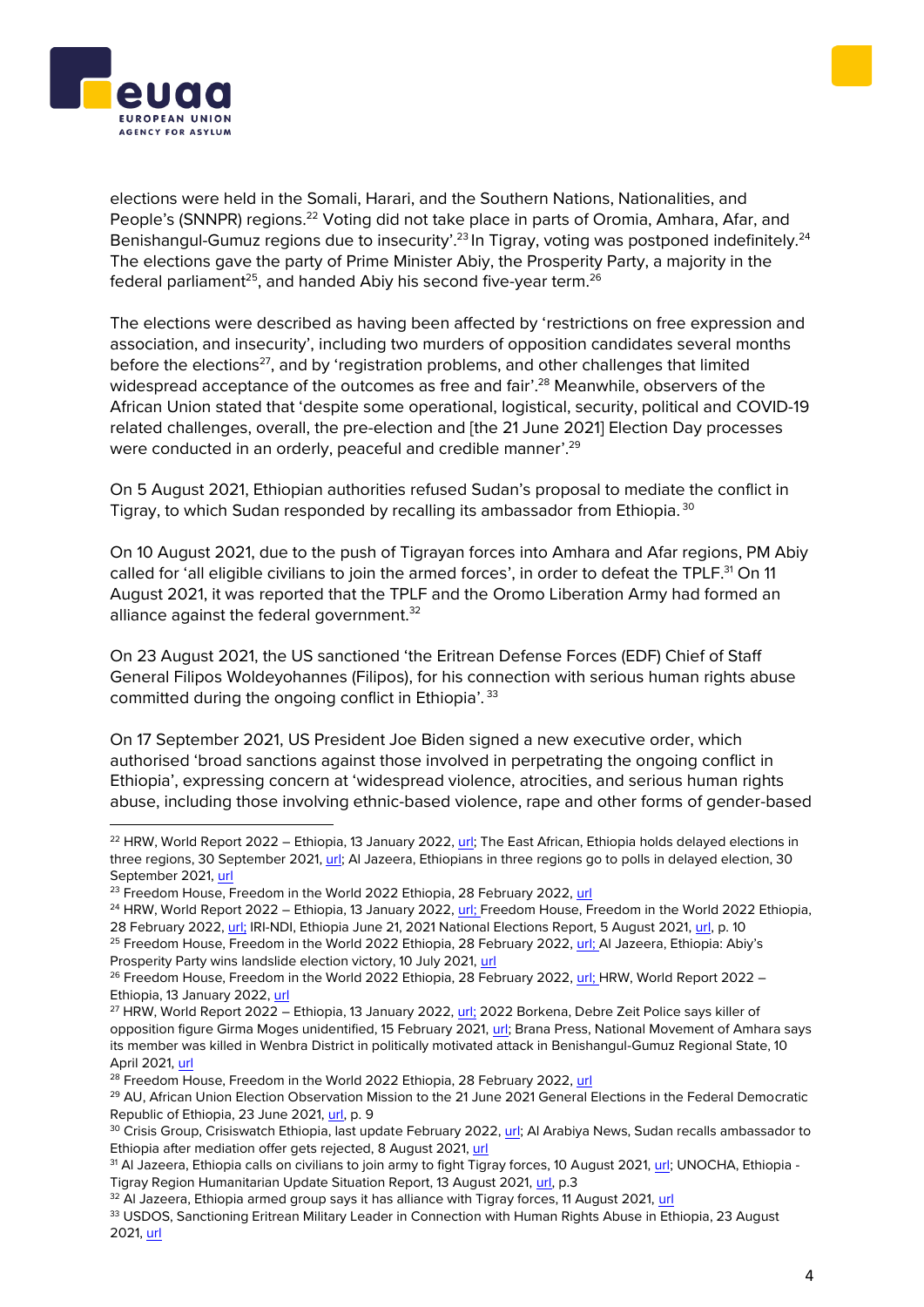violence, and obstruction of humanitarian operations' 34 , although sanctions were not imposed at that time  $35$ 

On 30 September 2021, Ethiopia expelled seven senior UN officials from the country, including the head of the United Nations Children's Fund (UNICEF) and the head of the United Nations Office for the Coordination of Humanitarian Affairs (UNOCHA), for alleged '"meddling" in internal affairs' 36

On 2 November 2021, the federal government decided to impose a 'nationwide state of emergency effective immediately', as advancing Tigrayan forces 'threatened to march' towards Addis Ababa, Ethiopia's capital city.<sup>37</sup> On the same day, the authorities of Addis Ababa asked citizens to prepare for an eventual attack on the city $38$ , which 'reportedly prompted thousands of residents to join self-defence groups'.<sup>39</sup>

On 5 November 2021, the TPLF announced it had, together with eight other groups, formed a new anti-government coalition called the United Front of Ethiopian Federalist and Confederalist Forces<sup>40</sup>, aiming 'to dismantle Abiy's government by force or by negotiations, and then form a transitional authority'.<sup>41</sup>

On 7 January 2022, the Ethiopian government announced it would be pardoning several 'high-profile political prisoners'<sup>42</sup> from detention, including one of the founders of the TPLF.<sup>43</sup> In a phone call with PM Abiy on 10 January 2022, US President Joe Biden 'commended' Abiy for the amnesty, but raised 'concerns about ongoing hostilities, including recent air strikes' in Tigray region during that month.<sup>44</sup>

On 24 March 2022, the federal government unexpectedly declared an 'indefinite and immediate' humanitarian truce, to which the TPLF agreed the following day, in a development that was hope to allow much needed humanitarian aid into Tigray region.<sup>45</sup>





<sup>34</sup> United States of America, Executive Order on Imposing Sanctions on Certain Persons With Respect to the Humanitarian and Human Rights Crisis in Ethiopia, 17 September 2021, [url](https://www.whitehouse.gov/briefing-room/presidential-actions/2021/09/17/executive-order-on-imposing-sanctions-on-certain-persons-with-respect-to-the-humanitarian-and-human-rights-crisis-in-ethiopia/)

<sup>&</sup>lt;sup>35</sup> CNN, Biden signs executive order authorizing new Ethiopia sanctions amid reports of atrocities, 17 September 2021[, url;](https://edition.cnn.com/2021/09/17/politics/biden-ethiopia-eo/index.html) United States of America, Executive Order on Imposing Sanctions on Certain Persons With Respect to the Humanitarian and Human Rights Crisis in Ethiopia, 17 September 2021, [url](https://www.whitehouse.gov/briefing-room/presidential-actions/2021/09/17/executive-order-on-imposing-sanctions-on-certain-persons-with-respect-to-the-humanitarian-and-human-rights-crisis-in-ethiopia/)

<sup>36</sup> UN News, Ethiopia: 7 UN officials told to leave country within 72 hours, 30 September 2021, [url;](https://news.un.org/en/story/2021/09/1101872) CNBC, Ethiopia expels seven senior U.N. officials, 30 September 2021, [url](https://www.cnbc.com/2021/09/30/ethiopia-expels-seven-senior-un-officials-.html)

 $37$  Al Jazeera, Ethiopia declares nationwide state of emergency, 2 November 2021, [url](https://www.aljazeera.com/news/2021/11/2/ethiopia-declares-nationwide-state-of-emergency)

<sup>&</sup>lt;sup>38</sup> Al Jazeera, Addis Ababa asks residents to prepare to defend Ethiopian capital, 2 November 2021, [url](https://www.aljazeera.com/news/2021/11/2/ethiopian-government-tells-residents-to-prepare-to-defend-capital)

<sup>39</sup> Crisis Group, Crisiswatch Ethiopia, last update February 2022, [url](https://www.crisisgroup.org/crisiswatch/database?location%5B%5D=121&date_range=custom&from_month=03&from_year=2021&to_month=03&to_year=2022)

<sup>40</sup> Guardian (The), Alliance of Ethiopian factions puts government at risk of overthrow, 5 November 2021, [url;](https://www.theguardian.com/world/2021/nov/05/nine-ethiopian-factions-to-form-alliance-against-government) Al Jazeera, Nine anti-gov't groups team up as Ethiopia recalls ex-soldiers, 5 November 2021, [url](https://www.aljazeera.com/news/2021/11/5/nine-anti-abiy-groups-team-up-as-ethiopia-recalls-ex-soldiers)

<sup>&</sup>lt;sup>41</sup> Al Jazeera, Nine anti-gov't groups team up as Ethiopia recalls ex-soldiers, 5 November 2021[, url](https://www.aljazeera.com/news/2021/11/5/nine-anti-abiy-groups-team-up-as-ethiopia-recalls-ex-soldiers)

<sup>42</sup> France 24, Ethiopia announces amnesty for prominent opposition figures, 7 January 2022, [url](https://www.france24.com/en/africa/20220107-ethiopia-announces-amnesty-for-prominent-opposition-figures)

<sup>&</sup>lt;sup>43</sup> France 24, Ethiopia announces amnesty for prominent opposition figures, 7 January 2022, [url;](https://www.france24.com/en/africa/20220107-ethiopia-announces-amnesty-for-prominent-opposition-figures) DW, Ethiopia announces amnesty for jailed opposition politicians, 7 January 202, [url](https://www.dw.com/en/ethiopia-announces-amnesty-for-jailed-opposition-politicians/a-60362558)

<sup>44</sup> USA, Readout of President Biden's Call with Prime Minister Abiy Ahmed of Ethiopia, 10 January 2022, [url](https://www.whitehouse.gov/briefing-room/statements-releases/2022/01/10/readout-of-president-bidens-call-with-prime-minister-abiy-ahmed-of-ethiopia/)

<sup>45</sup> BBC, Ethiopia's Tigray war: TPLF agrees to humanitarian truce, 25 March 2022, [url;](https://www.bbc.com/news/world-africa-60861900) France 24, Ethiopia declares 'indefinite humanitarian truce' to allow aid into Tigray, 24 March 2022, [url](https://www.france24.com/en/africa/20220324-ethiopia-declares-indefinite-humanitarian-truce-to-allow-aid-into-tigray)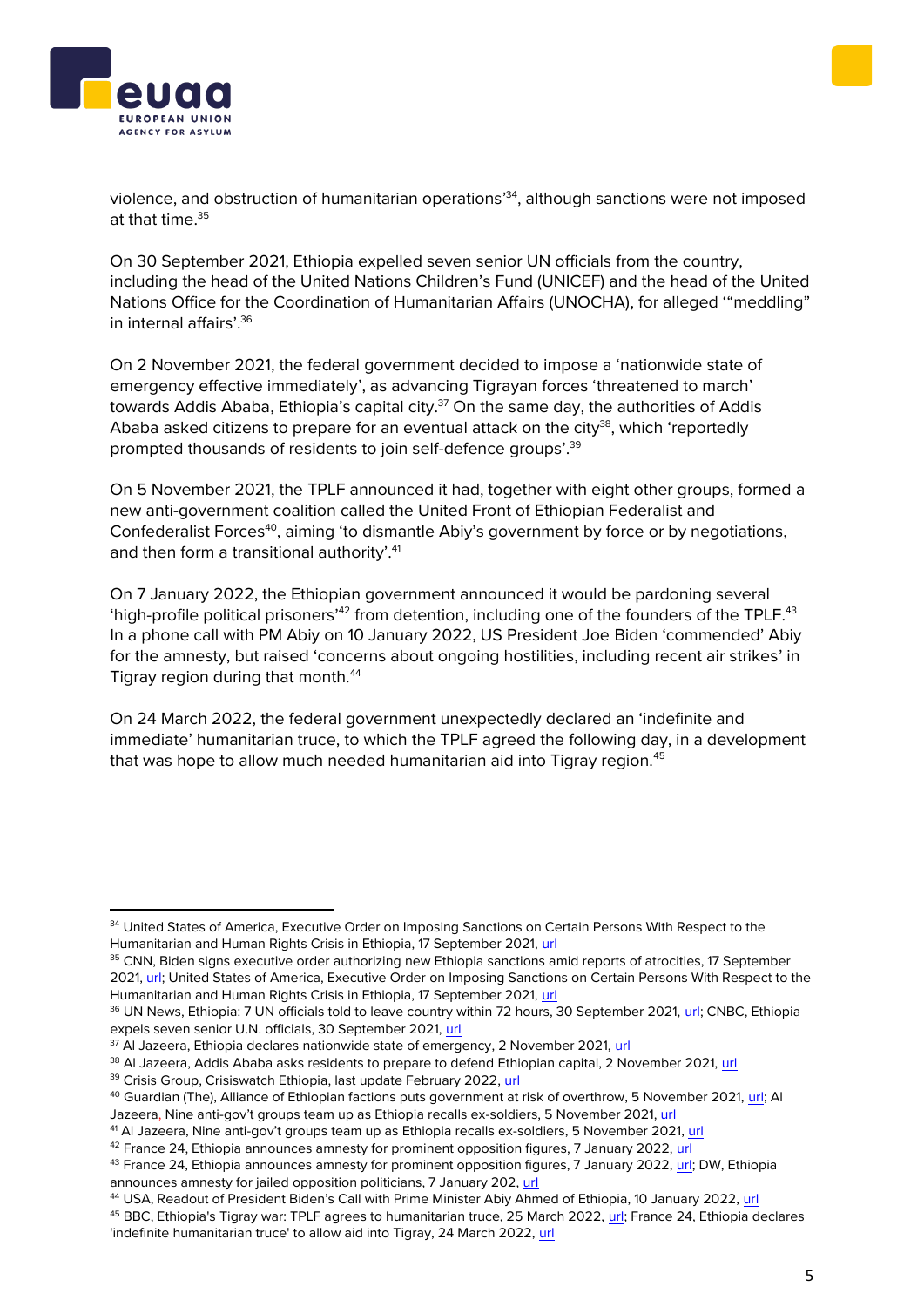## <span id="page-5-1"></span><span id="page-5-0"></span>**2. Security situation in conflict-affected regions**

## *2.1 Actors in the conflict*

The main actors involved in the Tigray conflict during the reference period are: the Ethiopian National Defence Force (ENDF)<sup>46</sup>, the Eritrean Army<sup>47</sup>, the Amhara Regional Forces<sup>48</sup>, the Fano (Fanno) Militia<sup>49</sup>, and the TPLF security forces.<sup>50</sup>

More detailed information on each of the above mentioned actors can be found in: [EASO](https://coi.euaa.europa.eu/administration/easo/PLib/2021_03_Q-02_EASO_COI_QUERY_Ethiopia_Tigray.pdf) Query Response Ethiopia - [Security situation in Tigray region between 1 March 2020](https://coi.euaa.europa.eu/administration/easo/PLib/2021_03_Q-02_EASO_COI_QUERY_Ethiopia_Tigray.pdf) – 28 [February](https://coi.euaa.europa.eu/administration/easo/PLib/2021_03_Q-02_EASO_COI_QUERY_Ethiopia_Tigray.pdf) 2021 (30 March 2021), at pp. 8-11.

Additional information regarding the armed groups involved in the conflict during the reference period include:

**Afar Regional Special Forces (Afar Special Forces)**: as described by ACLED, 'the Afar Regional Special Forces are a police unit trained and equipped for counter-insurgency operations within the Afar region. It reports to the Afar regional government. The size of the group is not known'.<sup>51</sup>

**Fano Militia**: According to ACLED, the Amhara region-based 'Fano youth can be loosely defined as an ethno-nationalist youth movement with roots in the 2010-2018 anti-Tigrayan People's Liberation Front (TPLF) protest era'. Moreover, 'the territorial integrity of the Amhara ethnic 'homeland' has been a key issue for the Fano youth. Protests led by Fano in 2017-2018 were often centered around the issue of Western Tigray and the ethnic Amhara who lived there'.<sup>52</sup> ACLED also highlighted that 'Fano has become aligned with – and, in many instances, absorbed by — the Amhara Regional Special Forces. Fano is deeply involved in the conflict against TPLF-associated forces in Western Tigray', among other operations.<sup>53</sup> Meanwhile, the Ethiopian Human Rights Commission (EHRC) described Fano as 'an Amhara group primarily comprised of young men, some of whom are armed and affiliated with the Amhara security forces. Some Fano members are organized under the formal militia structure, but not all'.<sup>54</sup>

**OLF-Shene/Oromo Liberation Army (OLA)**: According to the EHRC, the group Shene/OLA

'is not officially registered but is believed to be the armed wing of the Oromo Liberation Front (OLF), which was established in April 2018, following a disagreement





<sup>46</sup> Arab News, Ethiopia claims retaking towns from Tigray rebels, 19 December 2021[, url](https://www.arabnews.com/node/1989276/world)

<sup>47</sup> Reuters, Dual Agenda, In Ethiopia's civil war, Eritrea's army exacted deadly vengeance on old foes, 1 November 2021[, url](https://www.reuters.com/investigates/special-report/ethiopia-conflict-eritrea/)

<sup>48</sup> AI, Ethiopia: New wave of atrocities in Western Tigray, 16 December 2021, [url](https://www.amnesty.org/en/latest/news/2021/12/ethiopia-new-wave-of-atrocities-in-western-tigray/)

<sup>49</sup> AI, Ethiopia: New wave of atrocities in Western Tigray, 16 December 2021, [url;](https://www.amnesty.org/en/latest/news/2021/12/ethiopia-new-wave-of-atrocities-in-western-tigray/) NYT, Fleeing Ethiopians Tell of Ethnic Massacres in Tigray War, 9 December 2021[, url](https://www.nytimes.com/2020/12/09/world/africa/ethiopia-tigray-sudan.html)

<sup>&</sup>lt;sup>50</sup> France 24, Ethiopia's Abiy vows to head to war front amid rebel advance, 22 November 2021[, url](https://www.france24.com/en/live-news/20211122-ethiopia-s-abiy-vows-to-head-to-war-front-amid-rebel-advance)

<sup>51</sup> ACLED, Actor profiles - Afar Regional Special Forces, n.d., [url](https://epo.acleddata.com/actor-profiles/#1622661094063-1cecc365-8782)

<sup>52</sup> ACLED, Actor profiles - Fano Youth Militia, n.d., [url](https://epo.acleddata.com/actor-profiles/#1622661094063-1cecc365-8782)

<sup>53</sup> ACLED, Actor profiles - Fano Youth Militia, n.d., [url](https://epo.acleddata.com/actor-profiles/#1622661094063-1cecc365-8782)

<sup>54</sup> UNOHCHR and EHRC, Report of the Ethiopian Human Rights Commission (EHRC)/Office of the United Nations High Commissioner for Human Rights (OHCHR) Joint Investigation into Alleged Violations of International Human Rights, Humanitarian and Refugee Law Committed by all Parties to the Conflict in the Tigray Region of the Federal Democratic Republic of Ethiopia, 3 November 2021, [url,](https://digitallibrary.un.org/record/3947207?ln=en) p..97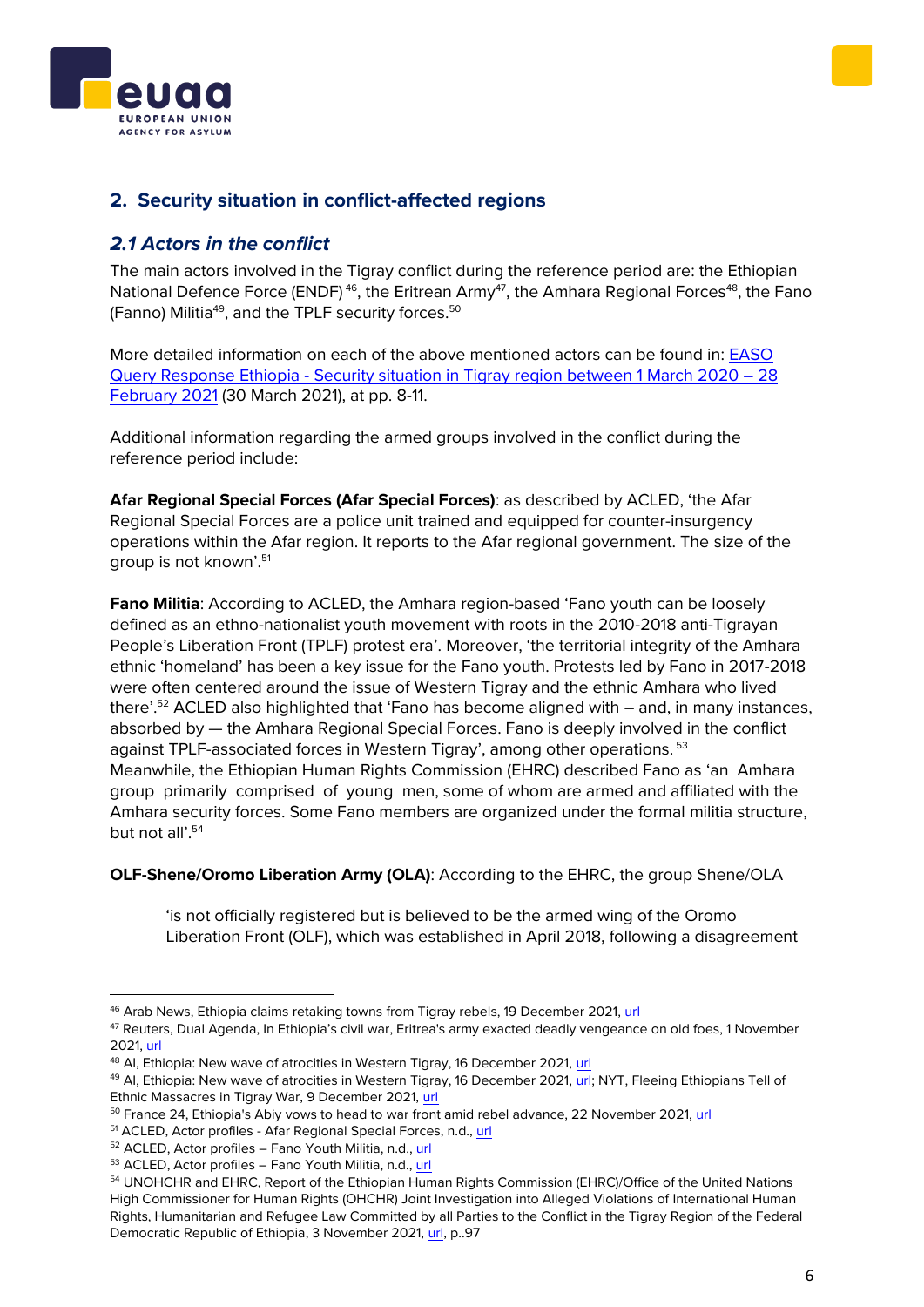#### with the OLF, after the OLF entered a peace agreement with the Federal Government of Ethiopia. It operates in West Oromia and other parts of the country.' 55

According to Freedom House, OLF-Shene/OLA is 'an armed splinter group of the Oromo Liberation Front (OLF)'.<sup>56</sup> Similarly, ACLED describes OLF-Shene/OLA as having been originally the 'military wing' of the political group OLF, before the two split up. The group is estimated to have at least several thousand fighters, and is mainly active in the Oromia region<sup>57</sup>. However, they are also reported to be present in Amhara region.<sup>58</sup> OLF-Shene/OLA were one of the eight groups that founded, in November 2021, an alliance together with the TPLF against the federal government.<sup>59</sup>

**Samri Youth Militia**: according to the EHRC, the Samri 'are a Tigrayan youth group in Maikadra who are referred by other residents of the town as Samri because most of them are originally from Samre town in Tigray'.<sup>60</sup> In a November 2020 report, the EHRC stated that the Samri, with the help of 'local security forces', were responsible for the killing of some 600 civilians 'from the Amhara and Wolkait ethnic groups' in Maikadra, Hafta Humera woreda (district) of Tigray region, on 9 November 2020.<sup>61</sup>

**Regional Militias**: according to the EHRC, a regional militia is:

'comprised of armed civilians, mostly farmers, with an obligation to do police work at peace time and be mobilized for war when necessary. They are not paid but receive some training and uniforms. The militias are part of the administration and security structure of the regional state and there are militia offices at each administrative level to coordinate militias. Members of the militia are sometimes provided arms by the regional government or they use their own personal weapons.'<sup>62</sup>

<sup>59</sup> VOA, Tigray, Other Groups Form Alliance Against Ethiopian Leader, 5 November 2021, [url](https://www.voanews.com/a/tigray-other-groups-form-alliance-against-ethiopian-leader/6301306.html)





<sup>55</sup> UNOHCHR and EHRC, Report of the Ethiopian Human Rights Commission (EHRC)/Office of the United Nations High Commissioner for Human Rights (OHCHR) Joint Investigation into Alleged Violations of International Human Rights, Humanitarian and Refugee Law Committed by all Parties to the Conflict in the Tigray Region of the Federal Democratic Republic of Ethiopia, 3 November 2021, [url,](https://digitallibrary.un.org/record/3947207?ln=en) p..97

<sup>&</sup>lt;sup>56</sup> Freedom House, Freedom in the World 2022 Ethiopia, 28 February 2022, [url](https://freedomhouse.org/country/ethiopia/freedom-world/2022)

<sup>57</sup> ACLED, Actor profiles - OLF: Oromo Liberation Front (Shane Splinter Faction), n.d., [url](https://epo.acleddata.com/actor-profiles/#1622661094063-1cecc365-8782)

<sup>58</sup> ACLED, Actor profiles - OLF: Oromo Liberation Front (Shane Splinter Faction), n.d.[, url;](https://epo.acleddata.com/actor-profiles/#1622661094063-1cecc365-8782) Addis Standard, News Alert: Amhara region President warns fed. gov't to seek solution to stop Amhara killings, wants emergency meeting, 1 April 2021, [url](https://addisstandard.com/news-alert-amhara-region-president-warns-fed-govt-to-seek-solution-to-stop-amhara-killings-wants-emergency-meeting/)

<sup>60</sup> UNOHCHR and EHRC, Report of the Ethiopian Human Rights Commission (EHRC)/Office of the United Nations High Commissioner for Human Rights (OHCHR) Joint Investigation into Alleged Violations of International Human Rights, Humanitarian and Refugee Law Committed by all Parties to the Conflict in the Tigray Region of the Federal Democratic Republic of Ethiopia, 3 November 2021, [url,](https://digitallibrary.un.org/record/3947207?ln=en) p.102

<sup>&</sup>lt;sup>61</sup> Addis Standard, Analysis: Amhara State President says region foils attack by "radical Kimant rebels" and "T.P.L.F.trained Samri group" through border with Sudan; claim adds new dynamic to the conflict , 3 September 2021, [url;](https://addisstandard.com/analysis-amhara-state-president-says-region-foils-attack-by-radical-kimant-rebels-and-t-p-l-f-trained-samri-group-through-border-with-sudan-claim-adds-new-dynami/)  Reuters, Ethiopia commission says Tigray youth group killed 600 civilians in Nov 9 attack, 24 November 2020[, url;](https://www.reuters.com/article/ethiopia-conflict-massacre-idINKBN2841X1)  Ethiopian Human Rights Commission Rapid Investigation into Grave Human Rights Violation in Maikadra Preliminary Findings, 24 November 2020, [url](https://addisstandard.com/wp-content/uploads/2020/11/Maikadra-Preliminary-Findings-English-Final.pdf)

<sup>&</sup>lt;sup>62</sup> UNOHCHR and EHRC, Report of the Ethiopian Human Rights Commission (EHRC)/Office of the United Nations High Commissioner for Human Rights (OHCHR) Joint Investigation into Alleged Violations of International Human Rights, Humanitarian and Refugee Law Committed by all Parties to the Conflict in the Tigray Region of the Federal Democratic Republic of Ethiopia, 3 November 2021, [url,](https://digitallibrary.un.org/record/3947207?ln=en) p.102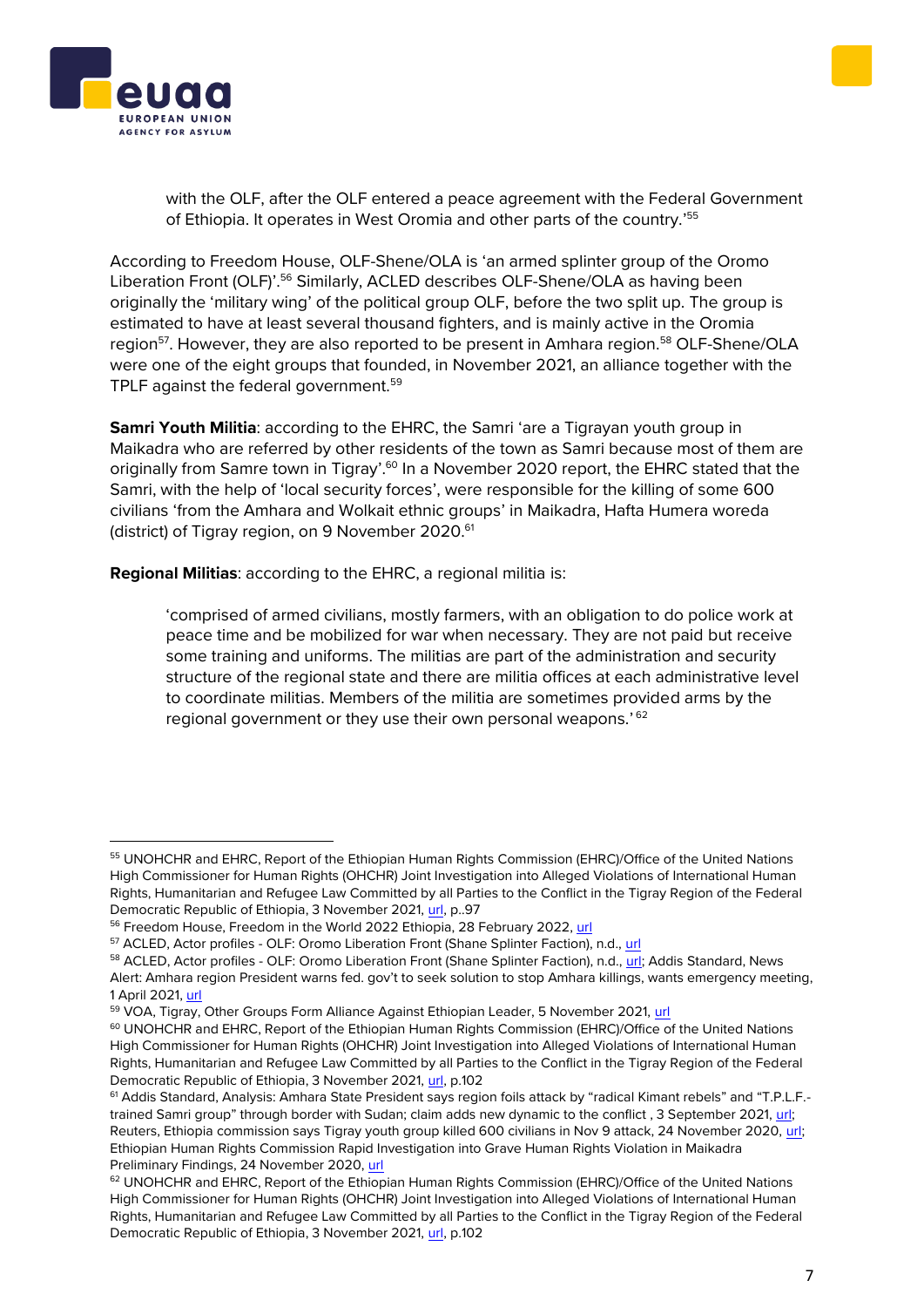



## <span id="page-7-0"></span>*2.2Chronology of the events on the security situation in Tigray region*

In March 2021, ongoing fighting was reported in 'most parts'<sup>63</sup> of Tigray region<sup>64</sup>. Conflictrelated displacement of people was reported 'in Western Tigray toward the town of Shire'<sup>65</sup>, with 'reports of extrajudicial killings, arbitrary detentions, and disappearances of people, particularly young men', as well as 'attacks on civilians and civilian infrastructure [..], including house-to-house searches accompanied by indiscriminate, extrajudicial killings', and genderbased violence. <sup>66</sup> Meanwhile, Western Tigray zone remained under *de facto* control of Amhara regional authorities. <sup>67</sup>

In April and May 2021, ongoing 'heavy fighting' was reported, between the TPLF and the federal government forces, mainly in the North-Western, Central, Eastern, South-Eastern and Southern zones of Tigray<sup>68</sup>, although by the last week of May 2021, hostilities in border areas between Tigray and Eritrea had 'largely ceased'.<sup>69</sup> Humanitarian access was hampered and several roads were blocked due to insecurity<sup>70</sup>, and then UN Nations Under-Secretary-General for Humanitarian Affairs and Emergency Relief Coordinator Mark Lowcock, described the humanitarian crisis in Tigray as 'deteriorating'.<sup>71</sup>

On 3 April 2021 PM Abiy stated that the TPLF had 'turned itself into a guerrilla force, mingled with farmers and started moving from place to place', and pointed out that the conflict was likely to take longer to finish.<sup>72</sup>

Between 24-25 May 2021, Ethiopian and Eritrean soldiers were reported to have detained and kidnapped hundreds of people from four IDP camps in Tigray's Shire town. While, according to reports, some of the IDPs were released several days later, no further information was available with regards to those who remained captives.<sup>73</sup>

In June 2021, the security situation in Tigray region was described as 'challenging and unpredictable<sup>'74</sup>, although it was possible for humanitarian aid provision to be scaled up. Episodes of fighting were reported in North-Western, Central, Eastern, South-Eastern, and

<sup>64</sup> UNOCHA, Ethiopia - Tigray Region Humanitarian Update Situation Report, 13 March 2021, [url,](https://reliefweb.int/sites/reliefweb.int/files/resources/Situation%20Report%20-%20Ethiopia%20-%20Tigray%20Region%20Humanitarian%20Update%20-%2013%20Mar%202021.pdf) p. 2

69 UNOCHA, Ethiopia - Tigray Region Humanitarian Update Situation Report, 3 June 2021, [url,](https://reliefweb.int/sites/reliefweb.int/files/resources/Situation%20Report%20-%20Ethiopia%20-%20Tigray%20Region%20Humanitarian%20Update%20-%203%20Jun%202021.pdf) p. 2

<sup>70</sup> UNOCHA, Ethiopia - Tigray Region Humanitarian Update Situation Report, 3 May 2021, [url,](https://reliefweb.int/sites/reliefweb.int/files/resources/Situation%20Report%20-%20Ethiopia%20-%20Tigray%20Region%20Humanitarian%20Update%20-%2027%20Apr%202021.pdf) p.2; WFP, Ethiopia Tigray Emergency Response Situation Report #1, 11 May 2021, [url,](https://reliefweb.int/sites/reliefweb.int/files/resources/WFP%20Ethiopia%20Tigray%20Emergence%20Response%20External%20Situation%20Report%2024%20April%202021.pdf) p.1; UNOCHA, Ethiopia - Tigray Region Humanitarian Update Situation Report, 13 April 2021, [url,](https://reliefweb.int/sites/reliefweb.int/files/resources/Situation%20Report%20-%20Ethiopia%20-%20Tigray%20Region%20Humanitarian%20Update%20-%2013%20Apr%202021.pdf) pp.1-2

hundreds in Tigray, 25 May 2021, [url](https://www.reuters.com/world/africa/eritrean-ethiopian-soldiers-detain-hundreds-tigray-2021-05-25/) ; UN Humanitarian Coordinator, UN condemns the arbitrary and brutal arrest of at least 200 IDPs in military-led raids in Shire town (Tigray Region), 27 May 2021, [url](https://ethiopia.un.org/en/128792-un-condemns-arbitrary-and-brutal-arrest-least-200-idps-military-led-raids-shire-town-tigray)

<sup>63</sup> UNOCHA, Ethiopia - Tigray Region Humanitarian Update Situation Report, 30 March 2021, [url,](https://reliefweb.int/sites/reliefweb.int/files/resources/Situation%20Report%20-%20Ethiopia%20-%20Tigray%20Region%20Humanitarian%20Update%20-%2022%20Mar%202021.pdf) pp. 1-2

 $65$  IMC, Ethiopia – Tigray Region Humanitarian Update Situation Report  $#6 - 18$  March 2021[, url,](https://reliefweb.int/sites/reliefweb.int/files/resources/IntlMedCorps-TigrayResponse_SitRep06.pdf) p. 1

<sup>&</sup>lt;sup>66</sup> UNOCHA, Ethiopia - Tigray Region Humanitarian Update Situation Report, 30 March 2021, [url,](https://reliefweb.int/sites/reliefweb.int/files/resources/Situation%20Report%20-%20Ethiopia%20-%20Tigray%20Region%20Humanitarian%20Update%20-%2022%20Mar%202021.pdf) pp. 1-2; UNOCHA, Ethiopia - Tigray Region Humanitarian Update Situation Report, 13 March 2021, [url,](https://reliefweb.int/sites/reliefweb.int/files/resources/Situation%20Report%20-%20Ethiopia%20-%20Tigray%20Region%20Humanitarian%20Update%20-%2013%20Mar%202021.pdf) p. 2

<sup>67</sup> UNOCHA, Ethiopia - Tigray Region Humanitarian Update Situation Report, 13 March 2021, [url,](https://reliefweb.int/sites/reliefweb.int/files/resources/Situation%20Report%20-%20Ethiopia%20-%20Tigray%20Region%20Humanitarian%20Update%20-%2013%20Mar%202021.pdf) p. 2

<sup>68</sup> UNOCHA, Ethiopia - Tigray Region Humanitarian Update Situation Report, 19 May 2021, [url,](https://reliefweb.int/sites/reliefweb.int/files/resources/Situation%20Report%20-%20Ethiopia%20-%20Tigray%20Region%20Humanitarian%20Update%20-%2014%20May%202021.pdf) p.2; UNOCHA, Ethiopia - Tigray Region Humanitarian Update Situation Report, 20 May 2021, [url,](https://reliefweb.int/sites/reliefweb.int/files/resources/Situation%20Report%20-%20Ethiopia%20-%20Tigray%20Region%20Humanitarian%20Update%20-%2020%20May%202021.pdf) p.2; Crisis Group, Crisiswatch Ethiopia, last update February 2022[, url;](https://www.crisisgroup.org/crisiswatch/database?location%5B%5D=121&date_range=custom&from_month=03&from_year=2021&to_month=03&to_year=2022) UNICEF, Crisis in Tigray enters sixth month with no clear end in sight amid 'severe and ongoing child rights violations', 20 April 2021[, url;](https://www.unicef.org/press-releases/crisis-tigray-enters-sixth-month-no-clear-end-sight-amid-severe-and-ongoing-child) UN News, Ethiopia: Amidst hostilities in Tigray, humanitarian situation remains 'dire', 7 April 2021, [url;](https://news.un.org/en/story/2021/04/1089282) WFP, Ethiopia Tigray Emergency Response Situation Report #1, 11 May 2021, [url,](https://reliefweb.int/sites/reliefweb.int/files/resources/WFP%20Ethiopia%20Tigray%20Emergence%20Response%20External%20Situation%20Report%2024%20April%202021.pdf) p.1; UNOCHA, Ethiopia - Tigray Region Humanitarian Update Situation Report, 13 April 2021, [url,](https://reliefweb.int/sites/reliefweb.int/files/resources/Situation%20Report%20-%20Ethiopia%20-%20Tigray%20Region%20Humanitarian%20Update%20-%2013%20Apr%202021.pdf) pp.1-2

<sup>71</sup> Reuters, Sexual violence being used as weapon of war in Ethiopia's Tigray, U.N. says, 15 April 2021, [url;](https://www.reuters.com/article/ethiopia-conflict-rape-un-idAFL1N2M82B6) Crisis Group, Crisiswatch Ethiopia, last update February 2022[, url](https://www.crisisgroup.org/crisiswatch/database?location%5B%5D=121&date_range=custom&from_month=03&from_year=2021&to_month=03&to_year=2022)

<sup>72</sup> Al Arabiya News, Ethiopia's PM Abiy Ahmed says army fighting 'on eight fronts,' including Tigray, 4 April 2021, [url](https://english.alarabiya.net/News/world/2021/04/04/Ethiopia-s-PM-Abiy-Ahmed-says-army-fighting-on-eight-fronts-including-Tigray) <sup>73</sup> Crisis Group, Crisiswatch Ethiopia, last update February 2022[, url;](https://www.crisisgroup.org/crisiswatch/database?location%5B%5D=121&date_range=custom&from_month=03&from_year=2021&to_month=03&to_year=2022) Daily Sabah, Ethiopian soldiers kidnap hundreds of IDPs from Tigray camps: UN, 28 May 2021[, url;](https://www.dailysabah.com/world/africa/ethiopian-soldiers-kidnap-hundreds-of-idps-from-tigray-camps-un) Reuters, Eritrean and Ethiopian soldiers detain

<sup>74</sup> UNOCHA, Ethiopia - Tigray Region Humanitarian Update Situation Report, 10 June 2021[, url,](https://reliefweb.int/sites/reliefweb.int/files/resources/Ethiopia%20-%20Tigray%20Region%20Humanitarian%20Update%20Situation%20Report%2C%2010%20June%202021.pdf) p. 2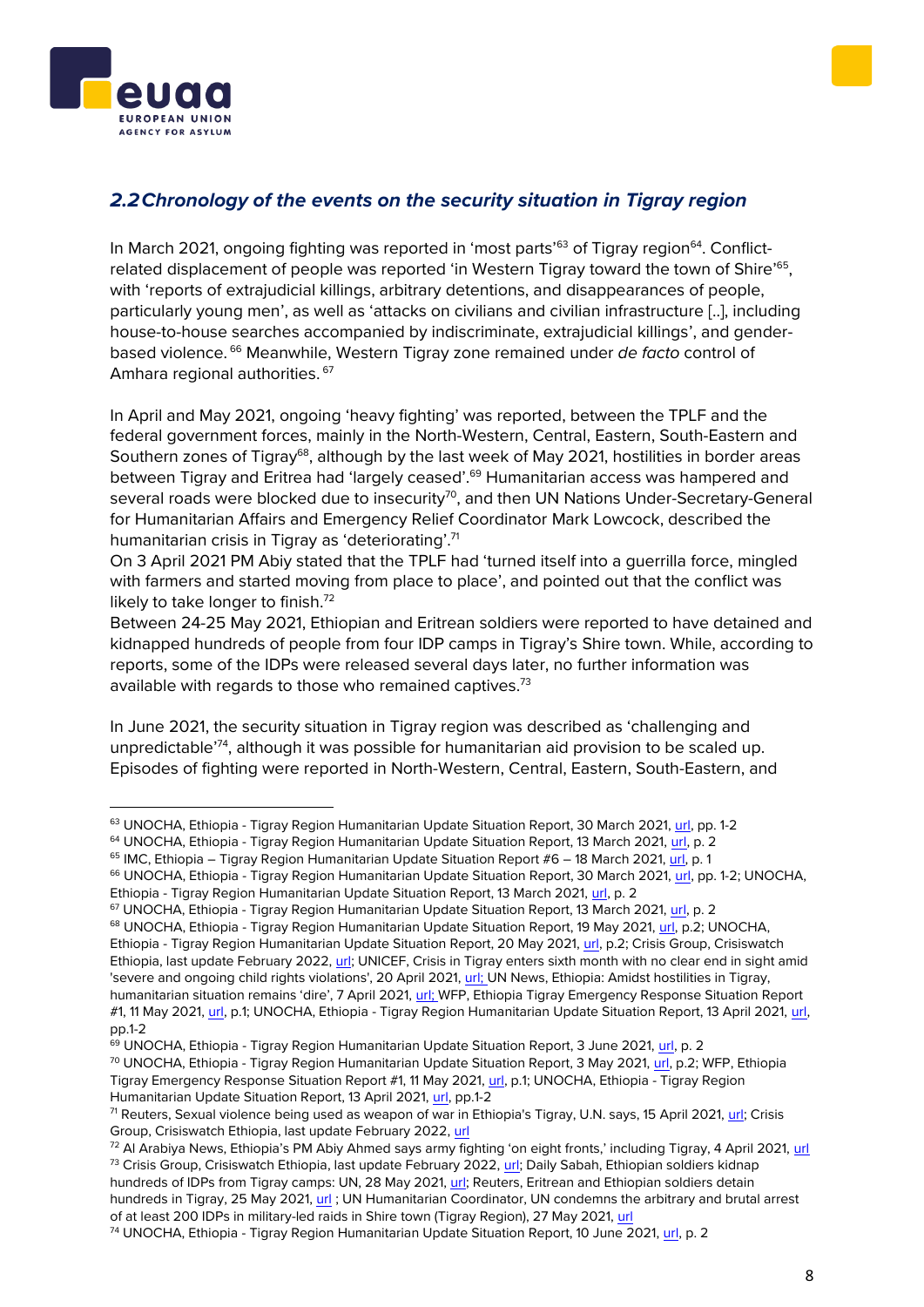



Southern zones<sup>75</sup>, among 'incidents of arbitrary denial of access, intimidation of humanitarian workers as well as looting and confiscation of humanitarian supplies, trucks and equipment by armed forces'.<sup>76</sup>

On 22 June 2021, an airstrike by the Ethiopian army struck a market in Togoga village in Tigray<sup>77</sup>, resulting in tens of fatalities.<sup>78</sup> While sources confirmed that civilians were among the fatalities, on 24 June 2021, the army stated that the strike had 'targeted rebels, not civilians, rejecting accounts that dozens of innocent people were killed'.<sup>79</sup> On 25 June 2021, three MSF humanitarian staff were killed in Tigray.<sup>80</sup>

On 28 June 2021, after a 'large-scale counteroffensive against federal forces'<sup>81</sup>, the TPLF entered and retook control of Mekelle, the capital city of Tigray. The same day, the federal government announced a unilateral ceasefire<sup>82</sup>, withdrawing from 'Mekelle and other main towns in the region, including Shire, Axum, Adwa, and Adigrat'. <sup>83</sup> Also on 28 June 2021, retreating federal government soldiers reportedly raided UNICEF and WFP offices in Mekelle. 84

On 29 June 2021, Eritrean forces 'retreated from Tigray, reportedly to boundary areas close to Eritrea'.<sup>85</sup> By the end of June 2021, the TPLF controlled 'most' of Tigray<sup>86</sup>, including 'the main cities and roads'. <sup>87</sup>At the same time, the Amhara Security Forces (ASF) remained 'in control of areas south of Korem toward Alamata and beyond, in the Southern zone, as well as of the Western zone. <sup>88</sup>

On 29 June 2021, the 'Amhara branch of the ruling Prosperity Party' reportedly announced that 'Amhara regional forces would oppose any attempts by the TPLF to take territory in Western Tigray, which was seized during the conflict'<sup>89</sup>, which, according to the GCR2P, included the districts of Welkait, Tegede, Humera, Telemte and Raya.<sup>90</sup>

During July 2021, in Tigray region, fighting took place around Mai Tsebri<sup>'91</sup>, and 'in boundary areas between Tigray, Amhara and Afar regions<sup>'92</sup>, and the TPLF reportedly recaptured Korem

<sup>75</sup> UNOCHA, Ethiopia - Tigray Region Humanitarian Update Situation Report, 9 July 2021[, url,](https://reliefweb.int/sites/reliefweb.int/files/resources/Situation%20Report%20-%20Ethiopia%20-%20Tigray%20Region%20Humanitarian%20Update%20-%209%20Jul%202021.pdf) p.3; UNOCHA, Ethiopia - Tigray Region Humanitarian Update Situation Report, 24 June 2021, [url,](https://reliefweb.int/sites/reliefweb.int/files/resources/Situation%20Report%20-%20Ethiopia%20-%20Tigray%20Region%20Humanitarian%20Update%20-%2024%20Jun%202021.pdf) p. 3; UNOCHA, Ethiopia - Tigray Region Humanitarian Update Situation Report, 17 June 2021, [url,](https://reliefweb.int/sites/reliefweb.int/files/resources/Situation%20Report%20-%20Ethiopia%20-%20Tigray%20Region%20Humanitarian%20Update%20-%2017%20Jun%202021.pdf) p.2; UNOCHA, Ethiopia - Tigray Region Humanitarian Update Situation Report, 10 June 2021[, url,](https://reliefweb.int/sites/reliefweb.int/files/resources/Ethiopia%20-%20Tigray%20Region%20Humanitarian%20Update%20Situation%20Report%2C%2010%20June%202021.pdf) p. 2

<sup>76</sup> UNOCHA, Ethiopia - Tigray Region Humanitarian Update Situation Report, 17 June 2021[, url,](https://reliefweb.int/sites/reliefweb.int/files/resources/Situation%20Report%20-%20Ethiopia%20-%20Tigray%20Region%20Humanitarian%20Update%20-%2017%20Jun%202021.pdf) p.2

<sup>77</sup> UN News, Strongly Condemning Air Strike on Village in Ethiopia's Tigray Region, Secretary-General Reiterates Need to Protect Civilians, 25 June 2021[, url](https://www.un.org/press/en/2021/sgsm20798.doc.htm)

<sup>&</sup>lt;sup>78</sup> AP, Witnesses: Airstrike in Ethiopia's Tigray kills more than 50, 24 June 2021, [url](https://apnews.com/article/ethiopoia-tigray-airstrike-togoga-424851651a0e02c21df71c86d9b70ec2)

<sup>&</sup>lt;sup>79</sup> France 24, Ethiopia strike on Tigray market targeted rebels: army, 24 June 2021, [url](https://www.france24.com/en/live-news/20210624-ethiopia-strike-on-tigray-market-targeted-rebels-army)

<sup>80</sup> MSF, Ethiopia: Three MSF staff killed in attack, 25 June 2021, [url](https://www.doctorswithoutborders.org/latest/ethiopia-three-msf-staff-killed-attack)

<sup>81</sup> Crisis Group, Crisiswatch Ethiopia, last update February 2022, [url](https://www.crisisgroup.org/crisiswatch/database?location%5B%5D=121&date_range=custom&from_month=03&from_year=2021&to_month=03&to_year=2022)

<sup>82</sup> Freedom House, Freedom in the World 2022 Ethiopia, 28 February 2022, [url;](https://freedomhouse.org/country/ethiopia/freedom-world/2022) AI, Ethiopia: As Mekelle changes hands, civilians remain in urgent need of protection, 29 June 2021[, url](https://www.amnesty.org/en/latest/news/2021/06/ethiopia-as-mekelle-changes-hands-civilians-remain-in-urgent-need-of-protection-2/)

<sup>83</sup> UNOCHA, Ethiopia - Tigray Region Humanitarian Update - Flash Update, 1 July 2021[, url,](https://reliefweb.int/sites/reliefweb.int/files/resources/Flash%20Update%20-%20Ethiopia%20-%20Tigray%20Region%20Humanitarian%20Update%20-%2024%20Jun%202021.pdf) p.1

<sup>84</sup> UNICEF, Statement by UNICEF Executive Director Henrietta Fore on obstruction of UNICEF humanitarian action in Mekele, Ethiopia, 28 June 2021, [url;](https://www.unicef.org/press-releases/statement-unicef-executive-director-henrietta-fore-obstruction-unicef-humanitarian) HRW, World Report 2022 – Ethiopia, 13 January 2022, [url](https://www.hrw.org/world-report/2022/country-chapters/ethiopia)

<sup>85</sup> UNOCHA, Ethiopia - Tigray Region Humanitarian Update - Flash Update, 1 July 2021, [url,](https://reliefweb.int/sites/reliefweb.int/files/resources/Flash%20Update%20-%20Ethiopia%20-%20Tigray%20Region%20Humanitarian%20Update%20-%2024%20Jun%202021.pdf) p.1

<sup>86</sup> Crisis Group, Crisiswatch Ethiopia, last update February 2022, [url](https://www.crisisgroup.org/crisiswatch/database?location%5B%5D=121&date_range=custom&from_month=03&from_year=2021&to_month=03&to_year=2022)

<sup>87</sup> UNOCHA, Ethiopia - Tigray Region Humanitarian Update Situation Report, 9 July 2021[, url,](https://reliefweb.int/sites/reliefweb.int/files/resources/Situation%20Report%20-%20Ethiopia%20-%20Tigray%20Region%20Humanitarian%20Update%20-%209%20Jul%202021.pdf) p.3

<sup>88</sup> UNOCHA, Ethiopia - Tigray Region Humanitarian Update - Flash Update, 1 July 2021, [url,](https://reliefweb.int/sites/reliefweb.int/files/resources/Flash%20Update%20-%20Ethiopia%20-%20Tigray%20Region%20Humanitarian%20Update%20-%2024%20Jun%202021.pdf) p.1; UNOCHA, Ethiopia -Tigray Region Humanitarian Update Situation Report, 9 July 2021, [url,](https://reliefweb.int/sites/reliefweb.int/files/resources/Situation%20Report%20-%20Ethiopia%20-%20Tigray%20Region%20Humanitarian%20Update%20-%209%20Jul%202021.pdf) p.3

<sup>89</sup> UNDPPA, Under-Secretary-General for Political and Peacebuilding Affairs Briefing to the Security Council on Ethiopia, 2 July 2021, [url](https://reliefweb.int/report/ethiopia/under-secretary-general-political-and-peacebuilding-affairs-briefing-security)

<sup>90</sup> GCR2P, Atrocity Alert No. 262: Ethiopia, Myanmar (Burma) and Afghanistan, 21 July 2021, [url](https://www.globalr2p.org/publications/atrocity-alert-262/)

<sup>91</sup> UNOCHA, Ethiopia - Tigray Region Humanitarian Update Situation Report, 19 July 2021, [url,](https://reliefweb.int/sites/reliefweb.int/files/resources/Situation%20Report%20-%20Ethiopia%20-%20Tigray%20Region%20Humanitarian%20Update%20-%2019%20Jul%202021.pdf) p.3

<sup>92</sup> UNOCHA, Ethiopia - Tigray Region Humanitarian Update Situation Report, 05 August 2021, [url,](https://reliefweb.int/sites/reliefweb.int/files/resources/Situation%20Report%20-%20Ethiopia%20-%20Tigray%20Region%20Humanitarian%20Update%20-%205%20Aug%202021.pdf) p.3; UNOCHA,

Ethiopia - Tigray Region Humanitarian Update Situation Report, 26 July 2021, [url,](https://reliefweb.int/sites/reliefweb.int/files/resources/Situation%20Report%20-%20Ethiopia%20-%20Tigray%20Region%20Humanitarian%20Update%20-%2026%20Jul%202021.pdf) p.3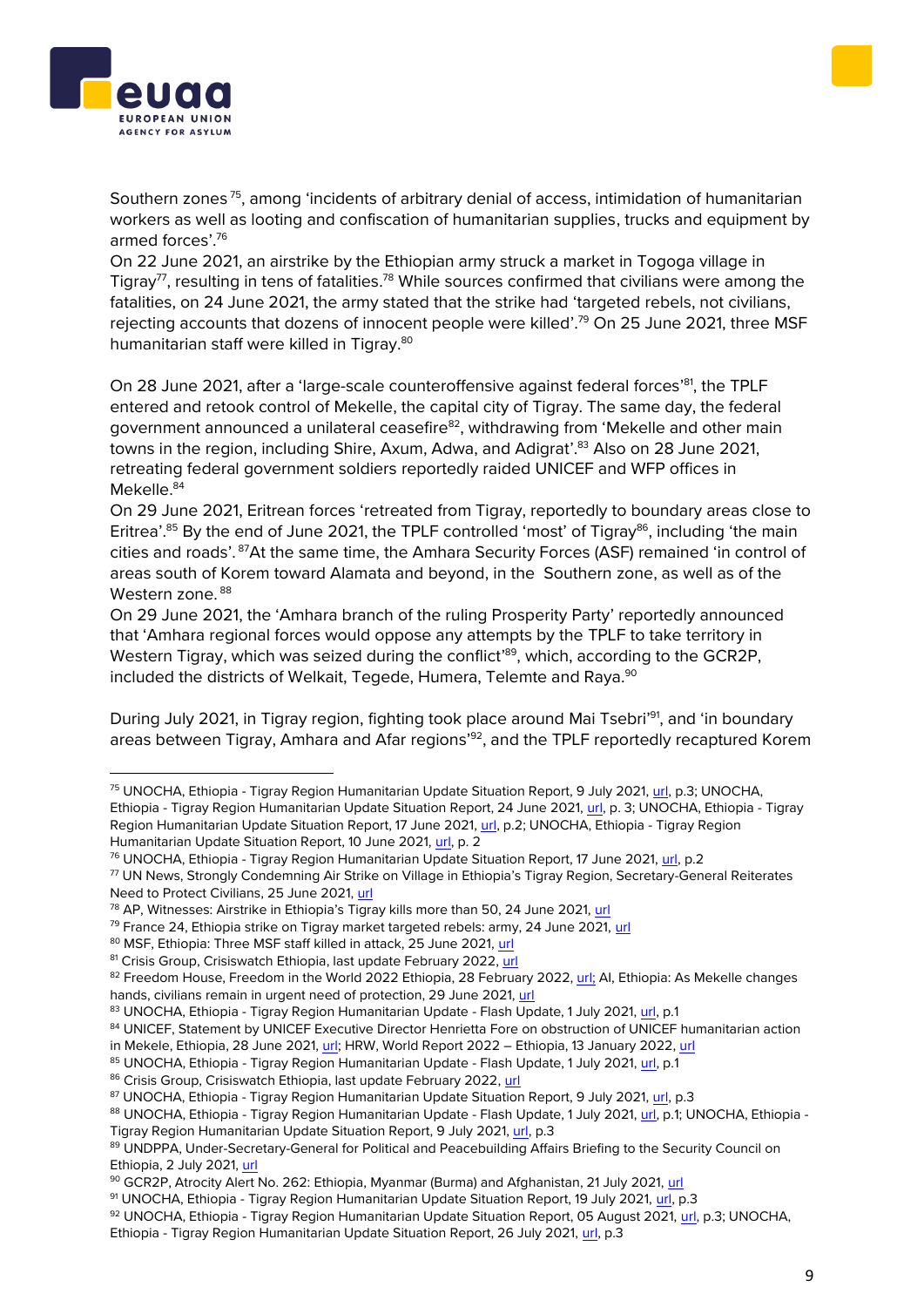



and Alamata towns from federal forces.<sup>93</sup> Within Tigray, reports surfaced of attacks on people suspected of supporting the federal government.<sup>94</sup>

On 4 July 2021, the TPLF demanded from the federal government 'the removal of Amhara and Eritrean forces from occupied parts of Tigray, the restoration of the TPLF regional government, and unfettered humanitarian access'<sup>95</sup>, as well as an 'independent UN probe into alleged war crimes, and "procedures" for holding PM Abiy and Eritrean President Isaias Afwerki accountable for their actions in Tigray'.<sup>96</sup> According to Freedom House, the conditions were not met, and 'the TPLF launched attacks in neighbouring Amhara and Afar regions, leading to the mobilization of regular forces and militias in those regions and further expanding the conflict'. 97

During August 2021, hardly any episodes of conflict were reported in Tigray region<sup>98</sup>, and an increase in humanitarian access was noted<sup>99</sup>, although fighting did take place, between 17-23 August 2021, in Mai Tsebri.<sup>100</sup> Eritrean forces were reportedly 'present in boundary areas close to the Eritrea border, including in Western, North-Western and Central zones of Tigray, and had '*de facto* occupied various woredas in Eastern zone'. <sup>101</sup>

During September 2021, in Tigray, 'the situation in the border with Eritrea remained unchanged, with Eritrean National Defense Forces stationed along the border and present in some woredas of Eastern Tigray, with reports of denials to the population's freedom of movement and access to aid'. 102

On 10 September 2021, a report by CNN revealed mass detention and killings of Tigrayan civilians in Humera town in Western Tigray, allegedly by 'government forces and militia groups<sup>103</sup>, while another source claimed that Humera town was under the control of the Amhara regional forces.<sup>104</sup>

Between 18-28 October 2021, federal troops launched several airstrikes on Mekelle city and nearby Agbe town, resulting in civilian fatalities<sup>105</sup>, including children<sup>106</sup>. The airstrikes were the first since the retreat of federal forces from 'most of Tigray' in June 2021. <sup>107</sup>

In December 2021, displacement of tens of thousands of people, presumably due to conflict, from Tigray's Western zone was reported<sup>108</sup>, with 'ongoing fighting' in 'Alamata and Korem

<sup>100</sup> UNOCHA, Ethiopia - Tigray Region Humanitarian Update Situation Report, 26 August 2021[, url,](https://reliefweb.int/sites/reliefweb.int/files/resources/Situation%20Report%20-%20Ethiopia%20-%20Tigray%20Region%20Humanitarian%20Update%20-%2026%20Aug%202021.pdf) p.3

France 24, Ethiopia air strike on Tigray kills 6: hospital, rebel sources, 28 October 2021, [url;](https://www.france24.com/en/live-news/20211028-ethiopia-air-strike-on-tigray-kills-6-hospital-rebel-sources) VOA, Ethiopian Government Airstrike Hits Tigray Regional Capital, 22 October 2021, [url](https://www.voanews.com/a/ethiopian-government-airstrike-hits-tigray-regional-capital-/6281996.html); AP, New airstrikes hit capital of Ethiopia's Tigray region, 20 October 2021[, url](https://apnews.com/article/africa-united-nations-kenya-ethiopia-abiy-ahmed-83a7d47310dd4b0aa1e591228bc339cc)

<sup>106</sup> France 24, Ethiopia air strike on Tigray kills 6: hospital, rebel sources, 28 October 2021, [url](https://www.france24.com/en/live-news/20211028-ethiopia-air-strike-on-tigray-kills-6-hospital-rebel-sources)

<sup>93</sup> UNHCR, Tigray Situation Update 30 July 2021, [url,](https://reliefweb.int/sites/reliefweb.int/files/resources/UNHCR%20Ethiopia%20Tigray%20Update%20%2311_30%20July%202021.pdf) p.1; Reuters, Forces from Ethiopia's Tigray region say they are pushing south, 12 July 2021, [url;](https://www.reuters.com/world/africa/forces-ethiopias-tigray-region-say-they-are-say-pushing-south-2021-07-12/) Borkena, Alamata: TPLF fighters massacred at least 18 civilians after capturing the town on Tuesday, 13 July 2021, [url](https://borkena.com/2021/07/13/alamata-tplf-fighters-massacred-at-least-18-civilians-after-capturing-the-town-on-tuesday/)

<sup>94</sup> UNOCHA, Ethiopia - Tigray Region Humanitarian Update Situation Report, 19 July 2021, [url,](https://reliefweb.int/sites/reliefweb.int/files/resources/Situation%20Report%20-%20Ethiopia%20-%20Tigray%20Region%20Humanitarian%20Update%20-%2019%20Jul%202021.pdf) p.3

<sup>95</sup> Freedom House, Freedom in the World 2022 Ethiopia, 28 February 2022, [url](https://freedomhouse.org/country/ethiopia/freedom-world/2022)

<sup>96</sup> Crisis Group, Crisiswatch Ethiopia, last update February 2022, [url](https://www.crisisgroup.org/crisiswatch/database?location%5B%5D=121&date_range=custom&from_month=03&from_year=2021&to_month=03&to_year=2022)

<sup>97</sup> Freedom House, Freedom in the World 2022 Ethiopia, 28 February 2022[, url](https://freedomhouse.org/country/ethiopia/freedom-world/2022)

<sup>98</sup> UNOCHA, Tigray: Humanitarian Access Snapshot (August 2021), 31 August 2021, [url,](https://reliefweb.int/sites/reliefweb.int/files/resources/ocha-eth_210921_access_snapshot_tigray_august_2021_final.pdf) p.1

<sup>99</sup> UNOCHA, Ethiopia - Tigray Region Humanitarian Update Situation Report, 19 August 2021, [url,](https://reliefweb.int/report/ethiopia/ethiopia-tigray-region-humanitarian-update-situation-report-19-august-2021) p.4

<sup>&</sup>lt;sup>101</sup> UNOCHA, Tigray: Humanitarian Access Snapshot (August 2021), 31 August 2021[, url,](https://reliefweb.int/sites/reliefweb.int/files/resources/ocha-eth_210921_access_snapshot_tigray_august_2021_final.pdf) p.1

<sup>102</sup> UNOCHA, Ethiopia: Northern Ethiopia Access Snapshot (September 2021), 15 October 2021, [url,](https://reliefweb.int/sites/reliefweb.int/files/resources/ocha_211210_access_snapshot_northern_ethiopia_sept_2021_final.pdf) p. 1

<sup>103</sup> CNN, Men are marched out of prison camps. Then corpses float down the river, 10 September 2021[, url](https://edition.cnn.com/2021/09/05/africa/ethiopia-tigray-humera-sudan-bodies-cmd-intl/index.html)

<sup>104</sup> GCR2P, Atrocity Alert No. 269: Ethiopia, Guinea and Education Under Attack, 8 September 2021, [url](https://www.globalr2p.org/publications/atrocity-alert-no-269/)

<sup>&</sup>lt;sup>105</sup> UNOHCHR, Ethiopia: Bachelet urges end to 'reckless' war as Tigray conflict escalates, 3 November 2021, [url;](https://www.ohchr.org/EN/NewsEvents/Pages/DisplayNews.aspx?NewsID=27757&LangID=E)

<sup>107</sup> Crisis Group, Crisiswatch Ethiopia, last update February 2022, [url](https://www.crisisgroup.org/crisiswatch/database?location%5B%5D=121&date_range=custom&from_month=03&from_year=2021&to_month=03&to_year=2022)

<sup>108</sup> UNOCHA, Ethiopia - Northern Ethiopia Humanitarian Update Situation Report, 9 December 2021, [url,](https://reliefweb.int/sites/reliefweb.int/files/resources/Situation%20Report%20-%20Ethiopia%20-%20Northern%20Ethiopia%20Humanitarian%20Update%20-%209%20Dec%202021.pdf) p.3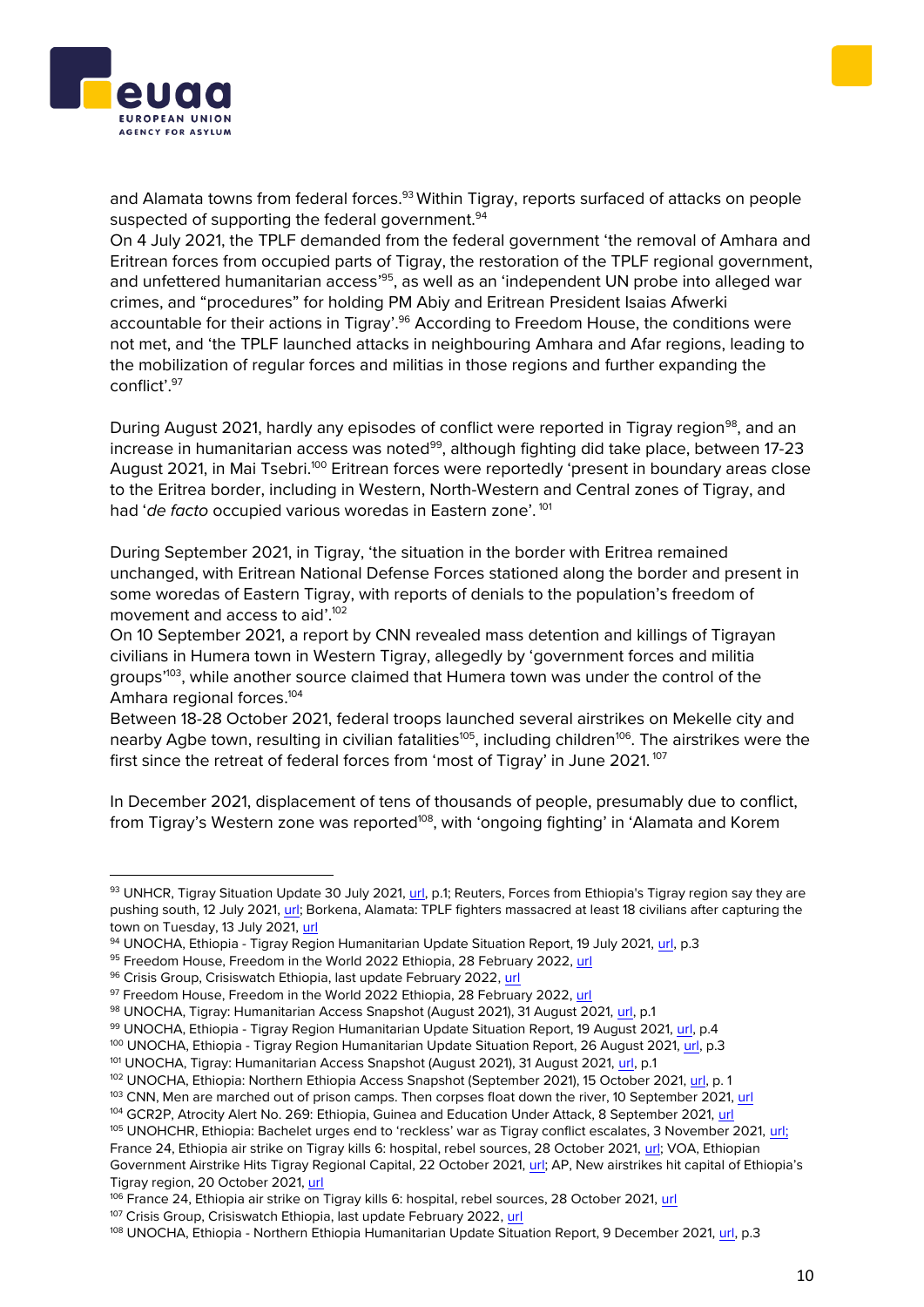

areas in southern Tigray', while high 'tension' was reported along the borders with Zalanbesa, Gulomekeda and Erob areas in northern Tigray'.<sup>109</sup>

On 6 December 2021, a number of states released a joint statement, condemning 'the Ethiopian government's detention of large numbers' of ethnic Tigrayans in the country, 'on the basis of their ethnicity and without charge'.<sup>110</sup> On 16 December 2021, Human Rights Watch reported that 'Amhara security forces are responsible for a surge of mass detentions, killings, and forced expulsions of ethnic Tigrayans' in Western Tigray.<sup>111</sup> During the last week of December 2021, airstrikes on Tigray<sup>112</sup> reportedly lead to mass civilian causalities', mostly in Alamata, Korem, Maychew, Mekoni, and Milazat towns in southern Tigray.<sup>113</sup>

In January 2022, ongoing fighting was reported, including along Tigray's border area with Afar region<sup>114</sup>, and in the Southern, North-Western, and Western zone' of Tigray.<sup>115</sup> At the same time, multiple airstrikes by the federal government were launched during the first two weeks of January 2022 on targets in Tigray, hitting several civilian facilities.<sup>116</sup> On 5 January 2022, an airstrike hit the Mai Aini refugee camp.<sup>117</sup> On 7 January 2022, an IDP camp in Dedebit was struck by airstrikes.<sup>118</sup> On 10 January 2022, an airstrike reportedly hit Mai Tsabri town, in North-Western zone, in Tigray. <sup>119</sup> Drone strikes were reported on 15 January 2022 'against Maychew, Korem in Samre towns in Southern and South-Eastern zones in Tigray', and an airstrike was reported on 13 January 2022 in May Tsebri town, in North-Western zone of Tigray. <sup>120</sup>

On 22 January 2022, a media report quoted Ethiopia's deputy army chief, General Abebaw Tadesse, who stated that the federal army would re-enter Tigray region in order to 'eliminate' the TPLF.<sup>121</sup> On 25 January 2022, the Tigrayan forces warned they would re-enter Afar region, in order to fight against 'pro-government forces', who had 'intensified attacks on its positions in recent days'.<sup>122</sup>

Starting with the last week of January 2022<sup>123</sup>, and continuing into February 2022<sup>124</sup> and March 2022<sup>125</sup>, the security situation in Tigray region was described as 'calm'.<sup>126</sup> The national

<sup>112</sup> USAID, Ethiopia – Northern Ethiopia Crisis Fact Sheet #3 Fiscal Year (FY) 2022, 30 December 2021[, url,](https://reliefweb.int/sites/reliefweb.int/files/resources/2021_12_30%20USG%20Northern%20Ethiopia%20Crisis%20Fact%20Sheet%20%233.pdf) p.2

116 UNOHCHR, Press briefing notes on Ethiopia, 14 January 2022, [url;](https://www.ohchr.org/EN/NewsEvents/Pages/DisplayNews.aspx?NewsID=28026&LangID=E) France 24, At least 108 civilians killed so far in January in Tigray airstrikes, UN says, 14 January 2022[, url](https://www.france24.com/en/africa/20220114-at-least-108-civilians-killed-so-far-in-january-in-tigray-airstrikes-un-says)

<sup>109</sup> UNOCHA, Ethiopia - Northern Ethiopia Humanitarian Update Situation Report, 6 January 2022, [url,](https://reliefweb.int/sites/reliefweb.int/files/resources/final_sitrep_for_release_-_6_january_2022_word_document_final.pdf) p.3

<sup>110</sup> Australia et al., Joint Statement on Detentions in Ethiopia, 6 December 2021, [url](https://www.state.gov/joint-statement-on-detentions-in-ethiopia/)

<sup>&</sup>lt;sup>111</sup> HRW, Ethiopia: New Wave of Atrocities in Western Tigray, 16 December 2021, [url](https://www.hrw.org/news/2021/12/16/ethiopia-new-wave-atrocities-western-tigray)

<sup>113</sup> UNOCHA, Ethiopia - Northern Ethiopia Humanitarian Update Situation Report, 30 December 2021, [url,](https://reliefweb.int/sites/reliefweb.int/files/resources/Situation%20Report%20-%20Ethiopia%20-%20Northern%20Ethiopia%20Humanitarian%20Update%20-%2030%20Dec%202021_0.pdf) p.3

<sup>114</sup>UNOCHA, Ethiopia - Northern Ethiopia Humanitarian Update Situation Report, 20 January 2022, [url,](https://reliefweb.int/sites/reliefweb.int/files/resources/Situation%20Report%20-%20Ethiopia%20-%20Northern%20Ethiopia%20Humanitarian%20Update%20-%2020%20Jan%202022.pdf) p. 3; Crisis Group, Crisiswatch Ethiopia, last update February 2022[, url](https://www.crisisgroup.org/crisiswatch/database?location%5B%5D=121&date_range=custom&from_month=03&from_year=2021&to_month=03&to_year=2022)

<sup>115</sup> UNOCHA, Ethiopia - Northern Ethiopia Humanitarian Update Situation Report, 27 January 2022[, url,](https://reliefweb.int/sites/reliefweb.int/files/resources/Situation%20Report%20-%20Ethiopia%20-%20Northern%20Ethiopia%20Humanitarian%20Update%20-%2027%20Jan%202022.pdf) p.3; UNOCHA, Ethiopia - Northern Ethiopia Humanitarian Update Situation Report, 13 January 2022, [url,](https://reliefweb.int/sites/reliefweb.int/files/resources/Situation%20Report%20-%20Ethiopia%20-%20Northern%20Ethiopia%20Humanitarian%20Update%20-%2013%20Jan%202022.pdf) p.3

<sup>117</sup> UNHCR, News Comment by UN High Commissioner for Refugees Filippo Grandi on attack that hit Mai Aini refugee camp in Tigray, 6 January 2022, [url](https://www.unhcr.org/news/press/2022/1/61d73df24/news-comment-un-high-commissioner-refugees-filippo-grandi-attack-mai-aini.html)

<sup>118</sup> UNOCHA, Ethiopia - Northern Ethiopia Humanitarian Update Situation Report, 13 January 2022[, url,](https://reliefweb.int/sites/reliefweb.int/files/resources/Situation%20Report%20-%20Ethiopia%20-%20Northern%20Ethiopia%20Humanitarian%20Update%20-%2013%20Jan%202022.pdf) p.3; BBC, Ethiopia's Tigray conflict: Dozens killed in airstrike at camp, say aid staff, 8 January 2022, [url](https://www.bbc.com/news/world-africa-59921355)

<sup>119</sup> UNOCHA, Ethiopia - Northern Ethiopia Humanitarian Update Situation Report, 13 January 2022[, url,](https://reliefweb.int/sites/reliefweb.int/files/resources/Situation%20Report%20-%20Ethiopia%20-%20Northern%20Ethiopia%20Humanitarian%20Update%20-%2013%20Jan%202022.pdf) p.3

<sup>&</sup>lt;sup>120</sup> UNOCHA, Ethiopia - Northern Ethiopia Humanitarian Update Situation Report, 20 January 2022, [url,](https://reliefweb.int/sites/reliefweb.int/files/resources/Situation%20Report%20-%20Ethiopia%20-%20Northern%20Ethiopia%20Humanitarian%20Update%20-%2020%20Jan%202022.pdf) p. 3

<sup>&</sup>lt;sup>121</sup> News 24, Ethiopia army planning to 'eliminate' Tigrayan forces - military official, 22 January 2022, [url](https://www.news24.com/news24/africa/news/ethiopia-army-planning-to-eliminate-tigrayan-forces-military-official-20220122)

<sup>&</sup>lt;sup>122</sup> Al-Arabiya, Ethiopia's Tigray rebels announce push into neighbouring Afar region, 25 January 2022, [url](https://english.alarabiya.net/News/world/2022/01/25/Ethiopia-s-Tigray-rebels-announce-push-into-neighbouring-Afar-region-)

<sup>123</sup> UNOCHA, Ethiopia - Northern Ethiopia Humanitarian Update Situation Report, 3 February 2022, [url,](https://reliefweb.int/sites/reliefweb.int/files/resources/Situation%20Report%20-%20Northern%20Ethiopia%20-%20Humanitarian%20Update%20-%203%20Feb%202022.pdf) p.3

<sup>&</sup>lt;sup>124</sup> UNOCHA, Ethiopia - Northern Ethiopia Humanitarian Update Situation Report, 10 February 2022[, url,](https://reliefweb.int/sites/reliefweb.int/files/resources/Situation%20Report%20-%20Northern%20Ethiopia%20-%20Humanitarian%20Update%20-%2010%20Feb%202022.pdf) p.3 <sup>125</sup> UNOCHA, Ethiopia - Northern Ethiopia Humanitarian Update Situation Report, 25 March 2022, [url,](https://reliefweb.int/sites/reliefweb.int/files/resources/Situation%20Report%20-%20Northern%20Ethiopia%20-%20Humanitarian%20Update%20-%2017%20Mar%202022.pdf) p.3

<sup>126</sup> UNOCHA, Ethiopia - Northern Ethiopia Humanitarian Update Situation Report, 31 March 2022[, url,](https://reliefweb.int/sites/reliefweb.int/files/resources/Situation%20Report%20-%20Northern%20Ethiopia%20-%20Humanitarian%20Update%20-%2031%20Mar%202022.pdf) p.3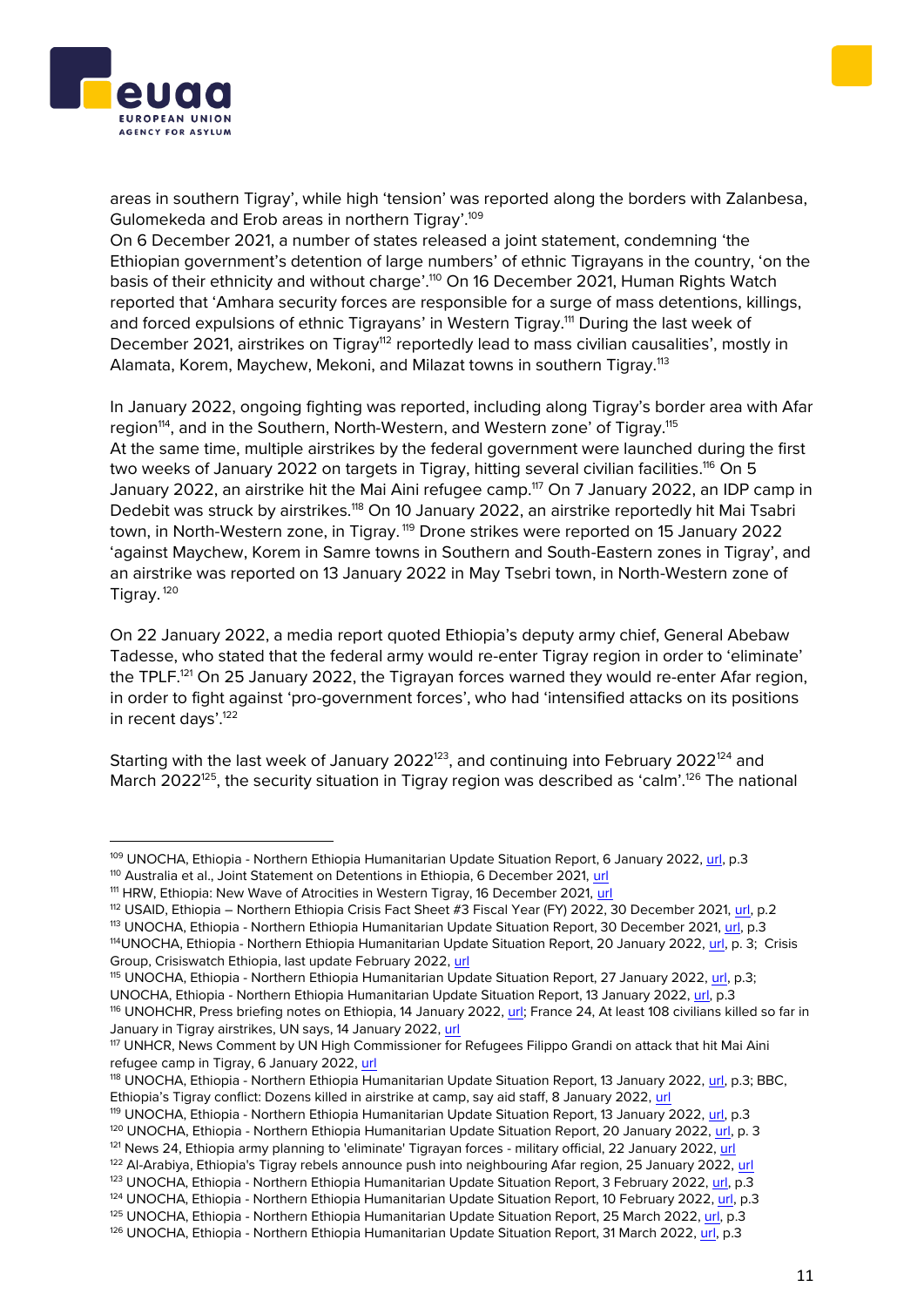state of emergency was ended on 15 February 2022, 'in light of improving security conditions in the country'.<sup>127</sup>

On 24 March 2022, PM Abiy declared an immediate humanitarian truce.<sup>128</sup> The following day, on 25 March 2022, the TPLF announced they had agreed to 'a cessation of hostilities, effective immediately'.<sup>129</sup>

## <span id="page-11-0"></span>*2.3Chronology of events on the security situation in Afar and Amhara regions*

On 6 July 2021, a media report stated that Tigrayan forces were 'mobilising for new conflict', as preparations were made to move towards Amhara region.<sup>130</sup> Later, between 17-19 July 2021, it was reported that the TPLF had already entered Afar region and was fighting 'Afar forces and allied militias'.<sup>131</sup> According to International Crisis Group, by 19 July 2021, fighting in Afar had already killed at least 20 civilians.<sup>132</sup> On 23 July 2021, Afar region authorities called on civilians to take arms against the TPLF, as did Amhara authorities on 25 July 2021.<sup>133</sup> On 25 July 2021, Tigrayan forces claimed they had taken over had seized Adi Arkay town in Amhara.<sup>134</sup>

Fighting between the parties continued throughout 2021, with conflict consistently being reported in most areas of Amhara region, including North Gondar, Central Gondar, South Gondar, West Gondar, North Wello, South Wello, North Shewa, Wag Hemra, Awi, Bahir Dar, and Oromia zones and in Awsi/Zone 1, Kilbati/Zone 2, Fanti/Zone 4, and Hari/Zone 5 of Afar region.<sup>135</sup>

<sup>130</sup> Guardian (The), Tigray forces mobilise against militias from neighbouring province, 6 July 2021[, url](https://www.theguardian.com/world/2021/jul/06/tigray-forces-mobilise-against-militias-from-neighbouring-province)

131 Crisis Group, Crisiswatch Ethiopia, last update February 2022[, url;](https://www.crisisgroup.org/crisiswatch/database?location%5B%5D=121&date_range=custom&from_month=03&from_year=2021&to_month=03&to_year=2022) Reuters, Ethiopia's Tigray forces enter neighbouring Afar region, Afar says, 19 July 2021[, url](https://www.reuters.com/world/africa/ethiopias-tigray-forces-enter-neighbouring-afar-region-afar-says-2021-07-19/)





<sup>&</sup>lt;sup>127</sup> Al Jazeera, Ethiopia parliament votes to lift state of emergency early, 15 February 2022[, url;](https://www.aljazeera.com/news/2022/2/15/ethiopia-parliament-votes-to-lift-state-of-emergency) Reuters, Ethiopia's parliament lifts state of emergency early, 15 February 2022[, url;](https://www.reuters.com/world/africa/ethiopias-parliament-lifts-state-emergency-early-2022-02-15/) Euronews, Ethiopia's cabinet approves lifting of state of emergency, 27 January 2022[, url](https://www.euronews.com/2022/01/27/us-ethiopia-conflict)

<sup>&</sup>lt;sup>128</sup> Guardian (The), Ethiopian government declares Tigray truce to let aid in, 24 March 2022, [url;](https://www.theguardian.com/world/2022/mar/24/ethiopian-government-declares-tigray-truce-to-let-aid-in) Reuters, Ethiopia government declares unilateral truce to allow aid into Tigray, 24 March 2022, [url](https://www.reuters.com/world/africa/ethiopia-government-declares-truce-allow-aid-into-tigray-2022-03-24/)

 $129$  France 24, Tigray rebels commit to 'cessation of hostilities' after Ethiopia's truce announcement, 25 March 2022, [url](https://www.france24.com/en/africa/20220325-tigray-rebels-agree-to-cessation-of-hostilities-after-ethiopia-s-truce-announcement)

<sup>132</sup> Crisis Group, Crisiswatch Ethiopia, last update February 2022, [url](https://www.crisisgroup.org/crisiswatch/database?location%5B%5D=121&date_range=custom&from_month=03&from_year=2021&to_month=03&to_year=2022)

<sup>133</sup> Reuters, Ethiopia's Amhara state rallies youth to fight Tigrayan forces as war widens, 25 July 2021, [url;](https://www.reuters.com/world/africa/ethiopias-amhara-state-rallies-youth-fight-tigrayans-war-expands-2021-07-25/) VOA, Ethiopia's Afar Region Urges Civilians to Fight Tigray Rebels, 23 July 2021, [url](https://www.voanews.com/a/ethiopia-tigray_ethiopias-afar-region-urges-civilians-fight-tigray-rebels/6208639.html)

<sup>&</sup>lt;sup>134</sup> Crisis Group, Crisiswatch Ethiopia, last update February 2022, [url;](https://www.crisisgroup.org/crisiswatch/database?location%5B%5D=121&date_range=custom&from_month=03&from_year=2021&to_month=03&to_year=2022) Reuters, Ethiopia's Amhara state rallies youth to fight Tigrayan forces as war widens, 25 July 2021[, url](https://www.reuters.com/world/africa/ethiopias-amhara-state-rallies-youth-fight-tigrayans-war-expands-2021-07-25/)

<sup>&</sup>lt;sup>135</sup> EUAA analysis based on publicly available ACLED data. ACLED, Dashboard, extracted 25 March 2022[, url;](https://acleddata.com/dashboard/#/dashboard) Crisis Group, Crisiswatch Ethiopia, last update February 2022[, url;](https://www.crisisgroup.org/crisiswatch/database?location%5B%5D=121&date_range=custom&from_month=03&from_year=2021&to_month=03&to_year=2022) UNOCHA, Ethiopia - Northern Ethiopia Humanitarian Update Situation Report, 30 December 2021, [url,](https://reliefweb.int/sites/reliefweb.int/files/resources/Situation%20Report%20-%20Ethiopia%20-%20Northern%20Ethiopia%20Humanitarian%20Update%20-%2030%20Dec%202021_0.pdf) p.3; UNOCHA, Ethiopia - Northern Ethiopia Humanitarian Update Situation Report, 16 December 2021[, url,](https://reliefweb.int/sites/reliefweb.int/files/resources/Situation%20Report%20-%20Ethiopia%20-%20Northern%20Ethiopia%20Humanitarian%20Update%20-%2016%20Dec%202021.pdf) p.3; Crisis Group, Crisiswatch Ethiopia, last update February 2022, [url;](https://www.crisisgroup.org/crisiswatch/database?location%5B%5D=121&date_range=custom&from_month=03&from_year=2021&to_month=03&to_year=2022) IMC, Ethiopia – Tigray Region Humanitarian Update Situation Report #24, 1 December 2021, [url,](https://reliefweb.int/sites/reliefweb.int/files/resources/Ethiopia%20%E2%80%93%20Tigray%20Region%20Humanitarian%20Update%20Situation%20Report%20%2324%20-%20December%2001%2C%202021.pdf) p.1; UNOCHA, Ethiopia - Northern Ethiopia Humanitarian Update Situation Report, 9 December 2021, [url,](https://reliefweb.int/sites/reliefweb.int/files/resources/Situation%20Report%20-%20Ethiopia%20-%20Northern%20Ethiopia%20Humanitarian%20Update%20-%209%20Dec%202021.pdf) p.3; UNOCHA, Ethiopia - Northern Ethiopia Humanitarian Update Situation Report, 18 November 2021, [url,](https://reliefweb.int/sites/reliefweb.int/files/resources/Situation%20Report%20-%20Ethiopia%20-%20Northern%20Ethiopia%20Humanitarian%20Update%20-%2018%20Nov%202021.pdf) p. 4; UNOCHA, Ethiopia - Northern Ethiopia Humanitarian Update Situation Report, 11 Nov 2021, [url,](https://reliefweb.int/sites/reliefweb.int/files/resources/Situation%20Report%20-%20Ethiopia%20-%20Northern%20Ethiopia%20Humanitarian%20Update%20-%2011%20Nov%202021.pdf) p.4; UNOCHA, Ethiopia - Northern Ethiopia Humanitarian Update Situation Report, 4 Nov 2021, [url,](https://reliefweb.int/sites/reliefweb.int/files/resources/Situation%20Report%20-%20Ethiopia%20-%20Northern%20Ethiopia%20Humanitarian%20Update%20-%204%20Nov%202021.pdf) p.4; UNOCHA, Ethiopia - Northern Ethiopia Humanitarian Update Situation Report, 14 October 2021[, url,](https://reliefweb.int/sites/reliefweb.int/files/resources/Situation%20Report%20-%20Ethiopia%20-%20Northern%20Ethiopia%20Humanitarian%20Update%20-%2014%20Oct%202021.pdf) p. 4; UNOCHA, Ethiopia - Northern Ethiopia Humanitarian Update Situation Report, 23 September 2021[, url,](https://reliefweb.int/sites/reliefweb.int/files/resources/Situation%20Report%20-%20Ethiopia%20-%20Northern%20Ethiopia%20Humanitarian%20Update%20-%2023%20Sep%202021.pdf) p. 4; UNOCHA, Ethiopia - Northern Ethiopia Humanitarian Update Situation Report, 25 November 2021, [url,](https://reliefweb.int/sites/reliefweb.int/files/resources/Situation%20Report%20-%20Ethiopia%20-%20Northern%20Ethiopia%20Humanitarian%20Update%20-%2025%20Nov%202021.pdf) p. 4; UNHCR, Situation Update Ethiopia, Tigray, 6 September 2021[, url,](https://reliefweb.int/sites/reliefweb.int/files/resources/UNHCR%20Ethiopia%20Tigray%20Update%20%2313.pdf) p. 3; UNOCHA, Ethiopia - Northern Ethiopia Humanitarian Update Situation Report, 16 September 2021, [url,](https://reliefweb.int/report/ethiopia/ethiopia-northern-ethiopia-humanitarian-update-situation-report-16-sept-2021) p.4; UNOCHA, Ethiopia - Northern Ethiopia Humanitarian Update Situation Report, 22 October 2021, [url,](https://reliefweb.int/sites/reliefweb.int/files/resources/Situation%20Report%20-%20Ethiopia%20-%20Northern%20Ethiopia%20Humanitarian%20Update%20-%2021%20Oct%202021.pdf) p.3; UNOCHA,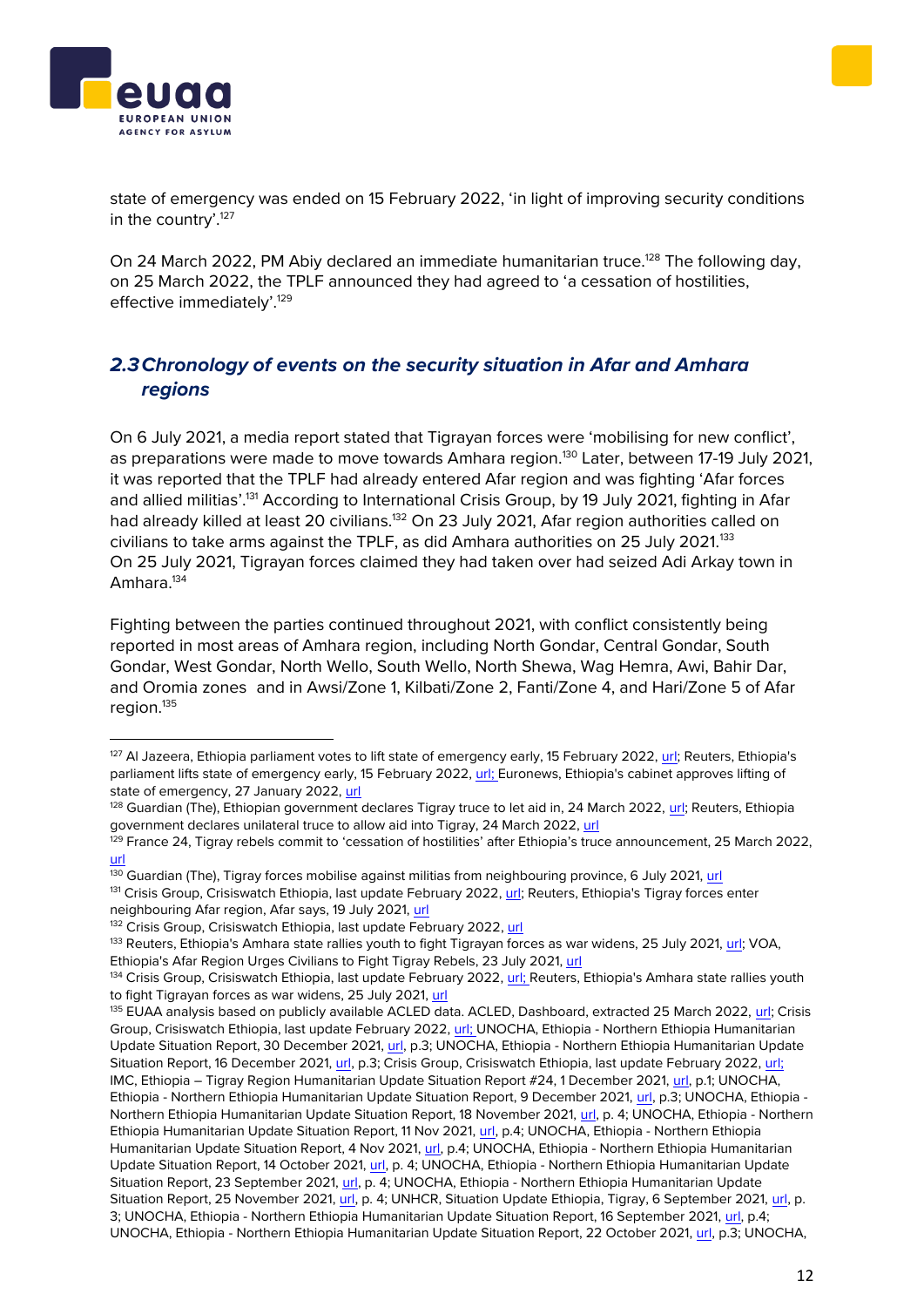



On 20 December 2021, Tigrayan forces stated they would withdraw completely from Afar and Amhara regions back into Tigray, and called for a ceasefire.<sup>136</sup> In response, the federal government instructed its troops not to enter into Tigray region, after re-taking 'Eastern Amhara and parts of Afar' from the TPLF.<sup>137</sup> A subsequent USAID report stated that, following the retreat of Tigrayan forces from Afar and Amhara, federal government troops had 'advanced into areas formerly held by TPLF-aligned elements' in 'recent weeks', such as in 'South Wello zone's Dessie and Kombolcha towns in Amhara'.<sup>138</sup> An IMC report confirmed that as of 24 December 2021, federal government forces had stopped 'at the borders with Tigray, having regained all towns and cities taken by the TPLF in Afar and Amhara regions.<sup>139</sup>

However, during the first three months of 2022, fighting resumed in both Afar and Amhara regions 140. For several weeks during February 2022, 'armed clashes, with reported use of heavy weapons and airstrikes' took place, mainly affecting Kilbeti/Zone 2, in Afar. On 3 February 2022, Barahle refugee camp was attacked by armed men, and several fatalities were recorded.<sup>141</sup>

Between 22-28 March 2022, 'sporadic armed clashes were reported in Kilbeti /Zone 2 in Afar region, including in Gubi Kebele in Abala woreda, and Sokardora Kebele in Konnabe woreda'. At the same time, in Amhara the situation was 'generally calm', although OCHA described 'the situation along areas bordering Tigray, namely in Wag Hemra, North Wello and North Gondar zones' as remaining 'volatile'. <sup>142</sup>

Ethiopia - Tigray Region Humanitarian Update Situation Report, 26 August 2021, [url,](https://reliefweb.int/sites/reliefweb.int/files/resources/Situation%20Report%20-%20Ethiopia%20-%20Tigray%20Region%20Humanitarian%20Update%20-%2026%20Aug%202021.pdf) p.3; UNOCHA, Ethiopia - Tigray Region Humanitarian Update Situation Report, 26 August 2021, [url,](https://reliefweb.int/sites/reliefweb.int/files/resources/Situation%20Report%20-%20Ethiopia%20-%20Tigray%20Region%20Humanitarian%20Update%20-%2026%20Aug%202021.pdf) p.3; UNOCHA, Ethiopia - Tigray Region Humanitarian Update Situation Report, 19 August 2021, [url,](https://reliefweb.int/sites/reliefweb.int/files/resources/Situation%20Report%20-%20Ethiopia%20-%20Tigray%20Region%20Humanitarian%20Update%20-%2019%20Aug%202021.pdf) p.4; Al Jazeera, Ethiopia calls on civilians to join army to fight Tigray forces, 10 August 2021[, url;](https://www.aljazeera.com/news/2021/8/10/ethiopia-calls-on-civilians-to-join-army-to-fight-tigray-rebels) UNOCHA, Ethiopia - Tigray Region Humanitarian Update Situation Report, 13 August 2021, [url,](https://reliefweb.int/sites/reliefweb.int/files/resources/Situation%20Report%20-%20Ethiopia%20-%20Tigray%20Region%20Humanitarian%20Update%20-%2013%20Aug%202021.pdf) p.3; UNOCHA, Ethiopia - Tigray Region Humanitarian Update Situation Report, 05 August 2021, [url,](https://reliefweb.int/sites/reliefweb.int/files/resources/Situation%20Report%20-%20Ethiopia%20-%20Tigray%20Region%20Humanitarian%20Update%20-%205%20Aug%202021.pdf) p.3

<sup>136</sup> Reuters, Tigray forces withdraw from neighbouring Ethiopian regions -spokesman, 20 December 2021, [url;](https://www.reuters.com/world/africa/tigray-forces-withdraw-neighbouring-ethiopian-regions-spokesperson-2021-12-20/) Guardian (The), Tigrayan forces to pull out of nearby Ethiopian regions in ceasefire offer, 20 December 2021[, url](https://www.theguardian.com/world/2021/dec/20/tigrayan-forces-to-pull-out-of-nearby-ethiopian-regions-in-ceasefire-offer) 137 Crisis Group, Crisiswatch Ethiopia, last update February 2022[, url;](https://www.crisisgroup.org/crisiswatch/database?location%5B%5D=121&date_range=custom&from_month=03&from_year=2021&to_month=03&to_year=2022) VOA, Analysts: Ethiopian Forces' Halt at Tigray Opens Window for Ceasefire, 24 December 2021[, url;](https://www.voanews.com/a/analysts-ethiopian-forces-halt-at-tigray-opens-window-for-ceasefire-/6368897.html) UN News, Secretary-General Welcomes Pause by Ethiopia's National Defence Force, Announced Withdrawal of Tigrayan Forces from Afar, Amhara Regions, 24 December 2021[, url](https://www.un.org/press/en/2021/sgsm21090.doc.htm#:~:text=The%20Secretary%2DGeneral%20welcomes%20the,back%20into%20the%20Tigray%20region.)

<sup>138</sup> USAID, Ethiopia – Northern Ethiopia Crisis Fact Sheet #3 Fiscal Year (FY) 2022, 30 December 2021[, url,](https://reliefweb.int/sites/reliefweb.int/files/resources/2021_12_30%20USG%20Northern%20Ethiopia%20Crisis%20Fact%20Sheet%20%233.pdf) p.2 <sup>139</sup> IMC, Ethiopia – Tigray Region Humanitarian Update Situation Report #26, 18 January 2022, [url,](https://reliefweb.int/sites/reliefweb.int/files/resources/IntlMedCorps-TigrayResponse_SitRep26.pdf) p.1 <sup>140</sup> UNOCHA, Ethiopia - Northern Ethiopia Humanitarian Update Situation Report, 25 March 2022, [url,](https://reliefweb.int/sites/reliefweb.int/files/resources/Situation%20Report%20-%20Northern%20Ethiopia%20-%20Humanitarian%20Update%20-%2017%20Mar%202022.pdf) p.3;

UNOCHA, Ethiopia - Northern Ethiopia Humanitarian Update Situation Report, 10 March 2022, [url,](https://reliefweb.int/sites/reliefweb.int/files/resources/Situation%20Report%20-%20Northern%20Ethiopia%20-%20Humanitarian%20Update%20-%2010%20Mar%202022.pdf) p. 3; UNOCHA, Ethiopia - Northern Ethiopia Humanitarian Update Situation Report, 3 March 2022[, url,](https://reliefweb.int/sites/reliefweb.int/files/resources/Situation%20Report%20-%20Northern%20Ethiopia%20-%20Humanitarian%20Update%20-%203%20Mar%202022.pdf) p.3; USAID, Ethiopia – Northern Ethiopia Crisis Fact Sheet #5 Fiscal Year (FY) 2022, 25 February 2022, [url,](https://reliefweb.int/sites/reliefweb.int/files/resources/2022_02_25%20USG%20Northern%20Ethiopia%20Crisis%20Fact%20Sheet%20%235.pdf) p.2; UNOCHA, Ethiopia - Northern Ethiopia Humanitarian Update Situation Report, 10 February 2022[, url,](https://reliefweb.int/sites/reliefweb.int/files/resources/Situation%20Report%20-%20Northern%20Ethiopia%20-%20Humanitarian%20Update%20-%2010%20Feb%202022.pdf) p.3; UNOCHA, Ethiopia - Northern Ethiopia Humanitarian Update Situation Report, 3 February 2022[, url,](https://reliefweb.int/sites/reliefweb.int/files/resources/Situation%20Report%20-%20Northern%20Ethiopia%20-%20Humanitarian%20Update%20-%203%20Feb%202022.pdf) p.3; UNOCHA, Ethiopia - Northern Ethiopia Humanitarian Update Situation Report, 27 January 2022, [url,](https://reliefweb.int/sites/reliefweb.int/files/resources/Situation%20Report%20-%20Ethiopia%20-%20Northern%20Ethiopia%20Humanitarian%20Update%20-%2027%20Jan%202022.pdf) p.3; UNOCHA, Ethiopia - Northern Ethiopia Humanitarian Update Situation Report, 20 January 2022, [url,](https://reliefweb.int/sites/reliefweb.int/files/resources/Situation%20Report%20-%20Ethiopia%20-%20Northern%20Ethiopia%20Humanitarian%20Update%20-%2020%20Jan%202022.pdf) p. 3; UNOCHA, Ethiopia - Northern Ethiopia Humanitarian Update Situation Report, 13 January 2022, [url,](https://reliefweb.int/sites/reliefweb.int/files/resources/Situation%20Report%20-%20Ethiopia%20-%20Northern%20Ethiopia%20Humanitarian%20Update%20-%2013%20Jan%202022.pdf) p.3; UNOCHA, Ethiopia - Northern Ethiopia Humanitarian Update Situation Report, 6 January 2022[, url,](https://reliefweb.int/sites/reliefweb.int/files/resources/final_sitrep_for_release_-_6_january_2022_word_document_final.pdf) p.3

<sup>141</sup> UNHCR, Thousands of Eritrean refugees displaced in clashes in Ethiopia's Afar region, 18 February 2022, [url](https://www.unhcr.org/news/briefing/2022/2/620f63574/thousands-eritrean-refugees-displaced-clashes-ethiopias-afar-region.html) <sup>142</sup> UNOCHA, Ethiopia - Northern Ethiopia Humanitarian Update Situation Report, 31 March 2022[, url,](https://reliefweb.int/sites/reliefweb.int/files/resources/Situation%20Report%20-%20Northern%20Ethiopia%20-%20Humanitarian%20Update%20-%2031%20Mar%202022.pdf) p.3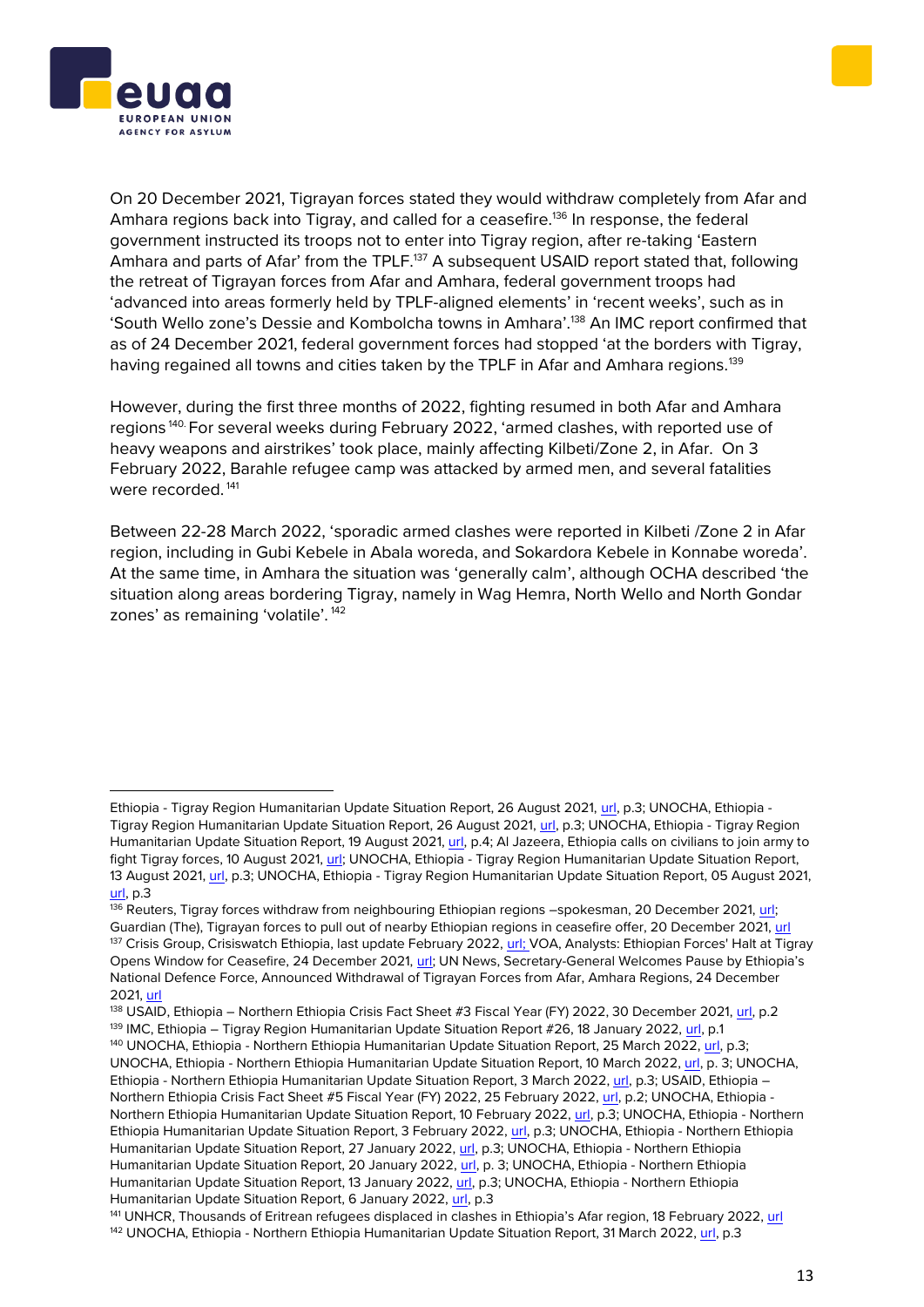



## <span id="page-13-0"></span>**3. Impact of the conflict on the civilian population**

#### <span id="page-13-1"></span>*3.1 Civilian casualties*

Data on violent incidents reported in this query response is based on EUAA analysis of data published by the Armed Conflict Location & Event Data Project (ACLED) and extracted on 25 March 2022.

ACLED is a project collecting, analysing and mapping information on 'the dates, actors, locations, fatalities, and types of all reported political violence and protest events across Africa, the Middle East, Latin America & the Caribbean, East Asia, South Asia, Southeast Asia, Central Asia & the Caucasus, Europe, and the United States of America'.<sup>143</sup> The information is collected in a database that is openly accessible, searchable and kept continuously up to date. The data primarily come from secondary sources such as media reports, but also from reports by international institutions and non-governmental organisations and data provided by local partners of ACLED.<sup>144</sup>

For the purpose of this query response, only the following types of events were included as violent incidents in the analysis of the security situation in Ethiopia's Afar, Amhara, and Tigray regions: battles, explosions/remote violence and violence against civilians. The violent incidents are coded ACLED as follows:

- 'Battles': 'a violent interaction between two politically organized armed groups at a particular time and location.' 'Battles can occur between armed and organised state, nonstate, and external groups, and in any combination therein.' Sub-events of battles are 'armed clash', 'government regains territory' and 'non-state actor overtakes territory'. The sub-event type 'Armed clash' occurs when 'armed, organized groups engage in a battle, and no reports indicate a change in territorial control'.
- 'Explosions/remote violence': 'one-sided violent events in which the tool for engaging in conflict creates asymmetry by taking away the ability of the target to respond.' They include: Chemical weapon', 'Air/drone strike', 'Suicide bomb', 'Shelling/artillery/missile attack', 'Remote explosive/landmine/IED', and 'Grenade'.
- 'Violence against civilians': 'violent events where an organised armed group deliberately inflicts violence upon unarmed non-combatants'. 'Violence against civilians includes attempts at inflicting harm (e.g., beating, shooting, torture, rape, mutilation, etc.) or forcibly disappearing (e.g., kidnapping and disappearances) civilian actors.' The following sub-event types are associated with the violence against civilians event type: 'Sexual violence', 'Attack', and 'Abduction/forced disappearance'.<sup>145</sup>

#### **Afar region**

According to the latest available data published by ACLED, between 1 March 2021-25 March 2022, there were 180 violent events recorded in Afar region, of which: 130 were coded as battles; 21 were coded as explosions/remote violence; and 29 were coded as incidents of violence against civilians.<sup>146</sup>

<sup>143</sup> ACLED, About Acled, n.d.[, url](https://acleddata.com/about-acled/)

<sup>&</sup>lt;sup>144</sup> ACLED, Methodology, April 2019, [url;](https://acleddata.com/acleddatanew/wp-content/uploads/dlm_uploads/2019/04/Methodology-Overview_FINAL.pdf) ACLED, FAQ ACLED Sourcing Methodology, February 2020, [url](https://acleddata.com/acleddatanew/wp-content/uploads/dlm_uploads/2020/02/FAQs_ACLED-Sourcing-Methodology.pdf)

<sup>145</sup> ACLED, Codebook, January 2021[, url,](https://acleddata.com/acleddatanew/wp-content/uploads/2021/11/ACLED_Codebook_v1_January-2021.pdf) pp.8-13

<sup>146</sup> EUAA analysis based on publicly available ACLED data. ACLED, Dashboard, extracted 25 March 2022[, url](https://acleddata.com/dashboard/#/dashboard)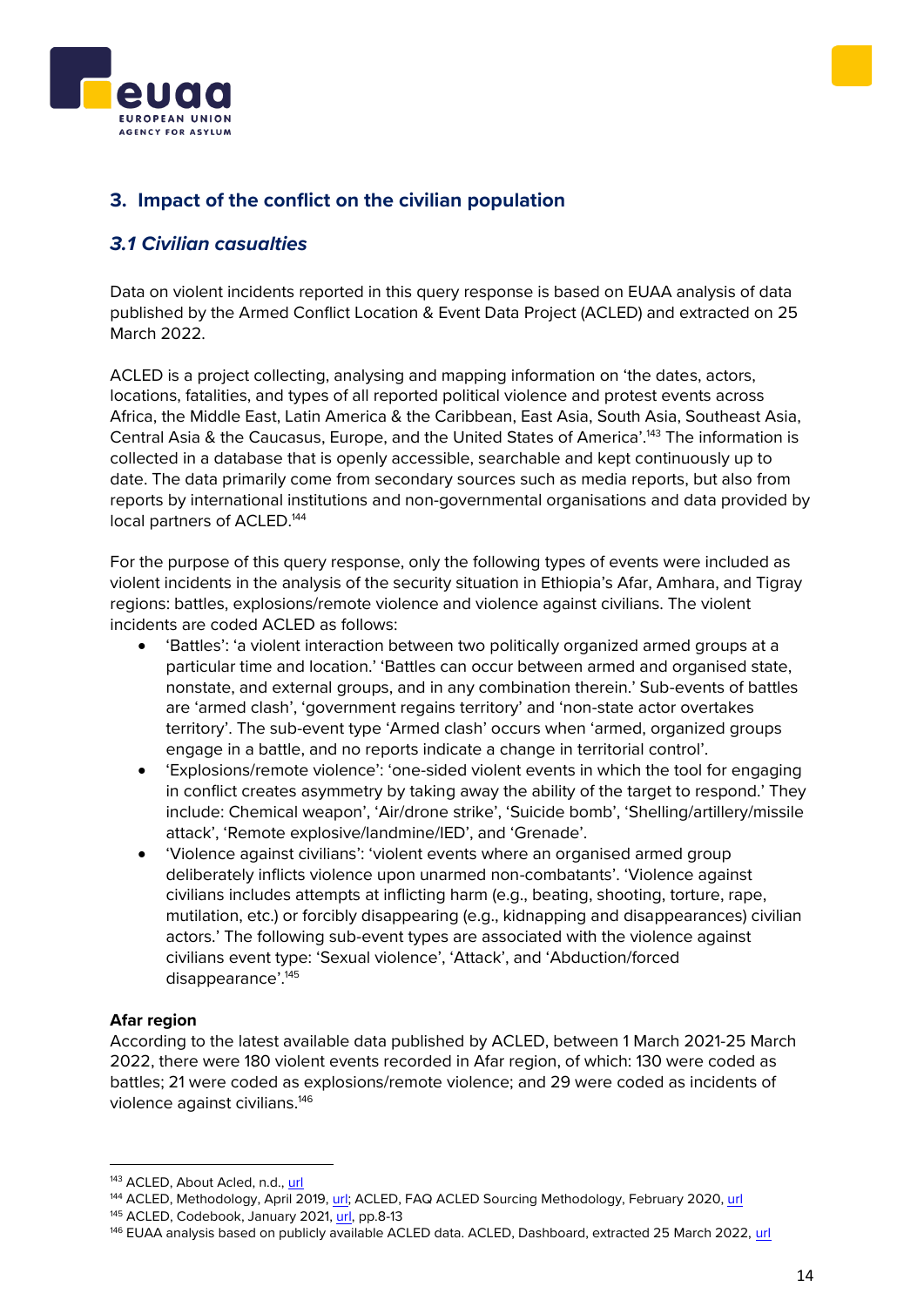

By zone, the 148 violent events were distributed as follows:

- Kilbati-Zone 2: 67 violent events, of which 53 were coded as battles; 11 were coded as explosions/remote violence; and 3 were coded as incidents of violence against civilians.
- Fanti-Zone 4: 38 violent events, of which 26 were coded as battles; 4 were coded as explosions/remote violence; and 8 were coded as incidents of violence against civilians.
- Awsi-Zone 1: 34 violent events, of which 28 were coded as battles; 2 were coded as explosions/remote violence; and 4 were coded as incidents of violence against civilians.
- Hari-Zone 5: 9 violent events, of which 7 were coded as battles; and 2 were coded as incidents of violence against civilians. 149

With regards to civilian fatalities, according to the latest available data published by ACLED, between 1 March 2021-25 March 2022, at least 99 civilians were killed in 17 incidents of violence against civilians, where the TPLF had any involvement. $^{\rm 150}$ However, these figures are highly likely to underestimate the real number of civilian deaths, as civilians might have been killed during battles between the parties, or due to incidents of explosions/remote violence. 151

#### **Amhara region**

According to the latest available data published by ACLED, between 1 March 2021-25 March 2022, there were 512 violent events recorded in Amhara region, of which: 340 were coded as battles; 52 were coded as explosions/remote violence; and 120 were coded as incidents of violence against civilians.<sup>152</sup>

However, it is worth noting that conflicts unrelated to the Tigray conflict already existed in Amhara region.<sup>153</sup> For the purpose of this COI query response, focusing specifically on the Tigray conflict, it would be relevant to highlight the number of violent events where the TPLF was involved as an actor, as per ACLED data. Out of the aforementioned 512 violent events recorded in Amhara region during the reference period, 422 were the violent events where the TPLF had any involvement.

Of these 422 violent event: 300 were coded as battles; 43 were coded as explosions/remote

149 EUAA analysis based on publicly available ACLED data. ACLED, Dashboard, extracted 25 March 2022[, url](https://acleddata.com/dashboard/#/dashboard)





<sup>&</sup>lt;sup>147</sup> Reuters, Clashes between Ethiopian states kill 27 amid border dispute, 29 October 2020, [url](https://www.reuters.com/article/us-ethiopia-security-idUSKBN27E2TN)

<sup>148</sup> EUAA analysis based on publicly available ACLED data. ACLED, Dashboard, extracted 25 March 2022[, url](https://acleddata.com/dashboard/#/dashboard)

<sup>150</sup> EUAA analysis based on publicly available ACLED data. ACLED, Dashboard, extracted 25 March 2022, [url](https://acleddata.com/dashboard/#/dashboard) <sup>151</sup> ACLED, Guide for Media Users, January 2016, [url,](https://www.acleddata.com/wp-content/uploads/2016/01/ACLED_User-Guide-for-Media_2016.pdf) p. 10

<sup>152</sup> EUAA analysis based on publicly available ACLED data. ACLED, Dashboard, extracted 25 March 2022, [url](https://acleddata.com/dashboard/#/dashboard)

<sup>153</sup> Reuters, Attacks kill 22 in Ethiopia's Amhara region - party official, 3 October 2019[, url;](https://www.reuters.com/article/uk-ethiopia-violence-idUKKBN1WI20I) Guardian (The), Suspicion and fear linger as Ethiopia's campus wars go quiet, 15 April 2021, [url](https://www.theguardian.com/global-development/2020/apr/15/suspicion-and-fear-linger-as-ethiopia-campus-wars-go-quiet)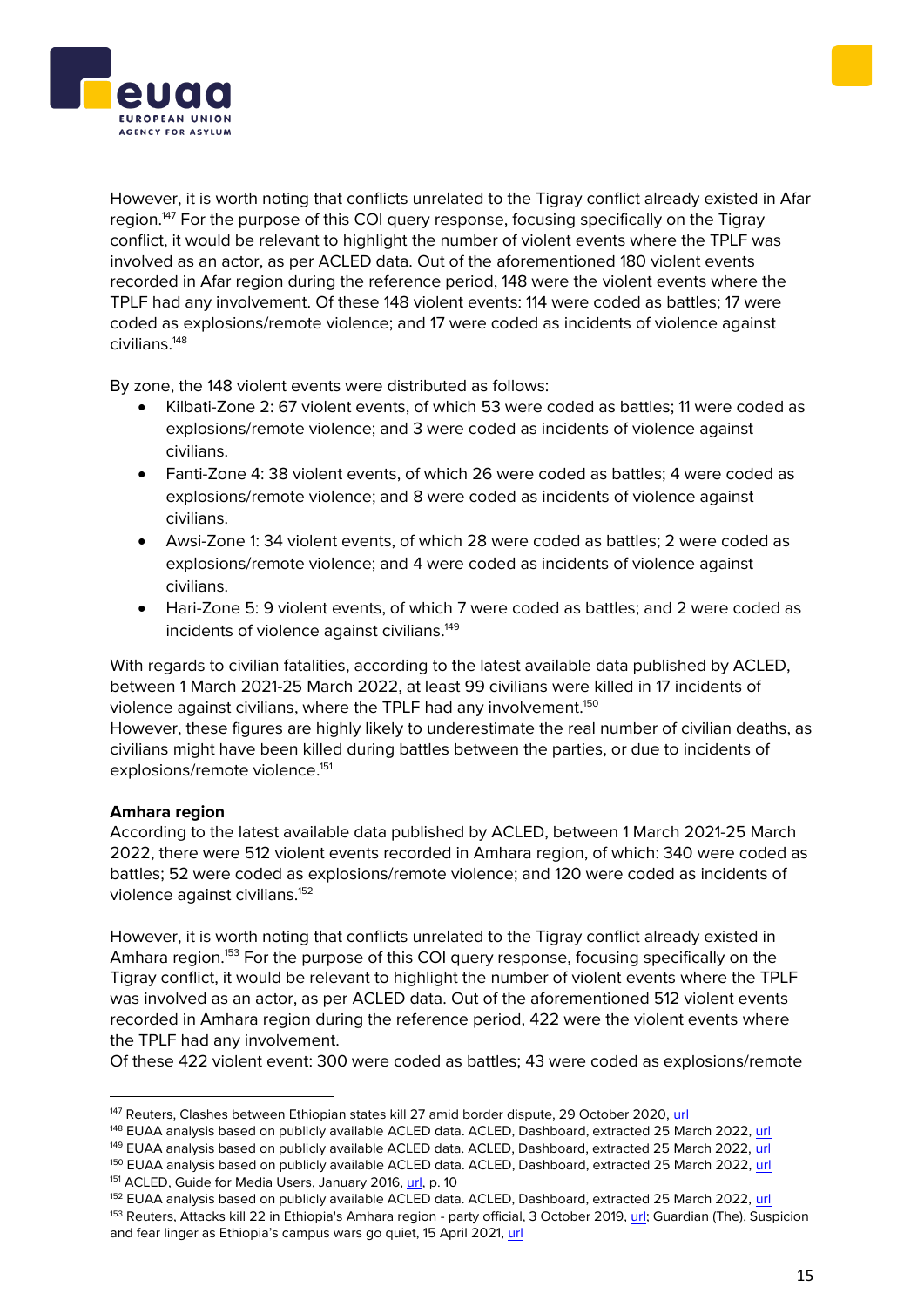## violence; and 79 were coded as incidents of violence against civilians.<sup>154</sup>

By zone, the 422 violent events were distributed as follows:

- North Wello: 161 violent events, of which 108 were coded as battles; 19 were coded as explosions/remote violence; and 34 were coded as incidents of violence against civilians.
- South Wello: 68 violent events, of which 43 were coded as battles; 10 were coded as explosions/remote violence; and 15 were coded as incidents of violence against civilians.
- South Gondar: 43 violent events, of which 33 were coded as battles; 6 were coded as explosions/remote violence; and 4 were coded as incidents of violence against civilians.
- North Gondar: 41 violent events, of which 31 were coded as battles; 3 were coded as explosions/remote violence; and 7 were coded as incidents of violence against civilians.
- Wag Hemra: 36 violent events, of which 29 were coded as battles; and 7 were coded as incidents of violence against civilians.
- North Shewa: 34 violent events, of which 22 were coded as battles; 1 were coded as explosions/remote violence; and 11 were coded as incidents of violence against civilians.
- Oromia: 29 violent events, of which 24 were coded as battles; 4 were coded as explosions/remote violence; and 1 were coded as incidents of violence against civilians.
- West Gondar: 5 violent events, of which 5 were coded as battles.
- East Gojam: 3 violent events, of which 3 were coded as battles.
- Central Gondar: 1 violent event, of which 1 was coded as battles.
- West Gojam: 1 violent event, of which 1 was coded as battles.<sup>155</sup>

With regards to civilian fatalities, according to the latest available data published by ACLED, between 1 March 2021-25 March 2022, at least 385 civilians were killed in 79 incidents of violence against civilians, where the TPLF had any involvement.<sup>156</sup> However, these figures are highly likely to underestimate the real number of civilian deaths, as civilians might have been killed during battles between the parties, or due to incidents of explosions/remote violence.<sup>157</sup>

#### **Tigray region**

According to the latest available data published by ACLED, between 1 March 2021-25 March 2022, there were 266 violent events recorded in Tigray region, of which: 202 were coded as battles; 39 were coded as explosions/remote violence; and 25 were coded as incidents of violence against civilians.<sup>158</sup>

By zone, the violent events were distributed as follows:

• Central Tigray: 53 violent events, of which 46 were coded as battles; 2 were coded as explosions/remote violence; and 5 were coded as incidents of violence against civilians.





<sup>154</sup> EUAA analysis based on publicly available ACLED data. ACLED, Dashboard, extracted 25 March 2022[, url](https://acleddata.com/dashboard/#/dashboard)

<sup>155</sup> EUAA analysis based on publicly available ACLED data. ACLED, Dashboard, extracted 25 March 2022, [url](https://acleddata.com/dashboard/#/dashboard)

<sup>156</sup> EUAA analysis based on publicly available ACLED data. ACLED, Dashboard, extracted 25 March 2022, [url](https://acleddata.com/dashboard/#/dashboard)

<sup>157</sup> ACLED, Guide for Media Users, January 2016, [url,](https://www.acleddata.com/wp-content/uploads/2016/01/ACLED_User-Guide-for-Media_2016.pdf) p. 10

<sup>158</sup> EUAA analysis based on publicly available ACLED data. ACLED, Dashboard, extracted 25 March 2022, [url](https://acleddata.com/dashboard/#/dashboard)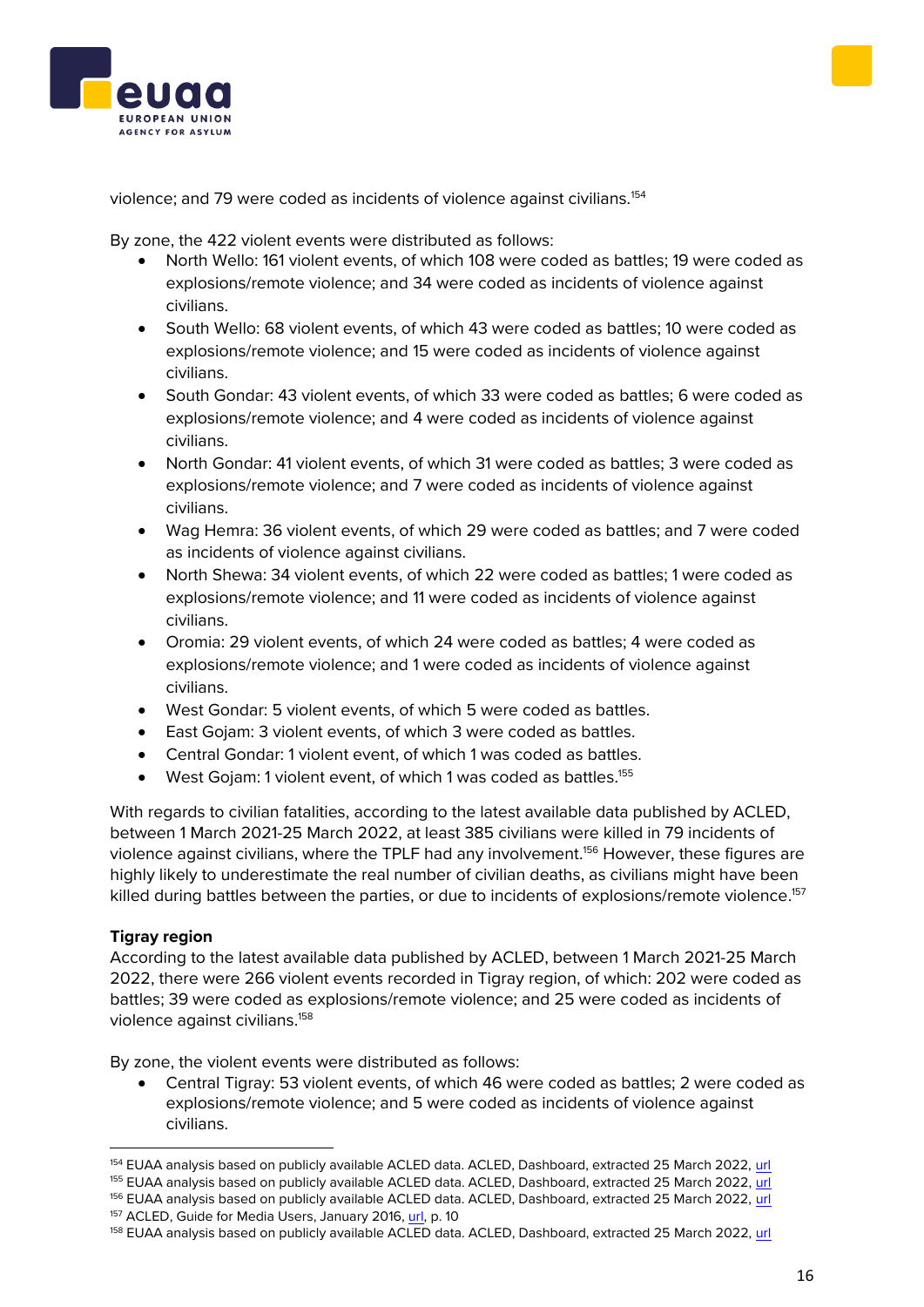- 
- Eastern Tigray: 26 violent events, of which 18 were coded as battles; 4 were coded as explosions/remote violence; and 4 were coded as incidents of violence against civilians.
- Mekelle: 18 violent events, of which 1 were coded as battles; 14 were coded as explosions/remote violence; and 3 were coded as incidents of violence against civilians.
- North Western Tigray: 75 violent events, of which 63 were coded as battles; 9 were coded as explosions/remote violence; and 3 were coded as incidents of violence against civilians.
- South Eastern Tigray: 20 violent events, of which 15 were coded as battles; 2 were coded as explosions/remote violence; and 3 were coded as incidents of violence against civilians.
- Southern Tigray: 66 violent events, of which 53 were coded as battles; 8 were coded as explosions/remote violence; and 5 were coded as incidents of violence against civilians.
- Western Tigray: 8 violent events, of which 6 were coded as battles; and 2 were coded as incidents of violence against civilians.<sup>159</sup>

With regards to civilian fatalities, according to the latest available data published by ACLED, between 1 March 2021-25 March 2022, at least 272 civilians were killed in 25 incidents of violence against civilians.

However, these figures are highly likely to underestimate the real number of civilian deaths, as civilians might have been killed during battles between the parties, or due to incidents of explosions/remote violence.<sup>160</sup>

#### **Further information on civilian fatalities**

According to the UN High Commissioner for Human Rights (UNHCR), between 22 November 2021-28 February 2022, at least 304 civilians were killed in airstrikes on Tigray and Afar regions.<sup>161</sup>

A separate report by the EHRC, which investigated events that took place in several, but not all, areas of Afar and Amhara regions between July-December 2021, found that at least 749 civilians had been killed in the spillover of the conflict in Tigray.<sup>162</sup>

Some of the indicative incidents include:

- In March 2021, Eritrean forces subjected civilian victims to 'torture and other ill-treatment' in Samre and Bereza towns. Tigray region.<sup>163</sup>
- On 23 March 2021, according to events witnessed by MSF, four men travelling from Mekele to Adigrat were 'dragged off public buses and executed' by Ethiopian soldiers.<sup>164</sup>

<sup>159</sup> EUAA analysis based on publicly available ACLED data. ACLED, Dashboard, extracted 25 March 2022, [url](https://acleddata.com/dashboard/#/dashboard) <sup>160</sup> ACLED, Guide for Media Users, January 2016[, url,](https://www.acleddata.com/wp-content/uploads/2016/01/ACLED_User-Guide-for-Media_2016.pdf) p. 10

<sup>161</sup> UN Human Rights Council and UNOHCHR, Oral Update on the situation of human rights in the Tigray region of Ethiopia and on progress made in the context of the Joint Investigation, 7 March 2022[, url](https://reliefweb.int/report/ethiopia/oral-update-situation-human-rights-tigray-region-ethiopia-and-progress-made-context)

<sup>&</sup>lt;sup>162</sup> EHRC, Report on Violations of Human Rights and International Humanitarian Law in Afar and Amhara Regions of Ethiopia (Executive Summary), 11 March 2022, [url,](https://ehrc.org/wp-content/uploads/2022/03/English-Executive-Summary-AAIR.pdf) pp. 6,7

<sup>163</sup> UNOHCHR and EHRC, Report of the Ethiopian Human Rights Commission (EHRC)/Office of the United Nations High Commissioner for Human Rights (OHCHR) Joint Investigation into Alleged Violations of International Human Rights, Humanitarian and Refugee Law Committed by all Parties to the Conflict in the Tigray Region of the Federal Democratic Republic of Ethiopia, 3 November 2021, [url,](https://digitallibrary.un.org/record/3947207?ln=en) p.1

<sup>164</sup> MSF, Ethiopia: MSF staff witness men dragged off buses and killed in Tigray, 25 March 2021, [url](https://msf.org.uk/article/ethiopia-msf-staff-witness-men-dragged-buses-and-killed-tigray)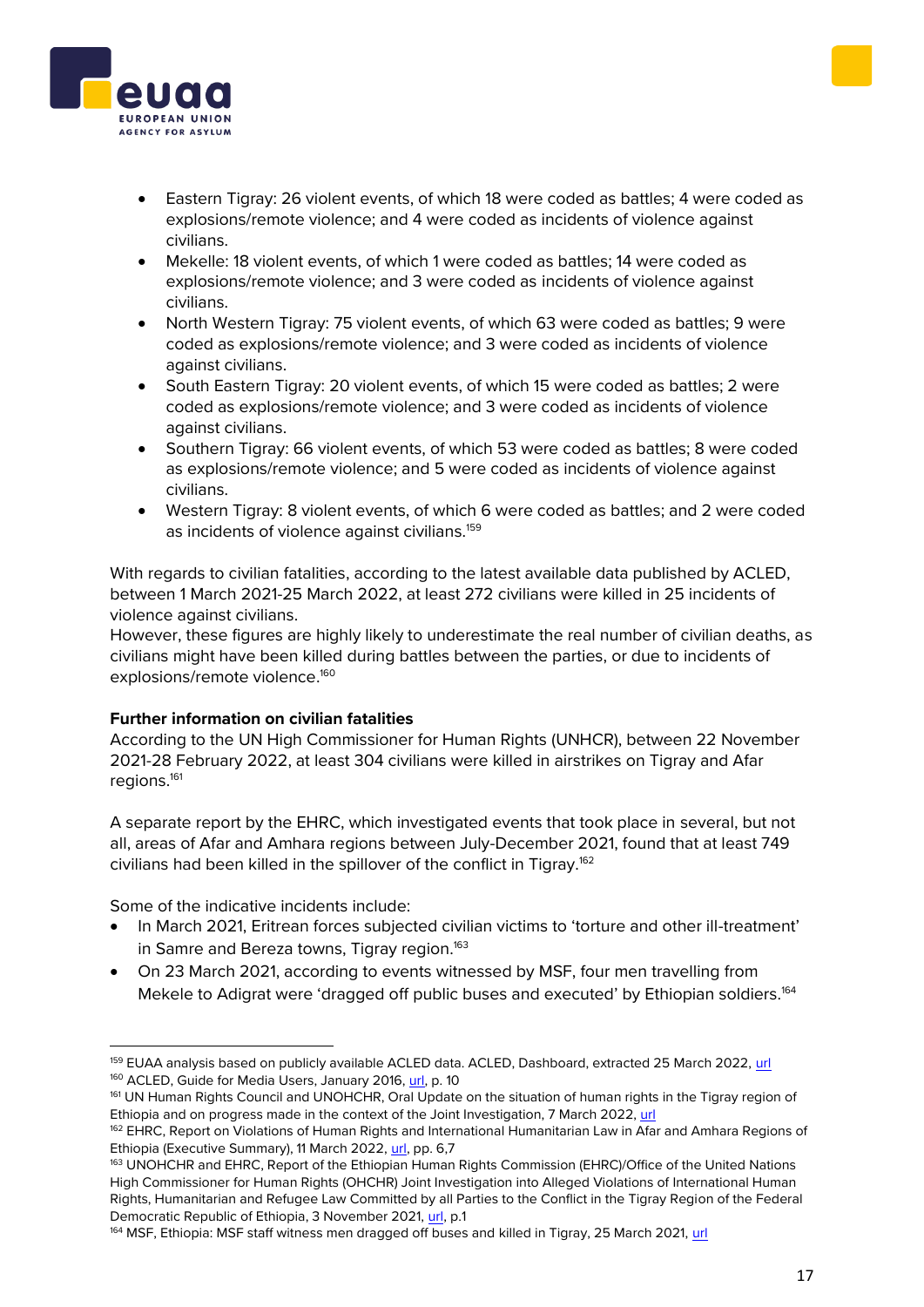## • On 12 April 2021, 'Eritrean troops killed three people and injured at least 19 in an unprovoked attack on civilians in the centre of Adwa town, Tigray region'.<sup>165</sup> According to MSF, 12 people suffered from 'critical injuries'.<sup>166</sup>

- On 28 April 2021, 'a national aid worker was reported to have been killed by armed forces after distributing food aid to people in need in Guya Kebele, Kola Temben woreda, in Central zone', Tigray region.<sup>167</sup>
- On 28 May 2021, 'a humanitarian worker working with an INGO was killed together with the Mayor of Adigrat town and another victim, during an attack outside the Government building in Adigrat town, Eastern zone'.<sup>168</sup>
- On 22 June 2021, 'a government airstrike hit a market in Togogo central Tigray, reportedly killing at least 51 people<sup>'169</sup>, although a later report claimed that at least 64 people had been killed, and some 180 were injured<sup>170</sup>. Media reports further claimed that federal government soldiers were not allowing medical staff to intervene, a claim that was later denied by the army.<sup>171</sup>
- On 5 August 2021, 'over 200 people, including more than 100 children' were reportedly killed 'in attacks on displaced families sheltering at a health facility and a school in Afar region', according to UNICEF.<sup>172</sup> According to OCHA, the alleged attack took place in Galikoma Kabele in Fenti Zone.<sup>173</sup>
- Between 12-21 August 2021, 16 women were 'raped at gunpoint, robbed, and subjected to physical and verbal assaults by TPLF fighters' in Nifas Mewcha town, Amhara region, according to survivor accounts reported by Amnesty International. The same source stated that during the attack on the town, the TPLF 'destroyed and looted medical facilities'.<sup>174</sup>
- Between 31 August-9 September 2021, the TPLF took control of Chenna and Kobo towns in Amhara region. According to HRW, during that period the Tigrayan forces summarily executed 26 civilians in Chenna, and 23 civilians in Kobo.<sup>175</sup> At the same time, according to a GCR2P report quoting local authorities, at least 120 civilians were killed during the first week of September 2021 in Chenna village near Dabat, allegedly by Tigrayan forces'.<sup>176</sup> Amnesty International further reported that 'dozens of women and girls' had been raped by TPLF fighters in the two towns.<sup>177</sup>
- On 16 December 2021, Human Rights watch reported that, since 'early November 2021, Amhara regional police forces and militias, including militia groups known as Fanos, have systematically rounded up Tigrayans in the towns of Adebai, Humera, and Rawyan of





<sup>&</sup>lt;sup>165</sup> AI, Ethiopia: Three killed, 19 injured in Tigray as Eritrean troops open fire on civilians, 14 April 2021[, url](https://www.amnesty.org/en/latest/news/2021/04/ethiopia-three-killed-19-injured-in-tigray-as-eritrean-troops-open-fire-on-civilians-2/)

<sup>166</sup> MSF, Ethiopia: Survivors describe being shot by soldiers in Tigray, 21 April 2021[, url](https://www.doctorswithoutborders.org/latest/ethiopia-survivors-describe-being-shot-soldiers-tigray)

<sup>&</sup>lt;sup>167</sup> UNOCHA, Ethiopia - Tigray Region Humanitarian Update Situation Report, 19 May 2021, [url,](https://reliefweb.int/sites/reliefweb.int/files/resources/Situation%20Report%20-%20Ethiopia%20-%20Tigray%20Region%20Humanitarian%20Update%20-%2014%20May%202021.pdf) p. 2

<sup>&</sup>lt;sup>168</sup> World Vision Ethiopia, Tigray crisis response: Situation Report #13 & 14, 23 June 2021, [url,](https://reliefweb.int/report/ethiopia/world-vision-ethiopia-tigray-crisis-response-situation-report-13-14-23-june-2021) p. 1

<sup>169</sup> HRW, World Report 2022 – Ethiopia, 13 January 2022, [url](https://www.hrw.org/world-report/2022/country-chapters/ethiopia)

<sup>170</sup> Guardian (The), Scores killed in Ethiopian airstrike on Tigray market, 24 June 2021, [url](https://www.theguardian.com/world/2021/jun/24/ethiopian-airstrike-tigray-market)

<sup>171</sup> Allafrica, Dozens Killed in Blast in Market in Ethiopia's Tigray Region, 22 June 2021, [url;](https://allafrica.com/view/group/main/main/id/00078492.html) East African (The), Ethiopian army denies hitting Tigray market with bombs, 25 June 2021[, url](https://www.theeastafrican.co.ke/tea/rest-of-africa/ethiopia-denies-hitting-tigray-market-with-bombs-3449860)

<sup>172</sup> UNICEF, Statement by UNICEF Executive Director Henrietta Fore on reported killing of hundreds of civilians, including children, in Afar, northern Ethiopia, 9 August 2021[, url](https://www.unicef.org/press-releases/statement-unicef-executive-director-henrietta-fore-reported-killing-hundreds)

<sup>173</sup> UNOCHA, Ethiopia - Tigray Region Humanitarian Update Situation Report, 13 August 2021[, url,](https://reliefweb.int/sites/reliefweb.int/files/resources/Situation%20Report%20-%20Ethiopia%20-%20Tigray%20Region%20Humanitarian%20Update%20-%2013%20Aug%202021.pdf) p.3

<sup>174</sup> AI, Ethiopia: Survivors of TPLF attack in Amhara describe gang rape, looting and physical assaults, 9 November 2021[, url](https://www.amnesty.org/en/latest/news/2021/11/ethiopia-survivors-of-tplf-attack-in-amhara-describe-gang-rape-looting-and-physical-assaults/)

<sup>&</sup>lt;sup>175</sup> HRW, Ethiopia: Tigray Forces Summarily Execute Civilians, 10 December 2021[, url](https://www.hrw.org/news/2021/12/10/ethiopia-tigray-forces-summarily-execute-civilians)

<sup>&</sup>lt;sup>176</sup> Crisis Group, Crisiswatch Ethiopia, last update February 2022, [url;](https://www.crisisgroup.org/crisiswatch/database?location%5B%5D=121&date_range=custom&from_month=03&from_year=2021&to_month=03&to_year=2022) GCR2P, Atrocity Alert No. 269: Ethiopia, Guinea and Education Under Attack, 8 September 2021, [url](https://www.globalr2p.org/publications/atrocity-alert-no-269/)

<sup>177</sup> AI, Ethiopia: Tigrayan forces murder, rape and pillage in attacks on civilians in Amhara towns, 16 February 2021, [url](https://www.amnesty.org/en/latest/news/2022/02/ethiopia-tigrayan-forces-murder-rape-and-pillage-in-attacks-on-civilians-in-amhara-towns/)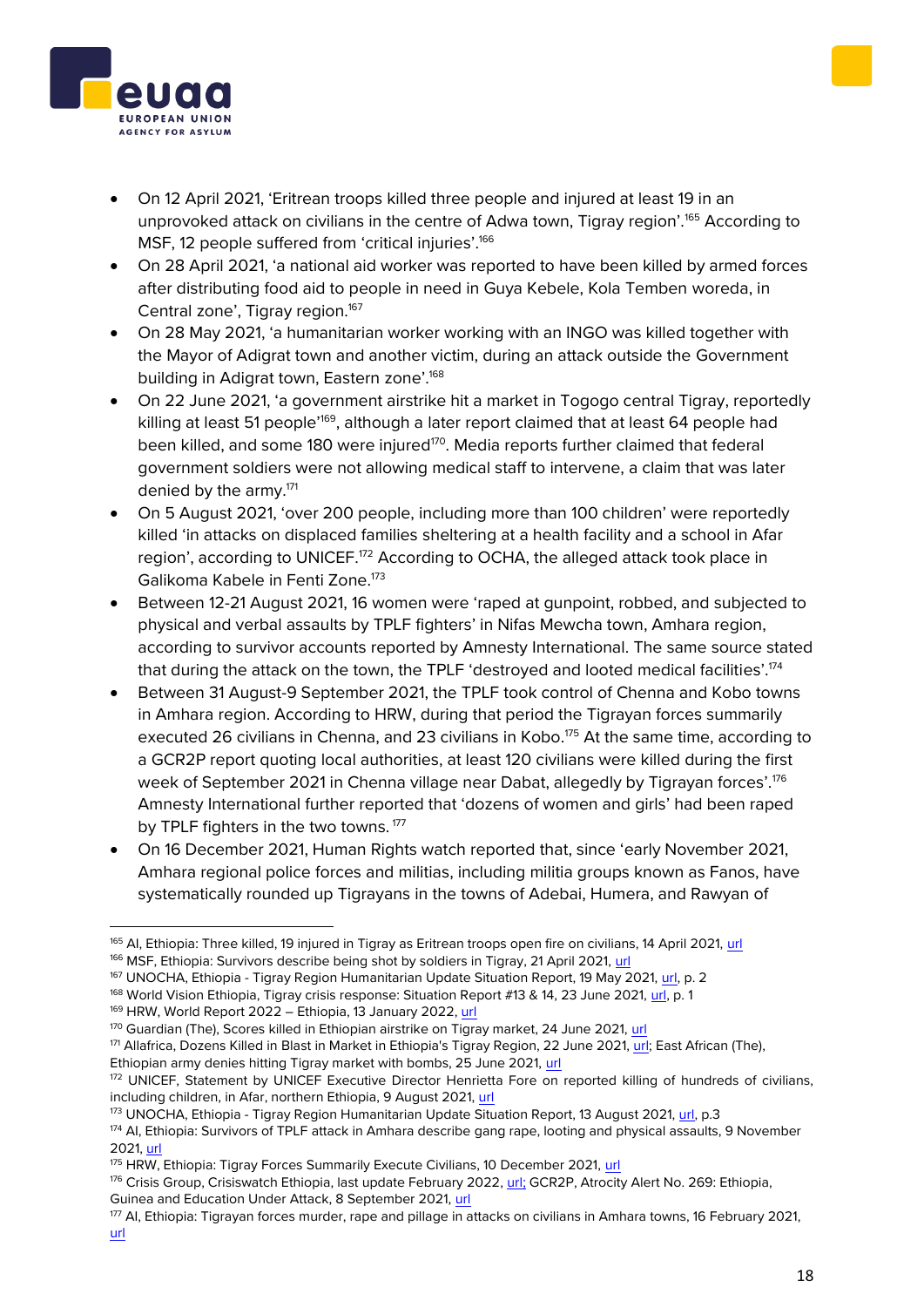Western Tigray', and forcibly expelling them from the areas. According to the report, some were detained in prisons such as Humera prison, while those trying to flee the roundups were shot at, and fatalities were recorded.<sup>178</sup>

• In January 2022, the federal government launched multiple airstrikes on targets in Tigray during the first two weeks of the month. Among other civilian facilities damaged<sup>179</sup>, the IDP camp in Dedebit was hit on 7 January 2021, and some 56 people were killed.<sup>180</sup> According to a subsequent statement by OHCHR, between 1-14 January 2021, 'at least 108 civilians have reportedly been killed and 75 others injured [..], as a result of air strikes allegedly carried out by the Ethiopian air force' in Tigray region.<sup>181</sup>

## <span id="page-18-0"></span>*3.2Other acts/forms of violence against civilians*

During the reporting period there have been several reports on various 'human rights violations' by different parties to the conflict in Tigray<sup>182</sup>, including:

- unlawful killings and extra-judicial executions, torture or other cruel, inhuman, degrading treatment or punishment:<sup>183</sup>
- arbitrary detentions, abductions and enforced disappearances;<sup>184</sup>
- sexual and gender-based violence;<sup>185</sup>

<sup>179</sup> France 24, At least 108 civilians killed so far in January in Tigray airstrikes, UN says, 14 January 2022, [url](https://www.france24.com/en/africa/20220114-at-least-108-civilians-killed-so-far-in-january-in-tigray-airstrikes-un-says)

185 UNOCHA, Ethiopia - Tigray Region Humanitarian Update Situation Report, 8 March 2021[, url,](https://reliefweb.int/sites/reliefweb.int/files/resources/Situation%20Report%20-%20Ethiopia%20-%20Tigray%20Region%20Humanitarian%20Update%20-%208%20Mar%202021.pdf) p. 13; WHO, Statement on Gender-Based Violence in Tigray region of Ethiopia, 22 March 2021[, url;](https://www.who.int/news/item/22-03-2021-statement-on-gender-based-violence-in-tigray-region-of-ethiopia) Reuters, Health official alleges 'sexual slavery' in Tigray, 15 April 2021, [url;](https://www.reuters.com/world/special-report-health-official-alleges-sexual-slavery-tigray-women-blame-2021-04-15/) UN Office of the Special Representative of the Secretary-





<sup>178</sup> HRW, Ethiopia: New Wave of Atrocities in Western Tigray, 16 December 2021, [url](https://www.hrw.org/news/2021/12/16/ethiopia-new-wave-atrocities-western-tigray)

<sup>180</sup> UNOHCHR, Press briefing notes on Ethiopia, 14 January 2021[, url](https://www.ohchr.org/en/2022/01/press-briefing-notes-ethiopia); BBC, Ethiopia's Tigray conflict: Dozens killed in airstrike at camp, say aid staff, 8 January 2022, [url](https://www.bbc.com/news/world-africa-59921355)

<sup>181</sup> UNOHCHR, Press briefing notes on Ethiopia, 14 January 2021, [url](https://www.ohchr.org/en/2022/01/press-briefing-notes-ethiopia)

<sup>182</sup> Mandates of the Working Group on Arbitrary Detention; the Special Rapporteur on the situation of human rights in Eritrea; the Special Rapporteur on extrajudicial, summary or arbitrary executions; the Special Rapporteur on the right to food; the Special Rapporteur on adequate housing as a component of the right to an adequate standard of living, and on the right to non-discrimination in this context; the Special Rapporteur on the human rights of internally displaced persons; the Special Rapporteur on trafficking in persons, especially women and children; and the Special Rapporteur on the human rights to safe drinking water and sanitation, Public communication on allegations related to violations of human rights and international humanitarian law committed by the Eritrean Army in the Tigray region of Ethiopia, 19 April 2021, [url,](https://spcommreports.ohchr.org/TMResultsBase/DownLoadPublicCommunicationFile?gId=26352) p. 2; UN Special Adviser on the Prevention of Genocide, Statement by Alice Wairimu Nderitu, United Nations Special Adviser on the Prevention of Genocide, on the continued deterioration of the situation in Ethiopia, 30 July 2021, [url,](https://www.un.org/en/genocideprevention/documents/2021-07-30_Statement-on-situation-in-Ethiopia.pdf) p. 1; HRW, World Report 2022 - Ethiopia, 13 January 2022[, url;](https://www.hrw.org/world-report/2022/country-chapters/ethiopia) AI, Amnesty International Report 2021/22; The State of the World's Human Rights; Ethiopia 2021, 29 March 2022[, url,](https://www.amnesty.org/en/documents/pol10/4870/2022/en/) p. 164

<sup>&</sup>lt;sup>183</sup> Amnesty International, Ethiopia: Tepid international response to Tigray conflict fuels horrific violations over past six months, 4 May 2021, [url;](https://www.amnesty.org/en/latest/news/2021/05/ethiopia-tepid-international-response-to-tigray-conflict-fuels-horrific-violations-over-past-six-months-2/) Guardian (The), Scores killed in Ethiopian airstrike on Tigray market, 24 June 2021, [url;](https://www.theguardian.com/world/2021/jun/24/ethiopian-airstrike-tigray-market) EHRC, OHCHR, Report of the Ethiopian Human Rights Commission Office of the United Nations High Commissioner for Human Rights Joint Investigation into Alleged Violations of International Human Rights, Humanitarian and Refugee Law Committed by all Parties, 3 November 2021[, url,](https://reliefweb.int/sites/reliefweb.int/files/resources/OHCHR-EHRC-Tigray-Report.pdf) pp. 30-35; OHCHR, Ethiopia: Persistent, credible reports of grave violations in Tigray underscore urgent need for human rights access – Bachelet, 4 March 2022, [url](https://www.ohchr.org/en/2021/03/ethiopia-persistent-credible-reports-grave-violations-tigray-underscore-urgent-need-human) <sup>184</sup> UNHCOHC, Enhanced interactive dialogue on the situation of human rights in the Tigray region of Ethiopia, 48th session of the Human Rights Council, Statement by United Nations High Commissioner for Human Rights, Michelle Bachelet, 13 September 2021, [url;](https://www.ohchr.org/en/2021/09/enhanced-interactive-dialogue-situation-human-rights-tigray-region-ethiopia?LangID=E&NewsID=27448) EHRC, OHCHR, Report of the Ethiopian Human Rights Commission Office of the United Nations High Commissioner for Human Rights Joint Investigation into Alleged Violations of International Human Rights, Humanitarian and Refugee Law Committed by all Parties, 3 November 2021, [url,](https://reliefweb.int/sites/reliefweb.int/files/resources/OHCHR-EHRC-Tigray-Report.pdf) pp. 37-39; AI, Ethiopia: End arbitrary detentions of Tigrayans, activists and journalists in Addis Ababa and reveal whereabouts of unaccounted detainees, 16 July 2021, [url;](https://www.amnesty.org/en/latest/news/2021/07/ethiopia-end-arbitrary-detentions-of-tigrayans-activists-and-journalists-in-addis-ababa-and-reveal-whereabouts-of-unaccounted-detainees-2/) HRW, Ethiopia: Returned Tigrayans Detained, Abused, 5 January 2022, [url](https://www.hrw.org/news/2022/01/05/ethiopia-returned-tigrayans-detained-abused)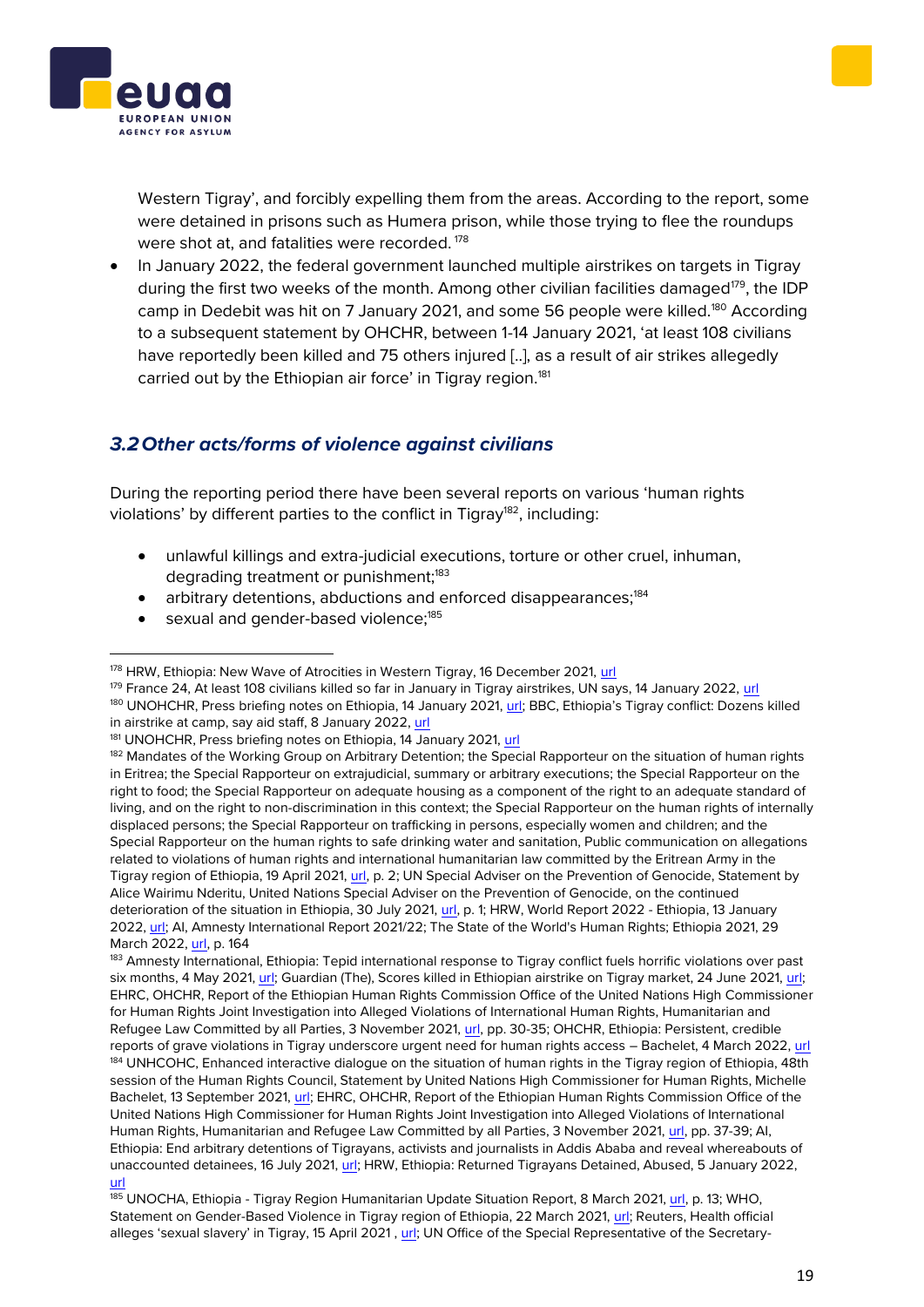



- violations against refugees and IDPs<sup>186</sup> and forced displacement of civilians<sup>187</sup>;
- unjustified restrictions on freedom of movement;<sup>188</sup>
- pillage, looting and destruction of property;<sup>189</sup>

186 International Crisis Group, CrisisWatch, May 2021[, url;](https://www.crisisgroup.org/crisiswatch/database?location%5B%5D=121&date_range=custom&from_month=09&from_year=2020&to_month=10&to_year=2021) Ethiopian Human Rights Commission, Raids on IDP shelters in Shire, Tigray, 27 May 2021[, url;](https://ehrc.org/raids-on-idp-shelters-in-shire-tigray/) UNOCHA, Ethiopia – Tigray Region Humanitarian Update, 3 June 2021, [url,](https://reliefweb.int/sites/reliefweb.int/files/resources/Situation%20Report%20-%20Ethiopia%20-%20Tigray%20Region%20Humanitarian%20Update%20-%203%20Jun%202021.pdf) p. 2; EHRC, OHCHR, Report of the Ethiopian Human Rights Commission Office of the United Nations High Commissioner for Human Rights Joint Investigation into Alleged Violations of International Human Rights, Humanitarian and Refugee Law Committed by all Parties, 3 November 2021, [url,](https://reliefweb.int/sites/reliefweb.int/files/resources/OHCHR-EHRC-Tigray-Report.pdf) pp. 49-50

<sup>187</sup> Mandates of the Working Group on Arbitrary Detention; the Special Rapporteur on the situation of human rights in Eritrea; the Special Rapporteur on extrajudicial, summary or arbitrary executions; the Special Rapporteur on the right to food; the Special Rapporteur on adequate housing as a component of the right to an adequate standard of living, and on the right to non-discrimination in this context; the Special Rapporteur on the human rights of internally displaced persons; the Special Rapporteur on trafficking in persons, especially women and children; and the Special Rapporteur on the human rights to safe drinking water and sanitation, Public communication on allegations related to violations of human rights and international humanitarian law committed by the Eritrean Army in the Tigray region of Ethiopia, 19 April 2021, [url,](https://spcommreports.ohchr.org/TMResultsBase/DownLoadPublicCommunicationFile?gId=26352) pp. 5-6; UNHCOHC, Enhanced interactive dialogue on the situation of human rights in the Tigray region of Ethiopia, 48th session of the Human Rights Council, Statement by United Nations High Commissioner for Human Rights, Michelle Bachelet, 13 September 2021, [url;](https://www.ohchr.org/en/2021/09/enhanced-interactive-dialogue-situation-human-rights-tigray-region-ethiopia?LangID=E&NewsID=27448) EHRC, OHCHR, Report of the Ethiopian Human Rights Commission Office of the United Nations High Commissioner for Human Rights Joint Investigation into Alleged Violations of International Human Rights, Humanitarian and Refugee Law Committed by all Parties, 3 November 2021, [url,](https://reliefweb.int/sites/reliefweb.int/files/resources/OHCHR-EHRC-Tigray-Report.pdf) pp. 53-57

<sup>188</sup> Reuters, Ethiopia declares state of emergency as Tigrayan forces gain ground, 2 November 2021, [url;](https://www.reuters.com/world/africa/addis-ababa-government-urges-residents-register-arms-media-2021-11-02/) EHRC, OHCHR, Report of the Ethiopian Human Rights Commission Office of the United Nations High Commissioner for Human Rights Joint Investigation into Alleged Violations of International Human Rights, Humanitarian and Refugee Law Committed by all Parties, 3 November 2021, [url,](https://reliefweb.int/sites/reliefweb.int/files/resources/OHCHR-EHRC-Tigray-Report.pdf) pp. 60-61; Reuters, ACAPS, Ethiopia - Understanding humanitarian concerns across the country, 24 January 2022, 24 January 2022Freedom House, Freedom in the World 2022 - Ethiopia, 28 February 2022[, url](https://freedomhouse.org/country/ethiopia/freedom-world/2022)

189 UNICEF, Continuing crisis for children in Tigray, Ethiopia, amid reports of atrocities: Statement by UNICEF Executive Director Henrietta Fore, 19 March 2021[, url;](https://www.unicef.org.uk/continuing-crisis-for-children-in-tigray-ethiopia-amid-reports-of-atrocities/) World Peace Foundation, Starving Tigray: How Armed Conflict and Mass Atrocities Have Destroyed an Ethiopian

Region's Economy and Food System and Are Threatening Famine, 6 April 2021, [url,](https://sites.tufts.edu/wpf/files/2021/04/Starving-Tigray-report-final.pdf) p. 27; EHRC, OHCHR, Report of the Ethiopian Human Rights Commission Office of the United Nations High Commissioner for Human Rights Joint Investigation into Alleged Violations of International Human Rights, Humanitarian and Refugee Law Committed by all Parties, 3 November 2021, [url,](https://reliefweb.int/sites/reliefweb.int/files/resources/OHCHR-EHRC-Tigray-Report.pdf) pp. 68-69; GCR2P, R2P Monitor, Issue 60 (1 March 2022), 1 March 2022[, url,](https://reliefweb.int/sites/reliefweb.int/files/resources/R2P_Monitor_March2022_Final.pdf) p.10

General on Sexual Violence in Conflict, Remarks from SRSG Pramila Patten: Georgetown University virtual event, 'The Crisis in Tigray: Women and Girls Under Violent Assault, 21 April 2021, [url;](https://reliefweb.int/report/ethiopia/remarks-srsg-pramila-patten-georgetown-university-virtual-event-crisis-tigray-women) Al Jazeera, Ethiopia convicts soldiers of crimes against civilians in Tigray, 21 May 2021, [url;](https://www.aljazeera.com/news/2021/5/21/ethiopia-convicts-soldiers-of-crimes-against-civilians-in-tigray) UNFPA, Response Update - Crisis in Tigray: Gender based violence AOR, June 2021, June 2021, [url,](https://reliefweb.int/sites/reliefweb.int/files/resources/GBV%20Area%20of%20Responsibility%20-%20Crisis%20in%20Tigray%2C%20Ethiopia%20-%20June%202021.pdf) pp. 1, 4; UNOCHA, Ethiopia - Tigray Region Humanitarian Update Situation Report, 17 June 2021, 17 June 2021, *url*, p. 1; AI, Amnesty International, Ethiopia: Troops and militia rape, abduct women and girls in Tigray conflict – new report, 10 August 2021, [url](https://www.amnesty.org/en/latest/news/2021/08/ethiopia-troops-and-militia-rape-abduct-women-and-girls-in-tigray-conflict-new-report/); AI, Ethiopia: "I don't know if they realized I was a person": Rape and sexual violence in the conflict in Tigray, Ethiopia, 11 August 2021, [url;](https://www.amnesty.org/en/documents/afr25/4569/2021/en/) EHRC, OHCHR, Report of the Ethiopian Human Rights Commission Office of the United Nations High Commissioner for Human Rights Joint Investigation into Alleged Violations of International Human Rights, Humanitarian and Refugee Law Committed by all Parties, 3 November 2021, [url,](https://reliefweb.int/sites/reliefweb.int/files/resources/OHCHR-EHRC-Tigray-Report.pdf) pp. 42-46; HRW, 'I Always Remember That Day', 9 November 2021[, url;](https://www.hrw.org/report/2021/11/09/i-always-remember-day/access-services-survivors-gender-based-violence-ethiopias) AI, Ethiopia: Survivors of TPLF attack in Amhara describe gang rape, looting and physical assaults, 9 November 2021, [url](https://www.amnesty.org/en/latest/news/2021/11/ethiopia-survivors-of-tplf-attack-in-amhara-describe-gang-rape-looting-and-physical-assaults/?utm_source=annual_report&utm_medium=epub&utm_campaign=2021&utm_term=english); Human Rights Watch, Ethiopia's Warring Parties Should End Attacks on Women, Girls, 8 March 2022[, url;](https://www.hrw.org/news/2022/03/08/ethiopias-warring-parties-should-end-attacks-women-girls) AI, Amnesty International Report 2021/22; The State of the World's Human Rights; Ethiopia 2021, 29 March 2022[, url,](https://www.amnesty.org/en/documents/pol10/4870/2022/en/) p. 164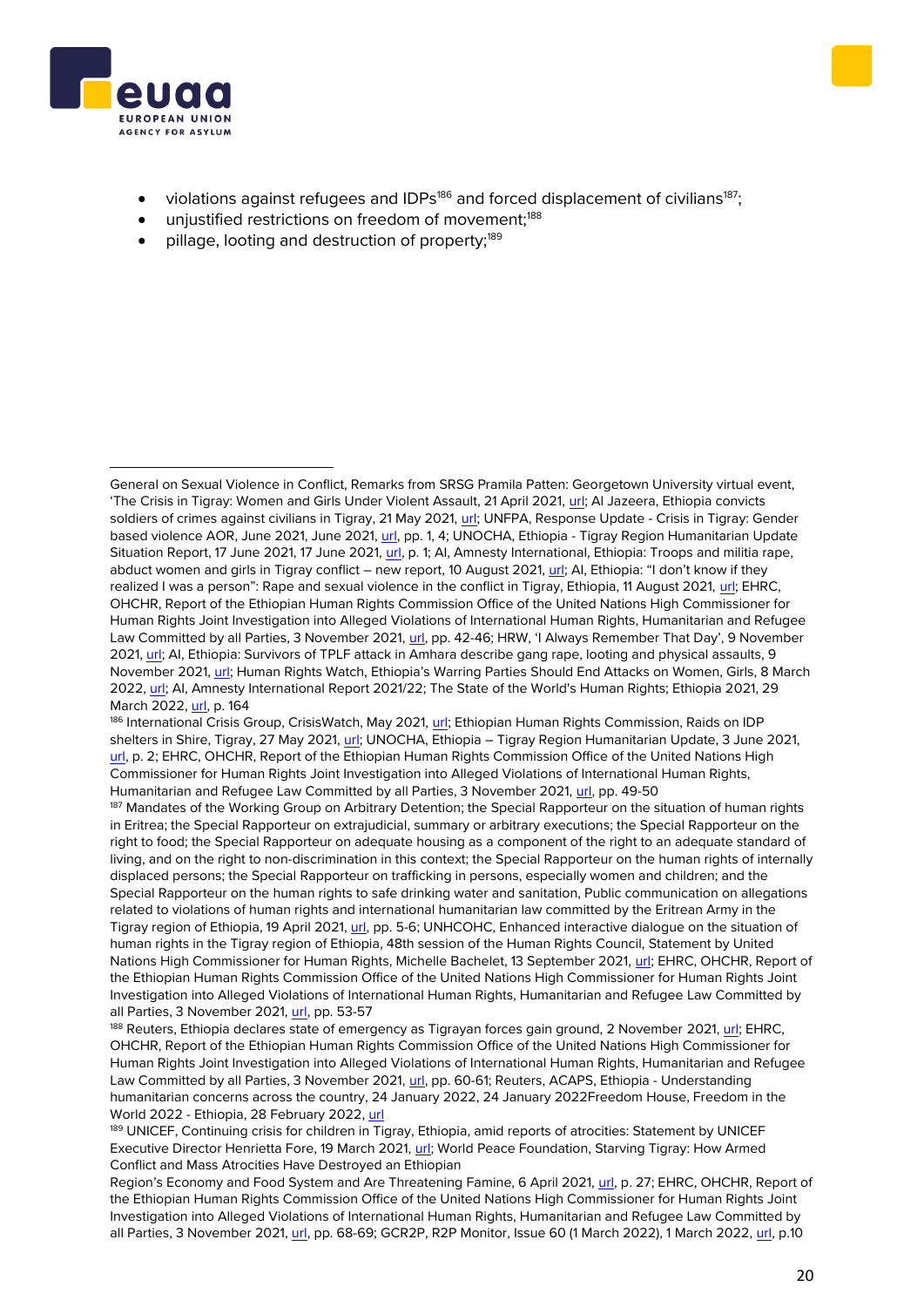• violations against children<sup>190</sup> and other persons.<sup>191</sup>

Various sources reported that the aforementioned violations may amount to crimes against humanity and war crimes.<sup>192</sup>

## **Targeting of ethnic Tigrayans**

#### **Situation inside the Tigray region**

Various sources reported that rape has been used a weapon of war against ethnic Tigrayan population. Survivors of rape described being assaulted by Ethiopian military forces, as well as Eritrean forces, Amhara Special Forces, and Fano militias.<sup>193</sup> Survivors described being subjected to gang rape $^{194}$ , in various settings $^{195}$ , or during held in captivity for long time $^{196}$ . Tigrayan rape survivors have further claimed that they were verbally abused and humiliated for their ethnicity during the attacks<sup>197</sup>, while some described being threatened that their

191 UNHCOHC, Enhanced interactive dialogue on the situation of human rights in the Tigray region of Ethiopia, 48<sup>th</sup> session of the Human Rights Council, Statement by United Nations High Commissioner for Human Rights, Michelle Bachelet, 13 September 2021, [url;](https://www.ohchr.org/en/2021/09/enhanced-interactive-dialogue-situation-human-rights-tigray-region-ethiopia?LangID=E&NewsID=27448) EHRC, OHCHR, Report of the Ethiopian Human Rights Commission Office of the United Nations High Commissioner for Human Rights Joint Investigation into Alleged Violations of International Human Rights, Humanitarian and Refugee Law Committed by all Parties, 3 November 2021, [url,](https://reliefweb.int/sites/reliefweb.int/files/resources/OHCHR-EHRC-Tigray-Report.pdf) p. 82 <sup>192</sup> AI, Ethiopia: Tepid international response to Tigray conflict fuels horrific violations over past six months, 4 May 2021[, url;](https://www.amnesty.org/en/latest/news/2021/05/ethiopia-tepid-international-response-to-tigray-conflict-fuels-horrific-violations-over-past-six-months-2/) UNHCOHC, Enhanced interactive dialogue on the situation of human rights in the Tigray region of Ethiopia, 48<sup>th</sup> session of the Human Rights Council, Statement by United Nations High Commissioner for Human Rights, Michelle Bachelet, 13 September 2021, [url;](https://www.ohchr.org/en/2021/09/enhanced-interactive-dialogue-situation-human-rights-tigray-region-ethiopia?LangID=E&NewsID=27448) EHRC, OHCHR, Report of the Ethiopian Human Rights Commission Office of the United Nations High Commissioner for Human Rights Joint Investigation into Alleged Violations of International Human Rights, Humanitarian and Refugee Law Committed by all Parties, 3 November 2021[, url,](https://reliefweb.int/sites/reliefweb.int/files/resources/OHCHR-EHRC-Tigray-Report.pdf) p. 85; HRW, World Report 2022 - Ethiopia, 13 January 2022[, url](https://www.hrw.org/world-report/2022/country-chapters/ethiopia); AI, 'We Will Erase You from This Land'; Crimes Against Humanity and Ethnic Cleansing in Ethiopia's Western Tigray Zone, 6 April 2022, [url,](https://www.amnesty.org/en/documents/afr25/5444/2022/en/) pp.167-169





<sup>&</sup>lt;sup>190</sup> Ethiopian Human Rights Commission, Protect civilians from harassment, arbitrary detention and attacks, 15 July 2021[, url;](https://ehrc.org/protect-civilians-from-harassment-arbitrary-detention-and-attacks/) BBC News, Tigray crisis: Ethiopian teenagers become pawns in propaganda war, 19 August 2021, [url;](https://www.bbc.com/news/world-africa-58189395)  UNHCOHC, Enhanced interactive dialogue on the situation of human rights in the Tigray region of Ethiopia, 48th session of the Human Rights Council, Statement by United Nations High Commissioner for Human Rights, Michelle Bachelet, 13 September 2021, [url;](https://www.ohchr.org/en/2021/09/enhanced-interactive-dialogue-situation-human-rights-tigray-region-ethiopia?LangID=E&NewsID=27448) EHRC, OHCHR, Report of the Ethiopian Human Rights Commission Office of the United Nations High Commissioner for Human Rights Joint Investigation into Alleged Violations of International Human Rights, Humanitarian and Refugee Law Committed by all Parties, 3 November 2021, [url,](https://reliefweb.int/sites/reliefweb.int/files/resources/OHCHR-EHRC-Tigray-Report.pdf) pp. 79-81; UNFPA, UNFPA Ethiopia Response to the Northern Ethiopia crisis - Situation report (1 to 30 January 2022), 22 February 2022[, url,](https://reliefweb.int/sites/reliefweb.int/files/resources/unfpa_external_sitrep_1_to_30_january_northern_ethiopia_response.pdf) p. 3

<sup>193</sup> CNN, 'Practically this has been a genocide', 22 March 2021, [url;](https://edition.cnn.com/2021/03/19/africa/ethiopia-tigray-rape-investigation-cmd-intl/index.html) Telegraph (The), 'We're here to make you HIV positive': Hundreds of women rush to Tigray hospitals as soldiers use rape as weapon of war, 27 March 2021, [url;](https://www.telegraph.co.uk/global-health/women-and-girls/make-hiv-positive-hundreds-women-rush-tigray-hospitals-soldiers/) Reuters, Health official alleges 'sexual slavery' in Tigray, 15 April 2021 , [url](https://www.reuters.com/world/special-report-health-official-alleges-sexual-slavery-tigray-women-blame-2021-04-15/); AI, 'I don't know if they realized I was a person': Rape and sexual violence in the conflict in Tigray, Ethiopia, 11 August 2021, [url,](https://www.amnesty.org/en/documents/afr25/4569/2021/en/) p. 12; HRW, 'I Always Remember That Day', 9 November 2021, [url;](https://www.hrw.org/report/2021/11/09/i-always-remember-day/access-services-survivors-gender-based-violence-ethiopias) AI, HRW, 'We Will Erase You from This Land'; Crimes Against Humanity and Ethnic Cleansing in Ethiopia's Western Tigray Zone, 6 April 2022, [url,](https://www.amnesty.org/en/documents/afr25/5444/2022/en/) pp. 145-146

<sup>&</sup>lt;sup>194</sup> CNN, 'Practically this has been a genocide', 22 March 2021, [url](https://edition.cnn.com/2021/03/19/africa/ethiopia-tigray-rape-investigation-cmd-intl/index.html); Telegraph (The), 'We're here to make you HIV positive': Hundreds of women rush to Tigray hospitals as soldiers use rape as weapon of war, 27 March 2021, [url;](https://www.telegraph.co.uk/global-health/women-and-girls/make-hiv-positive-hundreds-women-rush-tigray-hospitals-soldiers/) HRW, ' I Always Remember That Day', 9 November 2021, [url](https://www.hrw.org/report/2021/11/09/i-always-remember-day/access-services-survivors-gender-based-violence-ethiopias#_ftn42)

<sup>195</sup> Al, 'I don't know if they realized I was a person': Rape and sexual violence in the conflict in Tigray, Ethiopia, 11 August 2021[, url,](https://www.amnesty.org/en/documents/afr25/4569/2021/en/) p. 12

<sup>&</sup>lt;sup>196</sup> Reuters, Health official alleges 'sexual slavery' in Tigray, 15 April 2021, [url;](https://www.reuters.com/world/special-report-health-official-alleges-sexual-slavery-tigray-women-blame-2021-04-15/) AI, 'I don't know if they realized I was a person': Rape and sexual violence in the conflict in Tigray, Ethiopia, 11 August 2021[, url,](https://www.amnesty.org/en/documents/afr25/4569/2021/en/) pp. 14-16

<sup>197</sup> CNN, 'Practically this has been a genocide', 22 March 2021[, url;](https://edition.cnn.com/2021/03/19/africa/ethiopia-tigray-rape-investigation-cmd-intl/index.html) AI, 'I don't know if they realized I was a person': Rape and sexual violence in the conflict in Tigray, Ethiopia, 11 August 2021, [url,](https://www.amnesty.org/en/documents/afr25/4569/2021/en/) pp. 17-18, 32; AI, HRW, 'We Will Erase You from This Land'; Crimes Against Humanity and Ethnic Cleansing in Ethiopia's Western Tigray Zone, 6 April 2022, [url,](https://www.amnesty.org/en/documents/afr25/5444/2022/en/) pp. 126-127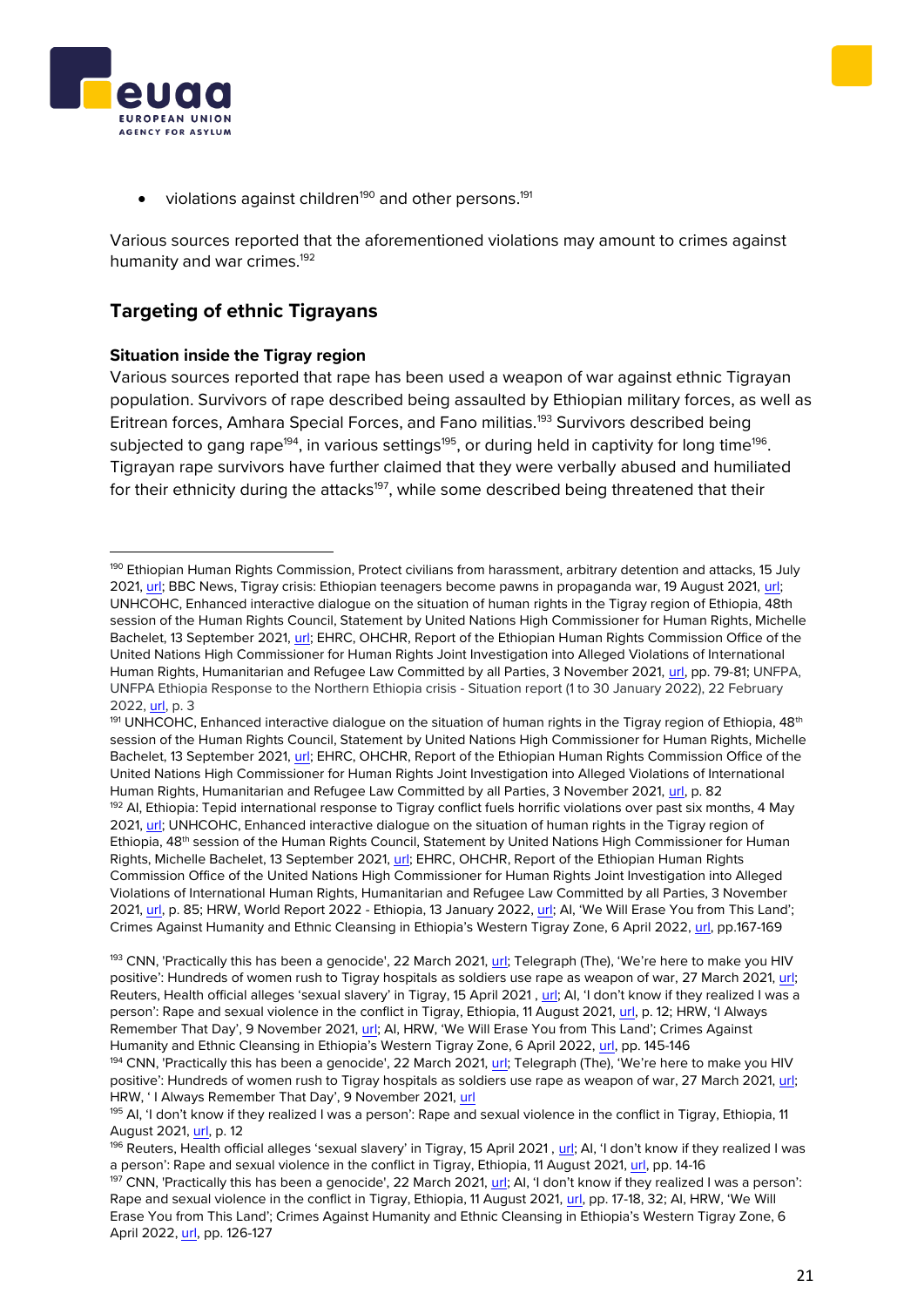bloodlines would be 'cleansed'<sup>198</sup>. Amnesty International specifically noted that apart from rape, soldiers often subjected Tigrayan women and girls to 'brutal additional acts of torture and practices', including 'beatings, insults, threats, demeaning comments and ethnic slurs' that 'clearly aimed at terrorizing and humiliating their victims'.<sup>199</sup>

There have been further reports about acts of 'ethnic cleansing' of Tigrayans by Amhara regional authorities and militias in western Tigray region, including mass expulsions<sup>200</sup>, killings and arrests<sup>201</sup>, language restrictions and denial of identification cards.<sup>202</sup> Some Tigrayans reported that the new identification cards were written in Amharic and did not indicate their Tigrayan ethnic origin.<sup>203</sup> Human Rights Watch noted that the authorities in Western Tigray 'imposed restrictions on movement, humanitarian assistance, speaking the Tigrinya language, and access to farmland to coerce Tigrayans to leave. Amhara security forces, and in some places Eritrean forces present in Western Tigray, looted crops, livestock, and equipment, depriving Tigrayans of their means of survival.'<sup>204</sup> Amnesty International and Human Rights Watch, conducted 427 interviews and other research between December 2020 and March 2022 and found that 'Amhara regional officials and regional special forces and militias, with federal forces' complicity, are responsible for the ethnic cleansing of Tigrayans from Western Tigray'.<sup>205</sup>

The U.S. Congressional Research Service (CRS) has also cited reports indicating that 'ethnic Tigrayans have been targeted based on their ethnicity, and hate speech and dehumanizing language are rising' and that 'Ethiopian security forces have committed acts of ethnic cleansing'.<sup>206</sup>

Lawyers acting for Tigrayan civilians have filed a complaint to African Union's human rights commission over alleged human rights violations by federal forces since the conflict erupted in Tigray, in November 2020.<sup>207</sup>

#### **Situation outside the Tigray region**

Following the recapture of the Tigray region's capital, Mekelle, by the TPLF on 28 June 2021,

# **ROPEAN UNION** AGENCY FOR ASYLUM



Communities Key, 6 April 2022, [url](https://www.hrw.org/news/2022/04/06/ethiopia-crimes-against-humanity-western-tigray-zone) <sup>205</sup> AI, HRW, 'We Will Erase You from This Land'; Crimes Against Humanity and Ethnic Cleansing in Ethiopia's Western Tigray Zone, 6 April 2022[, url,](https://www.amnesty.org/en/documents/afr25/5444/2022/en/) p. 2

<sup>&</sup>lt;sup>206</sup> U.S. Congressional Research Service, Ethiopia's Transition and the Tigray Conflict, 8 September 2021, [url,](https://sgp.fas.org/crs/row/R46905.pdf) p. 1 <sup>207</sup> Guardian (The), Ethiopia accused of 'serious' human rights abuses in Tigray in landmark case, 8 February 2022,

<sup>198</sup> CNN, 'Practically this has been a genocide', 22 March 2021, [url](https://edition.cnn.com/2021/03/19/africa/ethiopia-tigray-rape-investigation-cmd-intl/index.html)

<sup>199</sup> AI, 'I don't know if they realized I was a person': Rape and sexual violence in the conflict in Tigray, Ethiopia, 11 August 2021[, url,](https://www.amnesty.org/en/documents/afr25/4569/2021/en/) p. 17

<sup>&</sup>lt;sup>200</sup> International Crisis Group, Ethiopia's Tigray War: A Deadly, Dangerous Stalemate, 2 April 2021, [url;](https://www.crisisgroup.org/africa/horn-africa/ethiopia/b171-ethiopias-tigray-war-deadly-dangerous-stalemate) AI, Ethiopia: New wave of atrocities in Western Tigray, 16 December 2021, [url;](https://www.amnesty.org/en/latest/news/2021/12/ethiopia-new-wave-of-atrocities-in-western-tigray/) HRW, Ethiopia: New Wave of Atrocities in Western Tigray, 16 December 2021, [url;](https://www.hrw.org/news/2021/12/16/ethiopia-new-wave-atrocities-western-tigray) AI, HRW, 'We Will Erase You from This Land'; Crimes Against Humanity and Ethnic Cleansing in Ethiopia's Western Tigray Zone, 6 April 2022, [url,](https://www.amnesty.org/en/documents/afr25/5444/2022/en/) pp. 131-133

<sup>&</sup>lt;sup>201</sup> BBC, Ethiopia's Tigray crisis: Fleeing for fear of new ethnic conflict, 16 July 2021, [url;](https://www.bbc.com/news/world-africa-57818673) AI, HRW, Ethiopia: New Wave of Atrocities in Western Tigray, 16 December 2021, [url;](https://www.hrw.org/news/2021/12/16/ethiopia-new-wave-atrocities-western-tigray) AI, HRW, 'We Will Erase You from This Land'; Crimes Against Humanity and Ethnic Cleansing in Ethiopia's Western Tigray Zone, 6 April 2022, [url,](https://www.amnesty.org/en/documents/afr25/5444/2022/en/) pp. 120-122, 179-181 <sup>202</sup> AI, HRW, 'We Will Erase You from This Land'; Crimes Against Humanity and Ethnic Cleansing in Ethiopia's Western Tigray Zone, 6 April 2022[, url,](https://www.amnesty.org/en/documents/afr25/5444/2022/en/) pp. 86-88

<sup>&</sup>lt;sup>203</sup> AP News, 'Leave no Tigrayan: In Ethiopia, an ethnicity is erased', 7 April 2021, [url](https://apnews.com/article/ethiopia-tigray-minority-ethnic-cleansing-sudan-world-news-842741eebf9bf0984946619c0fc15023) <sup>204</sup> HRW, Ethiopia: Crimes Against Humanity in Western Tigray Zone; Immediate Humanitarian Access, Protection of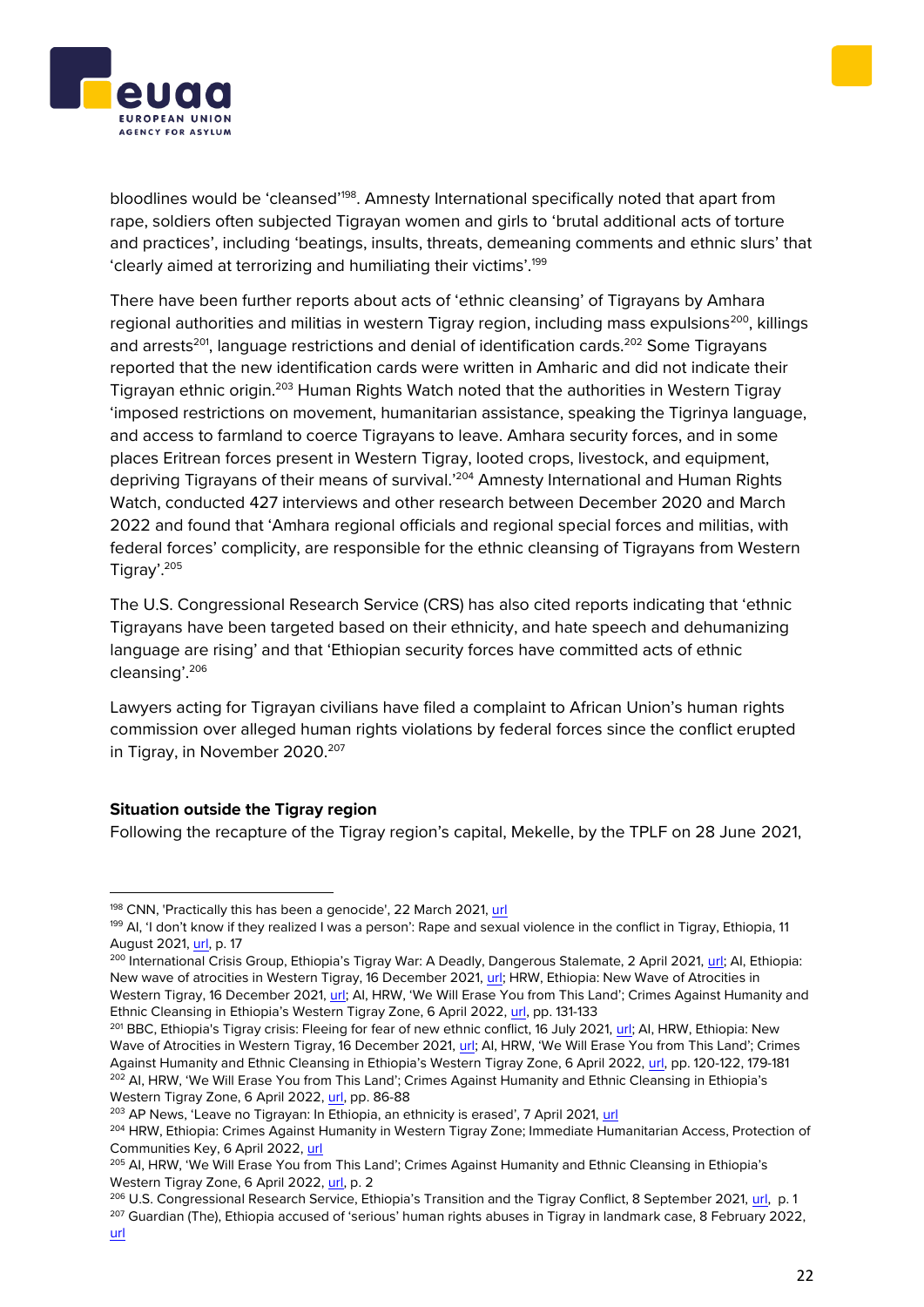



there were several reports of ethnically motivated, mass arbitrary arrests of Tigrayan civilians by the Ethiopian forces in Addis Ababa.<sup>208</sup> Human Rights Watch noted that:

'Witnesses said that security forces [in Addis Ababa] stopped and arrested Tigrayans on the streets and in cafés and other public places, and in their homes and workplaces, often during warrantless searches. In many cases, security forces checked people's identification cards to confirm their identity before taking them to a police station or other detention facility'.<sup>209</sup>

The joint investigation by EHRC and OHCHR covering human rights violations that occurred between November 2020 and June 2021 noted, regarding the mass arrest of Tigrayan civilians in Addis Ababa, that the Federal Attorney General 'confirmed that around 1 000 Tigrayans were initially detained on the basis of reasonable suspicion that they were providing at least financial support to the TPLF' and that 'the detainees were brought before a court of law within 48 hours and most of them were released on bail'.<sup>210</sup>

There have been also various reports of closure of Tigrayan-owned businesses in Addis Ababa, between July and September 2021.<sup>211</sup>

On 2 November 2021 the government declared a six-month state of emergency, which allowed 'the authorities to arrest and detain anyone without a warrant if there is reasonable suspicion of cooperation with terrorist groups, and to detain them without judicial review for as long as the proclamation is in place'.<sup>212</sup> On 12 November 2021, Amnesty International noted that 10 days after the declared state of emergency :

'the arrests have intensified as fighters from the Tigray People's Liberation Front (TPLF) took control of strategic towns in Amhara region some 400 km from Addis Ababa. Arrests are conducted through house-to-house searches by security forces with support from vigilante groups who check the IDs of people on the street. Detainees, including civil servants, Orthodox priests and a lawyer are being held in youth centres and other informal detention centres across Addis Ababa because police stations are overflowing'.<sup>213</sup>

The Guardian reported on 26 November 2021 that 'in recent weeks it [the government] has interned more than 30,000 ethnic Tigrayan civilians in Addis Ababa and unknown numbers

<sup>&</sup>lt;sup>208</sup> Ethiopian Human Rights Commission, Tigray Region: Need for urgent measures to ensure the safety and security of civilians, 3 July 2021, [url;](https://ehrc.org/tigray-region-need-for-urgent-measures-to-ensure-the-safety-and-security-of-civilians/) AI, Ethiopia: End arbitrary detentions of Tigrayans, activists and journalists in Addis Ababa and reveal whereabouts of unaccounted detainees, 16 July 2021, [url;](https://www.amnesty.org/en/latest/news/2021/07/ethiopia-end-arbitrary-detentions-of-tigrayans-activists-and-journalists-in-addis-ababa-and-reveal-whereabouts-of-unaccounted-detainees-2/) UNOCHA, Ethiopia - Tigray Region Humanitarian Update Situation Report, 19 July 2021, 19 July 2021, [url,](https://reliefweb.int/sites/reliefweb.int/files/resources/Situation%20Report%20-%20Ethiopia%20-%20Tigray%20Region%20Humanitarian%20Update%20-%2019%20Jul%202021.pdf) p. 3; International Crisis Group, CrisisWatch-Ethiopia, July 2021[, url](https://www.crisisgroup.org/crisiswatch/database?location%5B%5D=121&date_range=custom&from_month=09&from_year=2020&to_month=10&to_year=2021)

<sup>209</sup> HRW, Ethiopia: Ethnic Tigrayans Forcibly Disappeared, 18 August 2021, [url](https://www.hrw.org/news/2021/08/18/ethiopia-ethnic-tigrayans-forcibly-disappeared)

<sup>&</sup>lt;sup>210</sup> EHRC, OHCHR, Report of the Ethiopian Human Rights Commission Office of the United Nations High Commissioner for Human Rights Joint Investigation into Alleged Violations of International Human Rights, Humanitarian and Refugee Law Committed by all Parties, 3 November 2021, [url,](https://reliefweb.int/sites/reliefweb.int/files/resources/OHCHR-EHRC-Tigray-Report.pdf) footnote 105, p. 39 <sup>211</sup> International Crisis Group, CrisisWatch-Ethiopia, July 2021, [url](https://www.crisisgroup.org/crisiswatch/database?location%5B%5D=121&date_range=custom&from_month=09&from_year=2020&to_month=10&to_year=2021); U.S. Congressional Research Service, Ethiopia's

Transition and the Tigray Conflict, 8 September 2021, [url,](https://sgp.fas.org/crs/row/R46905.pdf) p. 2; Ethiopian Human Rights Commission, Tigray Region: Ensure uninterrupted and improved provision of humanitarian assistance to civilians, 11 September 2021[, url](https://ehrc.org/tigray-region-ensure-uninterrupted-and-improved-provision-of-humanitarian-assistance-to-civilians/) <sup>212</sup> AI, Ethiopia: Tigrayans targeted in fresh wave of ethnically motivated detentions in Addis Ababa, 12 November 2021[, url](https://www.amnesty.org/en/latest/news/2021/11/ethiopia-tigrayans-targeted-in-fresh-wave-of-ethnically-motivated-detentions-in-addis-ababa/)

<sup>&</sup>lt;sup>213</sup> AI, Ethiopia: Tigrayans targeted in fresh wave of ethnically motivated detentions in Addis Ababa, 12 November 2021[, url](https://www.amnesty.org/en/latest/news/2021/11/ethiopia-tigrayans-targeted-in-fresh-wave-of-ethnically-motivated-detentions-in-addis-ababa/)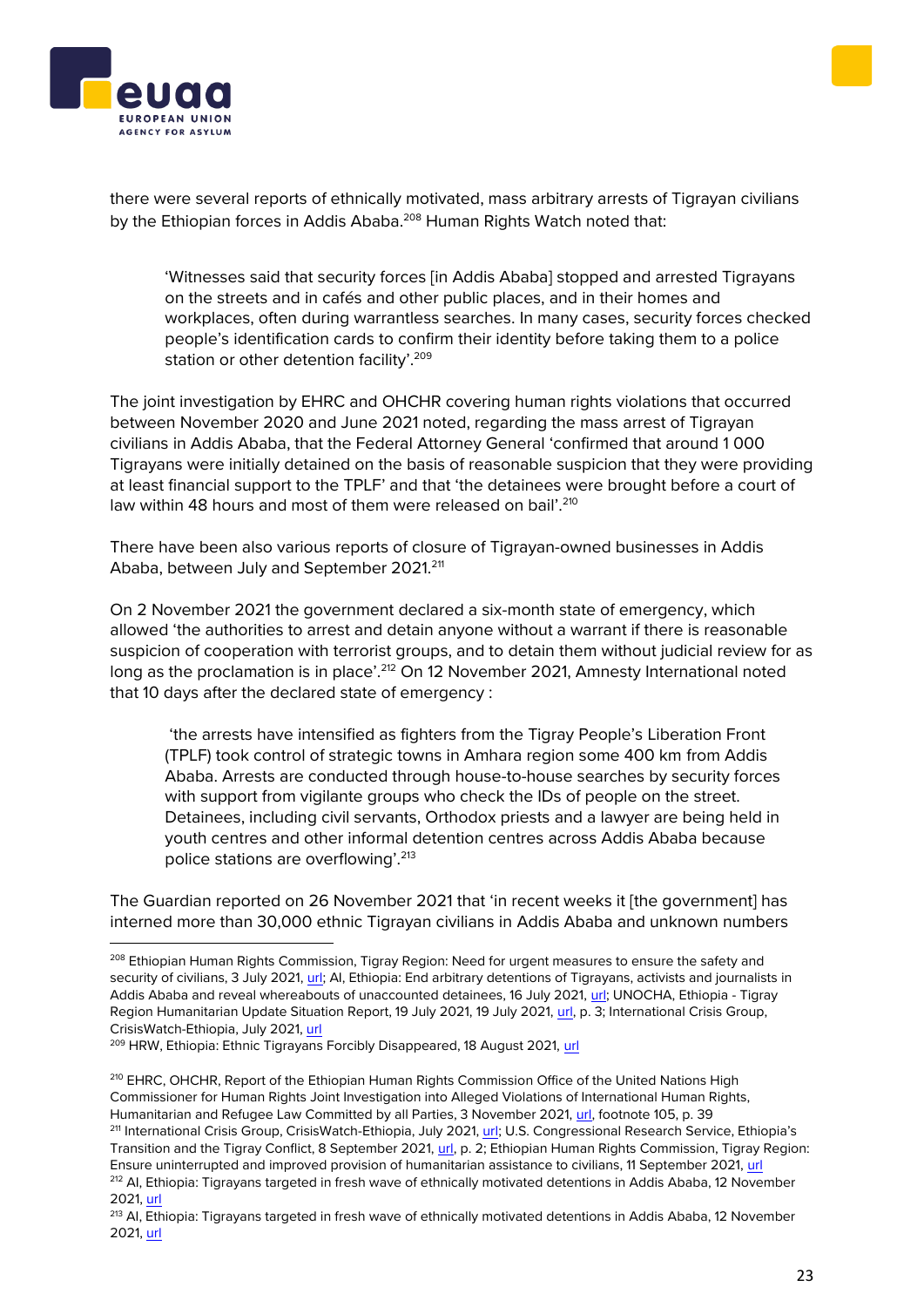elsewhere'.<sup>214</sup> In her oral update, covering the period between 22 November 2021 and 28 February 2022, Michelle Bachelet, the UN High Commissioner for Human Rights, highlighted that 'OHCHR recorded more than 15 000 arbitrary arrests and detentions in connection with the state of emergency decreed by the Government. Most appeared to be ordinary citizens of Tigrayan ethnicity'.<sup>215</sup>

With regard to the attacks in Abala, a town in the Afar region, Al Jazeera interviewed survivors and witnesses who alleged that the Ethiopian allied forces 'went door to door for five days straight [in December 2021], targeting Tigrayans'. One of the witnesses stated that 'they [soldiers] protected civilians of other ethnicities and erased the Tigrayans. They killed, gangraped, looted and arrested every Tigrayan they found in the town. Only if you knew an Afar to either hide you or help you escape, could you be saved'. Al Jazeera further noted that 'Fifteen survivors also recounted how Afar militiamen and Eritrean troops went from house to house, seeking Tigrayans out in a killing campaign that continued over five consecutive days'.<sup>216</sup>

#### **Humanitarian situation**

In April 2021 the International Crisis Group reported the following:

"Tigray suffers from chronic food shortages. Even before the war, these had been aggravated by the worst desert locust invasion in decades. Fighting then broke out around harvest time. The shutdown of telecommunications, closure of banks and, seemingly primarily at Eritrean troops' hands, destruction of more than two thirds of health facilities and widespread looting of public and private property – including food stores and oxen for ploughing - has exacerbated the hardship'.<sup>217</sup>

In June 2021, Human Rights Watch reported that the warring parties have 'directly contributed' to the high levels of famine that has affected millions in Tigray. Human rights Watch further noted that 'government restrictions on aid access to the region and to basic services in the early months of the fighting pushed many people over the edge. Ethiopian, Eritrean and Amhara forces have also looted property, burned crops, and attacked factories, hospitals, and other infrastructure key to people's survival'.<sup>218</sup>

In his September 2021 statement, the UN Acting Humanitarian Coordinator for Ethiopia, Grant Leaity, noted that the 'while humanitarian access is now viable and overall secure inside most of Tigray, the region remains under a de facto humanitarian aid blockade, where access to bring life-saving humanitarian relief continues to be extremely restricted'. Mr. Leaity further noted that 'an estimated 5.2 million people, or 90 percent of the population across the Tigray region, urgently need humanitarian assistance, including 400 000 people already facing famine-like conditions'.<sup>219</sup>

<sup>216</sup> Al Jazeera, 'Ethnic cleansing': Ethiopian allies accused of Abala massacre, 22 February 2022, [url](https://www.aljazeera.com/features/2022/2/25/calculated-ethnic-cleansing-ethiopian-allies-accused-of-killin)





<sup>&</sup>lt;sup>214</sup> Guardian (The), The warning signs are there for genocide in Ethiopia – the world must act to prevent it, 26 November 2021, [url](https://www.theguardian.com/commentisfree/2021/nov/26/ethiopia-genocide-warning-signs-abiy-ahmed)

<sup>&</sup>lt;sup>215</sup> OHCHR, Oral Update on the situation of human rights in the Tigray region of Ethiopia and on progress made in the context of the Joint Investigation, 07 March 2022, [url](https://www.ohchr.org/en/statements/2022/03/oral-update-situation-human-rights-tigray-region-ethiopia-and-progress-made?LangID=E&NewsID=28220)

<sup>217</sup> International Crisis Group, Ethiopia's Tigray War: A Deadly, Dangerous Stalemate, 2 April 2021, [url](https://www.crisisgroup.org/africa/horn-africa/ethiopia/b171-ethiopias-tigray-war-deadly-dangerous-stalemate) <sup>218</sup> HRW, G7 Leaders Can't Ignore Ethiopia's Looming Famine, 11 June 2021, [url](https://www.hrw.org/news/2021/06/11/g7-leaders-cant-ignore-ethiopias-looming-famine)

<sup>&</sup>lt;sup>219</sup> UNOCHA, Statement by Acting Humanitarian Coordinator for Ethiopia, Grant Leaity, on the operational constraints and de facto humanitarian blockade of Tigray, 2 September 2021, [url,](https://reliefweb.int/sites/reliefweb.int/files/resources/Statement%20by%20Acting%20Humanitarian%20Coordinator%20on%20the%20operational%20constraints%20Tigray.pdf) p. 1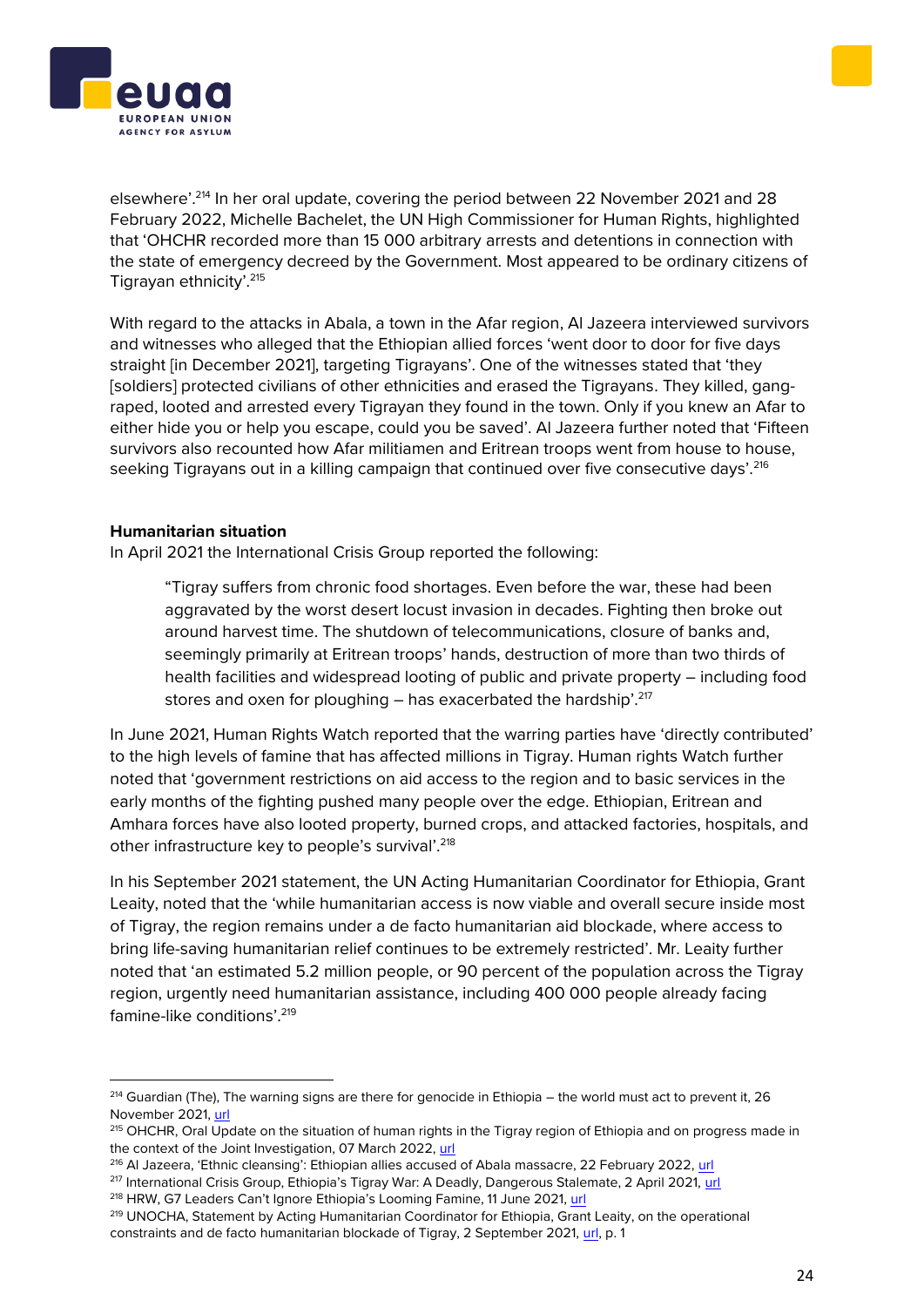Tedros Adhanom Ghebreyesus, Director-General of the WHO, has noted that the blockade has created 'hell and is an insult to our humanity', and accused the Ethiopian government of deliberately blocking food and medicine to millions of people in the region.<sup>220</sup>

In its January 2022 report, covering the human rights situation in Ethiopia during 2021, Human Rights Watch provided that:

'By mid-year, these abuses had left an estimated 350 000 people facing starvation. After government forces withdrew from many parts of Tigray in late June, it imposed an effective siege on Tigray, blocking virtually all humanitarian aid from reaching the region, violating international humanitarian law and possibly committing the war crime of using starvation as a weapon of war'.<sup>221</sup>

In its February 2022 regional update, UNHCR reported that:

'The overall humanitarian situation in Tigray region continues to deteriorate with lack of access to basic needs. Health facilities including the seven One-Stop centres have ceased to function due to lack of basic needs such as food, clothing, cash assistance and medical equipment to facilitate timely provision of services.<sup>'222</sup>

In its quarterly bulletin on security-related developments and threats to the civilian population, the Global Centre for the Responsibility to Protect (R2P) noted that as of 1<sup>st</sup> March 2022:

'The conflict has caused a humanitarian catastrophe to unfold across northern Ethiopia, with at least 9.4 million people in Tigray, Afar and Amhara in urgent need of aid. Humanitarian aid convoys have routinely been blocked, attacked and looted by parties to the conflict and 23 aid workers have been killed'.

The source further noted, that 'UN officials have asserted that access to food is being used as a weapon of war while aid groups have reported a growing number of starvation-related deaths'.<sup>223</sup> According to a food security assessment by the United Nations World Food Programme (WFP), after one year since the onset of the conflict in northern Ethiopia, 37 percent of Tigrayans are suffering an extreme lack of food.<sup>224</sup>

Citing the United Nations, Amnesty international noted on the humanitarian situation in Ethiopia during 2021:

'following the withdrawal of Ethiopian forces from Tigray in July, the Ethiopian federal government allowed only 10% of the humanitarian aid intended for Tigray to enter the region, resulting in starvation. […] All medicine was blocked from entering the region from July. This led to an alarming deterioration in the health of the population as a result of depleted anti-HIV, cancer and diabetes medication, as well as starvation. The

<sup>222</sup> UNHCR, Regional Update #29 Ethiopia Emergency Situation (28 February 2022), 8 March 2022, [url,](https://data2.unhcr.org/en/documents/details/91213) p. 4





<sup>&</sup>lt;sup>220</sup> DW, Ethiopia at crossroads as drone attacks worsen Tigray crisis, 14 January 2022, [url](https://www.dw.com/en/ethiopia-at-crossroads-as-drone-attacks-worsen-tigray-crisis/a-60418585)

<sup>221</sup> HRW, World Report 2022 - Ethiopia, 13 January 2022[, url](https://www.hrw.org/world-report/2022/country-chapters/ethiopia)

<sup>223</sup> GCR2P, R2P Monitor, Issue 60 (1 March 2022), 1 March 2022, [url,](https://reliefweb.int/sites/reliefweb.int/files/resources/R2P_Monitor_March2022_Final.pdf) p. 10

<sup>&</sup>lt;sup>224</sup> WFP, Emergency Food Security Assessment- Tigray Region, Ethiopia, 28 January 2022, [url,](https://reliefweb.int/sites/reliefweb.int/files/resources/WFP-0000136281.pdf) pp. 5, 7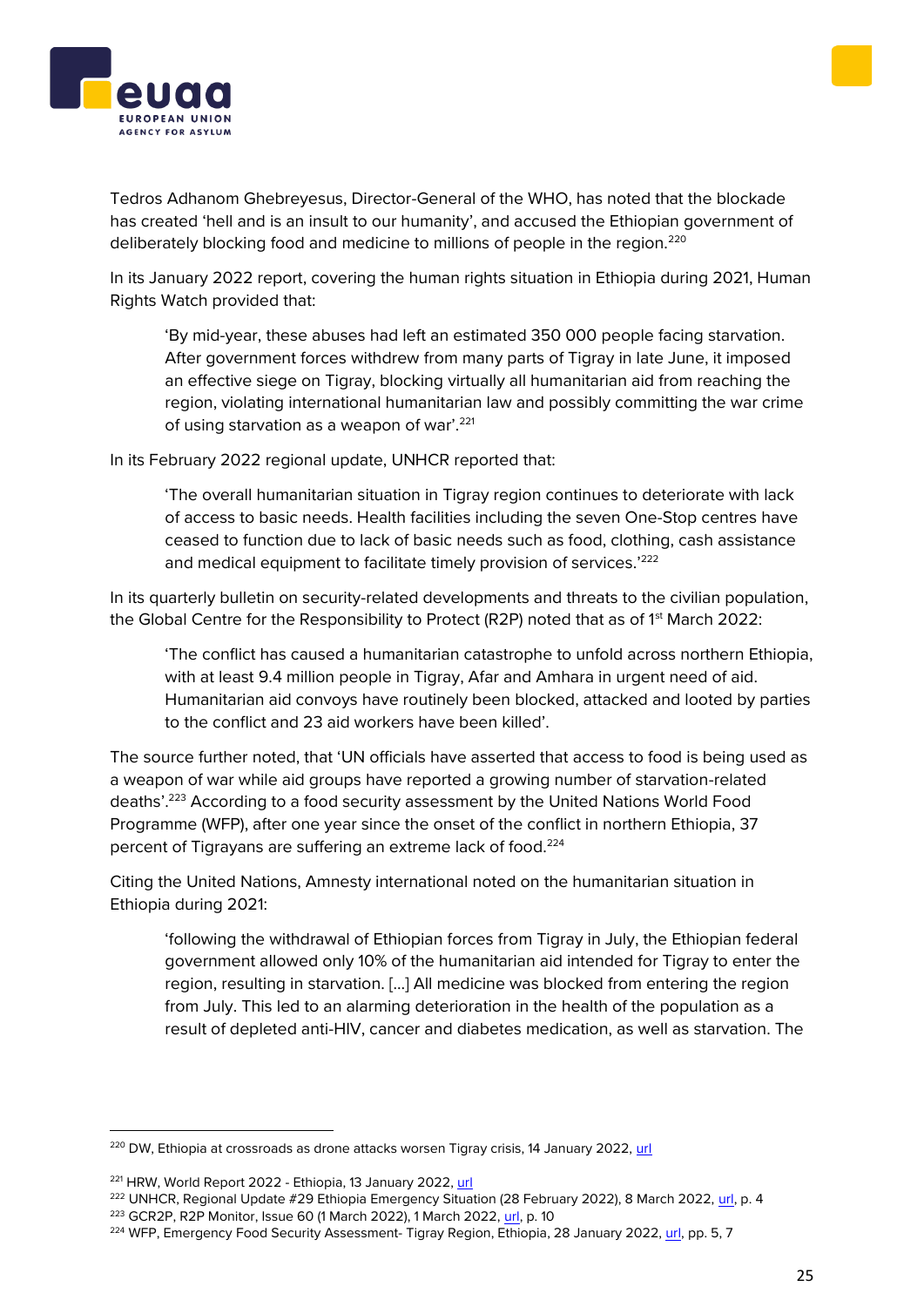

last aid convoy allowed into Tigray was on 25 November, and it was not carrying medicine.'<sup>225</sup>

Since the eruption of the conflict in Tigray region, and even after the ceasefire on 28 June 2021, telecommunications and internet connectivity have remained disrupted.<sup>226</sup> Human Rights Watch noted that 'since late June 2021, the Ethiopian government has effectively besieged Tigray, largely blocking aid including food, medical supplies, and fuel from entering the region, while maintaining a blanket shutdown of banking, telecommunications, and electricity.<sup>227</sup>

According to UN Spokesperson Stéphane Dujarric 'no trucks carrying humanitarian supplies have been able to enter Tigray since 15 December 2021'.<sup>228</sup> Aid agencies can only transport supplies by air to Tigray.<sup>229</sup> In its February 2022 situational update, UNHCR noted that 'fuel remains in extremely short supply, humanitarian goods are currently only coming in by air, and communication, electricity, and banking services remain intermittent'.<sup>230</sup>

At the time of drafting, on 24 March 2022, a humanitarian truce was announced by the Ethiopian Federal Government in the conflict-affected Tigray region which Tigrayan authorities have said they will respect if sufficient aid reaches Tigray within a reasonable timeframe.<sup>231</sup>

## <span id="page-25-0"></span>*3.3 Displacement*

#### **Internal Displacement**

As of 31 December 2021, UNHCR estimated the figure of Internally Displaced Persons (IDPs) in Ethiopia at 4.2 million, reporting that 'most of the internal displacement is due to conflict, including the expansion of the Tigray conflict into Afar and Amhara and beyond, as well as more localised conflicts'.<sup>232</sup> IOM estimated that between 27 July and 4 October 2021 there were 2.11 million IDPs displaced due to the Northern Ethiopia Crisis; 1.8 million IDPs displaced in Tigray, 151 040 IDPs in Amhara and 149 329 IDPs in Afar regions.<sup>233</sup> The same source reported that 78% of IDPs were living with host communities.<sup>234</sup> According to key informants to IOM:

'In the second half of 2021, armed conflict moved further down south which resulted in an increase in the number of IDPs in Amhara and Afar regions which is estimated by key informants to have reached around 1.4 million IDPs and 470 000 IDPs respectively at the peak of displacement in early December 2021'.<sup>235</sup>

<sup>&</sup>lt;sup>225</sup> AI, Amnesty International Report 2021/22; The State of the World's Human Rights; Ethiopia 2021, 29 March 2022[, url,](https://www.amnesty.org/en/documents/pol10/4870/2022/en/) p. 164-165

<sup>&</sup>lt;sup>226</sup> Freedom House, Freedom in the World 2022 - Ehtiopia, 28 February 2022, [url](https://freedomhouse.org/country/ethiopia/freedom-world/2022)

<sup>&</sup>lt;sup>227</sup> HRW, Ethiopia's Warring Parties Should End Attacks on Women, Girls; Destruction of Health Care, Blocking of Aid, Further Harms Survivors of Rape, 8 March 2022, [url](https://www.hrw.org/news/2022/03/08/ethiopias-warring-parties-should-end-attacks-women-girls)

<sup>&</sup>lt;sup>228</sup> UN News, Daily Press Briefing by the Office of the Spokesperson for the Secretary-General, 6 January 2022, [url](https://www.un.org/press/en/2022/db220106.doc.htm) <sup>229</sup> USAID, Ethiopia – Northern Ethiopia Crisis Fact Sheet #5, Fiscal Year (FY) 2022 Format, 25 February 2022, url, p. 3; BBC, Ethiopia's Tigray crisis: What's stopping aid getting in?, 18 March 2022, [url;](https://www.bbc.com/news/57929853)

<sup>&</sup>lt;sup>230</sup> UNHCR, Regional Update #29; Ethiopia Emergency Situation (28 February 2022), 8 March 2022[, url,](https://reliefweb.int/sites/reliefweb.int/files/resources/Ethiopia%20Emergency%20Situation%20External%20Updates%2028%20February%202022.pdf) p.1 <sup>231</sup> Al, Ethiopia: Federal government humanitarian truce in Tigray is a positive step forward and must lead to humanitarian access, 25 March 2022, [url](https://www.amnesty.org/en/latest/news/2022/03/ethiopia-federal-government-humanitarian-truce-in-tigray-is-a-positive-step-forward-and-must-lead-to-humanitarian-access/)

<sup>232</sup> UNHCR, EHAGL: Internally Displaced Persons- Regional Overview - January-December 2021, 16 March 2022, [url,](https://data2.unhcr.org/en/documents/details/91373) p.3

 $\frac{233}{233}$  IOM DTM, Ethiopia: Emergency Site Assessment 8 (27 July - 4 October 2021), 10 December 2021[, url,](https://displacement.iom.int/sites/default/files/public/reports/DTM%20Ethiopia%20Emergency%20Site%20Assessment%20Round%208%20Report_3.pdf) p. 1

<sup>&</sup>lt;sup>234</sup> IOM DTM, Ethiopia: Emergency Site Assessment 8 (27 July - 4 October 2021), 10 December 2021[, url,](https://displacement.iom.int/sites/default/files/public/reports/DTM%20Ethiopia%20Emergency%20Site%20Assessment%20Round%208%20Report_3.pdf) p. 7

<sup>&</sup>lt;sup>235</sup> IOM DTM, Ethiopia: Mobility Overview 2021, 2 March 2022, [url,](https://displacement.iom.int/sites/default/files/public/reports/DTM%20Ethiopia%20Mobility%20Overview%202021.pdf) p. 1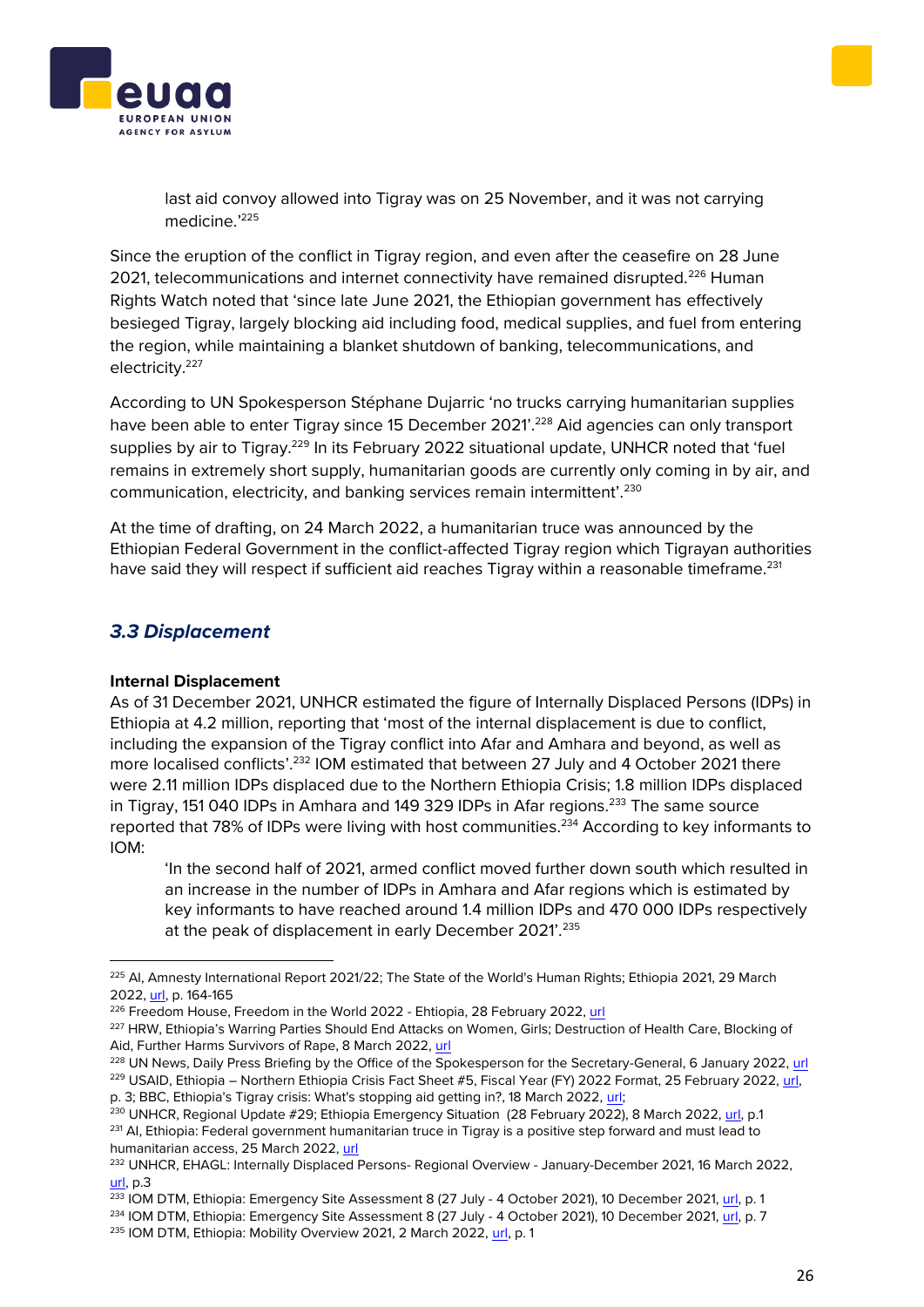



Freedom House reported that 'the number of IDPs in Ethiopia surpassed 2 million in 2021, and humanitarian groups have struggled to meet the growing need'.<sup>236</sup> In its January 2022 update, UNHCR reported that 'over 15 months into the conflict, the overall security situation [in Northern Ethiopia] remains complex and fluid, hindering effective delivery of lifesaving assistance to the most affected populations'.<sup>237</sup>

In its fact sheet on the humanitarian and human rights situation, as well as the security situation of IDPs as of 1 February 2022, UNHCR reported the following:

'Since December 2021, the security situation has improved in selected zones of Amhara and Tigray, prompting the spontaneous and voluntary returns of almost 240 000 to their area of origin. However, IDP returnees and affected populations are facing challenges such as unexploded ordnance, stigma, psychosocial, and family separation'.<sup>238</sup>

Citing regional authorities, R2P noted that the fighting in Afar 'displaced over 300 000 people to remote areas between January-February 2022'.<sup>239</sup>

Throughout the reporting period, there have been several reports highlighting the lack of access of IDPs to basic services, such as food, water and shelter.<sup>240</sup>

With regard to the targeting of IDPs and IDP camps, in an April 2021 joint communication, multiple UN Working Groups and Special Rapporteurs noted the following:

'Internally displaced persons have endured exhausting and dangerous journeys in search for safety, some walking for weeks to reach their destination. During their journey, some have reportedly been killed or beaten, especially young men. There are reports of women who were raped during the journey, or pregnant women who had to deliver on the way and lost their babies'.<sup>241</sup>

<sup>&</sup>lt;sup>236</sup> Freedom House: Freedom in the World 2021 – Ethiopia, 28 February 2022[, url](https://freedomhouse.org/country/ethiopia/freedom-world/2022)

<sup>&</sup>lt;sup>237</sup> UNHCR, Northern Ethiopia Emergency Update January 2022, 1 February 2022, [url,](https://data2.unhcr.org/en/documents/details/91652) p. 2

<sup>&</sup>lt;sup>238</sup> UNHCR, Fact Sheet; Northern Ethiopia Emergency Update; 01 February 2022, 18 March 2022[, url,](https://data2.unhcr.org/en/documents/details/91443) p. 1

<sup>239</sup> GCR2P, R2P Monitor, Issue 60, 1 March 2022[, url,](https://reliefweb.int/sites/reliefweb.int/files/resources/R2P_Monitor_March2022_Final.pdf) p. 10

<sup>&</sup>lt;sup>240</sup> MSF, People in Tigray, Ethiopia, are lacking medical care, 5 March 2021, [url;](https://www.msf.org/people-tigray-ethiopia-are-lacking-medical-care) ICRC, Operational Update on Ethiopia: ICRC concerned about humanitarian situation in rural areas of Tigray, 12 March 2021, [url;](https://www.icrc.org/en/document/operational-update-ethiopia-icrc-concerned-about-humanitarian-situation-rural-areas-tigray) UNHCR, COVID-19 and Operational Update , 9 March 2021, [url](https://data2.unhcr.org/es/documents/details/85325), p. 4; MSF, Ethiopia: Tigray's cities fill with displaced people in need of aid, 29 March 2021[, url;](https://www.msf.org/ethiopia-tigray%E2%80%99s-cities-fill-displaced-people-need-aid) CARE International, Tigray Conflict Rapid Gender Analysis, April 2021, [url,](http://careevaluations.org/wp-content/uploads/Tigray-RGA-Policy-Brief.pdf) p. 1; Médecins Sans Frontières (MSF), Tigray Crisis: 'We are suffering from a lack of medical care', 5 May 2021, [url;](https://www.doctorswithoutborders.org/latest/tigray-crisis-we-are-suffering-lack-medical-care) ACAPS, Humanitarian Access Overview, July 2021[, url,](https://www.acaps.org/sites/acaps/files/products/files/20210719_acaps_humanitarian_access_overview_july_2021.pdf) p. 7; UNHCR , Displaced nurses provide vital health care to others displaced in Ethiopia's Tigray, 5 July 2021, [url;](https://www.unhcr.org/news/stories/2021/7/60daa5954/displaced-nurses-provide-vital-health-care-others-displaced-ethiopias-tigray.html) IOM DTM, Ethiopia — National Displacement Report 10 (August - September 2021)[, url,](https://displacement.iom.int/sites/default/files/public/reports/DTM%20Ethiopia%20National%20Displacement%20Report%2010_For%20uploading.pdf) pp. 19-22; IOM DTM, IOM DTM, Ethiopia: Emergency Site Assessment 8 (27 July - 4 October 2021), 10 December 2021, [url,](https://displacement.iom.int/sites/default/files/public/reports/DTM%20Ethiopia%20Emergency%20Site%20Assessment%20Round%208%20Report_3.pdf) pp. 7-9; UNOCHA, Ethiopia - Northern Ethiopia Humanitarian Update Situation Report, 25 Nov 2021[, url,](https://reliefweb.int/sites/reliefweb.int/files/resources/Situation%20Report%20-%20Ethiopia%20-%20Northern%20Ethiopia%20Humanitarian%20Update%20-%2025%20Nov%202021.pdf) pp. 4-5; Annys, S., Vanden Bempt, T., Negash, E., De Sloover, L., Ghekiere, R., Haegeman, K., Temmerman, D., Nyssen, J., 2021. Tigray: atlas of the humanitarian situation. Version 2.1. Ghent (Belgium): Ghent University, Department of Geography, 27 December 2021, [url,](https://www.researchgate.net/publication/349824181_Tigray_Atlas_of_the_humanitarian_situation) p. 50; UNOCHA, Ethiopia - Northern Ethiopia Humanitarian Update Situation Report, 20 January 2022, [url,](https://reliefweb.int/sites/reliefweb.int/files/resources/Situation%20Report%20-%20Ethiopia%20-%20Northern%20Ethiopia%20Humanitarian%20Update%20-%2020%20Jan%202022.pdf) pp. 3-4; UNOCHA, Ethiopia - Northern Ethiopia Humanitarian Update Situation Report, 24 February 2022[, url,](https://reliefweb.int/report/ethiopia/ethiopia-northern-ethiopia-humanitarian-update-situation-report-24-february-2022) p. 4; UNOCHA, Ethiopia - Northern Ethiopia Humanitarian Update Situation Report, 10 March 2022, [url,](https://reliefweb.int/sites/reliefweb.int/files/resources/Situation%20Report%20-%20Northern%20Ethiopia%20-%20Humanitarian%20Update%20-%2010%20Mar%202022.pdf) p. 4

<sup>&</sup>lt;sup>241</sup> Mandates of the Working Group on Arbitrary Detention; the Special Rapporteur on the situation of human rights in Eritrea; the Special Rapporteur on extrajudicial, summary or arbitrary executions; the Special Rapporteur on the right to food; the Special Rapporteur on adequate housing as a component of the right to an adequate standard of living, and on the right to non-discrimination in this context; the Special Rapporteur on the human rights of internally displaced persons; the Special Rapporteur on trafficking in persons, especially women and children; and the Special Rapporteur on the human rights to safe drinking water and sanitation, Public communication on allegations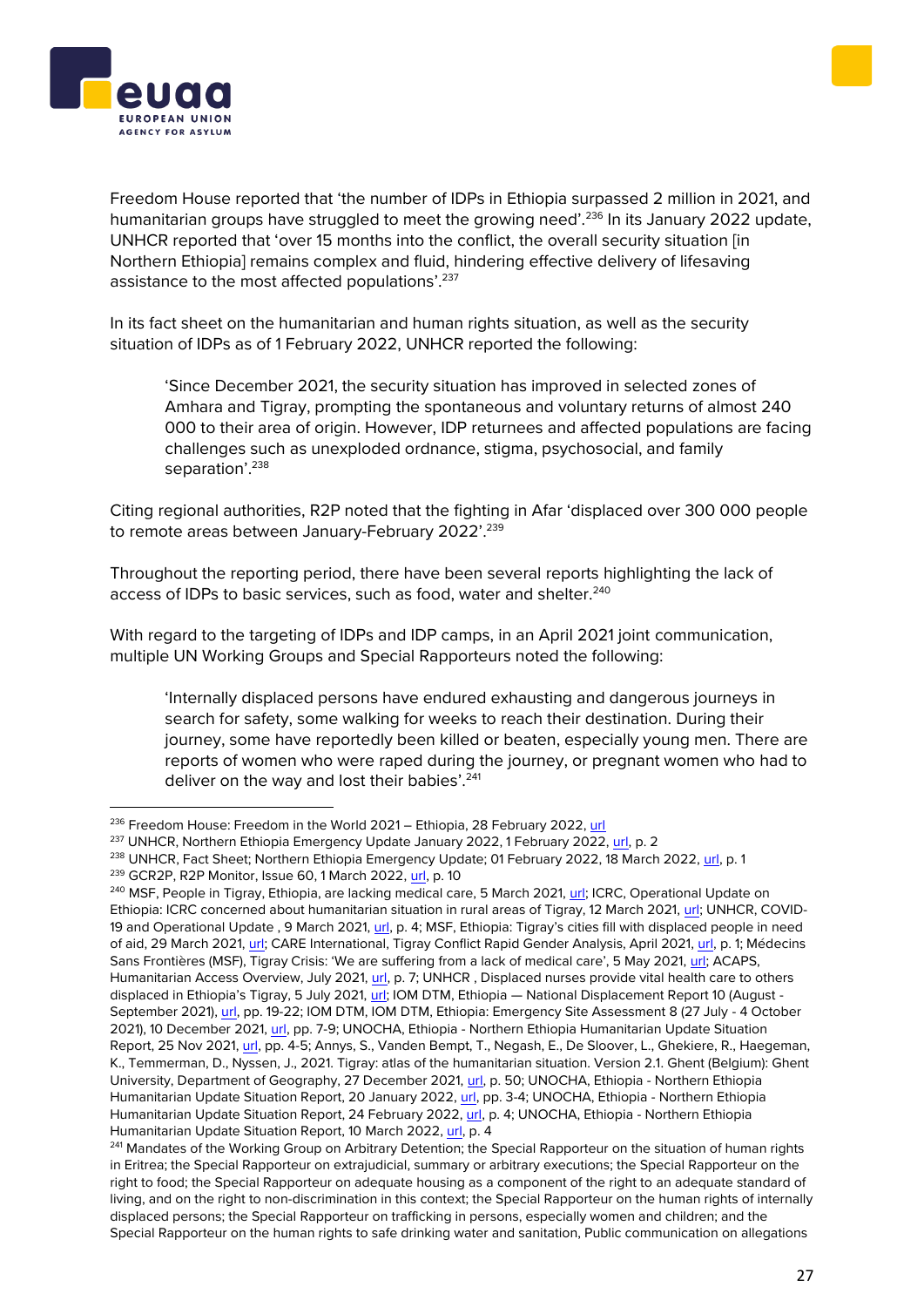



In a June 2021 situational report, UNOCHA reported that:

'On the night of 24 May [2021], more than 200 people were arrested during military raids into Tsehaye and Adi Wonfito internally displaced collective sites in Shire, North-Western zone, hosting a combined 12 000 internally displaced persons. Most of the men detained have been reportedly released on 27 May [2021]. The humanitarian community, through an official statement released by the Humanitarian Coordinator on 28 May [2021], condemned the arbitrary arrest, beatings and other forms of illtreatment of civilians by members of the armed force'.<sup>242</sup>

Reuters reported that on 8 January 2022, two aid workers, informed their Agency, citing local authorities and eyewitness accounts, that during the night of 7 January 2022, 'an air strike in Ethiopia's Tigray region killed 56 people and injured 30, including children, in a camp for displaced people'. The spokesman for the TPLF commented in a tweet post that 'Another callous drone attack by Abiy Ahmed in an IDP camp in Dedebit has claimed the lives of 56 innocent civilians so far', while, according to Reuters, the government's spokesman and the Prime Minister's spokeswoman had denied to comment on the allegations.<sup>243</sup> UNOCHA announced on 9 January 2022 that aid agencies of the area were forced to halt after the deadly air raid and noted that the lack of essential supplies, especially medical supplies and fuel, was 'severely disrupting the response to the injured, and (has) led to the nearly total collapse of the health system in Tigray'.<sup>244</sup>

In March 2022, Human Rights Watch reported that on 7 January 2022, 'an Ethiopian government airstrike hit a school compound hosting thousands of displaced Tigrayans in North-Western Tigray. Laetitia Bader, Horn of Africa director at Human Rights Watch noted that:

'The Ethiopian drone struck the Dedebit school compound three times, killing and maiming displaced Tigrayans, mainly older people, women, and children, as they slept in plastic-sheeted tents and a school building. Using guided bombs without evidence of any military target indicates that this was an apparent war crime'.<sup>245</sup>

#### **Ethiopian refugees**

As of 28 February 2022, there were some 144 166 Ethiopian refugees and asylum-seekers in neighbouring countries<sup>246</sup>, a slight decrease when compared to the estimated 149 000 Ethiopian refugees and asylum-seekers recorded as of 31 March 2021<sup>247</sup>.

As of 28 February 2022, the distribution of the 144 166 Ethiopian refugees and asylumseekers in neighbouring countries was as follows:

- In Sudan: 73 335 Ethiopian refugees and asylum-seekers,
- In Kenya: 30 571 Ethiopian refugees and asylum-seekers,

related to violations of human rights and international humanitarian law committed by the Eritrean Army in the Tigray region of Ethiopia, 19 April 2021, [url,](https://spcommreports.ohchr.org/TMResultsBase/DownLoadPublicCommunicationFile?gId=26352) pp. 5-6

 $242$  UNOCHA, Ethiopia – Tigray Region Humanitarian Update, 3 June 2021[, url,](https://reliefweb.int/sites/reliefweb.int/files/resources/Situation%20Report%20-%20Ethiopia%20-%20Tigray%20Region%20Humanitarian%20Update%20-%203%20Jun%202021.pdf) p. 2

<sup>&</sup>lt;sup>243</sup> Reuters, Aid workers say Ethiopia air strike in northwest Tigray killed 56 people, 10 January 2022, [url](https://www.reuters.com/world/africa/aid-workers-say-ethiopia-air-strike-northwest-tigray-killed-56-people-2022-01-08/)

<sup>&</sup>lt;sup>244</sup> France24, Aid agencies suspend work in northwest Tigray after deadly air strike, 9 January 2022, [url](https://www.france24.com/en/africa/20220109-aid-agencies-suspend-work-in-northwest-tigray-after-deadly-strike)

<sup>&</sup>lt;sup>245</sup> HRW, Ethiopia: Airstrike on Camp for Displaced Likely War Crime, 24 March 2022[, url](https://www.hrw.org/news/2022/03/24/ethiopia-airstrike-camp-displaced-likely-war-crime)

<sup>&</sup>lt;sup>246</sup> UNHCR, Regional Bureau for East, Horn of Africa and Great Lakes Region Ethiopia Situation | Refugees, asylumseekers and IDPs as of 28 February 2022, 30 March 2022[, url,](https://data2.unhcr.org/en/documents/download/91708) p.1

<sup>&</sup>lt;sup>247</sup> UNHCR, Regional Bureau for East, Horn of Africa and Great Lakes Region Ethiopia Situation | Refugees, asylumseekers and IDPs as of 31 March 2021, [url,](https://data2.unhcr.org/en/documents/download/86371) p. 1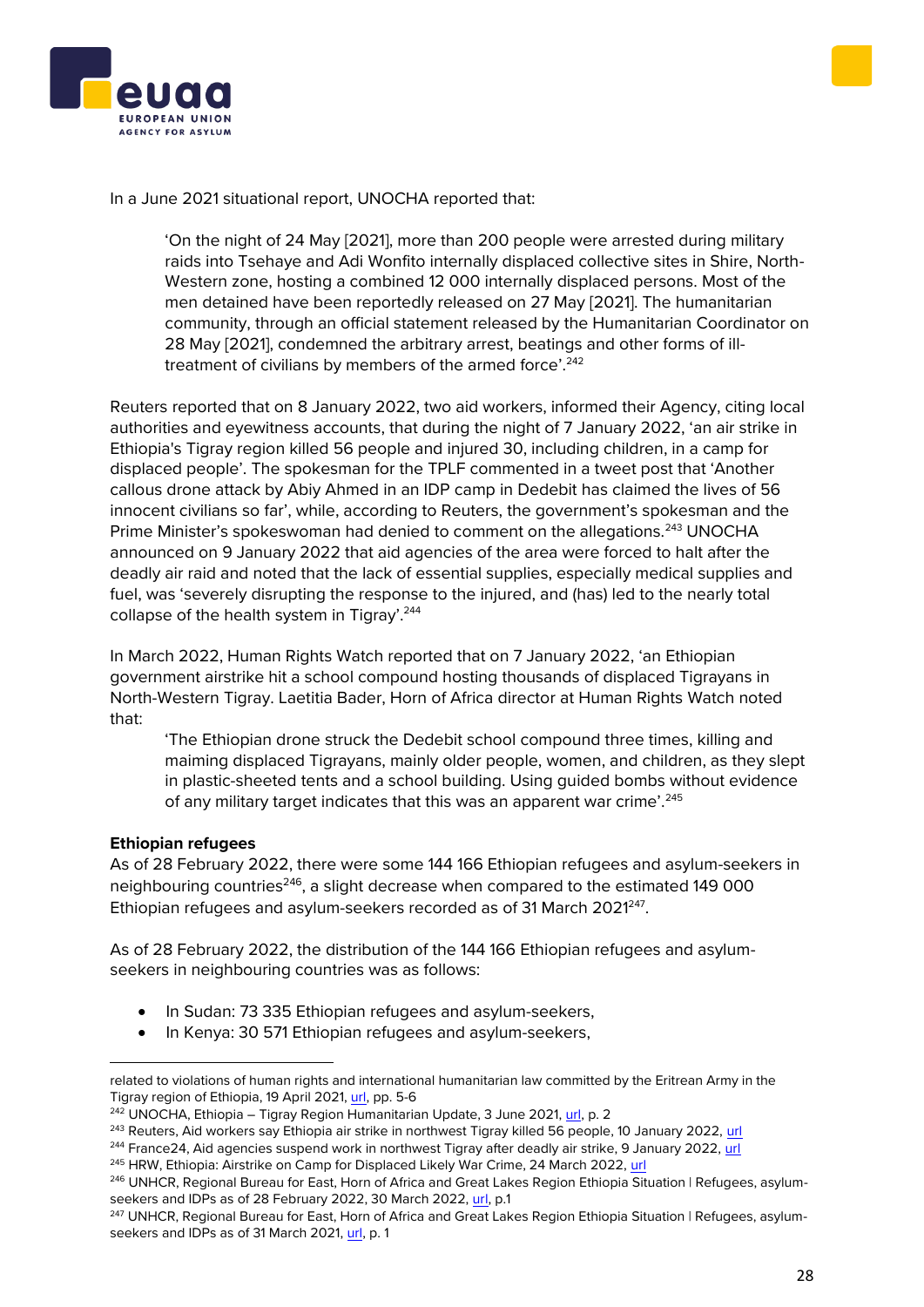

- In Somalia: 21 711 Ethiopian refugees and asylum-seekers,
- In Djibouti: 13 222 Ethiopian refugees and asylum-seekers,
- In South Sudan: 5 312 Ethiopian refugees and asylum-seekers, and
- In Eritrea: 15 Ethiopian refugees and asylum-seekers.<sup>248</sup>

#### **Refugees in Ethiopia**

As of 31 March 2021, there were some 805 164 registered refugees and asylum-seekers in Ethiopia, from the following countries of origin:

- From South Sudan: 364 794 refugees,
- From Somalia: 206 122 refugees,
- From Eritrea: 178 931 refugees,
- From Sudan: 44 864 refugees,
- From Yemen: 2 258 refugees and
- From Other nationalities:  $8195$  refugees.<sup>249</sup>

According to the latest data published by the UNCHR, as of 28 February 2022 there were some 837 533 registered refugees and asylum-seekers in Ethiopia, in the following regions: The refugees were from the following countries of origin:

- From South Sudan: 390 612 refugees,
- From Somalia: 228 797 refugees,
- From Eritrea: 158 662 refugees,
- From Sudan: 46 789 refugees,
- From Yemen: 2 490 refugees, and
- From Other nationalities: 10 183 refugees. <sup>250</sup>

#### **Eritrean refugees**

Data collected at the beginning of the conflict showed that, by 10 November 2021, there were some 178 315 Eritrean refugees present at that time in Ethiopia, of which some 96 223 were living in Tigray region.<sup>251</sup> At that time, other Eritrean refugees outside Tigray lived predominately in Afar region (approximately 51 800), and in the capital Addis Ababa (approximately 30 722).<sup>252</sup>

According to the latest data published by the UNCHR, as of 28 February 2022 there were some 158 662 Eritrean refugees in all of Ethiopia. Meanwhile, the same source stated that only some 36 776 refugees, of unspecified nationalities, were at that time still in Tigray region. <sup>253</sup> On 26 March 2021, UNHCR announced that it had 'gained access to the Shimelba and Hitsats refugee camps in Ethiopia's northern Tigray region for the first time since November 2020'. The source confirmed that it had found 'both camps completely destroyed, and all the humanitarian facilities looted and vandalized'.<sup>254</sup>

<sup>&</sup>lt;sup>248</sup> UNHCR, Regional Bureau for East, Horn of Africa and Great Lakes Region Ethiopia Situation | Refugees, asylum-seekers and IDPs as of 28 February 2022, 30 March 2022[, url,](https://data2.unhcr.org/en/documents/download/91708) p.1

<sup>&</sup>lt;sup>249</sup> UNHCR Ethiopia Fact Sheet, March 2021, 17 April 2021[, url,](https://reliefweb.int/sites/reliefweb.int/files/resources/UNHCR%20Fact%20Sheet%20Ethiopia-March%202021.pdf) p. 1

<sup>&</sup>lt;sup>250</sup> UNHCR, Ethiopia Data Portal, last updated 28 February 2022[, url](https://data2.unhcr.org/en/country/eth)

<sup>&</sup>lt;sup>251</sup> UNHCR, Tigray Situation Update #1, 10 November 2020, [url,](https://reliefweb.int/sites/reliefweb.int/files/resources/UNHCR%20Ethiopia%20Tigray%20Update%2010%20NovemberFINAL.pdf) p. 1

<sup>252</sup> UNHCR, Tigray Situation Update, 31 March 2021[, url,](https://reliefweb.int/sites/reliefweb.int/files/resources/UNHCR%20Ethiopia%20Tigray%20Update%20%237%20-31Mar21.pdf) p.2

<sup>&</sup>lt;sup>253</sup> UNHCR, Ethiopia Data Portal, last updated 28 February 2022, [url](https://data2.unhcr.org/en/country/eth)

<sup>&</sup>lt;sup>254</sup> UNHCR, UNHCR reaches destroyed camps in northern Tigray, 26 March 2021, [url](https://www.unhcr.org/news/briefing/2021/3/605da0564/unhcr-reaches-destroyed-camps-northern-tigray.html)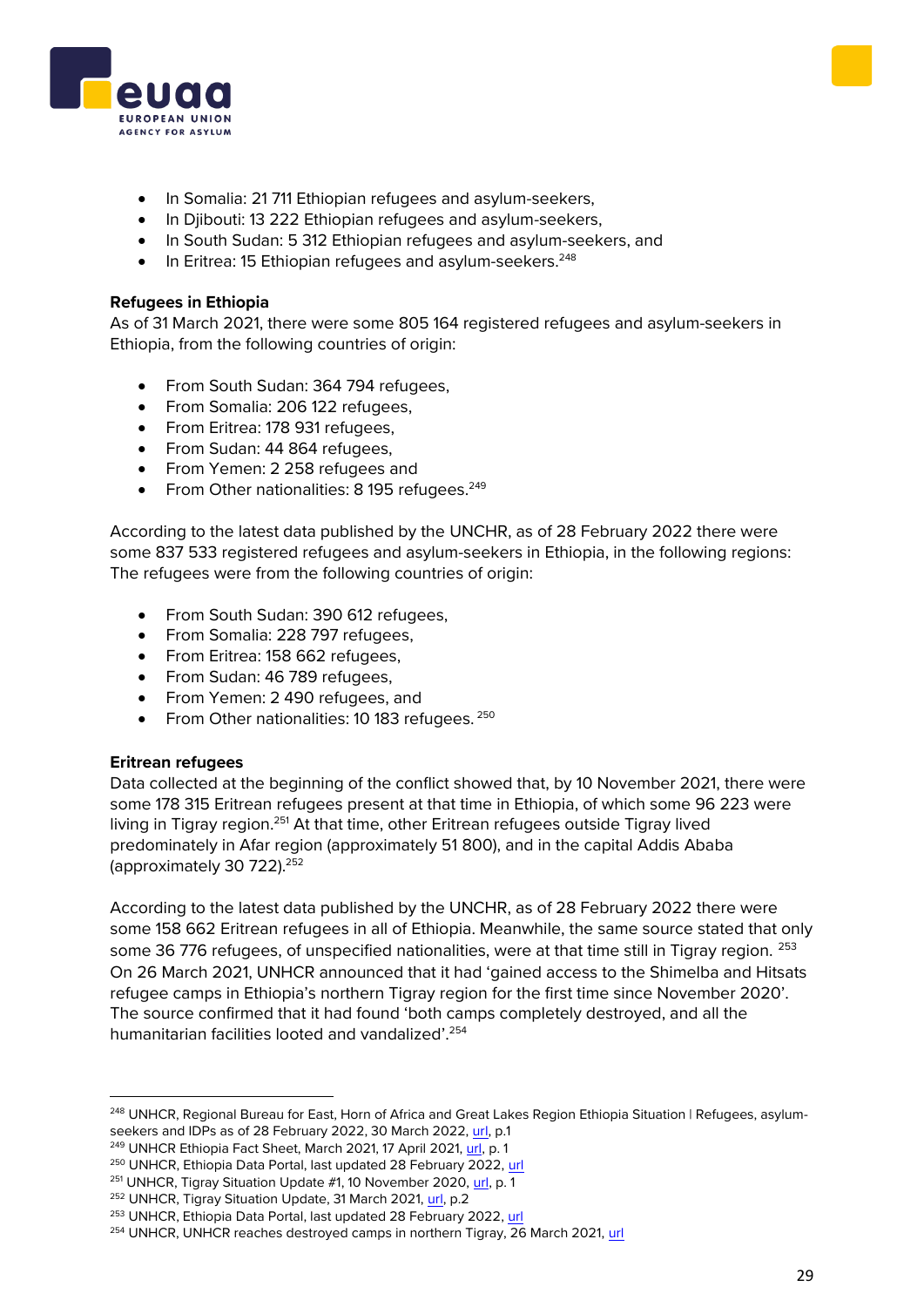



Mid-July 2021, Tigrayan forces captured Mai Aini and Adi Harush refugee camps, and reportedly abducted Eritrean refugees from Adi Harush, although this was subsequently denied by Tigrayan leaders.<sup>255</sup> However, on 15 July 2021, UNHCR Representative in Ethiopia stated that the death of a refugee had been confirmed, while also quoting 'credible reports of arrests, detentions, beatings, looting, and sporadic gunfire'.<sup>256</sup>

On 5 January 2022, 'three Eritrean refugees, two of them children, were killed [..] in an airstrike that hit the Mai Aini refugee camp', according to a statement by the UN High Commissioner for Refugees.<sup>257</sup>

On 3 February 2022, among the fighting that took place in the area around Barahle, in Afar region, armed men reportedly entered Barahle refugee camp, killing at least five Eritrean refugees and kidnapped several women, according to a UNHCR report.<sup>258</sup>

<sup>&</sup>lt;sup>255</sup> Crisis Group, Crisiswatch Ethiopia, last update February 2022[, url;](https://www.crisisgroup.org/crisiswatch/database?location%5B%5D=121&date_range=custom&from_month=03&from_year=2021&to_month=03&to_year=2022) AP, Eritrean refugees under attack in Ethiopia's Tigray war , 23 July 2021, [url](https://apnews.com/article/africa-united-nations-ethiopia-eritrea-edbf5a0a2b903745642d7c73d36b8b17)

<sup>&</sup>lt;sup>256</sup> UNHCR, News comment: UNHCR latest update on deteriorating situation of Eritrean refugees in Tigray, 15 July 2021[, url](https://www.unhcr.org/news/press/2021/7/60f062d04/news-comment-unhcr-latest-update-deteriorating-situation-eritrean-refugees.html)

<sup>&</sup>lt;sup>257</sup> UNHCR, News Comment by UN High Commissioner for Refugees Filippo Grandi on attack that hit Mai Aini refugee camp in Tigray, 6 January 2022, [url](https://www.unhcr.org/news/press/2022/1/61d73df24/news-comment-un-high-commissioner-refugees-filippo-grandi-attack-mai-aini.html)

<sup>258</sup> UNHCR, Thousands of Eritrean refugees displaced in clashes in Ethiopia's Afar region, 18 February 2022, [url](https://www.unhcr.org/news/briefing/2022/2/620f63574/thousands-eritrean-refugees-displaced-clashes-ethiopias-afar-region.html)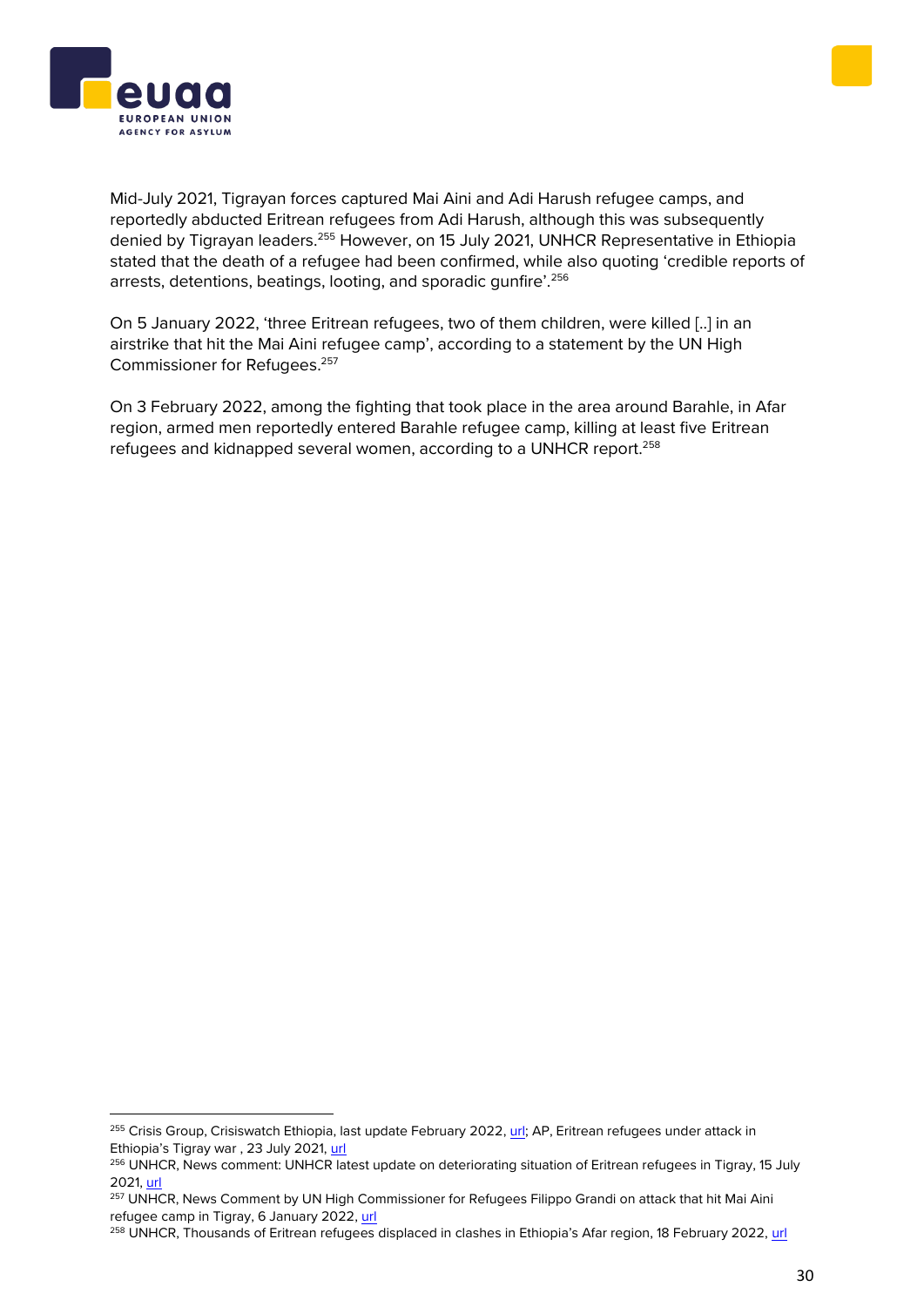



## **SOURCES USED**

ACAPS (Assessment Capacities Project), Humanitarian Access Overview, July 2021, [https://www.acaps.org/sites/acaps/files/products/files/20210719\\_acaps\\_humanitarian\\_access\\_](https://www.acaps.org/sites/acaps/files/products/files/20210719_acaps_humanitarian_access_overview_july_2021.pdf) [overview\\_july\\_2021.pdf,](https://www.acaps.org/sites/acaps/files/products/files/20210719_acaps_humanitarian_access_overview_july_2021.pdf) accessed 15 March 2022

ACLED (Armed Conflict Location & Event Data Project), About Acled, n.d., [https://acleddata.com/about-acled/,](https://acleddata.com/about-acled/) accessed 16 march 2022

ACLED (Armed Conflict Location & Event Data Project), Codebook, January 2021, [https://acleddata.com/acleddatanew/wp](https://acleddata.com/acleddatanew/wp-content/uploads/2021/11/ACLED_Codebook_v1_January-2021.pdf)[content/uploads/2021/11/ACLED\\_Codebook\\_v1\\_January-2021.pdf,](https://acleddata.com/acleddatanew/wp-content/uploads/2021/11/ACLED_Codebook_v1_January-2021.pdf) accessed 4 April 2022

ACLED (Armed Conflict Location & Event Data Project), Dashboard, n.d., [https://acleddata.com/dashboard/#/dashboard,](https://acleddata.com/dashboard/#/dashboard) accessed 22 March 2022

ACLED (Armed Conflict Location & Event Data Project), FAQ ACLED Sourcing Methodology, February 2020, [https://acleddata.com/acleddatanew/wp](https://acleddata.com/acleddatanew/wp-content/uploads/dlm_uploads/2020/02/FAQs_ACLED-Sourcing-Methodology.pdf)[content/uploads/dlm\\_uploads/2020/02/FAQs\\_ACLED-Sourcing-Methodology.pdf,](https://acleddata.com/acleddatanew/wp-content/uploads/dlm_uploads/2020/02/FAQs_ACLED-Sourcing-Methodology.pdf) accessed 4 April 2022

ACLED (Armed Conflict Location & Event Data Project), Guide for Media Users, January 2016, [https://www.acleddata.com/wp-content/uploads/2016/01/ACLED\\_User-Guide-for-](https://www.acleddata.com/wp-content/uploads/2016/01/ACLED_User-Guide-for-Media_2016.pdf)[Media\\_2016.pdf,](https://www.acleddata.com/wp-content/uploads/2016/01/ACLED_User-Guide-for-Media_2016.pdf) accessed 23 March 2022

ACLED (Armed Conflict Location & Event Data Project), Methodology, April 2019, [https://acleddata.com/acleddatanew/wp-content/uploads/dlm\\_uploads/2019/04/Methodology-](https://acleddata.com/acleddatanew/wp-content/uploads/dlm_uploads/2019/04/Methodology-Overview_FINAL.pdf)[Overview\\_FINAL.pdf,](https://acleddata.com/acleddatanew/wp-content/uploads/dlm_uploads/2019/04/Methodology-Overview_FINAL.pdf) accessed 20 March 2022

ACLED, Actor profiles - Afar Regional Special Forces, n.d., [https://epo.acleddata.com/actor](https://epo.acleddata.com/actor-profiles/#1622661094063-1cecc365-8782)[profiles/#1622661094063-1cecc365-8782,](https://epo.acleddata.com/actor-profiles/#1622661094063-1cecc365-8782) accessed 8 April 2022

Addis Standard, News: Arrests in connection with SoE appear to be "identity-based" rights commission says, 8 November 2021, [https://addisstandard.com/news-arrests-in-connection](https://addisstandard.com/news-arrests-in-connection-with-soe-appear-to-be-identity-based-rights-commission-says/)[with-soe-appear-to-be-identity-based-rights-commission-says/,](https://addisstandard.com/news-arrests-in-connection-with-soe-appear-to-be-identity-based-rights-commission-says/) accessed 26 March 2022

Africa Report (The), Ethiopia: African intellectuals call for urgent action over Tigray war, 27 August 2021, [https://www.theafricareport.com/121757/ethiopia-african-intellectuals-call-for](https://www.theafricareport.com/121757/ethiopia-african-intellectuals-call-for-urgent-action-over-tigray-war/)[urgent-action-over-tigray-war/,](https://www.theafricareport.com/121757/ethiopia-african-intellectuals-call-for-urgent-action-over-tigray-war/) accessed 30 March 2022

AI (Amnesty International), Ethiopia: New wave of atrocities in Western Tigray, 16 December 2021, [https://www.amnesty.org/en/latest/news/2021/12/ethiopia-new-wave-of-atrocities-in](https://www.amnesty.org/en/latest/news/2021/12/ethiopia-new-wave-of-atrocities-in-western-tigray/)[western-tigray/,](https://www.amnesty.org/en/latest/news/2021/12/ethiopia-new-wave-of-atrocities-in-western-tigray/) accessed 4 April 2022

AI (Amnesty International), 'I don't know if they realized I was a person': Rape and sexual violence in the conflict in Tigray, Ethiopia, 11 August 2021, [https://www.amnesty.org/en/documents/afr25/4569/2021/en/,](https://www.amnesty.org/en/documents/afr25/4569/2021/en/) accessed 20 March 2022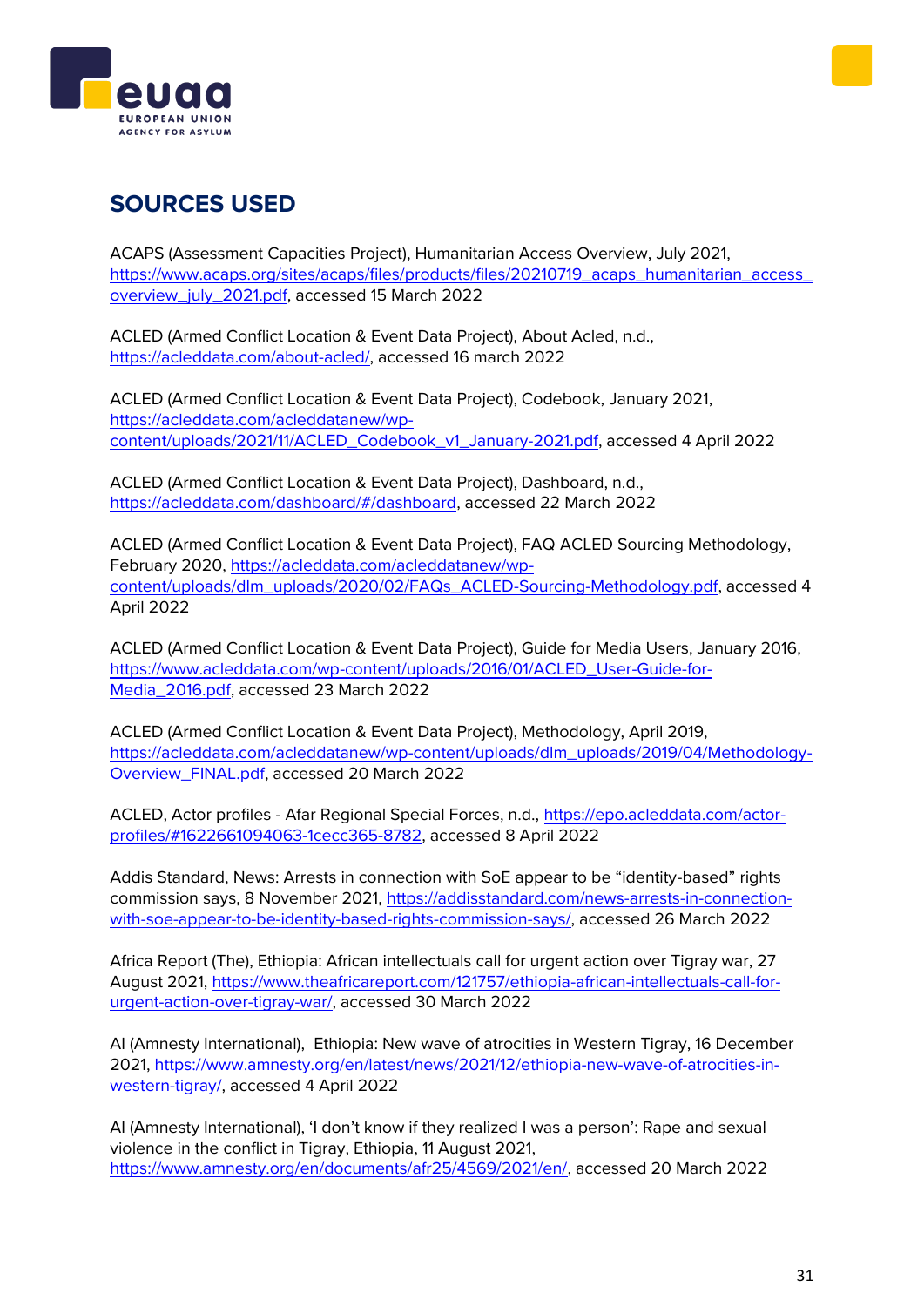



AI (Amnesty International), Amnesty International Report 2021/22; The State of the World's Human Rights; Ethiopia 2021, 29 March 2022, [https://www.amnesty.org/en/documents/pol10/4870/2022/en/,](https://www.amnesty.org/en/documents/pol10/4870/2022/en/) accessed 17 March 2022

AI (Amnesty International), Ethiopia: As Mekelle changes hands, civilians remain in urgent need of protection, 29 June 2021, [https://www.amnesty.org/en/latest/news/2021/06/ethiopia](https://www.amnesty.org/en/latest/news/2021/06/ethiopia-as-mekelle-changes-hands-civilians-remain-in-urgent-need-of-protection-2/)[as-mekelle-changes-hands-civilians-remain-in-urgent-need-of-protection-2/,](https://www.amnesty.org/en/latest/news/2021/06/ethiopia-as-mekelle-changes-hands-civilians-remain-in-urgent-need-of-protection-2/) accessed 4 April 2022

AI (Amnesty International), Ethiopia: End arbitrary detentions of Tigrayans, activists and journalists in Addis Ababa and reveal whereabouts of unaccounted detainees, 16 July 2021, [https://www.amnesty.org/en/latest/news/2021/07/ethiopia-end-arbitrary-detentions-of](https://www.amnesty.org/en/latest/news/2021/07/ethiopia-end-arbitrary-detentions-of-tigrayans-activists-and-journalists-in-addis-ababa-and-reveal-whereabouts-of-unaccounted-detainees-2/)[tigrayans-activists-and-journalists-in-addis-ababa-and-reveal-whereabouts-of-unaccounted](https://www.amnesty.org/en/latest/news/2021/07/ethiopia-end-arbitrary-detentions-of-tigrayans-activists-and-journalists-in-addis-ababa-and-reveal-whereabouts-of-unaccounted-detainees-2/)[detainees-2/,](https://www.amnesty.org/en/latest/news/2021/07/ethiopia-end-arbitrary-detentions-of-tigrayans-activists-and-journalists-in-addis-ababa-and-reveal-whereabouts-of-unaccounted-detainees-2/) accessed 30 March 2022

AI (Amnesty International), Ethiopia: Survivors of TPLF attack in Amhara describe gang rape, looting and physical assaults, 9 November 2021,

[https://www.amnesty.org/en/latest/news/2021/11/ethiopia-survivors-of-tplf-attack-in-amhara](https://www.amnesty.org/en/latest/news/2021/11/ethiopia-survivors-of-tplf-attack-in-amhara-describe-gang-rape-looting-and-physical-assaults/)[describe-gang-rape-looting-and-physical-assaults/,](https://www.amnesty.org/en/latest/news/2021/11/ethiopia-survivors-of-tplf-attack-in-amhara-describe-gang-rape-looting-and-physical-assaults/) accessed 28 March 2022

AI (Amnesty International), Ethiopia: Sweeping emergency powers and alarming rise in online hate speech as Tigray conflict escalates, 5 November 2021, [https://www.amnesty.org/en/latest/news/2021/11/ethiopia-sweeping-emergency-powers-and](https://www.amnesty.org/en/latest/news/2021/11/ethiopia-sweeping-emergency-powers-and-alarming-rise-in-online-hate-speech-as-tigray-conflict-escalates/)[alarming-rise-in-online-hate-speech-as-tigray-conflict-escalates/,](https://www.amnesty.org/en/latest/news/2021/11/ethiopia-sweeping-emergency-powers-and-alarming-rise-in-online-hate-speech-as-tigray-conflict-escalates/) accessed 25 March 2022

AI (Amnesty International), Ethiopia: Tepid international response to Tigray conflict fuels horrific violations over past six months, 4 May 2021,

[https://www.amnesty.org/en/latest/news/2021/05/ethiopia-tepid-international-response-to](https://www.amnesty.org/en/latest/news/2021/05/ethiopia-tepid-international-response-to-tigray-conflict-fuels-horrific-violations-over-past-six-months-2/)[tigray-conflict-fuels-horrific-violations-over-past-six-months-2/,](https://www.amnesty.org/en/latest/news/2021/05/ethiopia-tepid-international-response-to-tigray-conflict-fuels-horrific-violations-over-past-six-months-2/) accessed 26 March 2022

AI (Amnesty International), Ethiopia: Three killed, 19 injured in Tigray as Eritrean troops open fire on civilians, 14 April 2021, [https://www.amnesty.org/en/latest/news/2021/04/ethiopia-three](https://www.amnesty.org/en/latest/news/2021/04/ethiopia-three-killed-19-injured-in-tigray-as-eritrean-troops-open-fire-on-civilians-2/)[killed-19-injured-in-tigray-as-eritrean-troops-open-fire-on-civilians-2/,](https://www.amnesty.org/en/latest/news/2021/04/ethiopia-three-killed-19-injured-in-tigray-as-eritrean-troops-open-fire-on-civilians-2/) accessed 30 March 2022

AI (Amnesty International), Ethiopia: Tigrayan forces murder, rape and pillage in attacks on civilians in Amhara towns, 16 February 2021,

[https://www.amnesty.org/en/latest/news/2022/02/ethiopia-tigrayan-forces-murder-rape-and](https://www.amnesty.org/en/latest/news/2022/02/ethiopia-tigrayan-forces-murder-rape-and-pillage-in-attacks-on-civilians-in-amhara-towns/)[pillage-in-attacks-on-civilians-in-amhara-towns/,](https://www.amnesty.org/en/latest/news/2022/02/ethiopia-tigrayan-forces-murder-rape-and-pillage-in-attacks-on-civilians-in-amhara-towns/) accessed 25 March 2022

AI (Amnesty International), Ethiopia: Tigrayans targeted in fresh wave of ethnically motivated detentions in Addis Ababa, 12 November 2021, [https://www.amnesty.org/en/latest/news/2021/11/ethiopia-tigrayans-targeted-in-fresh-wave-of](https://www.amnesty.org/en/latest/news/2021/11/ethiopia-tigrayans-targeted-in-fresh-wave-of-ethnically-motivated-detentions-in-addis-ababa/)[ethnically-motivated-detentions-in-addis-ababa/,](https://www.amnesty.org/en/latest/news/2021/11/ethiopia-tigrayans-targeted-in-fresh-wave-of-ethnically-motivated-detentions-in-addis-ababa/) accessed 30 March 2022

AI (Amnesty International), HRW (Human Rights Watch ): "We Will Erase You from This Land"; Crimes Against Humanity and Ethnic Cleansing in Ethiopia's Western Tigray Zone, 6 April 2022, [https://www.amnesty.org/en/documents/afr25/5444/2022/en/,](https://www.amnesty.org/en/documents/afr25/5444/2022/en/) accessed 8 April 2022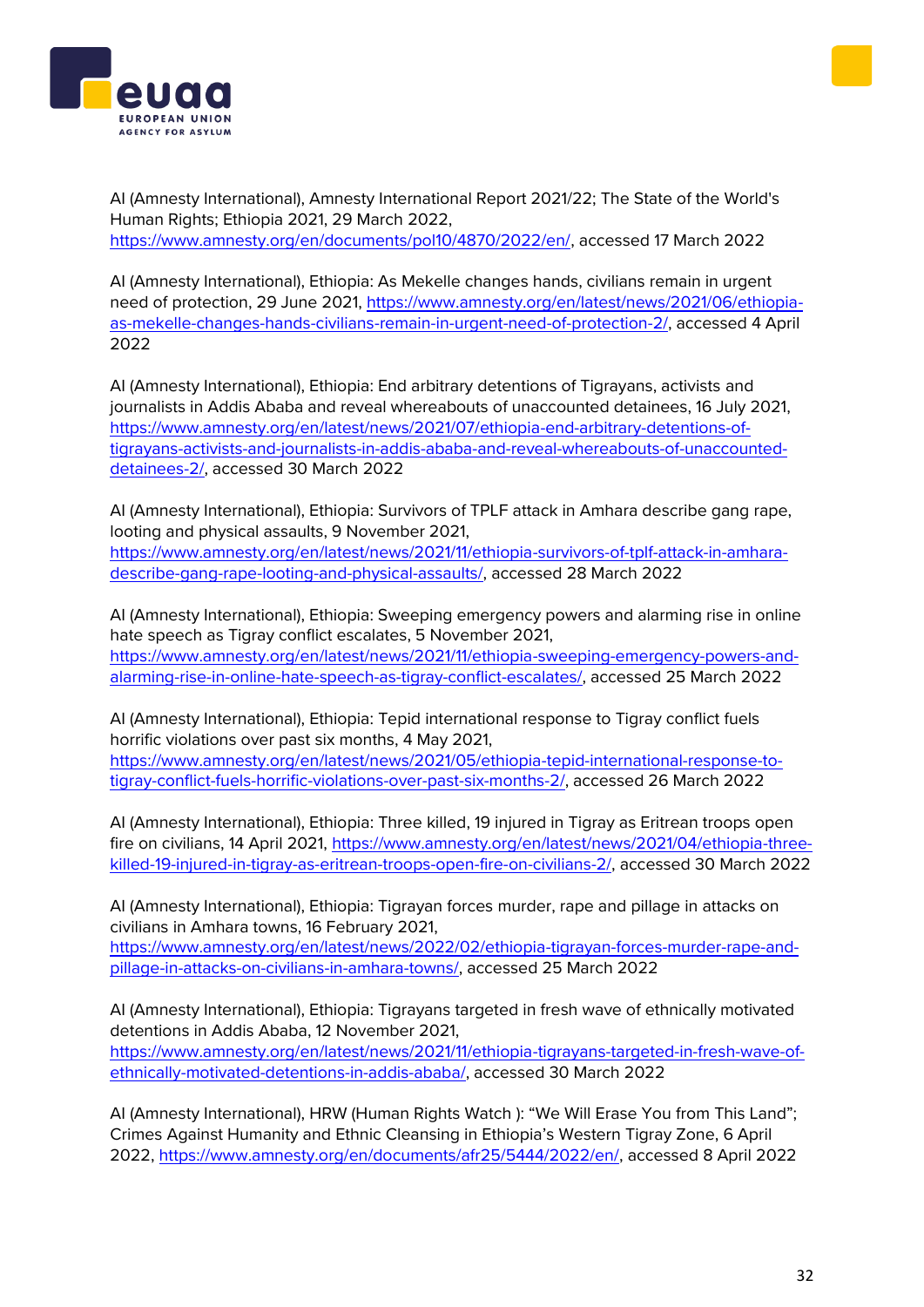Al Jazeera, Addis Ababa asks residents to prepare to defend Ethiopian capital, 2 November 2021, [https://www.aljazeera.com/news/2021/11/2/ethiopian-government-tells-residents-to](https://www.aljazeera.com/news/2021/11/2/ethiopian-government-tells-residents-to-prepare-to-defend-capital)[prepare-to-defend-capital,](https://www.aljazeera.com/news/2021/11/2/ethiopian-government-tells-residents-to-prepare-to-defend-capital) accessed 4 April 2022

Al Jazeera, Ethiopia armed group says it has alliance with Tigray forces, 11 August 2021, accessed 4 April 202[2https://www.aljazeera.com/news/2021/8/11/ethiopia-armed-group-says](https://www.aljazeera.com/news/2021/8/11/ethiopia-armed-group-says-it-has-alliance-with-tigray-forces)[it-has-alliance-with-tigray-forces,](https://www.aljazeera.com/news/2021/8/11/ethiopia-armed-group-says-it-has-alliance-with-tigray-forces) accessed 28 March 2022

Al Jazeera, Ethiopia calls on civilians to join army to fight Tigray forces, 10 August 2021, [https://www.aljazeera.com/news/2021/8/10/ethiopia-calls-on-civilians-to-join-army-to-fight](https://www.aljazeera.com/news/2021/8/10/ethiopia-calls-on-civilians-to-join-army-to-fight-tigray-rebels)[tigray-rebels,](https://www.aljazeera.com/news/2021/8/10/ethiopia-calls-on-civilians-to-join-army-to-fight-tigray-rebels) accessed 4 April 2022

Al Jazeera, Ethiopia declares nationwide state of emergency, 2 November 2021, [https://www.aljazeera.com/news/2021/11/2/ethiopia-declares-nationwide-state-of-emergency,](https://www.aljazeera.com/news/2021/11/2/ethiopia-declares-nationwide-state-of-emergency) accessed 25 March 2022

Al Jazeera, Ethiopia parliament votes to lift state of emergency early, 15 February 2022, [https://www.aljazeera.com/news/2022/2/15/ethiopia-parliament-votes-to-lift-state-of](https://www.aljazeera.com/news/2022/2/15/ethiopia-parliament-votes-to-lift-state-of-emergency)[emergency,](https://www.aljazeera.com/news/2022/2/15/ethiopia-parliament-votes-to-lift-state-of-emergency) accessed 29 March 2022

Al Jazeera, Ethiopia PM admits Eritrean soldiers entered Tigray region, 23 March 2021, [https://www.aljazeera.com/news/2021/3/23/ethiopia-pm-abiy-ahmed-says-atrocities](https://www.aljazeera.com/news/2021/3/23/ethiopia-pm-abiy-ahmed-says-atrocities-committed-in-tigray)[committed-in-tigray,](https://www.aljazeera.com/news/2021/3/23/ethiopia-pm-abiy-ahmed-says-atrocities-committed-in-tigray) accessed 1 April 2022

Al Jazeera, Ethiopia PM pledges to repel 'enemies' after Tigray rebel assault, 14 July 2021, [https://www.aljazeera.com/news/2021/7/14/ethiopia-pm-pledges-to-repel-enemies-after-tigray](https://www.aljazeera.com/news/2021/7/14/ethiopia-pm-pledges-to-repel-enemies-after-tigray-rebel-assault)[rebel-assault,](https://www.aljazeera.com/news/2021/7/14/ethiopia-pm-pledges-to-repel-enemies-after-tigray-rebel-assault) accessed 25 March 2022

Al Jazeera, Ethiopia to designate TPLF, OLF-Shene as 'terror' groups, 1 May 2021, [https://www.aljazeera.com/news/2021/5/1/ethiopia-to-designate-tplf-olf-shene-as-terror](https://www.aljazeera.com/news/2021/5/1/ethiopia-to-designate-tplf-olf-shene-as-terror-groups)[groups,](https://www.aljazeera.com/news/2021/5/1/ethiopia-to-designate-tplf-olf-shene-as-terror-groups) accessed 1 April 2022

Al Jazeera, Ethiopia: Abiy's Prosperity Party wins landslide election victory, 10 July 2021, [https://www.aljazeera.com/news/2021/7/10/ethiopias-ruling-party-wins-national-election-in](https://www.aljazeera.com/news/2021/7/10/ethiopias-ruling-party-wins-national-election-in-landslide)[landslide,](https://www.aljazeera.com/news/2021/7/10/ethiopias-ruling-party-wins-national-election-in-landslide) accessed 25 March 2022

Al Jazeera, Ethiopians in three regions go to polls in delayed election, 30 September 2021, [https://www.aljazeera.com/news/2021/9/30/ethiopians-in-three-regions-vote-in-delayed](https://www.aljazeera.com/news/2021/9/30/ethiopians-in-three-regions-vote-in-delayed-election)[election,](https://www.aljazeera.com/news/2021/9/30/ethiopians-in-three-regions-vote-in-delayed-election) accessed 24 March 2022

Al Jazeera, Nine anti-gov't groups team up as Ethiopia recalls ex-soldiers, 5 November 2021, [https://www.aljazeera.com/news/2021/11/5/nine-anti-abiy-groups-team-up-as-ethiopia-recalls](https://www.aljazeera.com/news/2021/11/5/nine-anti-abiy-groups-team-up-as-ethiopia-recalls-ex-soldiers)[ex-soldiers',](https://www.aljazeera.com/news/2021/11/5/nine-anti-abiy-groups-team-up-as-ethiopia-recalls-ex-soldiers) accessed 26 March 2022

Al Arabiya News, Ethiopia PM Abiy vows to repel 'enemies' after Tigray rebel offensive, 14 July 2021, [https://english.alarabiya.net/News/world/2021/07/14/Ethiopia-PM-Abiy-vows-to-repel](https://english.alarabiya.net/News/world/2021/07/14/Ethiopia-PM-Abiy-vows-to-repel-enemies-after-Tigray-rebel-offensive)[enemies-after-Tigray-rebel-offensive,](https://english.alarabiya.net/News/world/2021/07/14/Ethiopia-PM-Abiy-vows-to-repel-enemies-after-Tigray-rebel-offensive) accessed 25 March 2022



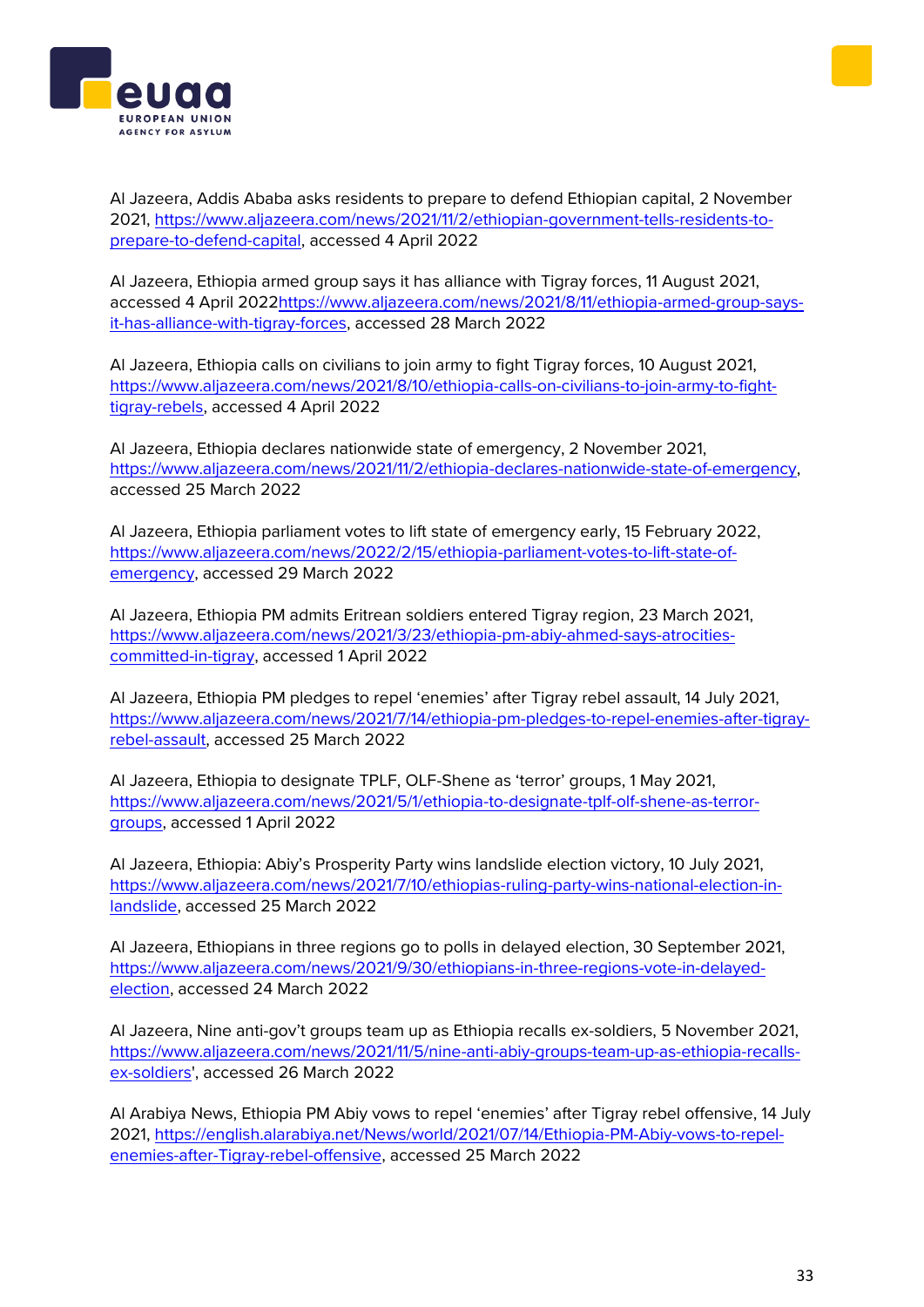Al Arabiya News, Ethiopia's PM Abiy Ahmed says army fighting 'on eight fronts,' including Tigray, 4 April 2021, [https://english.alarabiya.net/News/world/2021/04/04/Ethiopia-s-PM-Abiy-](https://english.alarabiya.net/News/world/2021/04/04/Ethiopia-s-PM-Abiy-Ahmed-says-army-fighting-on-eight-fronts-including-Tigray)[Ahmed-says-army-fighting-on-eight-fronts-including-Tigray,](https://english.alarabiya.net/News/world/2021/04/04/Ethiopia-s-PM-Abiy-Ahmed-says-army-fighting-on-eight-fronts-including-Tigray) accessed 25 March 2022

Al Arabiya News, Ethiopia's Tigray rebels announce push into neighbouring Afar region, 25 January 2022, [https://english.alarabiya.net/News/world/2022/01/25/Ethiopia-s-Tigray-rebels](https://english.alarabiya.net/News/world/2022/01/25/Ethiopia-s-Tigray-rebels-announce-push-into-neighbouring-Afar-region-)[announce-push-into-neighbouring-Afar-region-,](https://english.alarabiya.net/News/world/2022/01/25/Ethiopia-s-Tigray-rebels-announce-push-into-neighbouring-Afar-region-) accessed 4 April 2022

Al Arabiya News, Sudan recalls ambassador to Ethiopia after mediation offer gets rejected, 8 August 2021, [https://english.alarabiya.net/News/world/2021/08/08/Sudan-recalls-ambassador](https://english.alarabiya.net/News/world/2021/08/08/Sudan-recalls-ambassador-to-Ethiopia-after-mediation-offer-gets-rejected)[to-Ethiopia-after-mediation-offer-gets-rejected,](https://english.alarabiya.net/News/world/2021/08/08/Sudan-recalls-ambassador-to-Ethiopia-after-mediation-offer-gets-rejected) accessed 25 March 2022

Al Jazeera, 'Ethnic cleansing': Ethiopian allies accused of Abala massacre, 22 February 2022, [https://www.aljazeera.com/features/2022/2/25/calculated-ethnic-cleansing-ethiopian-allies](https://www.aljazeera.com/features/2022/2/25/calculated-ethnic-cleansing-ethiopian-allies-accused-of-killin)[accused-of-killin,](https://www.aljazeera.com/features/2022/2/25/calculated-ethnic-cleansing-ethiopian-allies-accused-of-killin) accessed 25 March 2022

Allafrica, Dozens Killed in Blast in Market in Ethiopia's Tigray Region, 22 June 2021, [https://allafrica.com/view/group/main/main/id/00078492.html,](https://allafrica.com/view/group/main/main/id/00078492.html) accessed 28 March 2022

Annys, S., Vanden Bempt, T., Negash, E., De Sloover, L., Ghekiere, R., Haegeman, K., Temmerman, D., Nyssen, J., 2021. Tigray: atlas of the humanitarian situation. Version 2.1. Ghent (Belgium): Ghent University, Department of Geography, 27 December 2021, [https://www.researchgate.net/publication/349824181\\_Tigray\\_Atlas\\_of\\_the\\_humanitarian\\_situa](https://www.researchgate.net/publication/349824181_Tigray_Atlas_of_the_humanitarian_situation) [tion,](https://www.researchgate.net/publication/349824181_Tigray_Atlas_of_the_humanitarian_situation) accessed 25 March 2022

AP (Associated Press), Eritrean refugees under attack in Ethiopia's Tigray war , 23 July 2021, [https://apnews.com/article/africa-united-nations-ethiopia-eritrea](https://apnews.com/article/africa-united-nations-ethiopia-eritrea-edbf5a0a2b903745642d7c73d36b8b17)[edbf5a0a2b903745642d7c73d36b8b17,](https://apnews.com/article/africa-united-nations-ethiopia-eritrea-edbf5a0a2b903745642d7c73d36b8b17) accessed 4 April 2022

AP (Associated Press), Ethiopia denies 'ethnic cleansing,' is open to outside probe, 13 March 2021, [https://apnews.com/article/world-news-race-and-ethnicity-antony-blinken-ethiopia](https://apnews.com/article/world-news-race-and-ethnicity-antony-blinken-ethiopia-uganda-1e1b536ccc1cd686db75ae2040bbdfc0)[uganda-1e1b536ccc1cd686db75ae2040bbdfc0,](https://apnews.com/article/world-news-race-and-ethnicity-antony-blinken-ethiopia-uganda-1e1b536ccc1cd686db75ae2040bbdfc0) accessed 19 March 2022

AP (Associated Press), New airstrikes hit capital of Ethiopia's Tigray region, 20 October 2021, [https://apnews.com/article/africa-united-nations-kenya-ethiopia-abiy-ahmed-](https://apnews.com/article/africa-united-nations-kenya-ethiopia-abiy-ahmed-83a7d47310dd4b0aa1e591228bc339cc)[83a7d47310dd4b0aa1e591228bc339cc,](https://apnews.com/article/africa-united-nations-kenya-ethiopia-abiy-ahmed-83a7d47310dd4b0aa1e591228bc339cc) accessed 19 March 2022

AP (Associated Press), Witnesses: Airstrike in Ethiopia's Tigray kills more than 50, 24 June 2021, [https://apnews.com/article/ethiopoia-tigray-airstrike-togoga-](https://apnews.com/article/ethiopoia-tigray-airstrike-togoga-424851651a0e02c21df71c86d9b70ec2)[424851651a0e02c21df71c86d9b70ec2,](https://apnews.com/article/ethiopoia-tigray-airstrike-togoga-424851651a0e02c21df71c86d9b70ec2) accessed 28 March 2022

AP News (The Associated Press), 'Leave no Tigrayan: In Ethiopia, an ethnicity is erased', 7 April 2021, [https://apnews.com/article/ethiopia-tigray-minority-ethnic-cleansing-sudan-world](https://apnews.com/article/ethiopia-tigray-minority-ethnic-cleansing-sudan-world-news-842741eebf9bf0984946619c0fc15023)[news-842741eebf9bf0984946619c0fc15023,](https://apnews.com/article/ethiopia-tigray-minority-ethnic-cleansing-sudan-world-news-842741eebf9bf0984946619c0fc15023) accessed 4 April 2022

AU (African Union), Election Observation Mission to the 21 June 2021 General Elections in the Federal Democratic Republic of Ethiopia, 23 June 2021, [https://au.int/sites/default/files/pressreleases/40474-pr-](https://au.int/sites/default/files/pressreleases/40474-pr-Preliminary_Statement_African_Union_Election_Observation_Mission_to_the_.1_0.pdf)[Preliminary\\_Statement\\_African\\_Union\\_Election\\_Observation\\_Mission\\_to\\_the\\_.1\\_0.pdf,](https://au.int/sites/default/files/pressreleases/40474-pr-Preliminary_Statement_African_Union_Election_Observation_Mission_to_the_.1_0.pdf)



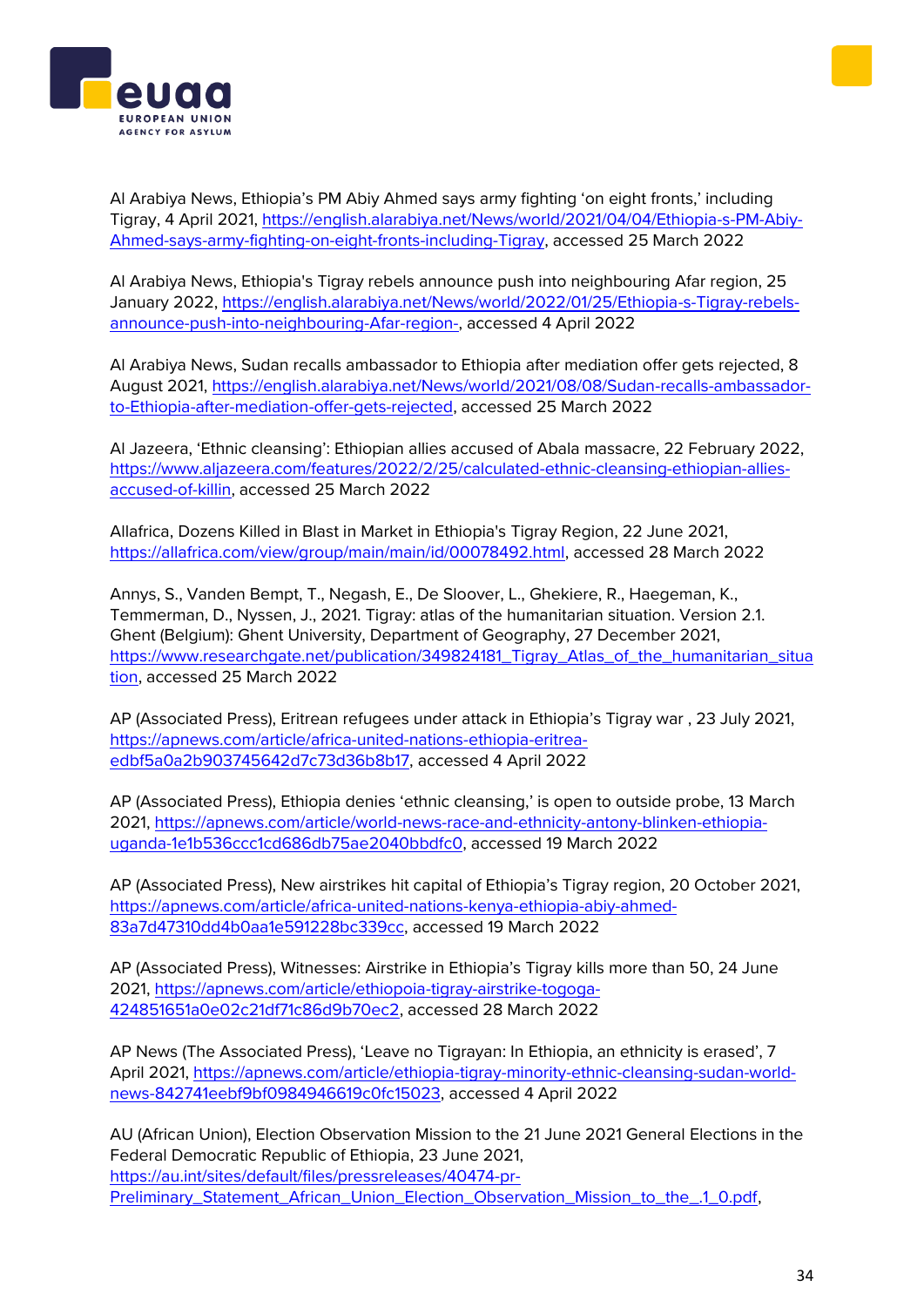[https://apnews.com/article/ethiopia-tigray-minority-ethnic-cleansing-sudan-world-news-](https://apnews.com/article/ethiopia-tigray-minority-ethnic-cleansing-sudan-world-news-842741eebf9bf0984946619c0fc15023)[842741eebf9bf0984946619c0fc15023,](https://apnews.com/article/ethiopia-tigray-minority-ethnic-cleansing-sudan-world-news-842741eebf9bf0984946619c0fc15023) accessed 4 April 2022

Australia et al., Joint Statement on Detentions in Ethiopia, 6 December 2021, [https://www.state.gov/joint-statement-on-detentions-in-ethiopia/,](https://www.state.gov/joint-statement-on-detentions-in-ethiopia/) accessed 25 March 2022

Bloomberg, Ethiopian Government Says Eritrea Withdrawing Forces From Tigray, 3 June 2021, [https://www.bloomberg.com/news/articles/2021-06-03/ethiopian-government-says-eritrea](https://www.bloomberg.com/news/articles/2021-06-03/ethiopian-government-says-eritrea-withdrawing-forces-from-tigray)[withdrawing-forces-from-tigray,](https://www.bloomberg.com/news/articles/2021-06-03/ethiopian-government-says-eritrea-withdrawing-forces-from-tigray) accessed 28 March 2022

Borkena, Alamata: TPLF fighters massacred at least 18 civilians after capturing the town on Tuesday, 13 July 2021, [https://borkena.com/2021/07/13/alamata-tplf-fighters-massacred-at](https://borkena.com/2021/07/13/alamata-tplf-fighters-massacred-at-least-18-civilians-after-capturing-the-town-on-tuesday/)[least-18-civilians-after-capturing-the-town-on-tuesday/,](https://borkena.com/2021/07/13/alamata-tplf-fighters-massacred-at-least-18-civilians-after-capturing-the-town-on-tuesday/) accessed 22 March 2022

Borkena, Debre Zeit Police says killer of opposition figure Girma Moges unidentified, 15 February 2021, [https://borkena.com/2021/02/15/debre-zeit-police-says-killer-of-opposition](https://borkena.com/2021/02/15/debre-zeit-police-says-killer-of-opposition-figure-girma-moges-unidentified/)[figure-girma-moges-unidentified/,](https://borkena.com/2021/02/15/debre-zeit-police-says-killer-of-opposition-figure-girma-moges-unidentified/) accessed 26 March 2022

Brana Press, National Movement of Amhara says its member was killed in Wenbra District in politically motivated attack in Benishangul-Gumuz Regional State, 10 April 2021, [http://www.branapress.com/2021/04/10/national-movement-of-amhara-says-its-member-was](http://www.branapress.com/2021/04/10/national-movement-of-amhara-says-its-member-was-killed-in-wenbra-district-in-politically-motivated-attack-in-benishangul-gumuz-regional-state/)[killed-in-wenbra-district-in-politically-motivated-attack-in-benishangul-gumuz-regional-state/,](http://www.branapress.com/2021/04/10/national-movement-of-amhara-says-its-member-was-killed-in-wenbra-district-in-politically-motivated-attack-in-benishangul-gumuz-regional-state/) accessed 1 April 2022

BBC, Ethiopia Tigray crisis: Warnings of genocide and famine, 29 May 2021, [https://www.bbc.com/news/world-africa-57226551,](https://www.bbc.com/news/world-africa-57226551) accessed 1 April 2022

BBC, Ethiopia's Tigray conflict: Dozens killed in airstrike at camp, say aid staff, 8 January 2022, [https://www.bbc.com/news/world-africa-59921355,](https://www.bbc.com/news/world-africa-59921355) accessed 4 April 2022

BBC, Ethiopia's Tigray crisis: Fleeing for fear of new ethnic conflict, 16 July 2021, [https://www.bbc.com/news/world-africa-57818673,](https://www.bbc.com/news/world-africa-57818673) accessed 25 March 2022

BBC, Ethiopia's Tigray crisis: What's stopping aid getting in?, 18 March 2022, [https://www.bbc.com/news/57929853,](https://www.bbc.com/news/57929853) accessed 28 March 2022

BBC, Ethiopia's Tigray war: TPLF agrees to humanitarian truce, 25 March 2022, [https://www.bbc.com/news/world-africa-60861900,](https://www.bbc.com/news/world-africa-60861900) accessed 8 April 2022

CARE International, Tigray Conflict Rapid Gender Analysis, April 2021, [http://careevaluations.org/wp-content/uploads/Tigray-RGA-Policy-Brief.pdf,](http://careevaluations.org/wp-content/uploads/Tigray-RGA-Policy-Brief.pdf) accessed 28 March 2022

CNBC (Consumer News and Business Channel), Ethiopia expels seven senior U.N. officials, 30 September 2021, [https://www.cnbc.com/2021/09/30/ethiopia-expels-seven-senior-un-officials-](https://www.cnbc.com/2021/09/30/ethiopia-expels-seven-senior-un-officials-.html) [.html,](https://www.cnbc.com/2021/09/30/ethiopia-expels-seven-senior-un-officials-.html) accessed 25 March 2022

CNN, Biden signs executive order authorizing new Ethiopia sanctions amid reports of atrocities, 17 September 2021, [https://edition.cnn.com/2021/09/17/politics/biden-ethiopia](https://edition.cnn.com/2021/09/17/politics/biden-ethiopia-eo/index.html)[eo/index.html,](https://edition.cnn.com/2021/09/17/politics/biden-ethiopia-eo/index.html) accessed 24 March 2022



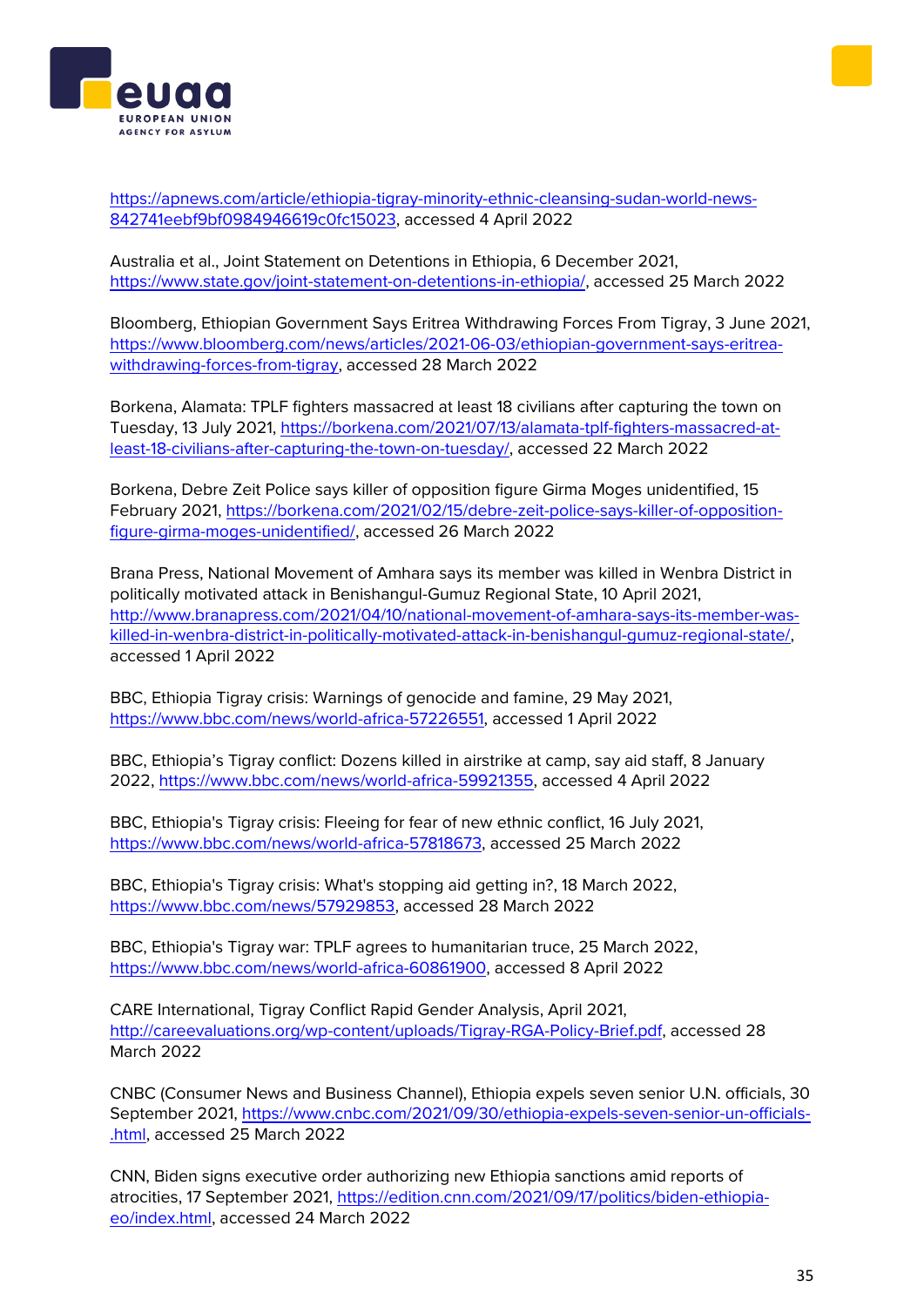



CNN, 'Practically this has been a genocide', 22 March 2021, [https://edition.cnn.com/2021/03/19/africa/ethiopia-tigray-rape-investigation-cmd](https://edition.cnn.com/2021/03/19/africa/ethiopia-tigray-rape-investigation-cmd-intl/index.html)[intl/index.html,](https://edition.cnn.com/2021/03/19/africa/ethiopia-tigray-rape-investigation-cmd-intl/index.html) accessed 25 March 2022

CNN, Blinken: Acts of 'ethnic cleansing' committed in Western Tigray, 10 March 2021, [https://edition.cnn.com/2021/03/10/politics/blinken-tigray-ethnic-cleansing/index.html,](https://edition.cnn.com/2021/03/10/politics/blinken-tigray-ethnic-cleansing/index.html)  accessed 25 March 2022

CNN, Men are marched out of prison camps. Then corpses float down the river, 10 September 2021, [https://edition.cnn.com/2021/09/05/africa/ethiopia-tigray-humera-sudan-bodies-cmd](https://edition.cnn.com/2021/09/05/africa/ethiopia-tigray-humera-sudan-bodies-cmd-intl/index.html)[intl/index.html,](https://edition.cnn.com/2021/09/05/africa/ethiopia-tigray-humera-sudan-bodies-cmd-intl/index.html) accessed 20 March 2022

Daily Sabah, Ethiopian soldiers kidnap hundreds of IDPs from Tigray camps: UN, 28 May 2021, [https://www.dailysabah.com/world/africa/ethiopian-soldiers-kidnap-hundreds-of-idps-from](https://www.dailysabah.com/world/africa/ethiopian-soldiers-kidnap-hundreds-of-idps-from-tigray-camps-un)[tigray-camps-un,](https://www.dailysabah.com/world/africa/ethiopian-soldiers-kidnap-hundreds-of-idps-from-tigray-camps-un) accessed 4 April 2022

DW (Deutsche Welle), Ethiopia announces amnesty for jailed opposition politicians, 7 January 202, [https://www.dw.com/en/ethiopia-announces-amnesty-for-jailed-opposition-politicians/a-](https://www.dw.com/en/ethiopia-announces-amnesty-for-jailed-opposition-politicians/a-60362558)[60362558,](https://www.dw.com/en/ethiopia-announces-amnesty-for-jailed-opposition-politicians/a-60362558) accessed 4 April 2022

East African (The), Ethiopia holds delayed elections in three regions, 30 September 2021, [https://www.theeastafrican.co.ke/tea/rest-of-africa/ethiopia-holds-delayed-elections-in-three](https://www.theeastafrican.co.ke/tea/rest-of-africa/ethiopia-holds-delayed-elections-in-three-regions-3568380)[regions-3568380,](https://www.theeastafrican.co.ke/tea/rest-of-africa/ethiopia-holds-delayed-elections-in-three-regions-3568380) accessed 26 March 2022

East African (The), Ethiopian army denies hitting Tigray market with bombs, 25 June 2021, [https://www.theeastafrican.co.ke/tea/rest-of-africa/ethiopia-denies-hitting-tigray-market-with](https://www.theeastafrican.co.ke/tea/rest-of-africa/ethiopia-denies-hitting-tigray-market-with-bombs-3449860)[bombs-3449860,](https://www.theeastafrican.co.ke/tea/rest-of-africa/ethiopia-denies-hitting-tigray-market-with-bombs-3449860) accessed 29 March 2022

EHRC (Ethiopian Human Rights Commission, UNOHCHR (Office of the United Nations High Commissioner for Human Rights), Joint Investigation into Alleged Violations of International Human Rights, Humanitarian and Refugee Law Committed by all Parties to the Conflict in the Tigray Region of the Federal Democratic Republic of Ethiopia, 3 November 2021, [https://digitallibrary.un.org/record/3947207?ln=en,](https://digitallibrary.un.org/record/3947207?ln=en) accessed 1 April 2022

Ethiopia, Statement delivered to the African Union Peace and Security Council (AUPSC) on the Current Situation in Northern Ethiopia, 9 March 2021, [https://www.ethioembassy.org.uk/prime](https://www.ethioembassy.org.uk/prime-minister-abiys-statement-on-the-current-situation-in-northern-ethiopia/)[minister-abiys-statement-on-the-current-situation-in-northern-ethiopia/,](https://www.ethioembassy.org.uk/prime-minister-abiys-statement-on-the-current-situation-in-northern-ethiopia/) accessed 1 April 2022

Ethiopian Human Rights Commission, Tigray Region: Ensure uninterrupted and improved provision of humanitarian assistance to civilians, 11 September 2021, [https://ehrc.org/tigray](https://ehrc.org/tigray-region-ensure-uninterrupted-and-improved-provision-of-humanitarian-assistance-to-civilians/)[region-ensure-uninterrupted-and-improved-provision-of-humanitarian-assistance-to-civilians/,](https://ehrc.org/tigray-region-ensure-uninterrupted-and-improved-provision-of-humanitarian-assistance-to-civilians/) accessed 1 April 2022

Ethiopian Human Rights Commission, Tigray Region: Need for urgent measures to ensure the safety and security of civilians, 3 July 2021, [https://ehrc.org/tigray-region-need-for-urgent](https://ehrc.org/tigray-region-need-for-urgent-measures-to-ensure-the-safety-and-security-of-civilians/)[measures-to-ensure-the-safety-and-security-of-civilians/,](https://ehrc.org/tigray-region-need-for-urgent-measures-to-ensure-the-safety-and-security-of-civilians/) accessed 4 April 2022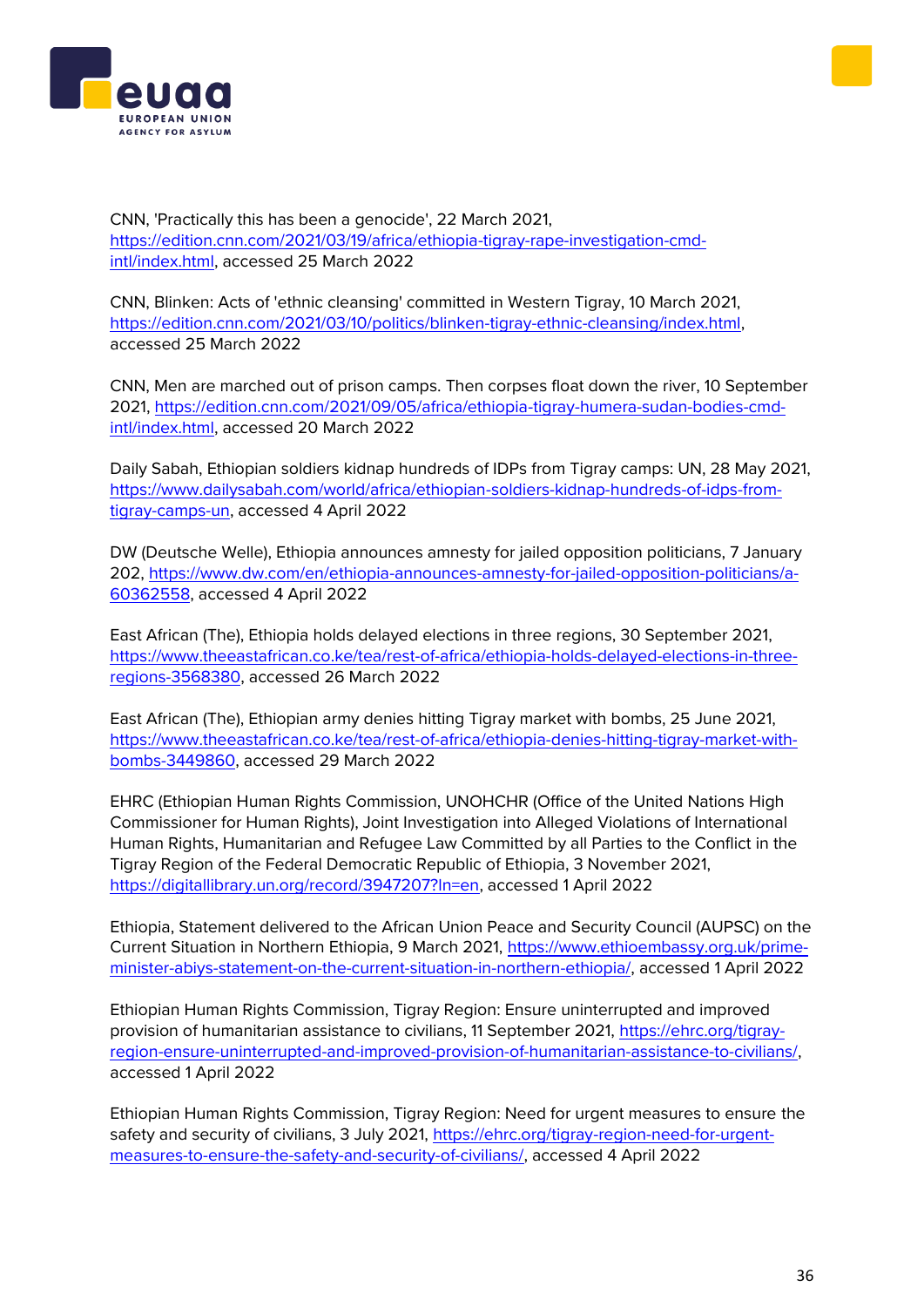



Ethiopian Monitor, PM: African Commission Can Probe Rights Abuse Allegations in Tigray, 9 March 2021, [https://ethiopianmonitor.com/2021/03/09/pm-african-commission-can-probe](https://ethiopianmonitor.com/2021/03/09/pm-african-commission-can-probe-rights-abuse-allegations-in-tigray/)[rights-abuse-allegations-in-tigray/,](https://ethiopianmonitor.com/2021/03/09/pm-african-commission-can-probe-rights-abuse-allegations-in-tigray/) accessed 25 March 2022

Euronews, Ethiopia's cabinet approves lifting of state of emergency, 27 January 2022, [https://www.euronews.com/2022/01/27/us-ethiopia-conflict,](https://www.euronews.com/2022/01/27/us-ethiopia-conflict) accessed 20 March 2022

FT (Financial Times), New front opens in Ethiopian war as TPLF takes fight to Abiy, 23 July 2021, [https://www.ft.com/content/bc0edfcf-9816-4451-a6c4-2ac7b8891646,](https://www.ft.com/content/bc0edfcf-9816-4451-a6c4-2ac7b8891646) accessed 4 April 2022

France 24, At least 1,000 arrested since Ethiopia state of emergency, 17 November 2021, [https://www.france24.com/en/video/20211117-at-least-1-000-arrested-since-ethiopia-state-of](https://www.france24.com/en/video/20211117-at-least-1-000-arrested-since-ethiopia-state-of-emergency)[emergency,](https://www.france24.com/en/video/20211117-at-least-1-000-arrested-since-ethiopia-state-of-emergency) accessed 25 March 2022

France 24, At least 108 civilians killed so far in January in Tigray airstrikes, UN says, 14 January 2022, [https://www.france24.com/en/africa/20220114-at-least-108-civilians-killed-so-far-in](https://www.france24.com/en/africa/20220114-at-least-108-civilians-killed-so-far-in-january-in-tigray-airstrikes-un-says)[january-in-tigray-airstrikes-un-says,](https://www.france24.com/en/africa/20220114-at-least-108-civilians-killed-so-far-in-january-in-tigray-airstrikes-un-says) accessed 25 March 2022

France 24, Ethiopia air strike on Tigray kills 6: hospital, rebel sources, 28 October 2021, [https://www.france24.com/en/live-news/20211028-ethiopia-air-strike-on-tigray-kills-6-hospital](https://www.france24.com/en/live-news/20211028-ethiopia-air-strike-on-tigray-kills-6-hospital-rebel-sources)[rebel-sources,](https://www.france24.com/en/live-news/20211028-ethiopia-air-strike-on-tigray-kills-6-hospital-rebel-sources) accessed 26 March 2022

France 24, Ethiopia announces amnesty for prominent opposition figures, 7 January 2022, [https://www.france24.com/en/africa/20220107-ethiopia-announces-amnesty-for-prominent](https://www.france24.com/en/africa/20220107-ethiopia-announces-amnesty-for-prominent-opposition-figures)[opposition-figures,](https://www.france24.com/en/africa/20220107-ethiopia-announces-amnesty-for-prominent-opposition-figures) accessed 4 April 2022

France 24, Ethiopia strike on Tigray market targeted rebels: army, 24 June 2021, [https://www.france24.com/en/live-news/20210624-ethiopia-strike-on-tigray-market-targeted](https://www.france24.com/en/live-news/20210624-ethiopia-strike-on-tigray-market-targeted-rebels-army)[rebels-army,](https://www.france24.com/en/live-news/20210624-ethiopia-strike-on-tigray-market-targeted-rebels-army) accessed 25 March 2022

France 24, Tigray rebels commit to 'cessation of hostilities' after Ethiopia's truce announcement, 25 March 2022, [https://www.france24.com/en/africa/20220325-tigray-rebels](https://www.france24.com/en/africa/20220325-tigray-rebels-agree-to-cessation-of-hostilities-after-ethiopia-s-truce-announcement)[agree-to-cessation-of-hostilities-after-ethiopia-s-truce-announcement,](https://www.france24.com/en/africa/20220325-tigray-rebels-agree-to-cessation-of-hostilities-after-ethiopia-s-truce-announcement) accessed 4 April 2022

France24, Aid agencies suspend work in northwest Tigray after deadly air strike, 9 January 2022, [https://www.france24.com/en/africa/20220109-aid-agencies-suspend-work-in](https://www.france24.com/en/africa/20220109-aid-agencies-suspend-work-in-northwest-tigray-after-deadly-strike)[northwest-tigray-after-deadly-strike,](https://www.france24.com/en/africa/20220109-aid-agencies-suspend-work-in-northwest-tigray-after-deadly-strike) accessed 1 April 2022

France 24, Ethiopia declares 'indefinite humanitarian truce' to allow aid into Tigray, 24 March 2022, [https://www.france24.com/en/africa/20220324-ethiopia-declares-indefinite](https://www.france24.com/en/africa/20220324-ethiopia-declares-indefinite-humanitarian-truce-to-allow-aid-into-tigray)[humanitarian-truce-to-allow-aid-into-tigray,](https://www.france24.com/en/africa/20220324-ethiopia-declares-indefinite-humanitarian-truce-to-allow-aid-into-tigray) accessed 8 April 2022

Freedom House, Freedom in the World 2022 Ethiopia, 28 February 2022, [https://freedomhouse.org/country/ethiopia/freedom-world/2022,](https://freedomhouse.org/country/ethiopia/freedom-world/2022) accessed 1 April 2022

G7 and EU, G7 Foreign Ministers' Statement on the Situation in Tigray, Ethiopia, 2 April 2021, [https://www.state.gov/g7-foreign-ministers-statement-on-the-situation-in-tigray](https://www.state.gov/g7-foreign-ministers-statement-on-the-situation-in-tigray-ethiopia?ct=t%28EMAIL_CAMPAIGN_2021_MAR_31_COPY_01%29&goal=0_846c9d83bb-19178d3677-109584977)[ethiopia?ct=t%28EMAIL\\_CAMPAIGN\\_2021\\_MAR\\_31\\_COPY\\_01%29&goal=0\\_846c9d83bb-](https://www.state.gov/g7-foreign-ministers-statement-on-the-situation-in-tigray-ethiopia?ct=t%28EMAIL_CAMPAIGN_2021_MAR_31_COPY_01%29&goal=0_846c9d83bb-19178d3677-109584977)[19178d3677-109584977,](https://www.state.gov/g7-foreign-ministers-statement-on-the-situation-in-tigray-ethiopia?ct=t%28EMAIL_CAMPAIGN_2021_MAR_31_COPY_01%29&goal=0_846c9d83bb-19178d3677-109584977) accessed 1 April 2022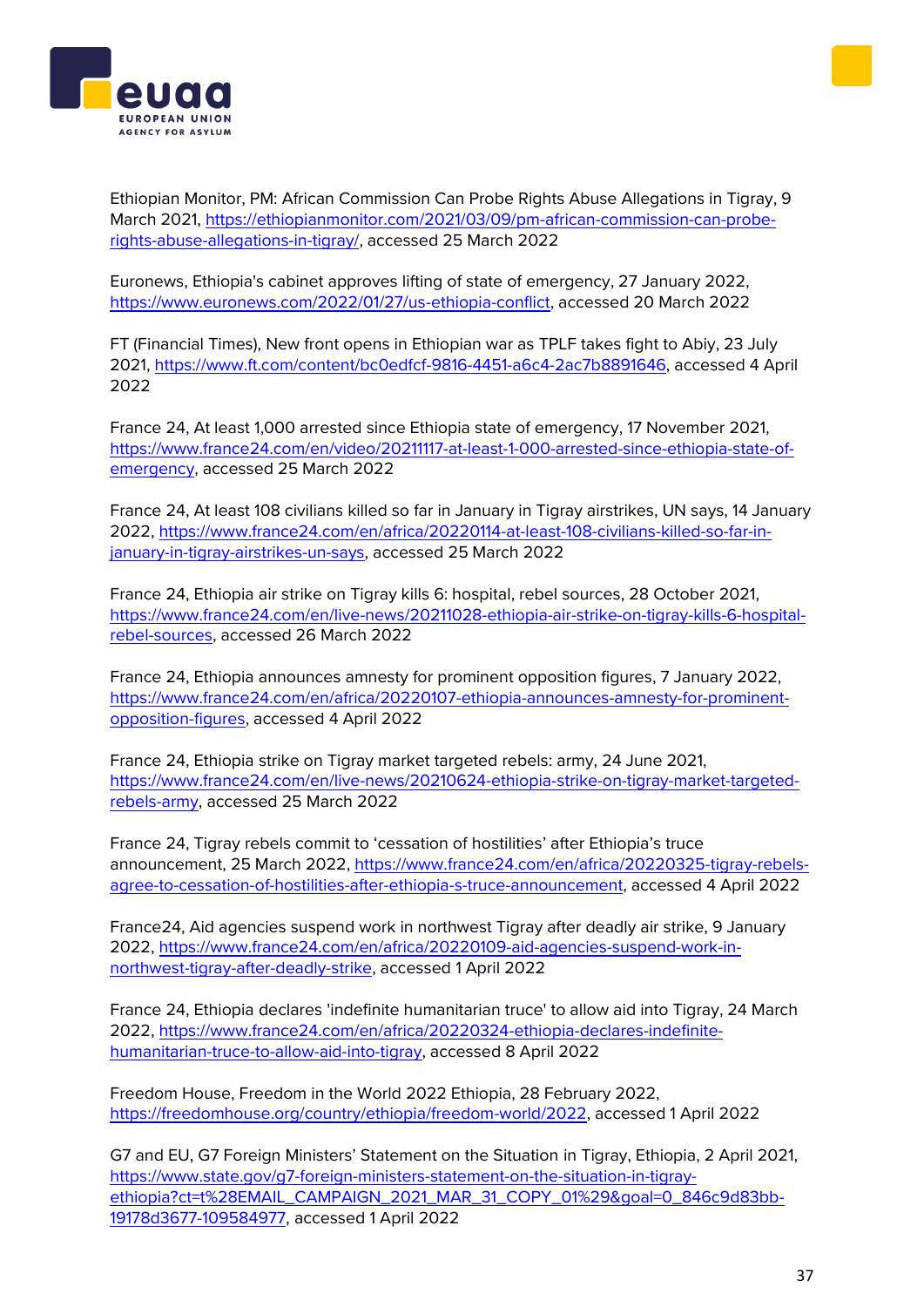



GCR2P (Global Centre for the Responsibility to Protect), Atrocity Alert No. 262: Ethiopia, Myanmar (Burma) and Afghanistan, 21 July 2021, [https://www.globalr2p.org/publications/atrocity-alert-262/,](https://www.globalr2p.org/publications/atrocity-alert-262/) accessed 25 March 2022

GCR2P (Global Centre for the Responsibility to Protect), Atrocity Alert No. 269: Ethiopia, Guinea and Education Under Attack, 8 September 2021, [https://www.globalr2p.org/publications/atrocity-alert-no-269/,](https://www.globalr2p.org/publications/atrocity-alert-no-269/) accessed 28 March 2022

GCR2P (Global Centre for the Responsibility to Protect), R2P (Responsibility to Protect) Monitor, Issue 60 (1 March 2022), 1 March 2022, [https://reliefweb.int/sites/reliefweb.int/files/resources/R2P\\_Monitor\\_March2022\\_Final.pdf,](https://reliefweb.int/sites/reliefweb.int/files/resources/R2P_Monitor_March2022_Final.pdf) accessed 25 March 2022

Guardian (The), Alliance of Ethiopian factions puts government at risk of overthrow, 5 November 2021, [https://www.theguardian.com/world/2021/nov/05/nine-ethiopian-factions-to](https://www.theguardian.com/world/2021/nov/05/nine-ethiopian-factions-to-form-alliance-against-government)[form-alliance-against-government,](https://www.theguardian.com/world/2021/nov/05/nine-ethiopian-factions-to-form-alliance-against-government) accessed 1 April 2022

Guardian (The), Ethiopia accused of 'serious' human rights abuses in Tigray in landmark case, 8 February 2022, [https://www.theguardian.com/global-development/2022/feb/08/ethiopia](https://www.theguardian.com/global-development/2022/feb/08/ethiopia-human-rights-abuses-possible-war-crimes-tigray)[human-rights-abuses-possible-war-crimes-tigray,](https://www.theguardian.com/global-development/2022/feb/08/ethiopia-human-rights-abuses-possible-war-crimes-tigray) accessed 25 March 2022

Guardian (The), Ethiopian government declares Tigray truce to let aid in, 24 March 2022, [https://www.theguardian.com/world/2022/mar/24/ethiopian-government-declares-tigray-truce](https://www.theguardian.com/world/2022/mar/24/ethiopian-government-declares-tigray-truce-to-let-aid-in)[to-let-aid-in,](https://www.theguardian.com/world/2022/mar/24/ethiopian-government-declares-tigray-truce-to-let-aid-in) accessed 20 March 2022

Guardian (The), Ethiopia's PM says Eritrea will withdraw troops from Tigray, 26 March 2021, [https://www.theguardian.com/world/2021/mar/26/ethiopia-pm-eritrea-withdraw-troops-tigray](https://www.theguardian.com/world/2021/mar/26/ethiopia-pm-eritrea-withdraw-troops-tigray-abiy-ahmed)[abiy-ahmed,](https://www.theguardian.com/world/2021/mar/26/ethiopia-pm-eritrea-withdraw-troops-tigray-abiy-ahmed) accessed 24 March 2022

Guardian (The), Scores killed in Ethiopian airstrike on Tigray market, 24 June 2021, [https://www.theguardian.com/world/2021/jun/24/ethiopian-airstrike-tigray-market,](https://www.theguardian.com/world/2021/jun/24/ethiopian-airstrike-tigray-market) accessed 4 April 2022

Guardian (The), The warning signs are there for genocide in Ethiopia – the world must act to prevent it, 26 November 2021,

[https://www.theguardian.com/commentisfree/2021/nov/26/ethiopia-genocide-warning-signs](https://www.theguardian.com/commentisfree/2021/nov/26/ethiopia-genocide-warning-signs-abiy-ahmed)[abiy-ahmed,](https://www.theguardian.com/commentisfree/2021/nov/26/ethiopia-genocide-warning-signs-abiy-ahmed) accessed 1 April 2022

Guardian (The), Tigray forces mobilise against militias from neighbouring province, 6 July 2021, [https://www.theguardian.com/world/2021/jul/06/tigray-forces-mobilise-against-militias](https://www.theguardian.com/world/2021/jul/06/tigray-forces-mobilise-against-militias-from-neighbouring-province)[from-neighbouring-province,](https://www.theguardian.com/world/2021/jul/06/tigray-forces-mobilise-against-militias-from-neighbouring-province) accessed 4 April 2022

Guardian (The), Tigrayan forces to pull out of nearby Ethiopian regions in ceasefire offer, 20 December 2021, [https://www.theguardian.com/world/2021/dec/20/tigrayan-forces-to-pull-out](https://www.theguardian.com/world/2021/dec/20/tigrayan-forces-to-pull-out-of-nearby-ethiopian-regions-in-ceasefire-offer)[of-nearby-ethiopian-regions-in-ceasefire-offer,](https://www.theguardian.com/world/2021/dec/20/tigrayan-forces-to-pull-out-of-nearby-ethiopian-regions-in-ceasefire-offer) accessed 28 March 2022

HRW (Human Rights Watch), Ethiopia: Blocking Tigray Aid Harms Rape Survivors, 9 November 2021, [https://www.hrw.org/news/2021/11/09/ethiopia-blocking-tigray-aid-harms-rape-survivors,](https://www.hrw.org/news/2021/11/09/ethiopia-blocking-tigray-aid-harms-rape-survivors) accessed 30 March 2022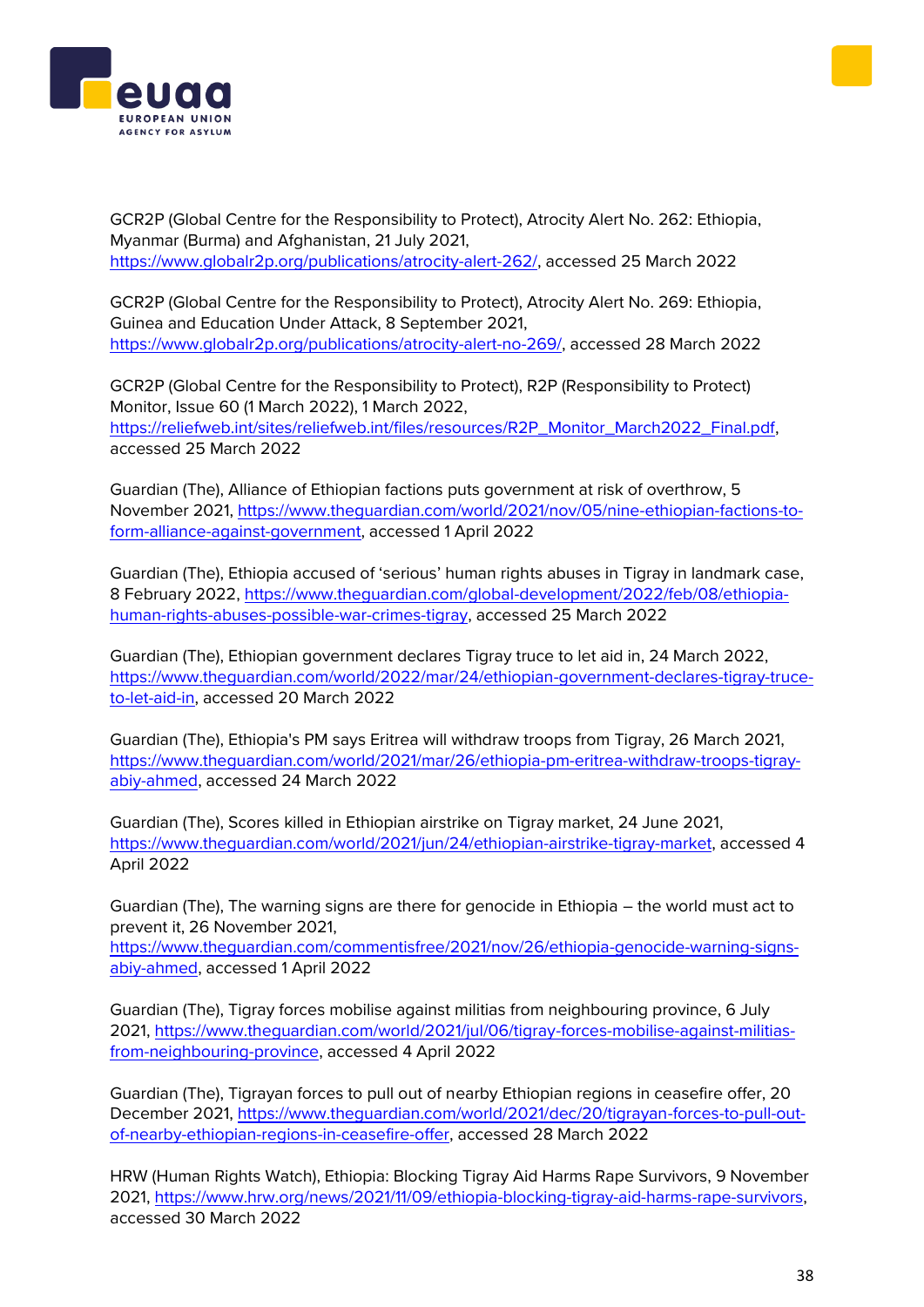



HRW (Human Rights Watch), G7 Leaders Can't Ignore Ethiopia's Looming Famine, 11 June 2021, [https://www.hrw.org/news/2021/06/11/g7-leaders-cant-ignore-ethiopias-looming-famine,](https://www.hrw.org/news/2021/06/11/g7-leaders-cant-ignore-ethiopias-looming-famine) accessed 30 March 2022

HRW (Human Rights Watch), 'I Always Remember That Day', 9 November 2021, [https://www.hrw.org/sites/default/files/media\\_2021/11/ethiopia1121\\_web\\_0.pdf,](https://www.hrw.org/sites/default/files/media_2021/11/ethiopia1121_web_0.pdf) accessed 1 April 2022

HRW (Human Rights Watch), Ethiopia: Airstrike on Camp for Displaced Likely War Crime, 24 March, [https://www.hrw.org/news/2022/03/24/ethiopia-airstrike-camp-displaced-likely-war](https://www.hrw.org/news/2022/03/24/ethiopia-airstrike-camp-displaced-likely-war-crime)[crime,](https://www.hrw.org/news/2022/03/24/ethiopia-airstrike-camp-displaced-likely-war-crime) accessed 4 April 2022

HRW (Human Rights Watch), Ethiopia: Ethnic Tigrayans Forcibly Disappeared, 18 August 2021, [https://www.hrw.org/news/2021/08/18/ethiopia-ethnic-tigrayans-forcibly-disappeared,](https://www.hrw.org/news/2021/08/18/ethiopia-ethnic-tigrayans-forcibly-disappeared) accessed 20 March 2022

HRW (Human Rights Watch), Ethiopia: New Wave of Atrocities in Western Tigray, 16 December 2021, [https://www.hrw.org/news/2021/12/16/ethiopia-new-wave-atrocities-western-tigray,](https://www.hrw.org/news/2021/12/16/ethiopia-new-wave-atrocities-western-tigray) accessed 20 March 2022

HRW (Human Rights Watch), Ethiopia: Tigray Forces Summarily Execute Civilians, 10 December 2021, [https://www.hrw.org/news/2021/12/10/ethiopia-tigray-forces-summarily](https://www.hrw.org/news/2021/12/10/ethiopia-tigray-forces-summarily-execute-civilians)[execute-civilians,](https://www.hrw.org/news/2021/12/10/ethiopia-tigray-forces-summarily-execute-civilians) accessed 26 March 2022

HRW (Human Rights Watch), Ethiopia: Tigray Schools Occupied, Looted, 28 May 2021, [https://www.hrw.org/news/2021/05/28/ethiopia-tigray-schools-occupied-looted,](https://www.hrw.org/news/2021/05/28/ethiopia-tigray-schools-occupied-looted) accessed 4 April 2022

HRW (Human Rights Watch), Ethiopia's Warring Parties Should End Attacks on Women, Girls; Destruction of Health Care, Blocking of Aid, Further Harms Survivors of Rape, 8 March 2022, [https://www.hrw.org/news/2022/03/08/ethiopias-warring-parties-should-end-attacks-women](https://www.hrw.org/news/2022/03/08/ethiopias-warring-parties-should-end-attacks-women-girls)[girls,](https://www.hrw.org/news/2022/03/08/ethiopias-warring-parties-should-end-attacks-women-girls) accessed 4 April 2022

HRW (Human Rights Watch), World Report 2022 - Ethiopia, 13 January 2022, [https://www.hrw.org/world-report/2022/country-chapters/ethiopia,](https://www.hrw.org/world-report/2022/country-chapters/ethiopia) accessed 1 April 2022

ICRC (International Committee of the Red Cross), Operational Update on Ethiopia: ICRC concerned about humanitarian situation in rural areas of Tigray, 12 March 2021, [https://www.icrc.org/en/document/operational-update-ethiopia-icrc-concerned-about](https://www.icrc.org/en/document/operational-update-ethiopia-icrc-concerned-about-humanitarian-situation-rural-areas-tigray)[humanitarian-situation-rural-areas-tigray,](https://www.icrc.org/en/document/operational-update-ethiopia-icrc-concerned-about-humanitarian-situation-rural-areas-tigray) accessed 1 April 2022

IMC (International Medical Corps), Ethiopia – Tigray Region Humanitarian Update Situation Report #6 – 18 March 2021,

[https://reliefweb.int/sites/reliefweb.int/files/resources/IntlMedCorps-](https://reliefweb.int/sites/reliefweb.int/files/resources/IntlMedCorps-TigrayResponse_SitRep06.pdf)[TigrayResponse\\_SitRep06.pdf,](https://reliefweb.int/sites/reliefweb.int/files/resources/IntlMedCorps-TigrayResponse_SitRep06.pdf) accessed 30 March 2022

IMC (International Medical Corps), Ethiopia – Tigray Region Humanitarian Update Situation Report #24, 1 December 2021, [https://reliefweb.int/sites/reliefweb.int/files/resources/Ethiopia%20%E2%80%93%20Tigray%20](https://reliefweb.int/sites/reliefweb.int/files/resources/Ethiopia%20%E2%80%93%20Tigray%20Region%20Humanitarian%20Update%20Situation%20Report%20%2324%20-%20December%2001%2C%202021.pdf)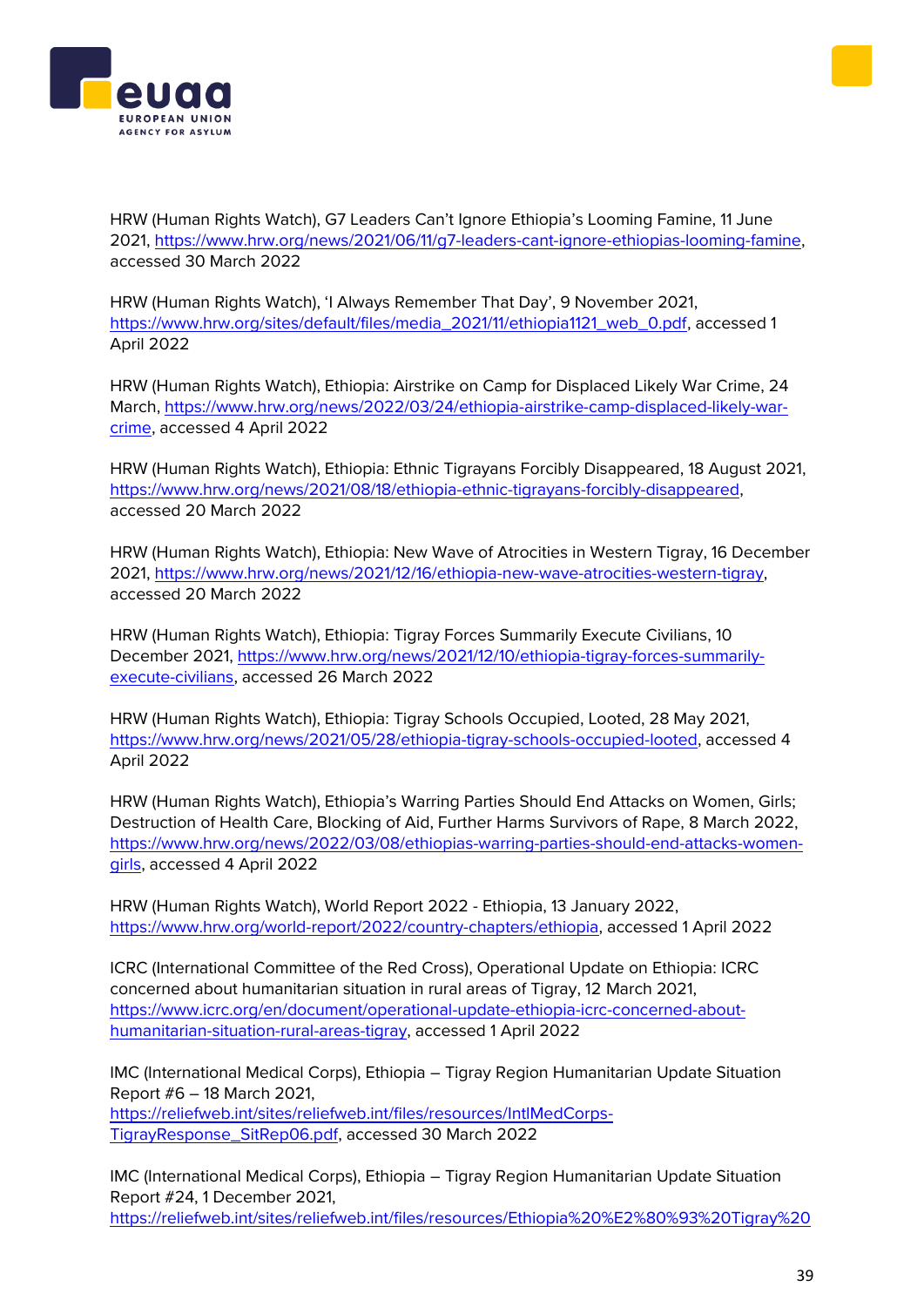[Region%20Humanitarian%20Update%20Situation%20Report%20%2324%20-](https://reliefweb.int/sites/reliefweb.int/files/resources/Ethiopia%20%E2%80%93%20Tigray%20Region%20Humanitarian%20Update%20Situation%20Report%20%2324%20-%20December%2001%2C%202021.pdf) [%20December%2001%2C%202021.pdf,](https://reliefweb.int/sites/reliefweb.int/files/resources/Ethiopia%20%E2%80%93%20Tigray%20Region%20Humanitarian%20Update%20Situation%20Report%20%2324%20-%20December%2001%2C%202021.pdf) accessed 26 March 2022

IMC (International Medical Corps), Ethiopia – Tigray Region Humanitarian Update Situation Report #26, 18 January 2022, [https://reliefweb.int/sites/reliefweb.int/files/resources/IntlMedCorps-](https://reliefweb.int/sites/reliefweb.int/files/resources/IntlMedCorps-TigrayResponse_SitRep26.pdf)

[TigrayResponse\\_SitRep26.pdf,](https://reliefweb.int/sites/reliefweb.int/files/resources/IntlMedCorps-TigrayResponse_SitRep26.pdf) accessed 1 April 2022

IMC (International Medical Corps), Ethiopia–Tigray Region Humanitarian Update Situation Report #20, 20 October 2021, [https://reliefweb.int/sites/reliefweb.int/files/resources/IntlMedCorps-](https://reliefweb.int/sites/reliefweb.int/files/resources/IntlMedCorps-TigrayResponse_SitRep20.pdf)[TigrayResponse\\_SitRep20.pdf,](https://reliefweb.int/sites/reliefweb.int/files/resources/IntlMedCorps-TigrayResponse_SitRep20.pdf) accessed 29 March 2022

Independent (The), Eritrean forces withdraw from key towns in Ethiopia's Tigray, 29 June 2021, [https://www.independent.co.uk/news/eritrean-forces-withdraw-from-key-towns-in-ethiopias](https://www.independent.co.uk/news/eritrean-forces-withdraw-from-key-towns-in-ethiopias-tigray-ethiopia-kenya-abiy-ahmed-shire-united-nations-b1874742.html)[tigray-ethiopia-kenya-abiy-ahmed-shire-united-nations-b1874742.html,](https://www.independent.co.uk/news/eritrean-forces-withdraw-from-key-towns-in-ethiopias-tigray-ethiopia-kenya-abiy-ahmed-shire-united-nations-b1874742.html) accessed 4 April 2022

International Crisis Group, Crisiswatch Ethiopia, last update February 2022, [https://www.crisisgroup.org/crisiswatch/database?location%5B%5D=121&date\\_range=custom&](https://www.crisisgroup.org/crisiswatch/database?location%5B%5D=121&date_range=custom&from_month=03&from_year=2021&to_month=03&to_year=2022) [from\\_month=03&from\\_year=2021&to\\_month=03&to\\_year=2022,](https://www.crisisgroup.org/crisiswatch/database?location%5B%5D=121&date_range=custom&from_month=03&from_year=2021&to_month=03&to_year=2022) accessed 4 April 2022

International Crisis Group, Ethiopia's Tigray War: A Deadly, Dangerous Stalemate, 2 April 2021, [https://www.crisisgroup.org/africa/horn-africa/ethiopia/b171-ethiopias-tigray-war-deadly](https://www.crisisgroup.org/africa/horn-africa/ethiopia/b171-ethiopias-tigray-war-deadly-dangerous-stalemate)[dangerous-stalemate,](https://www.crisisgroup.org/africa/horn-africa/ethiopia/b171-ethiopias-tigray-war-deadly-dangerous-stalemate) accessed 29 March 2022

IOM DTM (International Organisation for Migration Displacement Tracking Matrix), Ethiopia: Emergency Site Assessment 8 (27 July - 4 October 2021), 10 December 2021, [https://displacement.iom.int/sites/default/files/public/reports/DTM%20Ethiopia%20Emergency](https://displacement.iom.int/sites/default/files/public/reports/DTM%20Ethiopia%20Emergency%20Site%20Assessment%20Round%208%20Report_3.pdf) [%20Site%20Assessment%20Round%208%20Report\\_3.pdf,](https://displacement.iom.int/sites/default/files/public/reports/DTM%20Ethiopia%20Emergency%20Site%20Assessment%20Round%208%20Report_3.pdf) accessed 30 March 2022

IOM DTM (International Organisation for Migration Displacement Tracking Matrix), Ethiopia: Mobility Overview 2021, 2 March 2022,

[https://displacement.iom.int/sites/default/files/public/reports/DTM%20Ethiopia%20Mobility%20](https://displacement.iom.int/sites/default/files/public/reports/DTM%20Ethiopia%20Mobility%20Overview%202021.pdf) [Overview%202021.pdf,](https://displacement.iom.int/sites/default/files/public/reports/DTM%20Ethiopia%20Mobility%20Overview%202021.pdf) accessed 30 March 2022

IOM DTM (International Organisation for Migration Displacement Tracking Matrix),, Ethiopia — National Displacement Report 10 (August - September 2021), [https://displacement.iom.int/sites/default/files/public/reports/DTM%20Ethiopia%20National%2](https://displacement.iom.int/sites/default/files/public/reports/DTM%20Ethiopia%20National%20Displacement%20Report%2010_For%20uploading.pdf) [0Displacement%20Report%2010\\_For%20uploading.pdf,](https://displacement.iom.int/sites/default/files/public/reports/DTM%20Ethiopia%20National%20Displacement%20Report%2010_For%20uploading.pdf) accessed 29 March 2022

IRI-NDI (International Republican Institute-National Democratic Institute), Ethiopia June 21, 2021 National Elections Report, 5 August 2021, [https://www.ndi.org/sites/default/files/LEOME%20Report%20of%20the%20June%2021%20Ele](https://www.ndi.org/sites/default/files/LEOME%20Report%20of%20the%20June%2021%20Elections-krf0806-R3%20%281%29.pdf) [ctions-krf0806-R3%20%281%29.pdf,](https://www.ndi.org/sites/default/files/LEOME%20Report%20of%20the%20June%2021%20Elections-krf0806-R3%20%281%29.pdf) accessed 1 April 2022

Mandates of the Working Group on Arbitrary Detention; the Special Rapporteur on the situation of human rights in Eritrea; the Special Rapporteur on extrajudicial, summary or arbitrary executions; the Special Rapporteur on the right to food; the Special Rapporteur on adequate housing as a component of the right to an adequate standard of living, and on the right to non-discrimination in this context; the Special Rapporteur on the human rights of



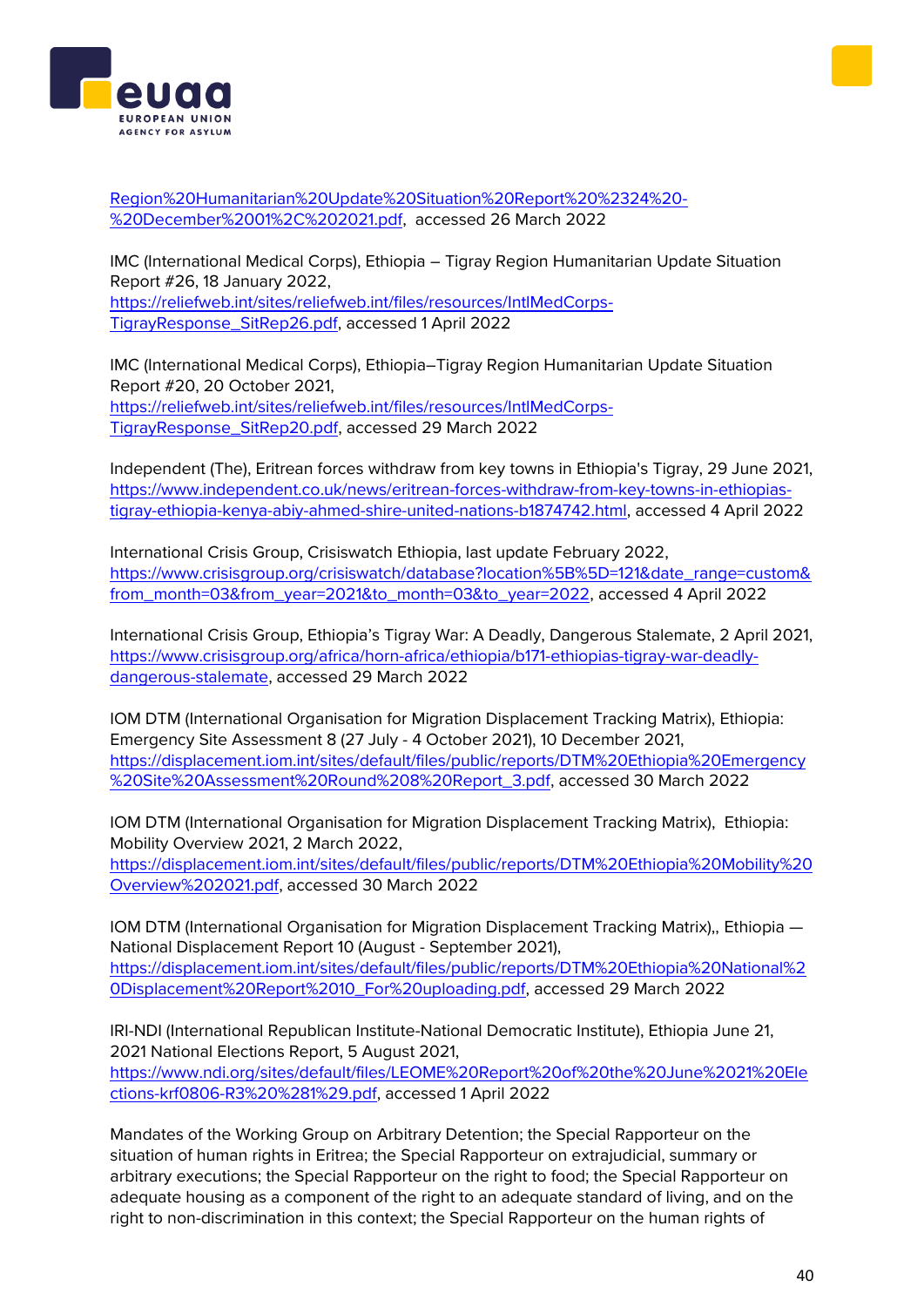



internally displaced persons; the Special Rapporteur on trafficking in persons, especially women and children; and the Special Rapporteur on the human rights to safe drinking water and sanitation, Public communication on allegations related to violations of human rights and international humanitarian law committed by the Eritrean Army in the Tigray region of Ethiopia, 19 April 2021,

[https://spcommreports.ohchr.org/TMResultsBase/DownLoadPublicCommunicationFile?gId=26](https://spcommreports.ohchr.org/TMResultsBase/DownLoadPublicCommunicationFile?gId=26352) [352,](https://spcommreports.ohchr.org/TMResultsBase/DownLoadPublicCommunicationFile?gId=26352) accessed 17 March 2022

MSF (Médecins Sans Frontières), Ethiopia: MSF staff witness men dragged off buses and killed in Tigray, 25 March 2021, [https://msf.org.uk/article/ethiopia-msf-staff-witness-men-dragged](https://msf.org.uk/article/ethiopia-msf-staff-witness-men-dragged-buses-and-killed-tigray)[buses-and-killed-tigray,](https://msf.org.uk/article/ethiopia-msf-staff-witness-men-dragged-buses-and-killed-tigray) accessed 18 March 2022

MSF (Médecins Sans Frontières), Ethiopia: Survivors describe being shot by soldiers in Tigray, 21 April 2021, [https://www.doctorswithoutborders.org/latest/ethiopia-survivors-describe-being](https://www.doctorswithoutborders.org/latest/ethiopia-survivors-describe-being-shot-soldiers-tigray)[shot-soldiers-tigray,](https://www.doctorswithoutborders.org/latest/ethiopia-survivors-describe-being-shot-soldiers-tigray) accessed 1 April 2022

MSF (Médecins Sans Frontières), Ethiopia: Three MSF staff killed in attack, 25 June 2021, [https://www.doctorswithoutborders.org/latest/ethiopia-three-msf-staff-killed-attack,](https://www.doctorswithoutborders.org/latest/ethiopia-three-msf-staff-killed-attack) accessed 4 April 2022

MSF (Médecins Sans Frontières), Ethiopia: Tigray's cities fill with displaced people in need of aid, 29 March 2021, [https://www.msf.org/ethiopia-tigray%E2%80%99s-cities-fill-displaced](https://www.msf.org/ethiopia-tigray%E2%80%99s-cities-fill-displaced-people-need-aid)[people-need-aid,](https://www.msf.org/ethiopia-tigray%E2%80%99s-cities-fill-displaced-people-need-aid) accessed 28 March 2022

MSF (Médecins Sans Frontières), People in Tigray, Ethiopia, are lacking medical care, 5 March 2021, [https://www.msf.org/people-tigray-ethiopia-are-lacking-medical-care,](https://www.msf.org/people-tigray-ethiopia-are-lacking-medical-care) accessed 29 March 2022

MSF (Médecins Sans Frontières), Tigray Crisis: 'We are suffering from a lack of medical care', 5 May 2021, [https://www.doctorswithoutborders.org/latest/tigray-crisis-we-are-suffering-lack](https://www.doctorswithoutborders.org/latest/tigray-crisis-we-are-suffering-lack-medical-care)[medical-care,](https://www.doctorswithoutborders.org/latest/tigray-crisis-we-are-suffering-lack-medical-care) accessed 1 April 2022

News 24, Ethiopia army planning to 'eliminate' Tigrayan forces - military official, 22 January 2022, [https://www.news24.com/news24/africa/news/ethiopia-army-planning-to-eliminate](https://www.news24.com/news24/africa/news/ethiopia-army-planning-to-eliminate-tigrayan-forces-military-official-20220122)[tigrayan-forces-military-official-20220122,](https://www.news24.com/news24/africa/news/ethiopia-army-planning-to-eliminate-tigrayan-forces-military-official-20220122) accessed 28 March 2022

NPR (National Public Radio), U.S. Imposes Restrictions On Ethiopia And Eritrea Over Tigray Conflict, 24 May 2021, [https://www.npr.org/2021/05/24/999696377/u-s-imposes-restrictions](https://www.npr.org/2021/05/24/999696377/u-s-imposes-restrictions-on-ethiopia-and-eritrea-over-tigray-conflict?t=1648121127465)[on-ethiopia-and-eritrea-over-tigray-conflict?t=1648121127465,](https://www.npr.org/2021/05/24/999696377/u-s-imposes-restrictions-on-ethiopia-and-eritrea-over-tigray-conflict?t=1648121127465) accessed 25 March 2022

NYT (New York Times), Eritrea Agrees to Withdraw Troops From Tigray, Ethiopia Says, 26 March 2021, [https://www.nytimes.com/2021/03/26/world/africa/eritrea-troops-tigray](https://www.nytimes.com/2021/03/26/world/africa/eritrea-troops-tigray-ethiopia.html)[ethiopia.html,](https://www.nytimes.com/2021/03/26/world/africa/eritrea-troops-tigray-ethiopia.html) accessed 30 March 2022

Reuters, Aid workers say Ethiopia air strike in northwest Tigray killed 56 people, 10 January 2022, [https://www.reuters.com/world/africa/aid-workers-say-ethiopia-air-strike-northwest](https://www.reuters.com/world/africa/aid-workers-say-ethiopia-air-strike-northwest-tigray-killed-56-people-2022-01-08/)[tigray-killed-56-people-2022-01-08/,](https://www.reuters.com/world/africa/aid-workers-say-ethiopia-air-strike-northwest-tigray-killed-56-people-2022-01-08/) accessed 23 March 2022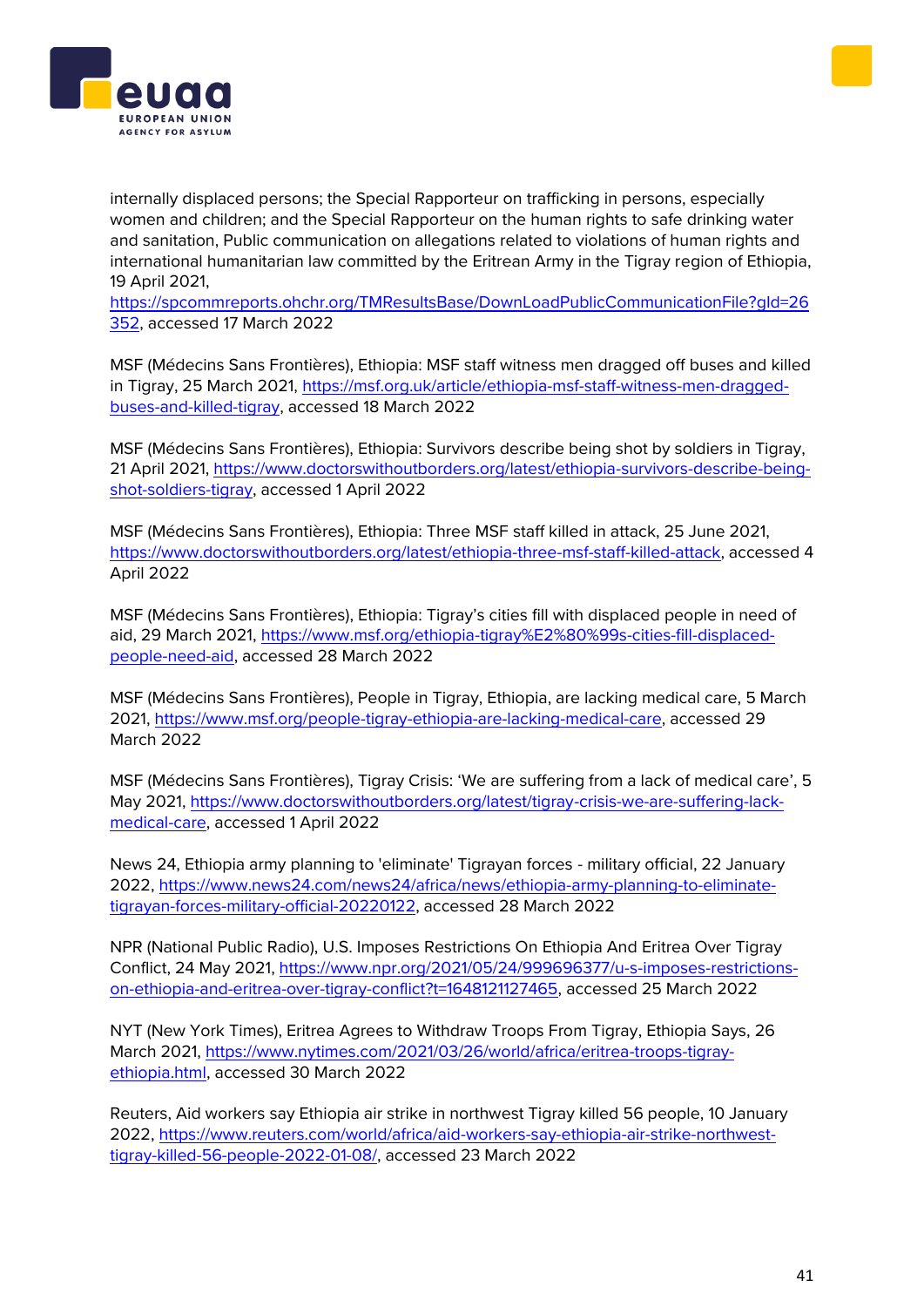



Reuters, Eritrea admits presence in Ethiopia's Tigray, tells U.N. withdrawing, 16 April 2021, [https://www.reuters.com/world/africa/eritrea-admits-presence-ethiopias-tigray-tells-un](https://www.reuters.com/world/africa/eritrea-admits-presence-ethiopias-tigray-tells-un-withdrawing-2021-04-16/)[withdrawing-2021-04-16/,](https://www.reuters.com/world/africa/eritrea-admits-presence-ethiopias-tigray-tells-un-withdrawing-2021-04-16/) accessed 22 March 2022

Reuters, Eritrean and Ethiopian soldiers detain hundreds in Tigray, 25 May 2021, [https://www.reuters.com/world/africa/eritrean-ethiopian-soldiers-detain-hundreds-tigray-2021-](https://www.reuters.com/world/africa/eritrean-ethiopian-soldiers-detain-hundreds-tigray-2021-05-25/) [05-25/,](https://www.reuters.com/world/africa/eritrean-ethiopian-soldiers-detain-hundreds-tigray-2021-05-25/) accessed 4 April 2022

Reuters, Ethiopia government declares unilateral truce to allow aid into Tigray, 24 March 2022, [https://www.reuters.com/world/africa/ethiopia-government-declares-truce-allow-aid](https://www.reuters.com/world/africa/ethiopia-government-declares-truce-allow-aid-into-tigray-2022-03-24/)[into-tigray-2022-03-24/,](https://www.reuters.com/world/africa/ethiopia-government-declares-truce-allow-aid-into-tigray-2022-03-24/) accessed 28 March 2022

Reuters, Ethiopia's crackdown on ethnic Tigrayans snares thousands, 7 May 2021, [https://www.reuters.com/investigates/special-report/ethiopia-conflict-tigrayans/,](https://www.reuters.com/investigates/special-report/ethiopia-conflict-tigrayans/) accessed 25 March 2022

Reuters, Ethiopian PM confirms Eritrean troops entered Tigray during conflict, 23 March 2021, [https://www.reuters.com/world/ethiopian-pm-confirms-eritrean-troops-entered-tigray-during](https://www.reuters.com/world/ethiopian-pm-confirms-eritrean-troops-entered-tigray-during-recent-conflict-2021-03-23/)[recent-conflict-2021-03-23/,](https://www.reuters.com/world/ethiopian-pm-confirms-eritrean-troops-entered-tigray-during-recent-conflict-2021-03-23/) accessed 4 April 2022

Reuters, Ethiopia's Amhara state rallies youth to fight Tigrayan forces as war widens, 25 July 2021, [https://www.reuters.com/world/africa/ethiopias-amhara-state-rallies-youth-fight](https://www.reuters.com/world/africa/ethiopias-amhara-state-rallies-youth-fight-tigrayans-war-expands-2021-07-25/)[tigrayans-war-expands-2021-07-25/,](https://www.reuters.com/world/africa/ethiopias-amhara-state-rallies-youth-fight-tigrayans-war-expands-2021-07-25/) accessed 28 March 2022

Reuters, Ethiopia's parliament lifts state of emergency early, 15 February 2022, [https://www.reuters.com/world/africa/ethiopias-parliament-lifts-state-emergency-early-2022-](https://www.reuters.com/world/africa/ethiopias-parliament-lifts-state-emergency-early-2022-02-15/) [02-15/,](https://www.reuters.com/world/africa/ethiopias-parliament-lifts-state-emergency-early-2022-02-15/) accessed 18 March 2022

Reuters, Ethiopia's Tigray forces enter neighbouring Afar region, Afar says, 19 July 2021, [https://www.reuters.com/world/africa/ethiopias-tigray-forces-enter-neighbouring-afar-region](https://www.reuters.com/world/africa/ethiopias-tigray-forces-enter-neighbouring-afar-region-afar-says-2021-07-19/)[afar-says-2021-07-19/,](https://www.reuters.com/world/africa/ethiopias-tigray-forces-enter-neighbouring-afar-region-afar-says-2021-07-19/) accessed 22 March 2022

Reuters, Forces from Ethiopia's Tigray region say they are pushing south, 12 July 2021, [https://www.reuters.com/world/africa/forces-ethiopias-tigray-region-say-they-are-say-pushing](https://www.reuters.com/world/africa/forces-ethiopias-tigray-region-say-they-are-say-pushing-south-2021-07-12/)[south-2021-07-12/,](https://www.reuters.com/world/africa/forces-ethiopias-tigray-region-say-they-are-say-pushing-south-2021-07-12/) accessed 26 March 2022

Reuters, Sexual violence being used as weapon of war in Ethiopia's Tigray, U.N. says, 15 April 2021, [https://www.reuters.com/article/ethiopia-conflict-rape-un-idAFL1N2M82B6,](https://www.reuters.com/article/ethiopia-conflict-rape-un-idAFL1N2M82B6) accessed 4 April 2022

Reuters, Tigray forces withdraw from neighbouring Ethiopian regions –spokesman, 20 December 2021, [https://www.reuters.com/world/africa/tigray-forces-withdraw-neighbouring](https://www.reuters.com/world/africa/tigray-forces-withdraw-neighbouring-ethiopian-regions-spokesperson-2021-12-20/)[ethiopian-regions-spokesperson-2021-12-20/,](https://www.reuters.com/world/africa/tigray-forces-withdraw-neighbouring-ethiopian-regions-spokesperson-2021-12-20/) 26 March 2022

RFI (Radio France Internationale), AA, Ethiopian parliament backs labeling of Tigray rebels as terrorists, 6 May 2021, [https://www.aa.com.tr/en/africa/ethiopian-parliament-backs-labeling-of](https://www.aa.com.tr/en/africa/ethiopian-parliament-backs-labeling-of-tigray-rebels-as-terrorists/2231764)[tigray-rebels-as-terrorists/2231764,](https://www.aa.com.tr/en/africa/ethiopian-parliament-backs-labeling-of-tigray-rebels-as-terrorists/2231764) accessed 24 March 2022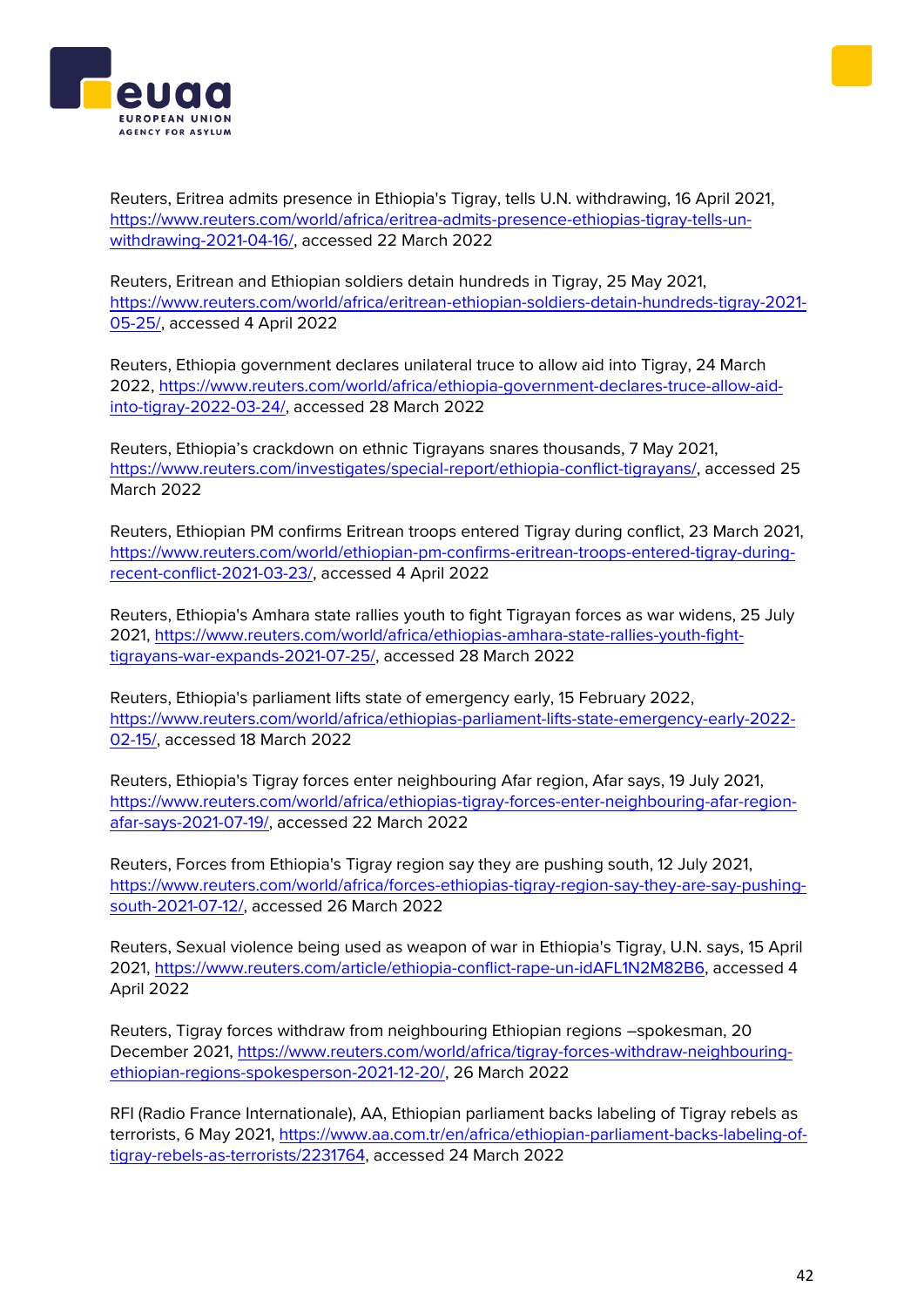



RFI (Radio France Internationale), Eritrea announces withdrawal of troops from Ethiopia's Tigray region, 17 April 2021, [https://www.rfi.fr/en/africa/20210417-eritrea-announces](https://www.rfi.fr/en/africa/20210417-eritrea-announces-withdrawal-of-troops-from-ethiopia-s-tigray-region)[withdrawal-of-troops-from-ethiopia-s-tigray-region,](https://www.rfi.fr/en/africa/20210417-eritrea-announces-withdrawal-of-troops-from-ethiopia-s-tigray-region) accessed 21 March 2022

Telegraph (The), 'We're here to make you HIV positive': Hundreds of women rush to Tigray hospitals as soldiers use rape as weapon of war, 27 March 2021, [https://www.telegraph.co.uk/global-health/women-and-girls/make-hiv-positive-hundreds](https://www.telegraph.co.uk/global-health/women-and-girls/make-hiv-positive-hundreds-women-rush-tigray-hospitals-soldiers/)[women-rush-tigray-hospitals-soldiers/,](https://www.telegraph.co.uk/global-health/women-and-girls/make-hiv-positive-hundreds-women-rush-tigray-hospitals-soldiers/) accessed 23 March 2022

Times (The), Genocide fears after Ethiopian PM vows to crush 'weeds' of Tigray, 19 July 2021, [https://www.thetimes.co.uk/article/abiys-pledge-to-crush-weeds-of-tigray-raises-fears-of](https://www.thetimes.co.uk/article/abiys-pledge-to-crush-weeds-of-tigray-raises-fears-of-genocide-in-ethiopia-sx0xkqb2v)[genocide-in-ethiopia-sx0xkqb2v,](https://www.thetimes.co.uk/article/abiys-pledge-to-crush-weeds-of-tigray-raises-fears-of-genocide-in-ethiopia-sx0xkqb2v) accessed 19 March 2022

UN (United Nations) Humanitarian Coordinator, UN condemns the arbitrary and brutal arrest of at least 200 IDPs in military-led raids in Shire town (Tigray Region), 27 May 2021, [https://ethiopia.un.org/en/128792-un-condemns-arbitrary-and-brutal-arrest-least-200-idps](https://ethiopia.un.org/en/128792-un-condemns-arbitrary-and-brutal-arrest-least-200-idps-military-led-raids-shire-town-tigray)[military-led-raids-shire-town-tigray,](https://ethiopia.un.org/en/128792-un-condemns-arbitrary-and-brutal-arrest-least-200-idps-military-led-raids-shire-town-tigray) accessed 26 March 2022

UN (United Nations) News, Ethiopia crisis: Human Rights Council sets up international rights probe, 17 December 2021, [https://news.un.org/en/story/2021/12/1108172,](https://news.un.org/en/story/2021/12/1108172) accessed 30 March 2022

UN (United Nations) News, Ethiopia: 7 UN officials told to leave country within 72 hours, 30 September 2021, [https://news.un.org/en/story/2021/09/1101872,](https://news.un.org/en/story/2021/09/1101872) accessed 28 March 2022

UN (United Nations) News, Ethiopia: Amidst hostilities in Tigray, humanitarian situation remains 'dire', 7 April 2021, [https://news.un.org/en/story/2021/04/1089282,](https://news.un.org/en/story/2021/04/1089282) accessed 29 March 2022

UN (United Nations) News, Secretary-General Welcomes Pause by Ethiopia's National Defence Force, Announced Withdrawal of Tigrayan Forces from Afar, Amhara Regions, 24 December 2021,

[https://www.un.org/press/en/2021/sgsm21090.doc.htm#:~:text=The%20Secretary%2DGeneral](https://www.un.org/press/en/2021/sgsm21090.doc.htm#:~:text=The%20Secretary%2DGeneral%20welcomes%20the,back%20into%20the%20Tigray%20region) [%20welcomes%20the,back%20into%20the%20Tigray%20region.](https://www.un.org/press/en/2021/sgsm21090.doc.htm#:~:text=The%20Secretary%2DGeneral%20welcomes%20the,back%20into%20the%20Tigray%20region), accessed 28 March 2022

UN (United Nations) News, Strongly Condemning Air Strike on Village in Ethiopia's Tigray Region, Secretary-General Reiterates Need to Protect Civilians, 25 June 2021, [https://www.un.org/press/en/2021/sgsm20798.doc.htm,](https://www.un.org/press/en/2021/sgsm20798.doc.htm) accessed 23 March 2022

UN (United Nations), Meetings Coverage and Press Releases, Humanitarian Catastrophe Unfolding Before Our Eyes, Secretary-General Tells Security Council, Warning Ethiopia's Youth Will Be Ultimate Casualties, 26 August 2021, [https://www.un.org/press/en/2021/sgsm20866.doc.htm,](https://www.un.org/press/en/2021/sgsm20866.doc.htm) accessed 21 March 2022

UN (United Nations), Secretary-General, Statement by the Special Adviser on the Prevention of Genocide on the continued deterioration of the Situation in Ethiopia, 30 July 2021, [https://www.un.org/sg/en/content/sg/note-correspondents/2021-07-30/note-correspondents](https://www.un.org/sg/en/content/sg/note-correspondents/2021-07-30/note-correspondents-statement-alice-wairimu-nderitu-united-nations-special-adviser-the-prevention-of-genocide-the-continued-deterioration-of-the-situation)[statement-alice-wairimu-nderitu-united-nations-special-adviser-the-prevention-of-genocide](https://www.un.org/sg/en/content/sg/note-correspondents/2021-07-30/note-correspondents-statement-alice-wairimu-nderitu-united-nations-special-adviser-the-prevention-of-genocide-the-continued-deterioration-of-the-situation)[the-continued-deterioration-of-the-situation,](https://www.un.org/sg/en/content/sg/note-correspondents/2021-07-30/note-correspondents-statement-alice-wairimu-nderitu-united-nations-special-adviser-the-prevention-of-genocide-the-continued-deterioration-of-the-situation) accessed 4 April 2022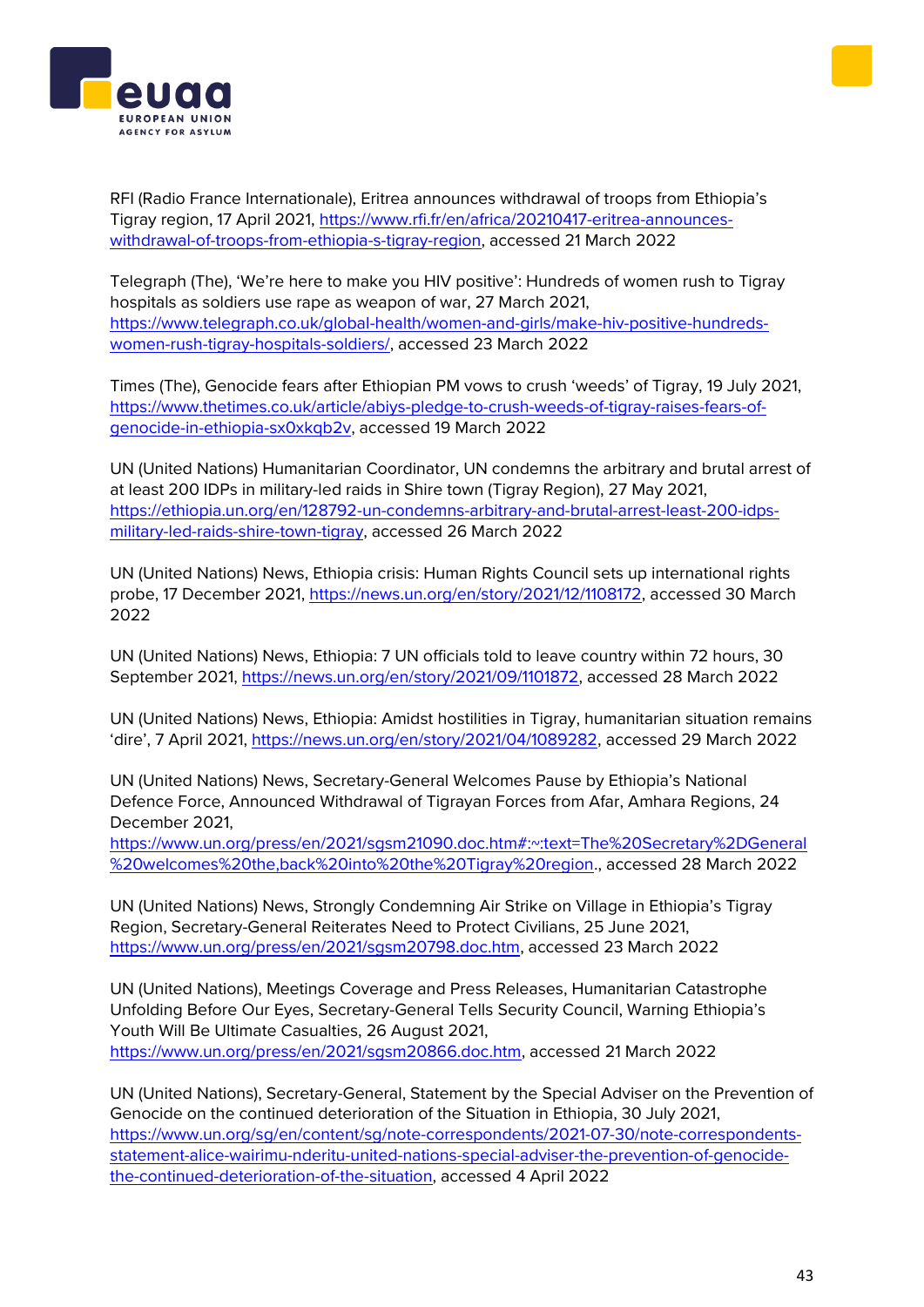



UN News, Daily Press Briefing by the Office of the Spokesperson for the Secretary-General, 6 January 2022, [https://www.un.org/press/en/2022/db220106.doc.htm,](https://www.un.org/press/en/2022/db220106.doc.htm) accessed 4 April 2022

UN Special Adviser on the Prevention of Genocide, Statement by Alice Wairimu Nderitu, United Nations Special Adviser on the Prevention of Genocide, on the continued deterioration of the situation in Ethiopia, 30 July 2021,

[https://www.un.org/en/genocideprevention/documents/2021-07-30\\_Statement-on-situation-in-](https://www.un.org/en/genocideprevention/documents/2021-07-30_Statement-on-situation-in-Ethiopia.pdf)[Ethiopia.pdf,](https://www.un.org/en/genocideprevention/documents/2021-07-30_Statement-on-situation-in-Ethiopia.pdf) accessed 28 March 2022

UNDPPA (United Nations Department of Political and Peacebuilding Affairs), Under-Secretary-General for Political and Peacebuilding Affairs Briefing to the Security Council on Ethiopia, 2 July 2021, [https://reliefweb.int/report/ethiopia/under-secretary-general-political-and](https://reliefweb.int/report/ethiopia/under-secretary-general-political-and-peacebuilding-affairs-briefing-security)[peacebuilding-affairs-briefing-security,](https://reliefweb.int/report/ethiopia/under-secretary-general-political-and-peacebuilding-affairs-briefing-security) accessed 19 March 2022

UNHCR (United Nations High Commissioner for Refugees), News Comment by UN High Commissioner for Refugees Filippo Grandi on attack that hit Mai Aini refugee camp in Tigray, 6 January 2022, [https://www.unhcr.org/news/press/2022/1/61d73df24/news-comment-un-high](https://www.unhcr.org/news/press/2022/1/61d73df24/news-comment-un-high-commissioner-refugees-filippo-grandi-attack-mai-aini.html)[commissioner-refugees-filippo-grandi-attack-mai-aini.html,](https://www.unhcr.org/news/press/2022/1/61d73df24/news-comment-un-high-commissioner-refugees-filippo-grandi-attack-mai-aini.html) accessed 28 March 2022

UNHCR (United Nations High Commissioner for Refugees), News comment: UNHCR latest update on deteriorating situation of Eritrean refugees in Tigray, 15 July 2021, [https://www.unhcr.org/news/press/2021/7/60f062d04/news-comment-unhcr-latest-update](https://www.unhcr.org/news/press/2021/7/60f062d04/news-comment-unhcr-latest-update-deteriorating-situation-eritrean-refugees.html)[deteriorating-situation-eritrean-refugees.html,](https://www.unhcr.org/news/press/2021/7/60f062d04/news-comment-unhcr-latest-update-deteriorating-situation-eritrean-refugees.html) accessed 24 March 2022

UNHCR (United Nations High Commissioner for Refugees), Situation Update Ethiopia, Tigray, 6 September 2021,

[https://reliefweb.int/sites/reliefweb.int/files/resources/UNHCR%20Ethiopia%20Tigray%20Upda](https://reliefweb.int/sites/reliefweb.int/files/resources/UNHCR%20Ethiopia%20Tigray%20Update%20%2313.pdf) [te%20%2313.pdf,](https://reliefweb.int/sites/reliefweb.int/files/resources/UNHCR%20Ethiopia%20Tigray%20Update%20%2313.pdf) accessed 28 March 2022

UNHCR (United Nations High Commissioner for Refugees), Thousands of Eritrean refugees displaced in clashes in Ethiopia's Afar region, 18 February 2022, [https://www.unhcr.org/news/briefing/2022/2/620f63574/thousands-eritrean-refugees](https://www.unhcr.org/news/briefing/2022/2/620f63574/thousands-eritrean-refugees-displaced-clashes-ethiopias-afar-region.html)[displaced-clashes-ethiopias-afar-region.html,](https://www.unhcr.org/news/briefing/2022/2/620f63574/thousands-eritrean-refugees-displaced-clashes-ethiopias-afar-region.html) accessed 29 March 2022

UNHCR (United Nations High Commissioner for Refugees), Tigray Situation Update 30 July 2021,

[https://reliefweb.int/sites/reliefweb.int/files/resources/UNHCR%20Ethiopia%20Tigray%20Upda](https://reliefweb.int/sites/reliefweb.int/files/resources/UNHCR%20Ethiopia%20Tigray%20Update%20%2311_30%20July%202021.pdf) [te%20%2311\\_30%20July%202021.pdf,](https://reliefweb.int/sites/reliefweb.int/files/resources/UNHCR%20Ethiopia%20Tigray%20Update%20%2311_30%20July%202021.pdf) accessed 28 March 2022

UNHCR (United Nations High Commissioner for Refugees), UNHCR reaches destroyed camps in northern Tigray, 26 March 2021, [https://www.unhcr.org/news/briefing/2021/3/605da0564/unhcr-reaches-destroyed-camps](https://www.unhcr.org/news/briefing/2021/3/605da0564/unhcr-reaches-destroyed-camps-northern-tigray.html)[northern-tigray.html,](https://www.unhcr.org/news/briefing/2021/3/605da0564/unhcr-reaches-destroyed-camps-northern-tigray.html) accessed 27 March 2022

UNHCR (United Nations Refugee Agency), COVID-19 and Operational Update , 9 March 2021, [https://data2.unhcr.org/es/documents/details/85325,](https://data2.unhcr.org/es/documents/details/85325) accessed 19 March 2022

UNHCR (United Nations Refugee Agency), Displaced nurses provide vital health care to others displaced in Ethiopia's Tigray, 5 July 2021,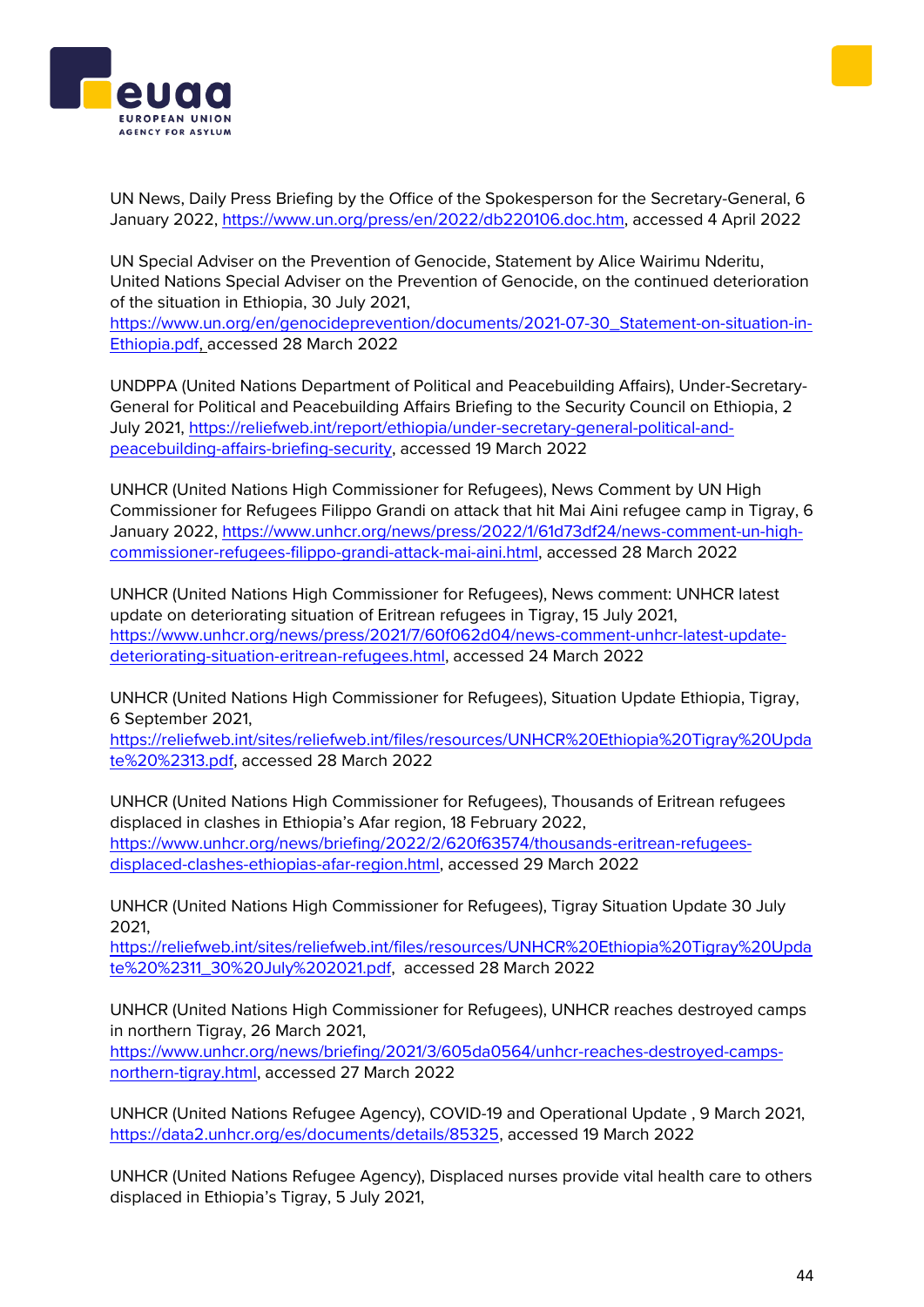[https://www.unhcr.org/news/stories/2021/7/60daa5954/displaced-nurses-provide-vital-health](https://www.unhcr.org/news/stories/2021/7/60daa5954/displaced-nurses-provide-vital-health-care-others-displaced-ethiopias-tigray.html)[care-others-displaced-ethiopias-tigray.html,](https://www.unhcr.org/news/stories/2021/7/60daa5954/displaced-nurses-provide-vital-health-care-others-displaced-ethiopias-tigray.html) accessed 28 March 2022

UNHCR (United Nations Refugee Agency), EHAGL: Internally Displaced Persons- Regional Overview - January-December 2021, 16 March 2022, [https://data2.unhcr.org/en/documents/details/91373,](https://data2.unhcr.org/en/documents/details/91373) accessed 28 March 2022

UNHCR (United Nations Refugee Agency), Fact Sheet; Northern Ethiopia Emergency Update; 01 February 2022, 18 March 2022[, https://data2.unhcr.org/en/documents/details/91443,](https://data2.unhcr.org/en/documents/details/91443) accessed 28 March 2022

UNHCR (United Nations Refugee Agency), Northern Ethiopia Emergency Update January 2022, 1 February 2022, [https://data2.unhcr.org/en/documents/details/91652,](https://data2.unhcr.org/en/documents/details/91652) accessed 21 March 2022

UNHCR (United Nations Refugee Agency), Regional Update #29 Ethiopia Emergency Situation (28 February 2022), 8 March 2022, [https://data2.unhcr.org/en/documents/details/91213,](https://data2.unhcr.org/en/documents/details/91213) accessed 4 April 2022

UNHCR Ethiopia Fact Sheet, March 2021, 17 April 2021, [https://reliefweb.int/sites/reliefweb.int/files/resources/UNHCR%20Fact%20Sheet%20Ethiopia-](https://reliefweb.int/sites/reliefweb.int/files/resources/UNHCR%20Fact%20Sheet%20Ethiopia-March%202021.pdf)[March%202021.pdf,](https://reliefweb.int/sites/reliefweb.int/files/resources/UNHCR%20Fact%20Sheet%20Ethiopia-March%202021.pdf) accessed 28 March 2022

UNHCR (United Nations High Commissioner for Refugees), Ethiopia Data Portal, last updated 28 February 2022, [https://data2.unhcr.org/en/country/eth,](https://data2.unhcr.org/en/country/eth) accessed 26 March 2022

UNHCR (United Nations High Commissioner for Refugees), Regional Bureau for East, Horn of Africa and Great Lakes Region Ethiopia Situation | Refugees, asylum-seekers and IDPs as of 28 February 2022, 30 March 2022, [https://data2.unhcr.org/en/documents/download/91708,](https://data2.unhcr.org/en/documents/download/91708) accessed 4 April 2022

UNHCR (United Nations High Commissioner for Refugees), Regional Bureau for East, Horn of Africa and Great Lakes Region Ethiopia Situation | Refugees, asylum-seekers and IDPs as of 31 March 2021, [https://data2.unhcr.org/en/documents/download/86371,](https://data2.unhcr.org/en/documents/download/86371) accessed 4 April 2022

UNHCR (United Nations High Commissioner for Refugees), Regional Update #13: Ethiopia Situation (Tigray Region), 1 - 15 March, 24 March 2021, [https://reliefweb.int/sites/reliefweb.int/files/resources/Ethiopia%20Tigray%20Situation%20Exte](https://reliefweb.int/sites/reliefweb.int/files/resources/Ethiopia%20Tigray%20Situation%20External%20Updates%2001%20March-15%20March%20.pdf) [rnal%20Updates%2001%20March-15%20March%20.pdf,](https://reliefweb.int/sites/reliefweb.int/files/resources/Ethiopia%20Tigray%20Situation%20External%20Updates%2001%20March-15%20March%20.pdf) accessed 1 April 2022

UNICEF (United Nations Children's Fund), Crisis in Tigray enters sixth month with no clear end in sight amid 'severe and ongoing child rights violations', 20 April 2021, [https://www.unicef.org/press-releases/crisis-tigray-enters-sixth-month-no-clear-end-sight-amid](https://www.unicef.org/press-releases/crisis-tigray-enters-sixth-month-no-clear-end-sight-amid-severe-and-ongoing-child)[severe-and-ongoing-child,](https://www.unicef.org/press-releases/crisis-tigray-enters-sixth-month-no-clear-end-sight-amid-severe-and-ongoing-child) accessed 28 March 2022

UNICEF (United Nations Children's Fund), Statement by UNICEF Executive Director Henrietta Fore on obstruction of UNICEF humanitarian action in Mekele, Ethiopia, 28 June 2021, [https://www.unicef.org/press-releases/statement-unicef-executive-director-henrietta-fore](https://www.unicef.org/press-releases/statement-unicef-executive-director-henrietta-fore-obstruction-unicef-humanitarian)[obstruction-unicef-humanitarian,](https://www.unicef.org/press-releases/statement-unicef-executive-director-henrietta-fore-obstruction-unicef-humanitarian) accessed 4 April 2022



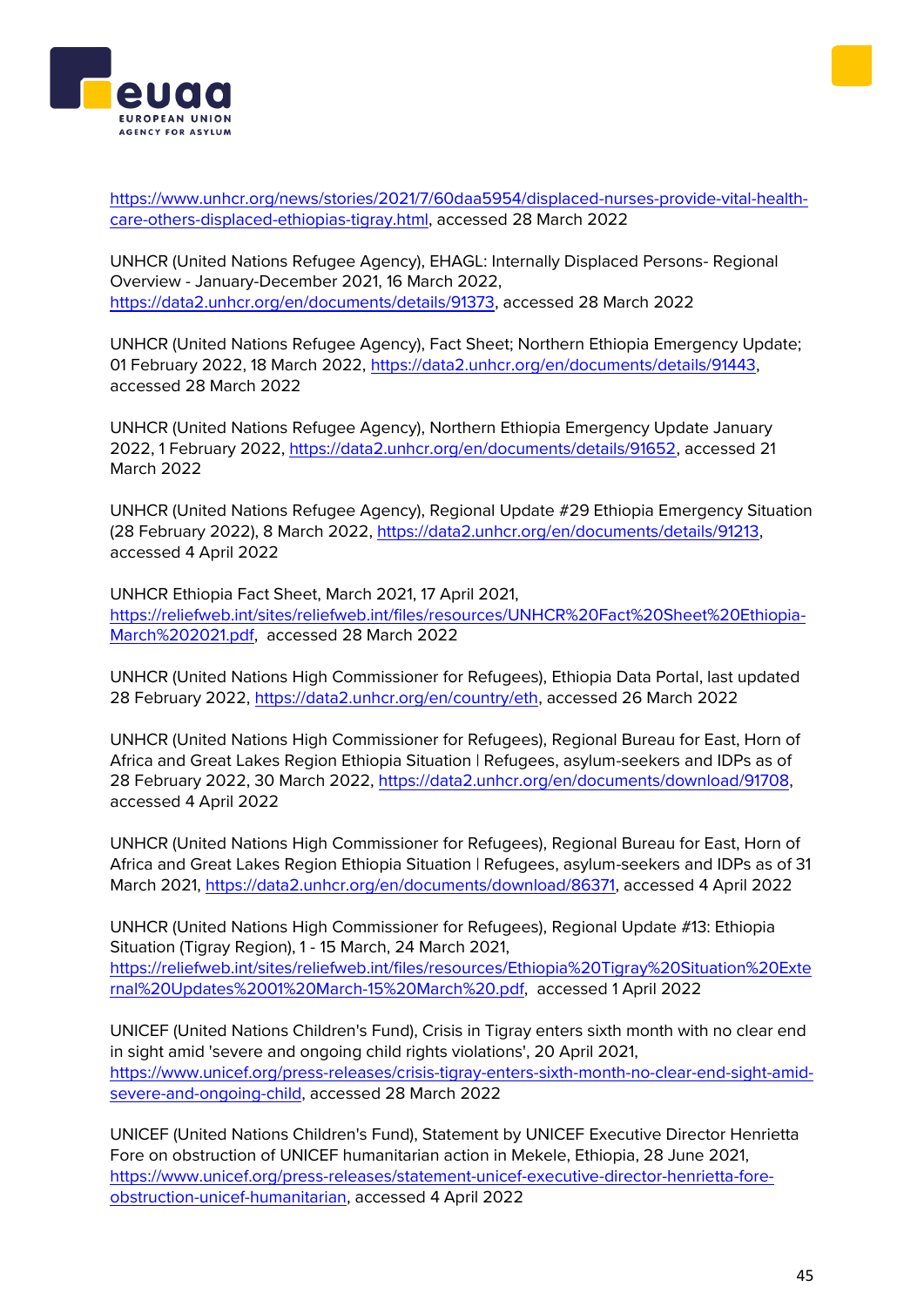



UNICEF (United Nations Children's Fund), Statement by UNICEF Executive Director Henrietta Fore on reported killing of hundreds of civilians, including children, in Afar, northern Ethiopia, 9 August 2021, [https://www.unicef.org/press-releases/statement-unicef-executive-director](https://www.unicef.org/press-releases/statement-unicef-executive-director-henrietta-fore-reported-killing-hundreds)[henrietta-fore-reported-killing-hundreds,](https://www.unicef.org/press-releases/statement-unicef-executive-director-henrietta-fore-reported-killing-hundreds) accessed 29 March 2022

United States of America, Executive Order on Imposing Sanctions on Certain Persons With Respect to the Humanitarian and Human Rights Crisis in Ethiopia, 17 September 2021, [https://www.whitehouse.gov/briefing-room/presidential-actions/2021/09/17/executive-order](https://www.whitehouse.gov/briefing-room/presidential-actions/2021/09/17/executive-order-on-imposing-sanctions-on-certain-persons-with-respect-to-the-humanitarian-and-human-rights-crisis-in-ethiopia/)[on-imposing-sanctions-on-certain-persons-with-respect-to-the-humanitarian-and-human-rights](https://www.whitehouse.gov/briefing-room/presidential-actions/2021/09/17/executive-order-on-imposing-sanctions-on-certain-persons-with-respect-to-the-humanitarian-and-human-rights-crisis-in-ethiopia/)[crisis-in-ethiopia/,](https://www.whitehouse.gov/briefing-room/presidential-actions/2021/09/17/executive-order-on-imposing-sanctions-on-certain-persons-with-respect-to-the-humanitarian-and-human-rights-crisis-in-ethiopia/) accessed 28 March 2022

UNOCHA (United Nation's Office for the Coordination of Humanitarian Affairs), Ethiopia - Tigray Region Humanitarian Update Situation Report, 19 July 2021, 19 July 2021, [https://reliefweb.int/sites/reliefweb.int/files/resources/Situation%20Report%20-](https://reliefweb.int/sites/reliefweb.int/files/resources/Situation%20Report%20-%20Ethiopia%20-%20Tigray%20Region%20Humanitarian%20Update%20-%2019%20Jul%202021.pdf) [%20Ethiopia%20-%20Tigray%20Region%20Humanitarian%20Update%20-](https://reliefweb.int/sites/reliefweb.int/files/resources/Situation%20Report%20-%20Ethiopia%20-%20Tigray%20Region%20Humanitarian%20Update%20-%2019%20Jul%202021.pdf) [%2019%20Jul%202021.pdf,](https://reliefweb.int/sites/reliefweb.int/files/resources/Situation%20Report%20-%20Ethiopia%20-%20Tigray%20Region%20Humanitarian%20Update%20-%2019%20Jul%202021.pdf) accessed 26 March 2022

UNOCHA (United Nation's Office for the Coordination of Humanitarian Affairs), Statement by Acting Humanitarian Coordinator for Ethiopia, Grant Leaity, on the operational constraints and de facto humanitarian blockade of Tigray, 2 September 2021, [https://reliefweb.int/sites/reliefweb.int/files/resources/Statement%20by%20Acting%20Humanit](https://reliefweb.int/sites/reliefweb.int/files/resources/Statement%20by%20Acting%20Humanitarian%20Coordinator%20on%20the%20operational%20constraints%20Tigray.pdf) [arian%20Coordinator%20on%20the%20operational%20constraints%20Tigray.pdf,](https://reliefweb.int/sites/reliefweb.int/files/resources/Statement%20by%20Acting%20Humanitarian%20Coordinator%20on%20the%20operational%20constraints%20Tigray.pdf) accessed 1 April 2022

UNOCHA (United Nation's Office for the Coordination of Humanitarian Affairs), Ethiopia - Northern Ethiopia Humanitarian Update Situation Report, 25 November 2021, [https://reliefweb.int/sites/reliefweb.int/files/resources/Situation%20Report%20-](https://reliefweb.int/sites/reliefweb.int/files/resources/Situation%20Report%20-%20Ethiopia%20-%20Northern%20Ethiopia%20Humanitarian%20Update%20-%2025%20Nov%202021.pdf) [%20Ethiopia%20-%20Northern%20Ethiopia%20Humanitarian%20Update%20-](https://reliefweb.int/sites/reliefweb.int/files/resources/Situation%20Report%20-%20Ethiopia%20-%20Northern%20Ethiopia%20Humanitarian%20Update%20-%2025%20Nov%202021.pdf) [%2025%20Nov%202021.pdf,](https://reliefweb.int/sites/reliefweb.int/files/resources/Situation%20Report%20-%20Ethiopia%20-%20Northern%20Ethiopia%20Humanitarian%20Update%20-%2025%20Nov%202021.pdf) accessed 1 April 2022

UNOCHA (United Nation's Office for the Coordination of Humanitarian Affairs), Ethiopia - Northern Ethiopia Humanitarian Update Situation Report, 20 January 2022, [https://reliefweb.int/sites/reliefweb.int/files/resources/Situation%20Report%20-](https://reliefweb.int/sites/reliefweb.int/files/resources/Situation%20Report%20-%20Ethiopia%20-%20Northern%20Ethiopia%20Humanitarian%20Update%20-%2020%20Jan%202022.pdf) [%20Ethiopia%20-%20Northern%20Ethiopia%20Humanitarian%20Update%20-](https://reliefweb.int/sites/reliefweb.int/files/resources/Situation%20Report%20-%20Ethiopia%20-%20Northern%20Ethiopia%20Humanitarian%20Update%20-%2020%20Jan%202022.pdf) [%2020%20Jan%202022.pdf,](https://reliefweb.int/sites/reliefweb.int/files/resources/Situation%20Report%20-%20Ethiopia%20-%20Northern%20Ethiopia%20Humanitarian%20Update%20-%2020%20Jan%202022.pdf) accessed 1 April 2022

UNOCHA (United Nation's Office for the Coordination of Humanitarian Affairs, Ethiopia - Northern Ethiopia Humanitarian Update Situation Report, 24 February 2022, [https://reliefweb.int/report/ethiopia/ethiopia-northern-ethiopia-humanitarian-update-situation](https://reliefweb.int/report/ethiopia/ethiopia-northern-ethiopia-humanitarian-update-situation-report-24-february-2022)[report-24-february-2022,](https://reliefweb.int/report/ethiopia/ethiopia-northern-ethiopia-humanitarian-update-situation-report-24-february-2022) accessed 1 April 2022

UNOCHA (United Nation's Office for the Coordination of Humanitarian Affairs, Ethiopia - Northern Ethiopia Humanitarian Update Situation Report, 10 March 2022, [https://reliefweb.int/sites/reliefweb.int/files/resources/Situation%20Report%20-](https://reliefweb.int/sites/reliefweb.int/files/resources/Situation%20Report%20-%20Northern%20Ethiopia%20-%20Humanitarian%20Update%20-%2010%20Mar%202022.pdf) [%20Northern%20Ethiopia%20-%20Humanitarian%20Update%20-](https://reliefweb.int/sites/reliefweb.int/files/resources/Situation%20Report%20-%20Northern%20Ethiopia%20-%20Humanitarian%20Update%20-%2010%20Mar%202022.pdf) [%2010%20Mar%202022.pdf,](https://reliefweb.int/sites/reliefweb.int/files/resources/Situation%20Report%20-%20Northern%20Ethiopia%20-%20Humanitarian%20Update%20-%2010%20Mar%202022.pdf) accessed 4 April 2022

UNOCHA (United Nation's Office for the Coordination of Humanitarian Affairs, Ethiopia – Tigray Region Humanitarian Update, 3 June 2021, [https://reliefweb.int/sites/reliefweb.int/files/resources/Situation%20Report%20-](https://reliefweb.int/sites/reliefweb.int/files/resources/Situation%20Report%20-%20Ethiopia%20-%20Tigray%20Region%20Humanitarian%20Update%20-%203%20Jun%202021.pdf)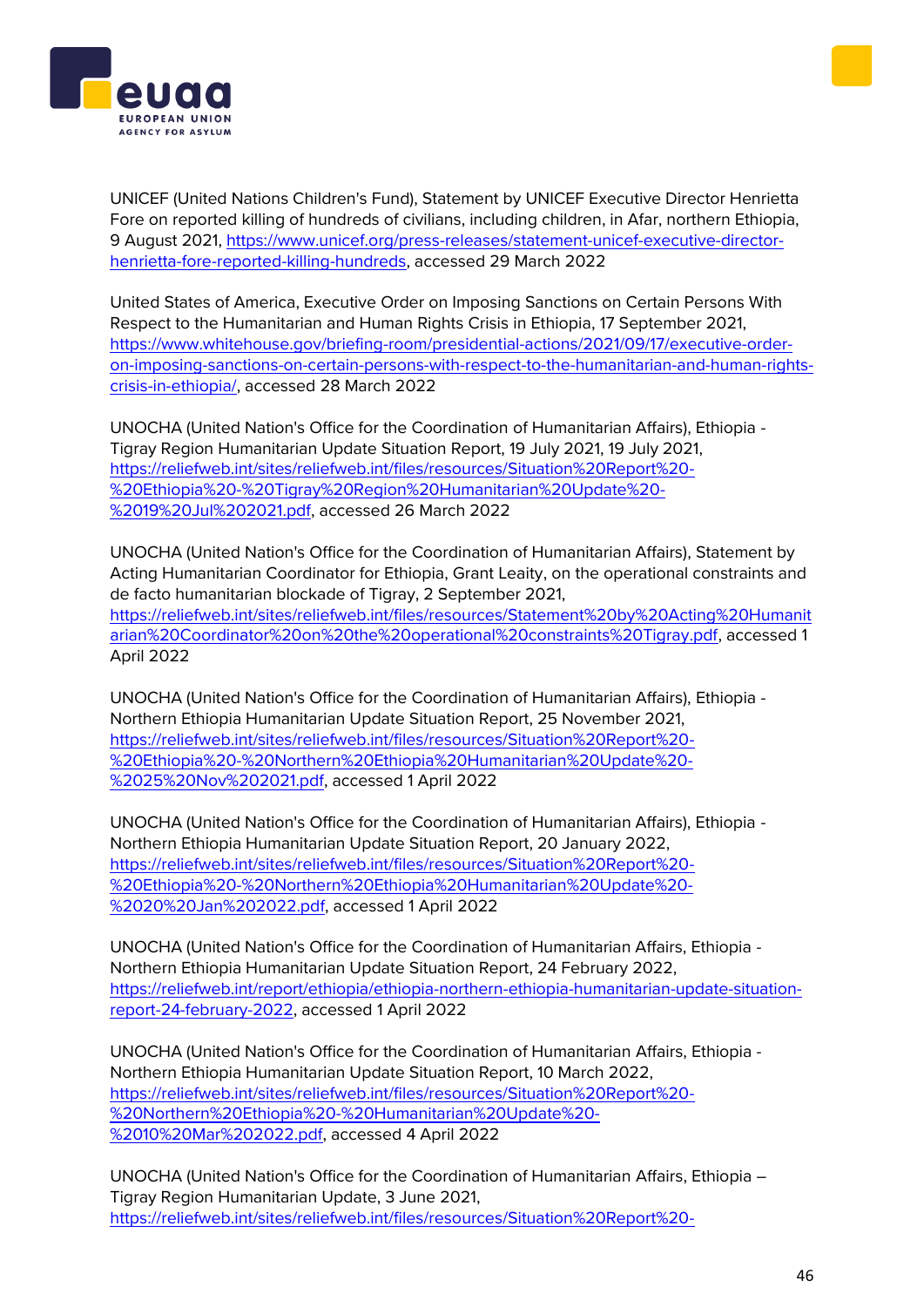

UNOCHA (United Nations Office for the Coordination of Humanitarian Affairs), Ethiopia - Northern Ethiopia Humanitarian Update Situation Report, 27 January 2022, [https://reliefweb.int/sites/reliefweb.int/files/resources/Situation%20Report%20-](https://reliefweb.int/sites/reliefweb.int/files/resources/Situation%20Report%20-%20Ethiopia%20-%20Northern%20Ethiopia%20Humanitarian%20Update%20-%2027%20Jan%202022.pdf) [%20Ethiopia%20-%20Northern%20Ethiopia%20Humanitarian%20Update%20-](https://reliefweb.int/sites/reliefweb.int/files/resources/Situation%20Report%20-%20Ethiopia%20-%20Northern%20Ethiopia%20Humanitarian%20Update%20-%2027%20Jan%202022.pdf) [%2027%20Jan%202022.pdf,](https://reliefweb.int/sites/reliefweb.int/files/resources/Situation%20Report%20-%20Ethiopia%20-%20Northern%20Ethiopia%20Humanitarian%20Update%20-%2027%20Jan%202022.pdf) accessed 1 April 2022

UNOCHA (United Nations Office for the Coordination of Humanitarian Affairs), Ethiopia - Northern Ethiopia Humanitarian Update Situation Report, 3 February 2022, [https://reliefweb.int/sites/reliefweb.int/files/resources/Situation%20Report%20-](https://reliefweb.int/sites/reliefweb.int/files/resources/Situation%20Report%20-%20Northern%20Ethiopia%20-%20Humanitarian%20Update%20-%203%20Feb%202022.pdf) [%20Northern%20Ethiopia%20-%20Humanitarian%20Update%20-%203%20Feb%202022.pdf,](https://reliefweb.int/sites/reliefweb.int/files/resources/Situation%20Report%20-%20Northern%20Ethiopia%20-%20Humanitarian%20Update%20-%203%20Feb%202022.pdf) accessed 29 March 2022

UNOCHA (United Nations Office for the Coordination of Humanitarian Affairs), Ethiopia - Northern Ethiopia Humanitarian Update Situation Report, 10 February 2022, [https://reliefweb.int/sites/reliefweb.int/files/resources/Situation%20Report%20-](https://reliefweb.int/sites/reliefweb.int/files/resources/Situation%20Report%20-%20Northern%20Ethiopia%20-%20Humanitarian%20Update%20-%2010%20Feb%202022.pdf) [%20Northern%20Ethiopia%20-%20Humanitarian%20Update%20-](https://reliefweb.int/sites/reliefweb.int/files/resources/Situation%20Report%20-%20Northern%20Ethiopia%20-%20Humanitarian%20Update%20-%2010%20Feb%202022.pdf) [%2010%20Feb%202022.pdf,](https://reliefweb.int/sites/reliefweb.int/files/resources/Situation%20Report%20-%20Northern%20Ethiopia%20-%20Humanitarian%20Update%20-%2010%20Feb%202022.pdf) accessed 1 April 2022

UNOCHA (United Nations Office for the Coordination of Humanitarian Affairs), Ethiopia - Northern Ethiopia Humanitarian Update Situation Report, 25 March 2022, [https://reliefweb.int/sites/reliefweb.int/files/resources/Situation%20Report%20-](https://reliefweb.int/sites/reliefweb.int/files/resources/Situation%20Report%20-%20Northern%20Ethiopia%20-%20Humanitarian%20Update%20-%2017%20Mar%202022.pdf) [%20Northern%20Ethiopia%20-%20Humanitarian%20Update%20-](https://reliefweb.int/sites/reliefweb.int/files/resources/Situation%20Report%20-%20Northern%20Ethiopia%20-%20Humanitarian%20Update%20-%2017%20Mar%202022.pdf) [%2017%20Mar%202022.pdf,](https://reliefweb.int/sites/reliefweb.int/files/resources/Situation%20Report%20-%20Northern%20Ethiopia%20-%20Humanitarian%20Update%20-%2017%20Mar%202022.pdf) accessed 28 March 2022

UNOCHA (United Nations Office for the Coordination of Humanitarian Affairs), Ethiopia - Northern Ethiopia Humanitarian Update Situation Report, 31 March 2022, [https://reliefweb.int/sites/reliefweb.int/files/resources/Situation%20Report%20-](https://reliefweb.int/sites/reliefweb.int/files/resources/Situation%20Report%20-%20Northern%20Ethiopia%20-%20Humanitarian%20Update%20-%2031%20Mar%202022.pdf) [%20Northern%20Ethiopia%20-%20Humanitarian%20Update%20-](https://reliefweb.int/sites/reliefweb.int/files/resources/Situation%20Report%20-%20Northern%20Ethiopia%20-%20Humanitarian%20Update%20-%2031%20Mar%202022.pdf) [%2031%20Mar%202022.pdf,](https://reliefweb.int/sites/reliefweb.int/files/resources/Situation%20Report%20-%20Northern%20Ethiopia%20-%20Humanitarian%20Update%20-%2031%20Mar%202022.pdf) accessed 18 March 2022

UNOCHA (United Nations Office for the Coordination of Humanitarian Affairs), Ethiopia - Northern Ethiopia Humanitarian Update Situation Report, 16 September 2021, [https://reliefweb.int/sites/reliefweb.int/files/resources/Situation%20Report%20-](https://reliefweb.int/sites/reliefweb.int/files/resources/Situation%20Report%20-%20Ethiopia%20-%20Northern%20Ethiopia%20Humanitarian%20Update%20-%2016%20Sep%202021.pdf) [%20Ethiopia%20-%20Northern%20Ethiopia%20Humanitarian%20Update%20-](https://reliefweb.int/sites/reliefweb.int/files/resources/Situation%20Report%20-%20Ethiopia%20-%20Northern%20Ethiopia%20Humanitarian%20Update%20-%2016%20Sep%202021.pdf) [%2016%20Sep%202021.pdf,](https://reliefweb.int/sites/reliefweb.int/files/resources/Situation%20Report%20-%20Ethiopia%20-%20Northern%20Ethiopia%20Humanitarian%20Update%20-%2016%20Sep%202021.pdf) accessed 29 March 2022

UNOCHA (United Nations Office for the Coordination of Humanitarian Affairs), Ethiopia - Northern Ethiopia Humanitarian Update Situation Report, 23 September 2021, [https://reliefweb.int/sites/reliefweb.int/files/resources/Situation%20Report%20-](https://reliefweb.int/sites/reliefweb.int/files/resources/Situation%20Report%20-%20Ethiopia%20-%20Northern%20Ethiopia%20Humanitarian%20Update%20-%2023%20Sep%202021.pdf) [%20Ethiopia%20-%20Northern%20Ethiopia%20Humanitarian%20Update%20-](https://reliefweb.int/sites/reliefweb.int/files/resources/Situation%20Report%20-%20Ethiopia%20-%20Northern%20Ethiopia%20Humanitarian%20Update%20-%2023%20Sep%202021.pdf) [%2023%20Sep%202021.pdf,](https://reliefweb.int/sites/reliefweb.int/files/resources/Situation%20Report%20-%20Ethiopia%20-%20Northern%20Ethiopia%20Humanitarian%20Update%20-%2023%20Sep%202021.pdf) accessed 4 April 2022

UNOCHA (United Nations Office for the Coordination of Humanitarian Affairs), Ethiopia - Northern Ethiopia Humanitarian Update Situation Report, 30 September 2021, [https://reliefweb.int/sites/reliefweb.int/files/resources/Situation%20Report%20-](https://reliefweb.int/sites/reliefweb.int/files/resources/Situation%20Report%20-%20Ethiopia%20-%20Northern%20Ethiopia%20Humanitarian%20Update%20-%2030%20Sep%202021.pdf) [%20Ethiopia%20-%20Northern%20Ethiopia%20Humanitarian%20Update%20-](https://reliefweb.int/sites/reliefweb.int/files/resources/Situation%20Report%20-%20Ethiopia%20-%20Northern%20Ethiopia%20Humanitarian%20Update%20-%2030%20Sep%202021.pdf) [%2030%20Sep%202021.pdf,](https://reliefweb.int/sites/reliefweb.int/files/resources/Situation%20Report%20-%20Ethiopia%20-%20Northern%20Ethiopia%20Humanitarian%20Update%20-%2030%20Sep%202021.pdf) accessed 4 April 2022



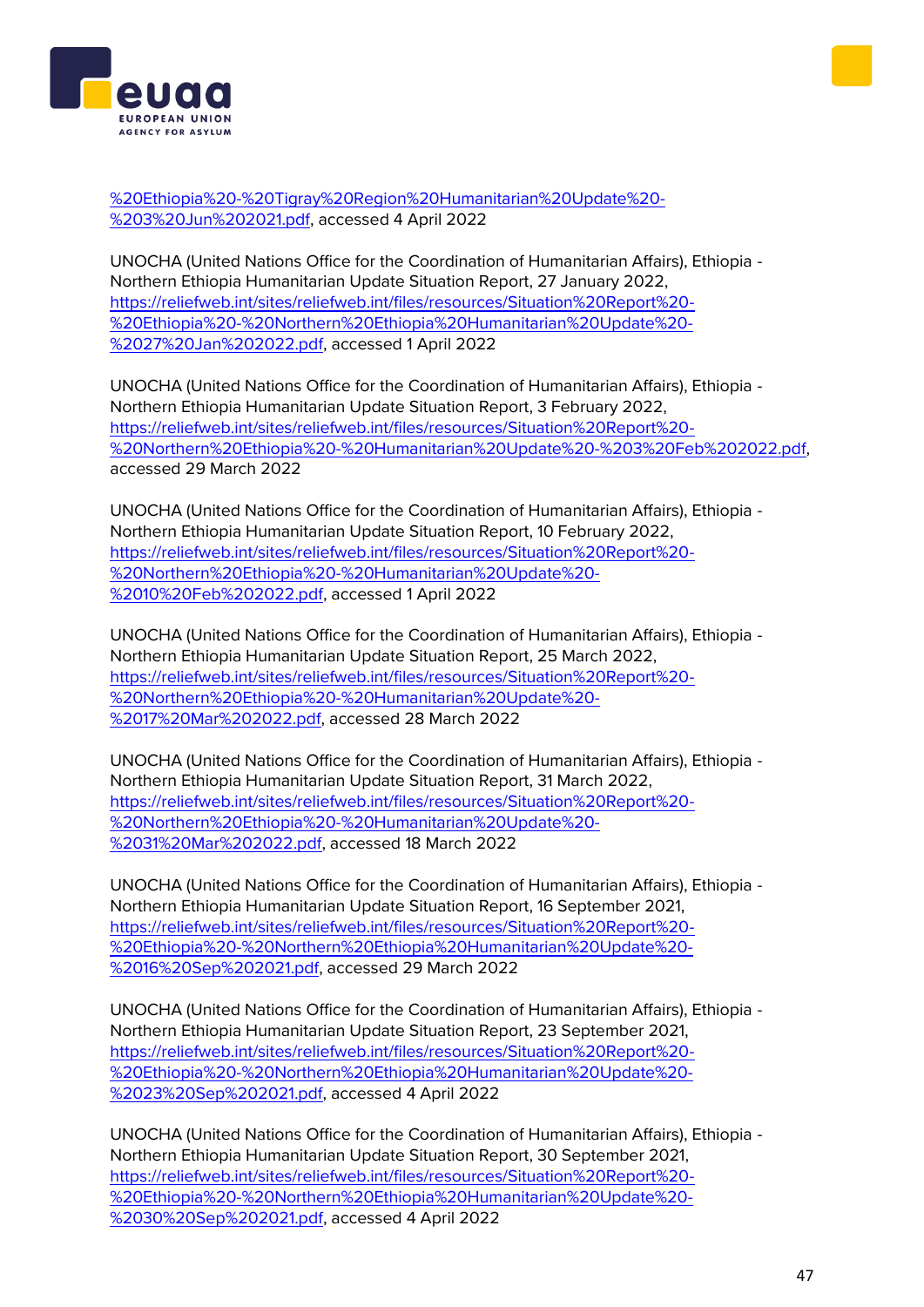



UNOCHA (United Nations Office for the Coordination of Humanitarian Affairs), Ethiopia - Northern Ethiopia Humanitarian Update Situation Report, 14 October 2021, [https://reliefweb.int/sites/reliefweb.int/files/resources/Situation%20Report%20-](https://reliefweb.int/sites/reliefweb.int/files/resources/Situation%20Report%20-%20Ethiopia%20-%20Northern%20Ethiopia%20Humanitarian%20Update%20-%2014%20Oct%202021.pdf) [%20Ethiopia%20-%20Northern%20Ethiopia%20Humanitarian%20Update%20-](https://reliefweb.int/sites/reliefweb.int/files/resources/Situation%20Report%20-%20Ethiopia%20-%20Northern%20Ethiopia%20Humanitarian%20Update%20-%2014%20Oct%202021.pdf) [%2014%20Oct%202021.pdf,](https://reliefweb.int/sites/reliefweb.int/files/resources/Situation%20Report%20-%20Ethiopia%20-%20Northern%20Ethiopia%20Humanitarian%20Update%20-%2014%20Oct%202021.pdf) accessed 26 March 2022

UNOCHA (United Nations Office for the Coordination of Humanitarian Affairs), Ethiopia - Northern Ethiopia Humanitarian Update Situation Report, 22 October 2021, [https://reliefweb.int/sites/reliefweb.int/files/resources/Situation%20Report%20-](https://reliefweb.int/sites/reliefweb.int/files/resources/Situation%20Report%20-%20Ethiopia%20-%20Northern%20Ethiopia%20Humanitarian%20Update%20-%2021%20Oct%202021.pdf) [%20Ethiopia%20-%20Northern%20Ethiopia%20Humanitarian%20Update%20-](https://reliefweb.int/sites/reliefweb.int/files/resources/Situation%20Report%20-%20Ethiopia%20-%20Northern%20Ethiopia%20Humanitarian%20Update%20-%2021%20Oct%202021.pdf) [%2021%20Oct%202021.pdf,](https://reliefweb.int/sites/reliefweb.int/files/resources/Situation%20Report%20-%20Ethiopia%20-%20Northern%20Ethiopia%20Humanitarian%20Update%20-%2021%20Oct%202021.pdf) accessed 28 March 2022

UNOCHA (United Nations Office for the Coordination of Humanitarian Affairs), Ethiopia - Northern Ethiopia Humanitarian Update Situation Report, 4 November 2021, [https://reliefweb.int/sites/reliefweb.int/files/resources/Situation%20Report%20-](https://reliefweb.int/sites/reliefweb.int/files/resources/Situation%20Report%20-%20Ethiopia%20-%20Northern%20Ethiopia%20Humanitarian%20Update%20-%204%20Nov%202021.pdf) [%20Ethiopia%20-%20Northern%20Ethiopia%20Humanitarian%20Update%20-](https://reliefweb.int/sites/reliefweb.int/files/resources/Situation%20Report%20-%20Ethiopia%20-%20Northern%20Ethiopia%20Humanitarian%20Update%20-%204%20Nov%202021.pdf) [%204%20Nov%202021.pdf,](https://reliefweb.int/sites/reliefweb.int/files/resources/Situation%20Report%20-%20Ethiopia%20-%20Northern%20Ethiopia%20Humanitarian%20Update%20-%204%20Nov%202021.pdf) accessed 4 April 2022

UNOCHA (United Nations Office for the Coordination of Humanitarian Affairs), Ethiopia - Northern Ethiopia Humanitarian Update Situation Report, 11 November 2021, [https://reliefweb.int/sites/reliefweb.int/files/resources/Situation%20Report%20-](https://reliefweb.int/sites/reliefweb.int/files/resources/Situation%20Report%20-%20Ethiopia%20-%20Northern%20Ethiopia%20Humanitarian%20Update%20-%2011%20Nov%202021.pdf) [%20Ethiopia%20-%20Northern%20Ethiopia%20Humanitarian%20Update%20-](https://reliefweb.int/sites/reliefweb.int/files/resources/Situation%20Report%20-%20Ethiopia%20-%20Northern%20Ethiopia%20Humanitarian%20Update%20-%2011%20Nov%202021.pdf) [%2011%20Nov%202021.pdf,](https://reliefweb.int/sites/reliefweb.int/files/resources/Situation%20Report%20-%20Ethiopia%20-%20Northern%20Ethiopia%20Humanitarian%20Update%20-%2011%20Nov%202021.pdf) accessed 30 March 2022

UNOCHA (United Nations Office for the Coordination of Humanitarian Affairs), Ethiopia - Northern Ethiopia Humanitarian Update Situation Report, 18 November 2021, [https://reliefweb.int/sites/reliefweb.int/files/resources/Situation%20Report%20-](https://reliefweb.int/sites/reliefweb.int/files/resources/Situation%20Report%20-%20Ethiopia%20-%20Northern%20Ethiopia%20Humanitarian%20Update%20-%2018%20Nov%202021.pdf) [%20Ethiopia%20-%20Northern%20Ethiopia%20Humanitarian%20Update%20-](https://reliefweb.int/sites/reliefweb.int/files/resources/Situation%20Report%20-%20Ethiopia%20-%20Northern%20Ethiopia%20Humanitarian%20Update%20-%2018%20Nov%202021.pdf) [%2018%20Nov%202021.pdf,](https://reliefweb.int/sites/reliefweb.int/files/resources/Situation%20Report%20-%20Ethiopia%20-%20Northern%20Ethiopia%20Humanitarian%20Update%20-%2018%20Nov%202021.pdf) accessed 28 March 2022

UNOCHA (United Nations Office for the Coordination of Humanitarian Affairs), Ethiopia - Northern Ethiopia Humanitarian Update Situation Report, 25 November 2021, [https://reliefweb.int/sites/reliefweb.int/files/resources/Situation%20Report%20-](https://reliefweb.int/sites/reliefweb.int/files/resources/Situation%20Report%20-%20Ethiopia%20-%20Northern%20Ethiopia%20Humanitarian%20Update%20-%2025%20Nov%202021.pdf) [%20Ethiopia%20-%20Northern%20Ethiopia%20Humanitarian%20Update%20-](https://reliefweb.int/sites/reliefweb.int/files/resources/Situation%20Report%20-%20Ethiopia%20-%20Northern%20Ethiopia%20Humanitarian%20Update%20-%2025%20Nov%202021.pdf) [%2025%20Nov%202021.pdf,](https://reliefweb.int/sites/reliefweb.int/files/resources/Situation%20Report%20-%20Ethiopia%20-%20Northern%20Ethiopia%20Humanitarian%20Update%20-%2025%20Nov%202021.pdf) accessed 4 April 2022

UNOCHA (United Nations Office for the Coordination of Humanitarian Affairs), Ethiopia - Northern Ethiopia Humanitarian Update Situation Report, 2 December 2021, [https://reliefweb.int/sites/reliefweb.int/files/resources/Situation%20Report%20-](https://reliefweb.int/sites/reliefweb.int/files/resources/Situation%20Report%20-%20Ethiopia%20-%20Northern%20Ethiopia%20Humanitarian%20Update%20-%202%20Dec%202021.pdf) [%20Ethiopia%20-%20Northern%20Ethiopia%20Humanitarian%20Update%20-](https://reliefweb.int/sites/reliefweb.int/files/resources/Situation%20Report%20-%20Ethiopia%20-%20Northern%20Ethiopia%20Humanitarian%20Update%20-%202%20Dec%202021.pdf) [%202%20Dec%202021.pdf,](https://reliefweb.int/sites/reliefweb.int/files/resources/Situation%20Report%20-%20Ethiopia%20-%20Northern%20Ethiopia%20Humanitarian%20Update%20-%202%20Dec%202021.pdf) accessed 30 March 2022

UNOCHA (United Nations Office for the Coordination of Humanitarian Affairs), Ethiopia - Northern Ethiopia Humanitarian Update Situation Report, 9 December 2021, [https://reliefweb.int/sites/reliefweb.int/files/resources/Situation%20Report%20-](https://reliefweb.int/sites/reliefweb.int/files/resources/Situation%20Report%20-%20Ethiopia%20-%20Northern%20Ethiopia%20Humanitarian%20Update%20-%209%20Dec%202021.pdf) [%20Ethiopia%20-%20Northern%20Ethiopia%20Humanitarian%20Update%20-](https://reliefweb.int/sites/reliefweb.int/files/resources/Situation%20Report%20-%20Ethiopia%20-%20Northern%20Ethiopia%20Humanitarian%20Update%20-%209%20Dec%202021.pdf) [%209%20Dec%202021.pdf,](https://reliefweb.int/sites/reliefweb.int/files/resources/Situation%20Report%20-%20Ethiopia%20-%20Northern%20Ethiopia%20Humanitarian%20Update%20-%209%20Dec%202021.pdf) accessed 4 April 2022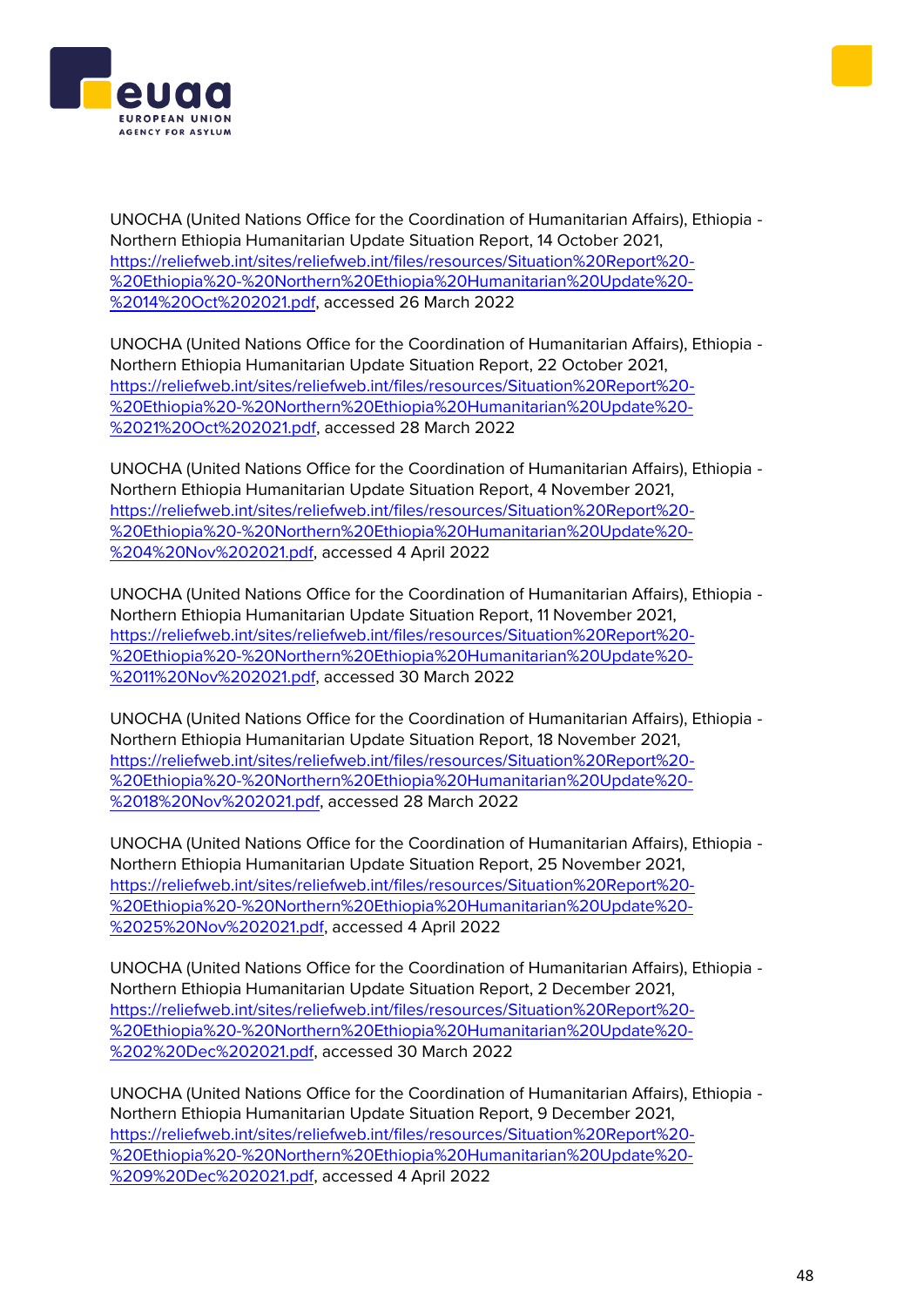



UNOCHA (United Nations Office for the Coordination of Humanitarian Affairs), Ethiopia - Northern Ethiopia Humanitarian Update Situation Report, 16 December 2021, [https://reliefweb.int/sites/reliefweb.int/files/resources/Situation%20Report%20-](https://reliefweb.int/sites/reliefweb.int/files/resources/Situation%20Report%20-%20Ethiopia%20-%20Northern%20Ethiopia%20Humanitarian%20Update%20-%2016%20Dec%202021.pdf) [%20Ethiopia%20-%20Northern%20Ethiopia%20Humanitarian%20Update%20-](https://reliefweb.int/sites/reliefweb.int/files/resources/Situation%20Report%20-%20Ethiopia%20-%20Northern%20Ethiopia%20Humanitarian%20Update%20-%2016%20Dec%202021.pdf) [%2016%20Dec%202021.pdf,](https://reliefweb.int/sites/reliefweb.int/files/resources/Situation%20Report%20-%20Ethiopia%20-%20Northern%20Ethiopia%20Humanitarian%20Update%20-%2016%20Dec%202021.pdf) accessed 4 April 2022

UNOCHA (United Nations Office for the Coordination of Humanitarian Affairs), Ethiopia - Northern Ethiopia Humanitarian Update Situation Report, 30 December 2021, [https://reliefweb.int/sites/reliefweb.int/files/resources/Situation%20Report%20-](https://reliefweb.int/sites/reliefweb.int/files/resources/Situation%20Report%20-%20Ethiopia%20-%20Northern%20Ethiopia%20Humanitarian%20Update%20-%2030%20Dec%202021_0.pdf) [%20Ethiopia%20-%20Northern%20Ethiopia%20Humanitarian%20Update%20-](https://reliefweb.int/sites/reliefweb.int/files/resources/Situation%20Report%20-%20Ethiopia%20-%20Northern%20Ethiopia%20Humanitarian%20Update%20-%2030%20Dec%202021_0.pdf) [%2030%20Dec%202021\\_0.pdf,](https://reliefweb.int/sites/reliefweb.int/files/resources/Situation%20Report%20-%20Ethiopia%20-%20Northern%20Ethiopia%20Humanitarian%20Update%20-%2030%20Dec%202021_0.pdf) accessed 1 April 2022

UNOCHA (United Nations Office for the Coordination of Humanitarian Affairs), Ethiopia - Northern Ethiopia Humanitarian Update Situation Report, 6 January 2022, [https://reliefweb.int/sites/reliefweb.int/files/resources/final\\_sitrep\\_for\\_release\\_-](https://reliefweb.int/sites/reliefweb.int/files/resources/final_sitrep_for_release_-_6_january_2022_word_document_final.pdf) [\\_6\\_january\\_2022\\_word\\_document\\_final.pdf,](https://reliefweb.int/sites/reliefweb.int/files/resources/final_sitrep_for_release_-_6_january_2022_word_document_final.pdf) accessed 1 April 2022

UNOCHA (United Nations Office for the Coordination of Humanitarian Affairs), Ethiopia - Northern Ethiopia Humanitarian Update Situation Report, 13 January 2022, [https://reliefweb.int/sites/reliefweb.int/files/resources/Situation%20Report%20-](https://reliefweb.int/sites/reliefweb.int/files/resources/Situation%20Report%20-%20Ethiopia%20-%20Northern%20Ethiopia%20Humanitarian%20Update%20-%2013%20Jan%202022.pdf) [%20Ethiopia%20-%20Northern%20Ethiopia%20Humanitarian%20Update%20-](https://reliefweb.int/sites/reliefweb.int/files/resources/Situation%20Report%20-%20Ethiopia%20-%20Northern%20Ethiopia%20Humanitarian%20Update%20-%2013%20Jan%202022.pdf) [%2013%20Jan%202022.pdf,](https://reliefweb.int/sites/reliefweb.int/files/resources/Situation%20Report%20-%20Ethiopia%20-%20Northern%20Ethiopia%20Humanitarian%20Update%20-%2013%20Jan%202022.pdf) accessed 4 April 2022

UNOCHA (United Nations Office for the Coordination of Humanitarian Affairs), Ethiopia - Northern Ethiopia Humanitarian Update Situation Report, 20 January 2022, [https://reliefweb.int/sites/reliefweb.int/files/resources/Situation%20Report%20-](https://reliefweb.int/sites/reliefweb.int/files/resources/Situation%20Report%20-%20Ethiopia%20-%20Northern%20Ethiopia%20Humanitarian%20Update%20-%2020%20Jan%202022.pdf) [%20Ethiopia%20-%20Northern%20Ethiopia%20Humanitarian%20Update%20-](https://reliefweb.int/sites/reliefweb.int/files/resources/Situation%20Report%20-%20Ethiopia%20-%20Northern%20Ethiopia%20Humanitarian%20Update%20-%2020%20Jan%202022.pdf) [%2020%20Jan%202022.pdf,](https://reliefweb.int/sites/reliefweb.int/files/resources/Situation%20Report%20-%20Ethiopia%20-%20Northern%20Ethiopia%20Humanitarian%20Update%20-%2020%20Jan%202022.pdf) accessed 28 March 2022

UNOCHA (United Nations Office for the Coordination of Humanitarian Affairs), Ethiopia - Northern Ethiopia Humanitarian Update Situation Report, 24 February 2022, [https://reliefweb.int/sites/reliefweb.int/files/resources/Situation%20Report%20-](https://reliefweb.int/sites/reliefweb.int/files/resources/Situation%20Report%20-%20Northern%20Ethiopia%20-%20Humanitarian%20Update%20-%2024%20Feb%202022.pdf) [%20Northern%20Ethiopia%20-%20Humanitarian%20Update%20-](https://reliefweb.int/sites/reliefweb.int/files/resources/Situation%20Report%20-%20Northern%20Ethiopia%20-%20Humanitarian%20Update%20-%2024%20Feb%202022.pdf) [%2024%20Feb%202022.pdf,](https://reliefweb.int/sites/reliefweb.int/files/resources/Situation%20Report%20-%20Northern%20Ethiopia%20-%20Humanitarian%20Update%20-%2024%20Feb%202022.pdf) accessed 29 March 2022

UNOCHA (United Nations Office for the Coordination of Humanitarian Affairs), Ethiopia - Northern Ethiopia Humanitarian Update Situation Report, 3 March 2022, [https://reliefweb.int/sites/reliefweb.int/files/resources/Situation%20Report%20-](https://reliefweb.int/sites/reliefweb.int/files/resources/Situation%20Report%20-%20Northern%20Ethiopia%20-%20Humanitarian%20Update%20-%203%20Mar%202022.pdf) [%20Northern%20Ethiopia%20-%20Humanitarian%20Update%20-%203%20Mar%202022.pdf,](https://reliefweb.int/sites/reliefweb.int/files/resources/Situation%20Report%20-%20Northern%20Ethiopia%20-%20Humanitarian%20Update%20-%203%20Mar%202022.pdf) accessed 28 March 2022

UNOCHA (United Nations Office for the Coordination of Humanitarian Affairs), Ethiopia - Northern Ethiopia Humanitarian Update Situation Report, 10 March 2022, [https://reliefweb.int/sites/reliefweb.int/files/resources/Situation%20Report%20-](https://reliefweb.int/sites/reliefweb.int/files/resources/Situation%20Report%20-%20Northern%20Ethiopia%20-%20Humanitarian%20Update%20-%2010%20Mar%202022.pdf) [%20Northern%20Ethiopia%20-%20Humanitarian%20Update%20-](https://reliefweb.int/sites/reliefweb.int/files/resources/Situation%20Report%20-%20Northern%20Ethiopia%20-%20Humanitarian%20Update%20-%2010%20Mar%202022.pdf) [%2010%20Mar%202022.pdf,](https://reliefweb.int/sites/reliefweb.int/files/resources/Situation%20Report%20-%20Northern%20Ethiopia%20-%20Humanitarian%20Update%20-%2010%20Mar%202022.pdf) accessed 4 April 2022

UNOCHA (United Nations Office for the Coordination of Humanitarian Affairs), Ethiopia - Northern Ethiopia Humanitarian Update Situation Report, 31 March 2022, [https://reliefweb.int/sites/reliefweb.int/files/resources/Situation%20Report%20-](https://reliefweb.int/sites/reliefweb.int/files/resources/Situation%20Report%20-%20Northern%20Ethiopia%20-%20Humanitarian%20Update%20-%2031%20Mar%202022.pdf)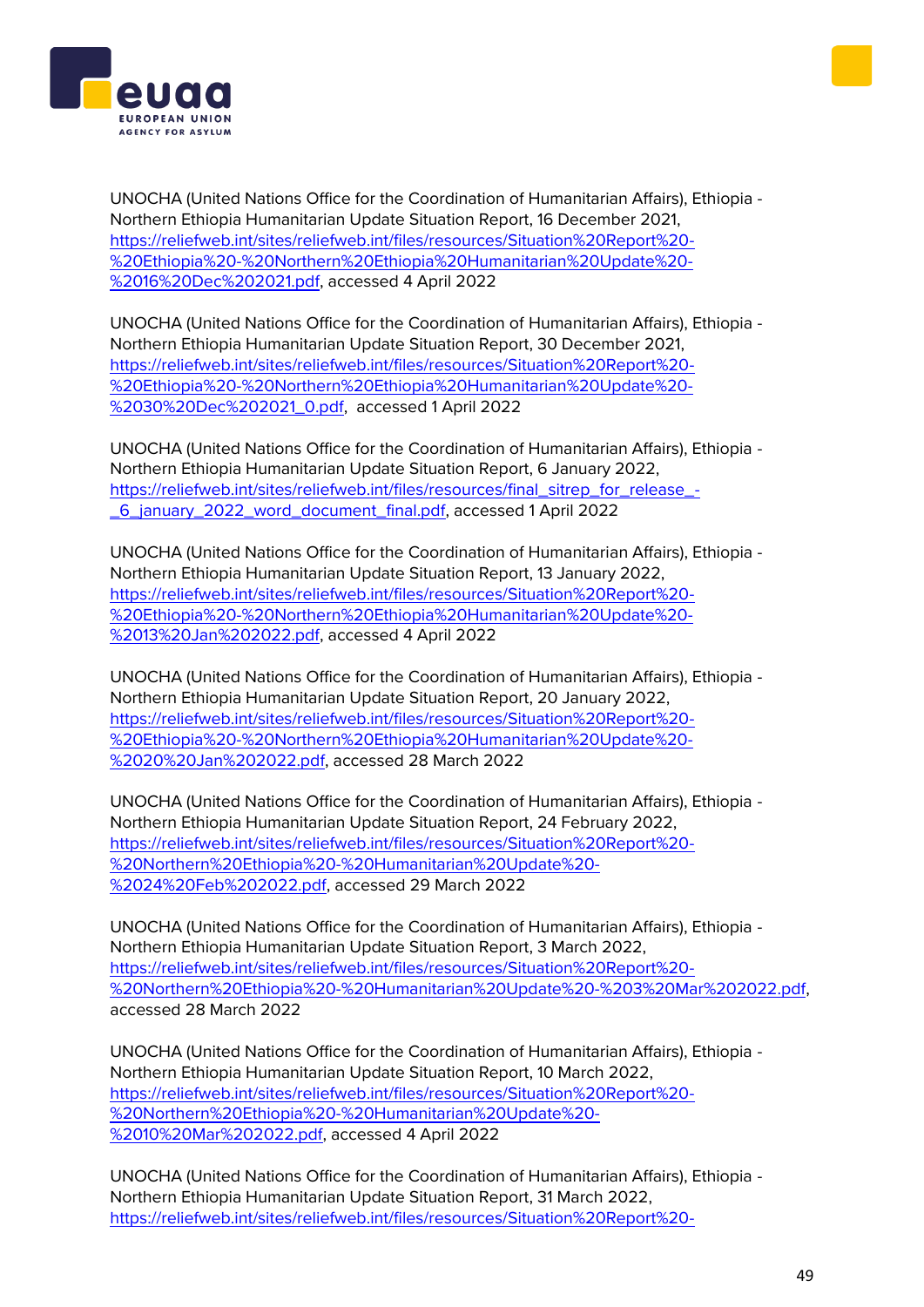[%20Northern%20Ethiopia%20-%20Humanitarian%20Update%20-](https://reliefweb.int/sites/reliefweb.int/files/resources/Situation%20Report%20-%20Northern%20Ethiopia%20-%20Humanitarian%20Update%20-%2031%20Mar%202022.pdf) [%2031%20Mar%202022.pdf,](https://reliefweb.int/sites/reliefweb.int/files/resources/Situation%20Report%20-%20Northern%20Ethiopia%20-%20Humanitarian%20Update%20-%2031%20Mar%202022.pdf) accessed 4 April 2022

UNOCHA (United Nations Office for the Coordination of Humanitarian Affairs), Ethiopia - Tigray Region Humanitarian Update - Flash Update, 1 July 2021, [https://reliefweb.int/sites/reliefweb.int/files/resources/Flash%20Update%20-%20Ethiopia%20-](https://reliefweb.int/sites/reliefweb.int/files/resources/Flash%20Update%20-%20Ethiopia%20-%20Tigray%20Region%20Humanitarian%20Update%20-%2024%20Jun%202021.pdf) [%20Tigray%20Region%20Humanitarian%20Update%20-%2024%20Jun%202021.pdf,](https://reliefweb.int/sites/reliefweb.int/files/resources/Flash%20Update%20-%20Ethiopia%20-%20Tigray%20Region%20Humanitarian%20Update%20-%2024%20Jun%202021.pdf) accessed 1 April 2022

UNOCHA (United Nations Office for the Coordination of Humanitarian Affairs), Ethiopia - Tigray Region Humanitarian Update Situation Report, 13 March 2021, [https://reliefweb.int/sites/reliefweb.int/files/resources/Situation%20Report%20-](https://reliefweb.int/sites/reliefweb.int/files/resources/Situation%20Report%20-%20Ethiopia%20-%20Tigray%20Region%20Humanitarian%20Update%20-%2013%20Mar%202021.pdf) [%20Ethiopia%20-%20Tigray%20Region%20Humanitarian%20Update%20-](https://reliefweb.int/sites/reliefweb.int/files/resources/Situation%20Report%20-%20Ethiopia%20-%20Tigray%20Region%20Humanitarian%20Update%20-%2013%20Mar%202021.pdf) [%2013%20Mar%202021.pdf,](https://reliefweb.int/sites/reliefweb.int/files/resources/Situation%20Report%20-%20Ethiopia%20-%20Tigray%20Region%20Humanitarian%20Update%20-%2013%20Mar%202021.pdf) accessed 1 April 2022

UNOCHA (United Nations Office for the Coordination of Humanitarian Affairs), Ethiopia - Tigray Region Humanitarian Update Situation Report, 30 March 2021, [https://reliefweb.int/sites/reliefweb.int/files/resources/Situation%20Report%20-](https://reliefweb.int/sites/reliefweb.int/files/resources/Situation%20Report%20-%20Ethiopia%20-%20Tigray%20Region%20Humanitarian%20Update%20-%2022%20Mar%202021.pdf) [%20Ethiopia%20-%20Tigray%20Region%20Humanitarian%20Update%20-](https://reliefweb.int/sites/reliefweb.int/files/resources/Situation%20Report%20-%20Ethiopia%20-%20Tigray%20Region%20Humanitarian%20Update%20-%2022%20Mar%202021.pdf) [%2022%20Mar%202021.pdf,](https://reliefweb.int/sites/reliefweb.int/files/resources/Situation%20Report%20-%20Ethiopia%20-%20Tigray%20Region%20Humanitarian%20Update%20-%2022%20Mar%202021.pdf) accessed 4 April 2022

UNOCHA (United Nations Office for the Coordination of Humanitarian Affairs), Ethiopia - Tigray Region Humanitarian Update Situation Report, 13 April 2021, [https://reliefweb.int/sites/reliefweb.int/files/resources/Situation%20Report%20-](https://reliefweb.int/sites/reliefweb.int/files/resources/Situation%20Report%20-%20Ethiopia%20-%20Tigray%20Region%20Humanitarian%20Update%20-%2013%20Apr%202021.pdf) [%20Ethiopia%20-%20Tigray%20Region%20Humanitarian%20Update%20-](https://reliefweb.int/sites/reliefweb.int/files/resources/Situation%20Report%20-%20Ethiopia%20-%20Tigray%20Region%20Humanitarian%20Update%20-%2013%20Apr%202021.pdf) [%2013%20Apr%202021.pdf,](https://reliefweb.int/sites/reliefweb.int/files/resources/Situation%20Report%20-%20Ethiopia%20-%20Tigray%20Region%20Humanitarian%20Update%20-%2013%20Apr%202021.pdf) accessed 28 March 2022

UNOCHA (United Nations Office for the Coordination of Humanitarian Affairs), Ethiopia - Tigray Region Humanitarian Update Situation Report, 3 May 2021, [https://reliefweb.int/sites/reliefweb.int/files/resources/Situation%20Report%20-](https://reliefweb.int/sites/reliefweb.int/files/resources/Situation%20Report%20-%20Ethiopia%20-%20Tigray%20Region%20Humanitarian%20Update%20-%2027%20Apr%202021.pdf) [%20Ethiopia%20-%20Tigray%20Region%20Humanitarian%20Update%20-](https://reliefweb.int/sites/reliefweb.int/files/resources/Situation%20Report%20-%20Ethiopia%20-%20Tigray%20Region%20Humanitarian%20Update%20-%2027%20Apr%202021.pdf) [%2027%20Apr%202021.pdf,](https://reliefweb.int/sites/reliefweb.int/files/resources/Situation%20Report%20-%20Ethiopia%20-%20Tigray%20Region%20Humanitarian%20Update%20-%2027%20Apr%202021.pdf) accessed 24 March 2022

UNOCHA (United Nations Office for the Coordination of Humanitarian Affairs), Ethiopia - Tigray Region Humanitarian Update Situation Report, 20 May 2021, [https://reliefweb.int/sites/reliefweb.int/files/resources/Situation%20Report%20-](https://reliefweb.int/sites/reliefweb.int/files/resources/Situation%20Report%20-%20Ethiopia%20-%20Tigray%20Region%20Humanitarian%20Update%20-%2020%20May%202021.pdf) [%20Ethiopia%20-%20Tigray%20Region%20Humanitarian%20Update%20-](https://reliefweb.int/sites/reliefweb.int/files/resources/Situation%20Report%20-%20Ethiopia%20-%20Tigray%20Region%20Humanitarian%20Update%20-%2020%20May%202021.pdf) [%2020%20May%202021.pdf,](https://reliefweb.int/sites/reliefweb.int/files/resources/Situation%20Report%20-%20Ethiopia%20-%20Tigray%20Region%20Humanitarian%20Update%20-%2020%20May%202021.pdf) accessed 28 March 2022

UNOCHA (United Nations Office for the Coordination of Humanitarian Affairs), Ethiopia - Tigray Region Humanitarian Update Situation Report, 19 May 2021, [https://reliefweb.int/sites/reliefweb.int/files/resources/Situation%20Report%20-](https://reliefweb.int/sites/reliefweb.int/files/resources/Situation%20Report%20-%20Ethiopia%20-%20Tigray%20Region%20Humanitarian%20Update%20-%2014%20May%202021.pdf) [%20Ethiopia%20-%20Tigray%20Region%20Humanitarian%20Update%20-](https://reliefweb.int/sites/reliefweb.int/files/resources/Situation%20Report%20-%20Ethiopia%20-%20Tigray%20Region%20Humanitarian%20Update%20-%2014%20May%202021.pdf) [%2014%20May%202021.pdf,](https://reliefweb.int/sites/reliefweb.int/files/resources/Situation%20Report%20-%20Ethiopia%20-%20Tigray%20Region%20Humanitarian%20Update%20-%2014%20May%202021.pdf) accessed 1 April 2022

UNOCHA (United Nations Office for the Coordination of Humanitarian Affairs), Ethiopia - Tigray Region Humanitarian Update Situation Report, 3 June 2021, [https://reliefweb.int/sites/reliefweb.int/files/resources/Situation%20Report%20-](https://reliefweb.int/sites/reliefweb.int/files/resources/Situation%20Report%20-%20Ethiopia%20-%20Tigray%20Region%20Humanitarian%20Update%20-%203%20Jun%202021.pdf) [%20Ethiopia%20-%20Tigray%20Region%20Humanitarian%20Update%20-](https://reliefweb.int/sites/reliefweb.int/files/resources/Situation%20Report%20-%20Ethiopia%20-%20Tigray%20Region%20Humanitarian%20Update%20-%203%20Jun%202021.pdf) [%203%20Jun%202021.pdf,](https://reliefweb.int/sites/reliefweb.int/files/resources/Situation%20Report%20-%20Ethiopia%20-%20Tigray%20Region%20Humanitarian%20Update%20-%203%20Jun%202021.pdf) accessed 26 March 2022



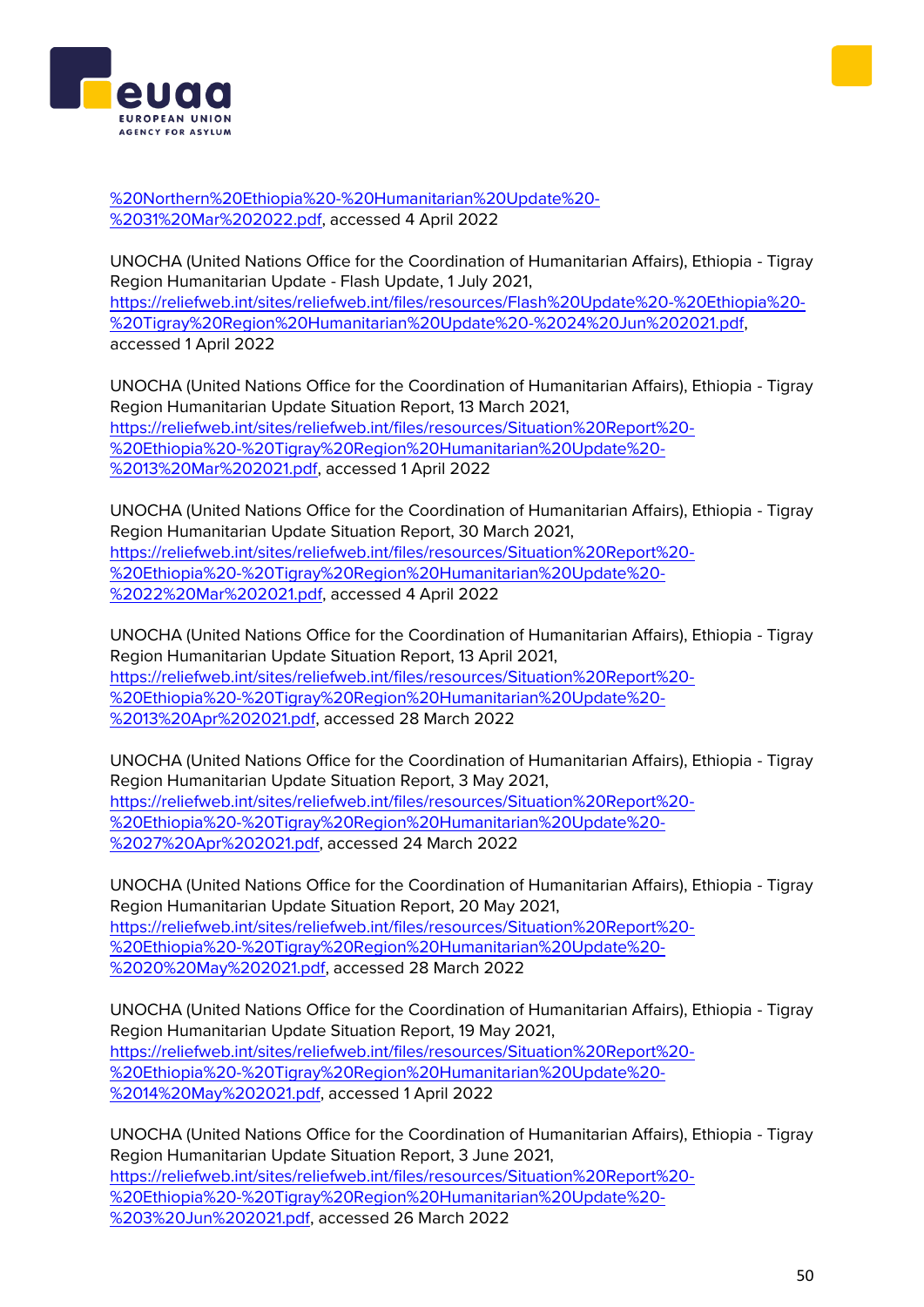

UNOCHA (United Nations Office for the Coordination of Humanitarian Affairs), Ethiopia - Tigray Region Humanitarian Update Situation Report, 10 June 2021, [https://reliefweb.int/sites/reliefweb.int/files/resources/Ethiopia%20-](https://reliefweb.int/sites/reliefweb.int/files/resources/Ethiopia%20-%20Tigray%20Region%20Humanitarian%20Update%20Situation%20Report%2C%2010%20June%202021.pdf) [%20Tigray%20Region%20Humanitarian%20Update%20Situation%20Report%2C%2010%20Ju](https://reliefweb.int/sites/reliefweb.int/files/resources/Ethiopia%20-%20Tigray%20Region%20Humanitarian%20Update%20Situation%20Report%2C%2010%20June%202021.pdf) [ne%202021.pdf,](https://reliefweb.int/sites/reliefweb.int/files/resources/Ethiopia%20-%20Tigray%20Region%20Humanitarian%20Update%20Situation%20Report%2C%2010%20June%202021.pdf) accessed 26 March 2022

UNOCHA (United Nations Office for the Coordination of Humanitarian Affairs), Ethiopia - Tigray Region Humanitarian Update Situation Report, 17 June 2021, [https://reliefweb.int/sites/reliefweb.int/files/resources/Situation%20Report%20-](https://reliefweb.int/sites/reliefweb.int/files/resources/Situation%20Report%20-%20Ethiopia%20-%20Tigray%20Region%20Humanitarian%20Update%20-%2017%20Jun%202021.pdf) [%20Ethiopia%20-%20Tigray%20Region%20Humanitarian%20Update%20-](https://reliefweb.int/sites/reliefweb.int/files/resources/Situation%20Report%20-%20Ethiopia%20-%20Tigray%20Region%20Humanitarian%20Update%20-%2017%20Jun%202021.pdf) [%2017%20Jun%202021.pdf,](https://reliefweb.int/sites/reliefweb.int/files/resources/Situation%20Report%20-%20Ethiopia%20-%20Tigray%20Region%20Humanitarian%20Update%20-%2017%20Jun%202021.pdf) accessed 23 March 2022

UNOCHA (United Nations Office for the Coordination of Humanitarian Affairs), Ethiopia - Tigray Region Humanitarian Update Situation Report, 24 June 2021, [https://reliefweb.int/sites/reliefweb.int/files/resources/Situation%20Report%20-](https://reliefweb.int/sites/reliefweb.int/files/resources/Situation%20Report%20-%20Ethiopia%20-%20Tigray%20Region%20Humanitarian%20Update%20-%2024%20Jun%202021.pdf) [%20Ethiopia%20-%20Tigray%20Region%20Humanitarian%20Update%20-](https://reliefweb.int/sites/reliefweb.int/files/resources/Situation%20Report%20-%20Ethiopia%20-%20Tigray%20Region%20Humanitarian%20Update%20-%2024%20Jun%202021.pdf) [%2024%20Jun%202021.pdf,](https://reliefweb.int/sites/reliefweb.int/files/resources/Situation%20Report%20-%20Ethiopia%20-%20Tigray%20Region%20Humanitarian%20Update%20-%2024%20Jun%202021.pdf) accessed 24 March 2022

UNOCHA (United Nations Office for the Coordination of Humanitarian Affairs), Ethiopia - Tigray Region Humanitarian Update Situation Report, 9 July 2021, [https://reliefweb.int/sites/reliefweb.int/files/resources/Situation%20Report%20-](https://reliefweb.int/sites/reliefweb.int/files/resources/Situation%20Report%20-%20Ethiopia%20-%20Tigray%20Region%20Humanitarian%20Update%20-%209%20Jul%202021.pdf) [%20Ethiopia%20-%20Tigray%20Region%20Humanitarian%20Update%20-](https://reliefweb.int/sites/reliefweb.int/files/resources/Situation%20Report%20-%20Ethiopia%20-%20Tigray%20Region%20Humanitarian%20Update%20-%209%20Jul%202021.pdf) [%209%20Jul%202021.pdf,](https://reliefweb.int/sites/reliefweb.int/files/resources/Situation%20Report%20-%20Ethiopia%20-%20Tigray%20Region%20Humanitarian%20Update%20-%209%20Jul%202021.pdf) accessed 21 March 2022

UNOCHA (United Nations Office for the Coordination of Humanitarian Affairs), Ethiopia - Tigray Region Humanitarian Update Situation Report, 19 July 2021, [https://reliefweb.int/sites/reliefweb.int/files/resources/Situation%20Report%20-](https://reliefweb.int/sites/reliefweb.int/files/resources/Situation%20Report%20-%20Ethiopia%20-%20Tigray%20Region%20Humanitarian%20Update%20-%2019%20Jul%202021.pdf) [%20Ethiopia%20-%20Tigray%20Region%20Humanitarian%20Update%20-](https://reliefweb.int/sites/reliefweb.int/files/resources/Situation%20Report%20-%20Ethiopia%20-%20Tigray%20Region%20Humanitarian%20Update%20-%2019%20Jul%202021.pdf) [%2019%20Jul%202021.pdf,](https://reliefweb.int/sites/reliefweb.int/files/resources/Situation%20Report%20-%20Ethiopia%20-%20Tigray%20Region%20Humanitarian%20Update%20-%2019%20Jul%202021.pdf) accessed 23 March 2022

UNOCHA (United Nations Office for the Coordination of Humanitarian Affairs), Ethiopia - Tigray Region Humanitarian Update Situation Report, 26 July 2021, [https://reliefweb.int/sites/reliefweb.int/files/resources/Situation%20Report%20-](https://reliefweb.int/sites/reliefweb.int/files/resources/Situation%20Report%20-%20Ethiopia%20-%20Tigray%20Region%20Humanitarian%20Update%20-%2026%20Jul%202021.pdf) [%20Ethiopia%20-%20Tigray%20Region%20Humanitarian%20Update%20-](https://reliefweb.int/sites/reliefweb.int/files/resources/Situation%20Report%20-%20Ethiopia%20-%20Tigray%20Region%20Humanitarian%20Update%20-%2026%20Jul%202021.pdf) [%2026%20Jul%202021.pdf,](https://reliefweb.int/sites/reliefweb.int/files/resources/Situation%20Report%20-%20Ethiopia%20-%20Tigray%20Region%20Humanitarian%20Update%20-%2026%20Jul%202021.pdf) accessed 26 March 2022

UNOCHA (United Nations Office for the Coordination of Humanitarian Affairs), Ethiopia - Tigray Region Humanitarian Update Situation Report, 05 August 2021, [https://reliefweb.int/sites/reliefweb.int/files/resources/Situation%20Report%20-](https://reliefweb.int/sites/reliefweb.int/files/resources/Situation%20Report%20-%20Ethiopia%20-%20Tigray%20Region%20Humanitarian%20Update%20-%205%20Aug%202021.pdf) [%20Ethiopia%20-%20Tigray%20Region%20Humanitarian%20Update%20-](https://reliefweb.int/sites/reliefweb.int/files/resources/Situation%20Report%20-%20Ethiopia%20-%20Tigray%20Region%20Humanitarian%20Update%20-%205%20Aug%202021.pdf) [%205%20Aug%202021.pdf,](https://reliefweb.int/sites/reliefweb.int/files/resources/Situation%20Report%20-%20Ethiopia%20-%20Tigray%20Region%20Humanitarian%20Update%20-%205%20Aug%202021.pdf) accessed 28 March 2022

UNOCHA (United Nations Office for the Coordination of Humanitarian Affairs), Ethiopia - Tigray Region Humanitarian Update Situation Report, 19 August 2021, [https://reliefweb.int/sites/reliefweb.int/files/resources/Situation%20Report%20-](https://reliefweb.int/sites/reliefweb.int/files/resources/Situation%20Report%20-%20Ethiopia%20-%20Tigray%20Region%20Humanitarian%20Update%20-%2019%20Aug%202021.pdf) [%20Ethiopia%20-%20Tigray%20Region%20Humanitarian%20Update%20-](https://reliefweb.int/sites/reliefweb.int/files/resources/Situation%20Report%20-%20Ethiopia%20-%20Tigray%20Region%20Humanitarian%20Update%20-%2019%20Aug%202021.pdf) [%2019%20Aug%202021.pdf,](https://reliefweb.int/sites/reliefweb.int/files/resources/Situation%20Report%20-%20Ethiopia%20-%20Tigray%20Region%20Humanitarian%20Update%20-%2019%20Aug%202021.pdf) accessed 28 March 2022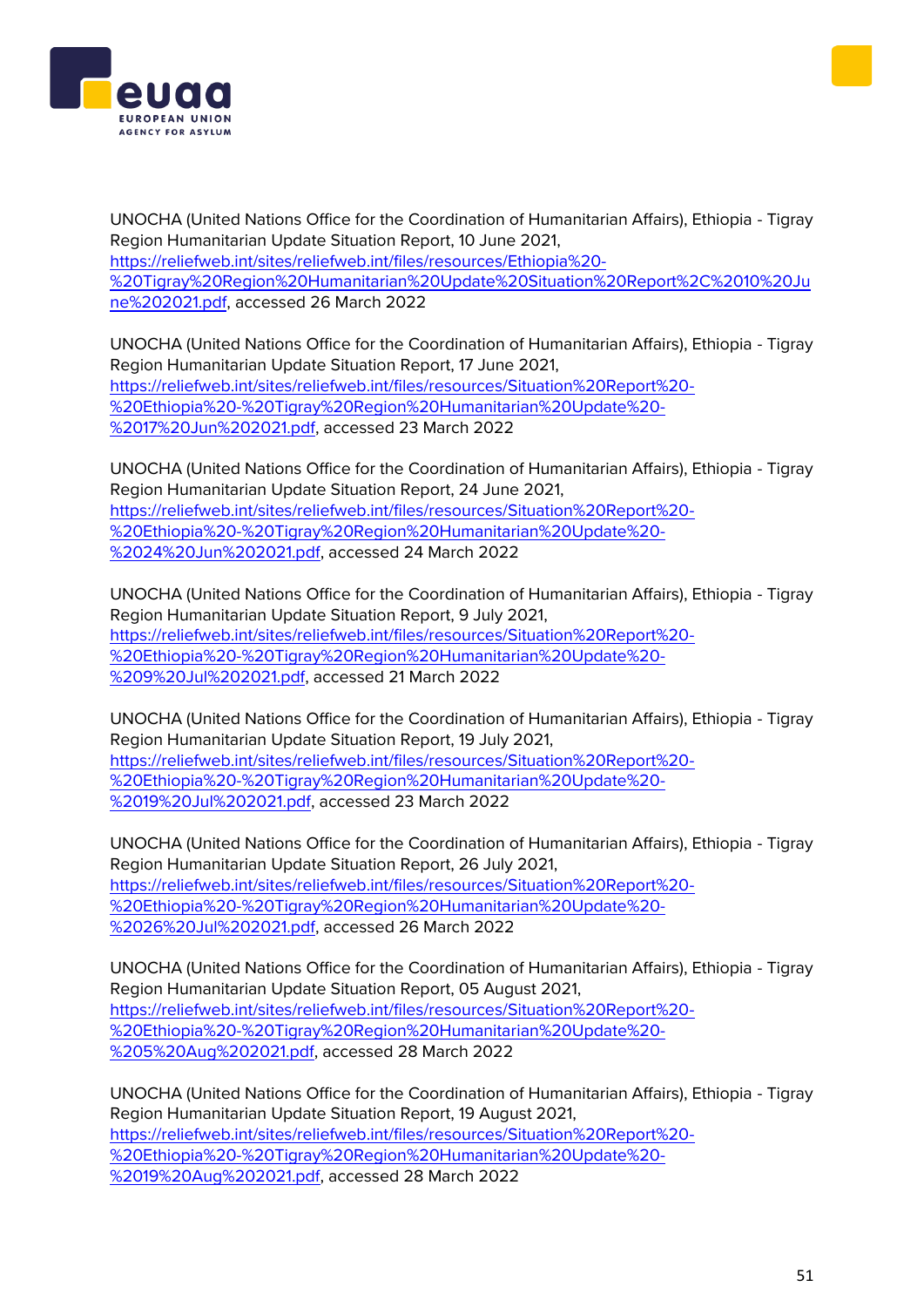

UNOCHA (United Nations Office for the Coordination of Humanitarian Affairs), Ethiopia - Tigray Region Humanitarian Update Situation Report, 26 August 2021, [https://reliefweb.int/sites/reliefweb.int/files/resources/Situation%20Report%20-](https://reliefweb.int/sites/reliefweb.int/files/resources/Situation%20Report%20-%20Ethiopia%20-%20Tigray%20Region%20Humanitarian%20Update%20-%2026%20Aug%202021.pdf) [%20Ethiopia%20-%20Tigray%20Region%20Humanitarian%20Update%20-](https://reliefweb.int/sites/reliefweb.int/files/resources/Situation%20Report%20-%20Ethiopia%20-%20Tigray%20Region%20Humanitarian%20Update%20-%2026%20Aug%202021.pdf) [%2026%20Aug%202021.pdf,](https://reliefweb.int/sites/reliefweb.int/files/resources/Situation%20Report%20-%20Ethiopia%20-%20Tigray%20Region%20Humanitarian%20Update%20-%2026%20Aug%202021.pdf) accessed 4 April 2022

UNOCHA (United Nations Office for the Coordination of Humanitarian Affairs), Ethiopia - Tigray Region Humanitarian Update Situation Report, 13 August 2021, [https://reliefweb.int/sites/reliefweb.int/files/resources/Situation%20Report%20-](https://reliefweb.int/sites/reliefweb.int/files/resources/Situation%20Report%20-%20Ethiopia%20-%20Tigray%20Region%20Humanitarian%20Update%20-%2013%20Aug%202021.pdf) [%20Ethiopia%20-%20Tigray%20Region%20Humanitarian%20Update%20-](https://reliefweb.int/sites/reliefweb.int/files/resources/Situation%20Report%20-%20Ethiopia%20-%20Tigray%20Region%20Humanitarian%20Update%20-%2013%20Aug%202021.pdf) [%2013%20Aug%202021.pdf,](https://reliefweb.int/sites/reliefweb.int/files/resources/Situation%20Report%20-%20Ethiopia%20-%20Tigray%20Region%20Humanitarian%20Update%20-%2013%20Aug%202021.pdf) accessed 4 April 2022

UNOCHA (United Nations Office for the Coordination of Humanitarian Affairs), Ethiopia: Northern Ethiopia Access Snapshot (September 2021), 15 October 2021, [https://reliefweb.int/sites/reliefweb.int/files/resources/ocha\\_211210\\_access\\_snapshot\\_norther](https://reliefweb.int/sites/reliefweb.int/files/resources/ocha_211210_access_snapshot_northern_ethiopia_sept_2021_final.pdf) [n\\_ethiopia\\_sept\\_2021\\_final.pdf,](https://reliefweb.int/sites/reliefweb.int/files/resources/ocha_211210_access_snapshot_northern_ethiopia_sept_2021_final.pdf) accessed 1 April 2022

UNOCHA (United Nations Office for the Coordination of Humanitarian Affairs), Tigray: Humanitarian Access Snapshot (August 2021), 31 August 2021, [https://reliefweb.int/sites/reliefweb.int/files/resources/ocha](https://reliefweb.int/sites/reliefweb.int/files/resources/ocha-eth_210921_access_snapshot_tigray_august_2021_final.pdf)[eth\\_210921\\_access\\_snapshot\\_tigray\\_august\\_2021\\_final.pdf,](https://reliefweb.int/sites/reliefweb.int/files/resources/ocha-eth_210921_access_snapshot_tigray_august_2021_final.pdf) accessed 1 April 2022

UNOHCHR (Office of the United Nations High Commissioner for Human Rights), Ethiopia: Bachelet urges end to 'reckless' war as Tigray conflict escalates, 3 November 2021, [https://www.ohchr.org/EN/NewsEvents/Pages/DisplayNews.aspx?NewsID=27757&LangID=E,](https://www.ohchr.org/EN/NewsEvents/Pages/DisplayNews.aspx?NewsID=27757&LangID=E) accessed 4 April 2022

UNOHCHR (Office of the United Nations High Commissioner for Human Rights), Press briefing notes on Ethiopia, 14 January 2021, [https://www.ohchr.org/en/2022/01/press-briefing-notes](https://www.ohchr.org/en/2022/01/press-briefing-notes-ethiopia)[ethiopia,](https://www.ohchr.org/en/2022/01/press-briefing-notes-ethiopia) accessed 28 March 2022

UN OHCHR (Office of the United Nations High Commissioner for Human Rights), Press briefing notes on Ethiopia, 16 November 2021, available at [https://reliefweb.int/report/ethiopia/press](https://reliefweb.int/report/ethiopia/press-briefing-notes-ethiopia-16-november-2021)[briefing-notes-ethiopia-16-november-2021,](https://reliefweb.int/report/ethiopia/press-briefing-notes-ethiopia-16-november-2021) accessed 21 March 2022

UN OHCHR (Office of the United Nations High Commissioner for Human Rights), Oral Update on the situation of human rights in the Tigray region of Ethiopia and on progress made in the context of the Joint Investigation, 07 March 2022,

[https://www.ohchr.org/en/statements/2022/03/oral-update-situation-human-rights-tigray](https://www.ohchr.org/en/statements/2022/03/oral-update-situation-human-rights-tigray-region-ethiopia-and-progress-made?LangID=E&NewsID=28220)[region-ethiopia-and-progress-made?LangID=E&NewsID=28220,](https://www.ohchr.org/en/statements/2022/03/oral-update-situation-human-rights-tigray-region-ethiopia-and-progress-made?LangID=E&NewsID=28220) accessed 28 March 2022

UN OHCHR (Office of the United Nations High Commissioner for Human Rights), Enhanced interactive dialogue on the situation of human rights in the Tigray region of Ethiopia, 48th session of the Human Rights Council, Statement by United Nations High Commissioner for Human Rights, Michelle Bachelet, 13 September 2021,

[https://www.ohchr.org/en/statements/2022/03/oral-update-situation-human-rights-tigray](https://www.ohchr.org/en/statements/2022/03/oral-update-situation-human-rights-tigray-region-ethiopia-and-progress-made)[region-ethiopia-and-progress-made,](https://www.ohchr.org/en/statements/2022/03/oral-update-situation-human-rights-tigray-region-ethiopia-and-progress-made) accessed 18 March 2022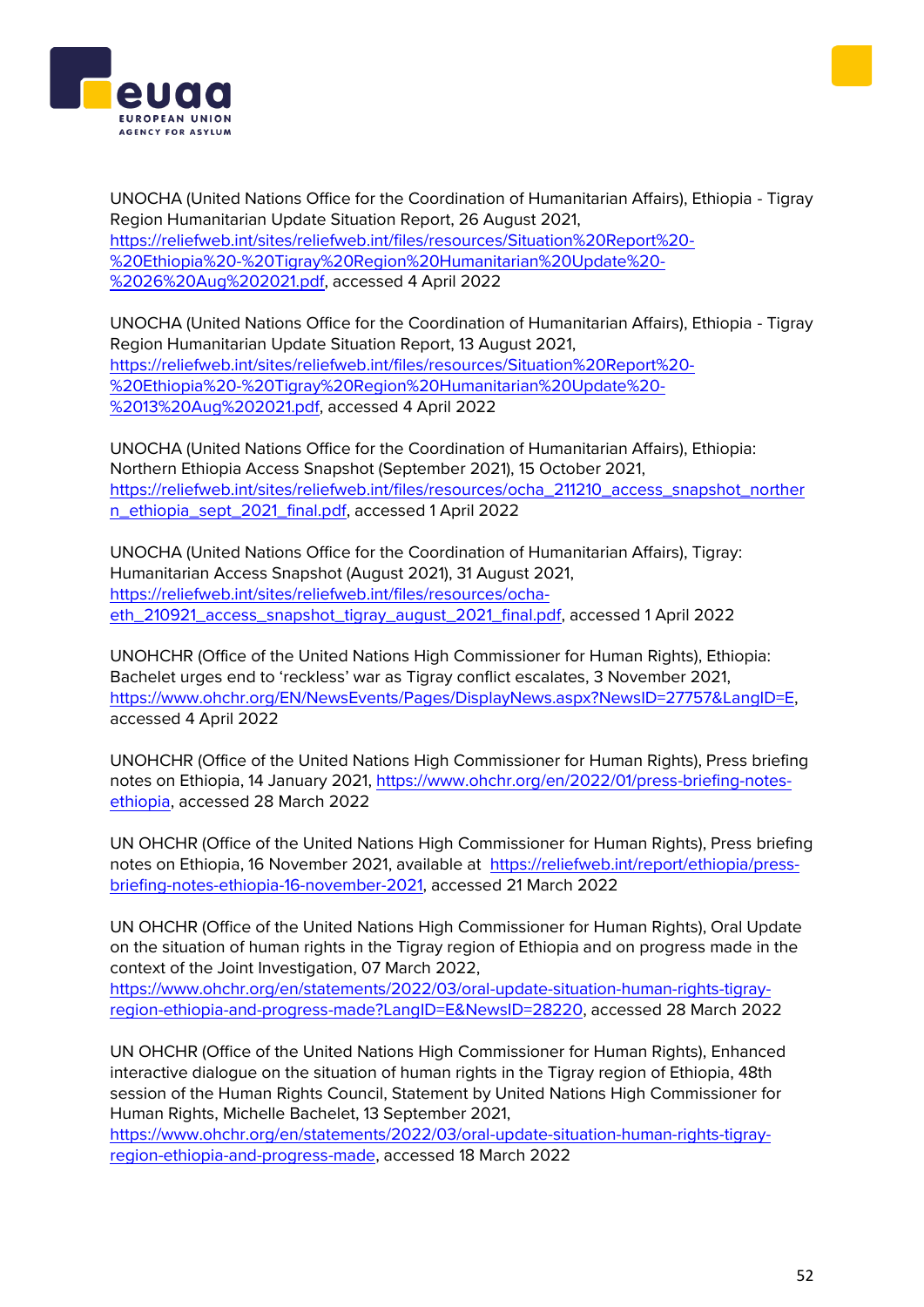



US (United States) News, Ethiopia Accuses United States of Meddling Over Tigray, 23 May 2021, [https://www.usnews.com/news/world/articles/2021-05-23/us-imposes-restrictions-on](https://www.usnews.com/news/world/articles/2021-05-23/us-imposes-restrictions-on-ethiopia-assistance-over-tigray)[ethiopia-assistance-over-tigray,](https://www.usnews.com/news/world/articles/2021-05-23/us-imposes-restrictions-on-ethiopia-assistance-over-tigray) accessed 4 April 2022

US (United States) Congressional Research Service, Ethiopia's Transition and the Tigray Conflict, 8 September 2021, [https://sgp.fas.org/crs/row/R46905.pdf,](https://sgp.fas.org/crs/row/R46905.pdf) accessed 4 April 2022

USA (United States of America), Readout of President Biden's Call with Prime Minister Abiy Ahmed of Ethiopia, 10 January 2022, [https://www.whitehouse.gov/briefing-room/statements](https://www.whitehouse.gov/briefing-room/statements-releases/2022/01/10/readout-of-president-bidens-call-with-prime-minister-abiy-ahmed-of-ethiopia/)[releases/2022/01/10/readout-of-president-bidens-call-with-prime-minister-abiy-ahmed-of](https://www.whitehouse.gov/briefing-room/statements-releases/2022/01/10/readout-of-president-bidens-call-with-prime-minister-abiy-ahmed-of-ethiopia/)[ethiopia/,](https://www.whitehouse.gov/briefing-room/statements-releases/2022/01/10/readout-of-president-bidens-call-with-prime-minister-abiy-ahmed-of-ethiopia/) accessed 4 April 2022

USAID (United States Agency for International Development), Ethiopia – Northern Ethiopia Crisis Fact Sheet #5, Fiscal Year (FY) 2022 Format, 25 February 2022, [https://reliefweb.int/sites/reliefweb.int/files/resources/2022\\_02\\_25%20USG%20Northern%20](https://reliefweb.int/sites/reliefweb.int/files/resources/2022_02_25%20USG%20Northern%20Ethiopia%20Crisis%20Fact%20Sheet%20%235.pdf) [Ethiopia%20Crisis%20Fact%20Sheet%20%235.pdf,](https://reliefweb.int/sites/reliefweb.int/files/resources/2022_02_25%20USG%20Northern%20Ethiopia%20Crisis%20Fact%20Sheet%20%235.pdf) accessed 4 April 2022

USAID (United States Agency for International Development), On one year of conflict in Northern Ethiopia, 4 November 2021, [https://www.usaid.gov/news-information/press](https://www.usaid.gov/news-information/press-releases/nov-4-2021-one-year-conflict-northern-ethiopia)[releases/nov-4-2021-one-year-conflict-northern-ethiopia,](https://www.usaid.gov/news-information/press-releases/nov-4-2021-one-year-conflict-northern-ethiopia) accessed 28 March 2022 USAID United States Agency for International Development), Ethiopia – Northern Ethiopia Crisis Fact Sheet #3 Fiscal Year (FY) 2022, 30 December 2021, [https://reliefweb.int/sites/reliefweb.int/files/resources/2021\\_12\\_30%20USG%20Northern%20Et](https://reliefweb.int/sites/reliefweb.int/files/resources/2021_12_30%20USG%20Northern%20Ethiopia%20Crisis%20Fact%20Sheet%20%233.pdf) [hiopia%20Crisis%20Fact%20Sheet%20%233.pdf,](https://reliefweb.int/sites/reliefweb.int/files/resources/2021_12_30%20USG%20Northern%20Ethiopia%20Crisis%20Fact%20Sheet%20%233.pdf) accessed 22 March 2022

USDOS (US Department of State), Sanctioning Eritrean Military Leader in Connection with Human Rights Abuse in Ethiopia, 23 August 2021, [https://www.state.gov/sanctioning-eritrean](https://www.state.gov/sanctioning-eritrean-military-leader-in-connection-with-human-rights-abuse-in-ethiopia/)[military-leader-in-connection-with-human-rights-abuse-in-ethiopia/,](https://www.state.gov/sanctioning-eritrean-military-leader-in-connection-with-human-rights-abuse-in-ethiopia/) accessed 21 March 2022

USDOS (US Department of State), United States' Actions To Press for the Resolution of the Crisis in the Tigray Region of Ethiopia, 23 May 2021, [https://www.state.gov/united-states](https://www.state.gov/united-states-actions-to-press-for-the-resolution-of-the-crisis-in-the-tigray-region-of-ethiopia/)[actions-to-press-for-the-resolution-of-the-crisis-in-the-tigray-region-of-ethiopia/,](https://www.state.gov/united-states-actions-to-press-for-the-resolution-of-the-crisis-in-the-tigray-region-of-ethiopia/) accessed 28 March 2022

VOA (Voice of America), Analysts: Ethiopian Forces' Halt at Tigray Opens Window for Ceasefire, 24 December 2021, [https://www.voanews.com/a/analysts-ethiopian-forces-halt-at](https://www.voanews.com/a/analysts-ethiopian-forces-halt-at-tigray-opens-window-for-ceasefire-/6368897.html)[tigray-opens-window-for-ceasefire-/6368897.html,](https://www.voanews.com/a/analysts-ethiopian-forces-halt-at-tigray-opens-window-for-ceasefire-/6368897.html) accessed 1 April 2022

VOA (Voice of America), Ethiopian Government Airstrike Hits Tigray Regional Capital, 22 October 2021, [https://www.voanews.com/a/ethiopian-government-airstrike-hits-tigray-regional](https://www.voanews.com/a/ethiopian-government-airstrike-hits-tigray-regional-capital-/6281996.html)[capital-/6281996.html,](https://www.voanews.com/a/ethiopian-government-airstrike-hits-tigray-regional-capital-/6281996.html) accessed 4 April 2022

VOA (Voice of America), Ethiopia's Afar Region Urges Civilians to Fight Tigray Rebels, 23 July 2021, [https://www.voanews.com/a/ethiopia-tigray\\_ethiopias-afar-region-urges-civilians-fight](https://www.voanews.com/a/ethiopia-tigray_ethiopias-afar-region-urges-civilians-fight-tigray-rebels/6208639.html)[tigray-rebels/6208639.html,](https://www.voanews.com/a/ethiopia-tigray_ethiopias-afar-region-urges-civilians-fight-tigray-rebels/6208639.html) accessed 26 March 2022

WFP (World Food Program), Emergency Food Security Assessment- Tigray Region, Ethiopia, 28 January 2022, [https://reliefweb.int/sites/reliefweb.int/files/resources/WFP-0000136281.pdf,](https://reliefweb.int/sites/reliefweb.int/files/resources/WFP-0000136281.pdf) accessed 24 March 2022